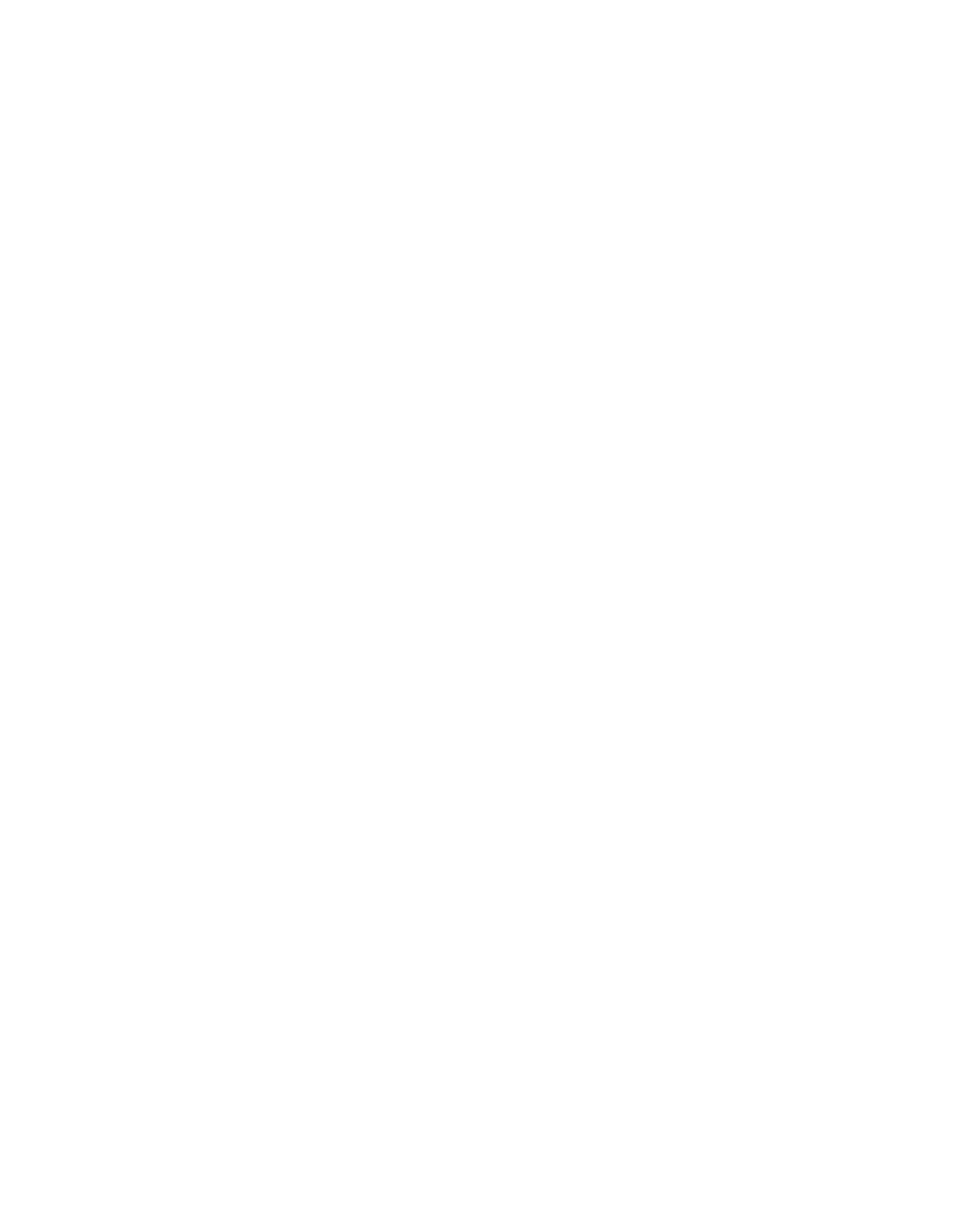#### **HADITH 10**

**(10) علة الفرق بین أحادیث الشیعة وأحادیث مخالفیهم**

### **THE REASONS FOR THE DIFFERENCES BETWEEN THE SHIITE HADITH AND THE HADITH THAT OPPOSE THEM**

**\* 1 \* -** أبان عن سلیم، قال: قلت لعلي علیه السلام: یا أمیر المؤمنین، إني سمعت من سلمان والمقداد وأبي ذر شیئا من تفسیر القرآن ومن الروایة عن النبي صلى االله علیه وآله، ثم سمعت منك تصدیق ما سمعت منهم. ورأیت في أیدي الناس أشیاء كثیرة من تفسیر القرآن ومن الأحادیث عن النبي صلى الله علیه وآله تخالف الذي سمعته منكم، وأنتم تزعمون أن ذلك باطل ِ أفترى الناس یكذبون على رسول االله صلى االله علیه وآله متعمدین ویفسرون القرآن برأیهم؟ قال: فأقبل علي فقال لي: یا سلیم، قد سألت فافهم الجواب. إن في أیدي الناس حقا وباطلا، وصدقا وكذبا، وناسخا ومَّنسوخا، وخاصا وعاما، ومحكما ومتشابها، وحفظًا ووهما. وقد كذب على رسول الله صلى الله علیه وآله على عهده حتى قام فیهم خطیبا فقال: (أیها الناس، قد كثرت علي الكذابة. فمن كذب علي متعمدا فلیتبوأ مقعده من النار). ثم كذب علیه من بعده حین توفي، رحمة االله على نبي الرحمة وصلى االله علیه وآله.

**1** -Sulaym narrated Abaan that I said to Ali<sup>asws</sup>, 'O Amir-ul-Momineen<sup>asws</sup>, I heard from Salman<sup>ar</sup>, and Al-Miqdad<sup>ar</sup>, and Abu Dharr<sup>ar</sup> things from the commentary of the Quran, and from reports from the Prophet<sup>saww</sup>, then I heard its ratification from you<sup>asws</sup> of what I heard. And I saw in the hands of the people, many things from the commentary of the Quran, and from the Ahadith from the Prophet<sup>saww</sup> which were different from what I heard from you all, and you all think that those are invalid. Have the people fabricated lies against the Messenger of Allah<sup>saww</sup> intentionally, and are interpreting the Quran by their opinions?'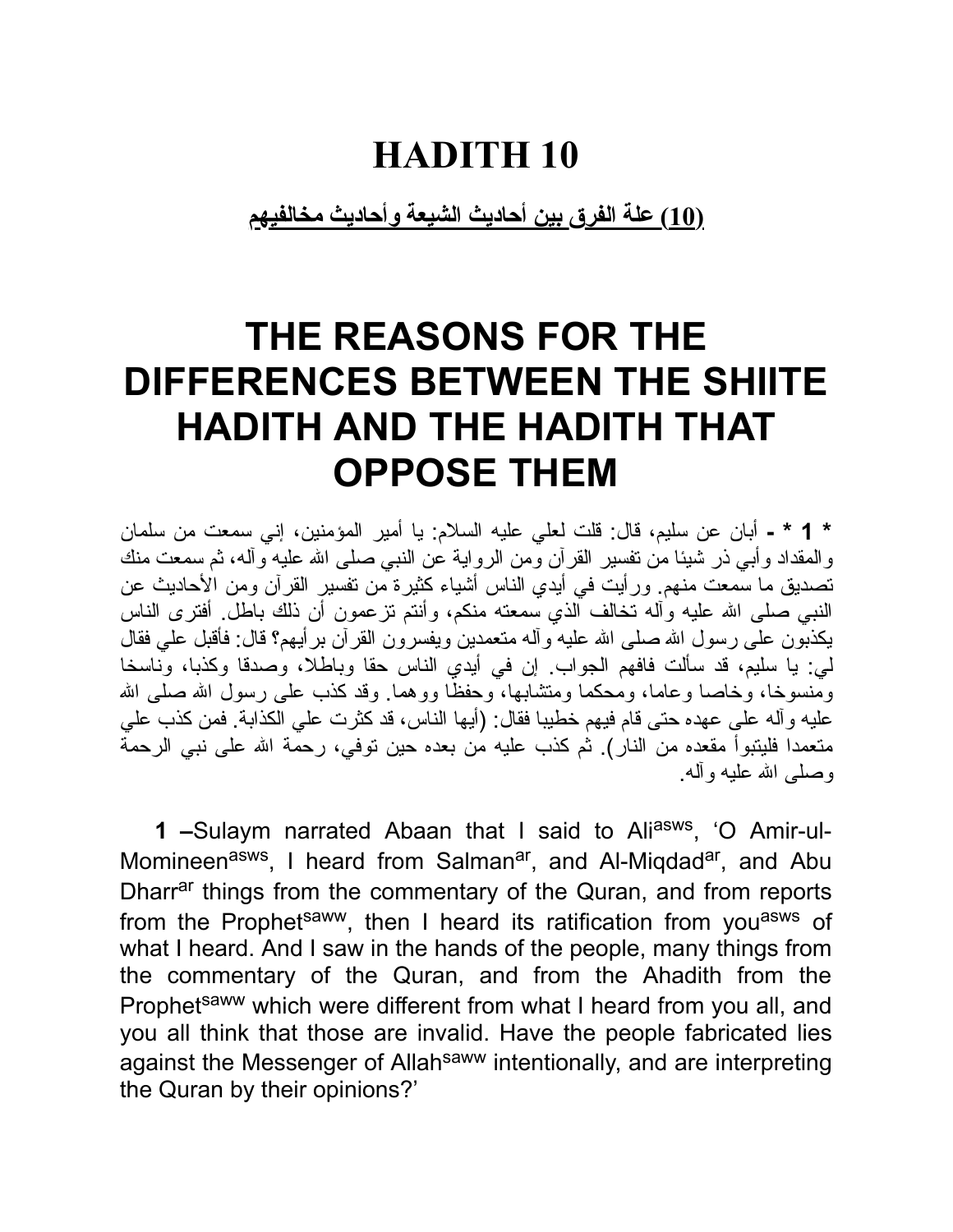Aliasws turned towards me and said to me: 'O Sulaym, You have asked, so understand its answer. That which is in the hands of the people is valid as well as invalid, truth and lies, and abrogating and abrogated, and specific as well as general, and decisive and allegorical, and memorised and suspect. And they have lied against the Messenger of Allah<sup>saww</sup> during his<sup>saww</sup> era to the extent that hesaww stood up and preached to them saying: 'O you people! A lot of lies have been attributed to me<sup>saww</sup>. The one who forges a lie against me<sup>saww</sup> intentionally has reserved a seat for himself in the Fire'. Then they lied against him<sup>saww</sup> after his<sup>saww</sup> passing away. May the Mercy of Allah<sup>azwj</sup> be upon the Prophet<sup>saww</sup> of Mercy, and Blessings of Allah<sup>azwj</sup> be upon him<sup>saww</sup> and his<sup>saww</sup> Progeny<sup>asws</sup>.

المحدثون أربعة وإنما یأتیك بالحدیث أربعة نفر لیس لهم خامس: رجل منافق مظهر للإیمان متصنع بالإسلام، لا یتأثم ولا یتحرج أن یكذب على رسول االله صلى االله علیه وآله متعمدا. فلو علم المسلمون أنه منافق كذاب لم یقبلوا منه ولم یصدقوه، ولكنهم قالوا: (هذا صاحب رسول االله صلى االله علیه وآله، رآه وسمع منه وهو لا یكذب ولا یستحل الكذب على رسول االله صلى االله علیه وأله). وقد أخبر الله عن المنافقين بما أخبر ووصفهم بما وصفهم فقال الله عز وجل: (وإذا رأيتهم تعجبك أجسامهم وإن یقولوا تسمع لقولهم). ثم بقوا بعده وتقربوا إلى أئمة الضلال والدعاة إلى النار بالزور والكذب والنفاق والبهتان، فولوهم الأعمال وحملوهم على رقاب الناس وأكلوا بهم من الدنیا. وإنما الناس مع الملوك في الدنیا إلا من عصم االله. فهذا أول الأربعة.

The narrators are four, but rather those that come to you with the Ahadith are four in number and there is no fifth of them – A hypocrite man who displays the faith to make believe that he is with Islam. He does not consider it to be a sin, and does not feel shy of lying, intentionally, against the Messenger of Allah<sup>saww</sup>. Had the Muslims come to know that he is a lying hypocrite, they would not have accepted from him, nor would they have ratified him, but they are saying, 'This is a companion of the Messenger of Allah<sup>saww</sup>, who saw him<sup>saww</sup>and heard from him<sup>asws</sup>, and he is not a liar nor does he consider it permissible to lie against the Messenger of Allahsaww'. And Allahazwj has Informed about the hypocrites by what Heazwj has Informed, and Described them. Allah<sup>azwj</sup> Mighty and Majestic has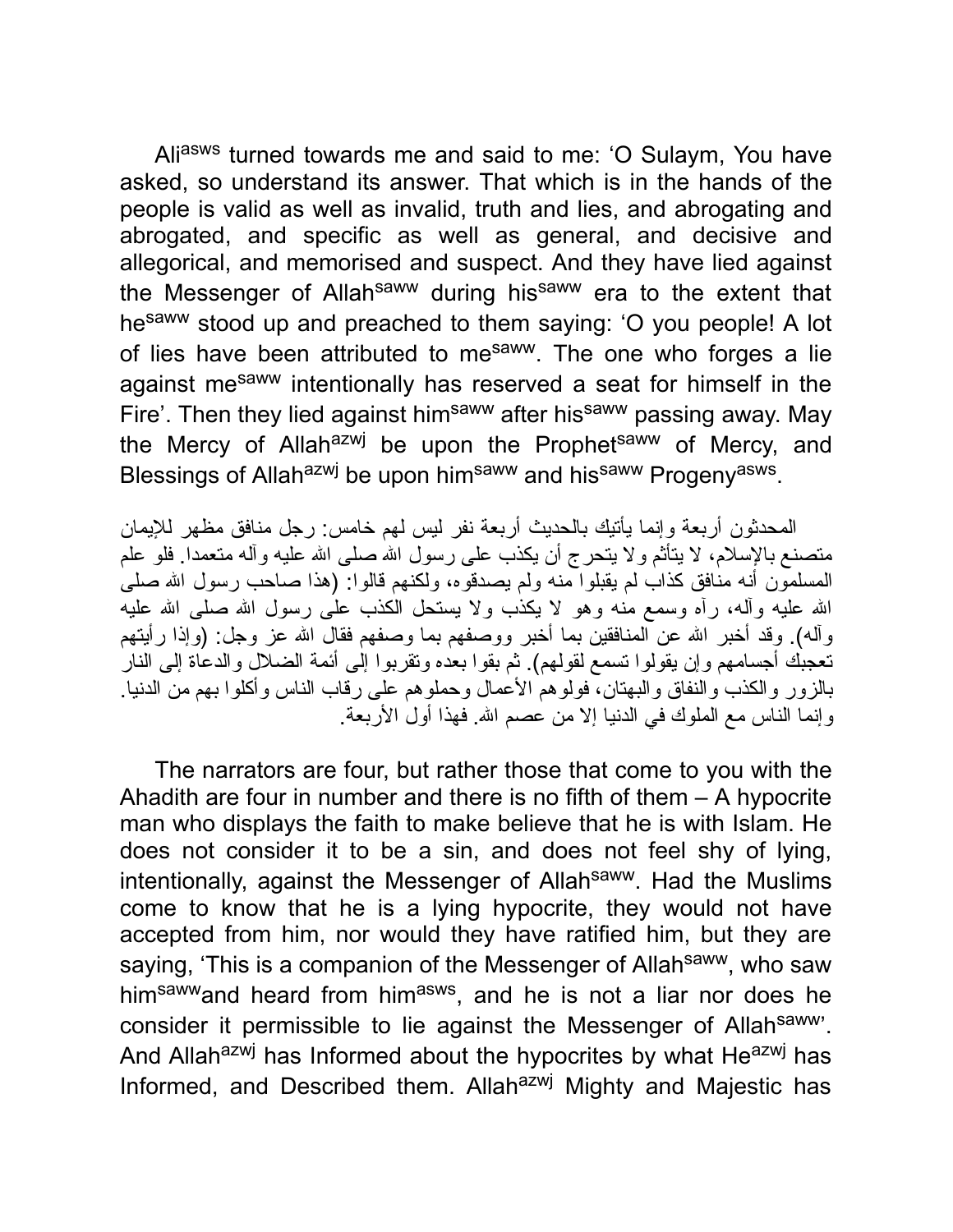Said: *"[63:4] And when you see them, their persons will please you, and If they speak, you will listen to their speech (They are as (worthless as hollow) pieces of timber propped up, (unable to stand on their own). They think that every cry is against them. They are the enemies; so beware of them. The curse of Allah be on them! How are they deluded (away from the* **Truth)!"**. Then they remained after him<sup>saww</sup>, and went near to the Imams of straying, and called towards the Fire with the deception, and the lies, and the hypocrisy and the slander. They appointed them for works and bore them as riders upon the people, and they fed themselves in the world, through them. But rather, the people are with the kings (rulers) in the world except for the one Protected by Allah<sup>azwj</sup>. So this is the first of the four.

ورجل سمع من رسول الله صلى الله علیه وأله شیئا فلم یحفظه على وجهه ووهم فیه ولم یتعمد كذبا وهو في یده یرویه ویعمل به ویقول: (أنا سمعته من رسول االله). فلو علم المسلمون أنه وهم لم یقبلوا، ولو علم هو أنه وهم فیه لرفضه.

And a man who heard something from the Messenger of Allah<sup>saww</sup>. He did not memorise it on its perspective, and is unsure about it, and it is not his intention to lie, and it is with him that he is reporting and acting upon, and he is saying, 'I heard it from the Messenger of Allah<sup>saww</sup>'. Had the Muslims come to know that he is not sure, they would not accept it, and if he himself came to know that it is uncertain, he would reject it.

ورجل ثالث سمع من رسول االله صلى االله علیه وآله شیئا أمر به ثم نهى عنه وهو لا یعلم، أو سمعه نهى عن شیئ ثم أمر به وهو لا یعلم، حفظ المنسوخ ولم یحفظ الناسخ. فلو علم أنه منسوخ لرفضه، ولو علم المسلمون أنه منسوخ إذ سمعوه لرفضوه.

And a third man, he heard from the Messenger of Allah<sup>saww</sup> something that he<sup>saww</sup> ordered and then forbade it and he did not know about it, or he heard the prohibition about something, but later ordered came (it being permissible) which he did not know. He memorised the abrogated (order) and did not memorise the abrogating (order). If he were to come to know that it has been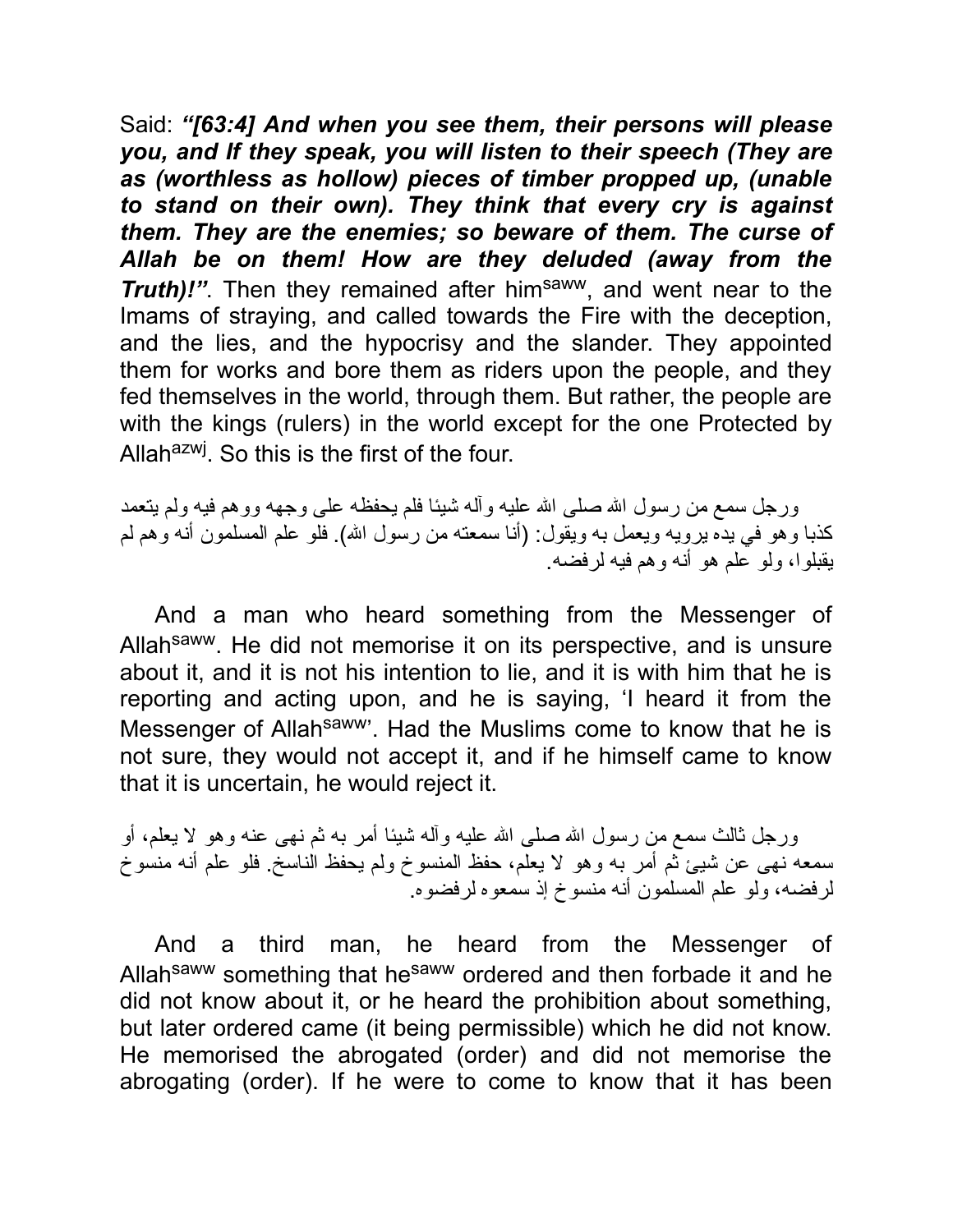abrogated, he would reject it, and had the Muslims known that it has been abrogated, which he has heard, they would have rejected it'.

ورجل رابع لم یكذب على االله ولا على رسوله بغضا للكذب وتخوفا من االله وتعظیما لرسوله صلى االله علیه وآله ولم یوهم، بل حفظ ما سمع على وجهه فجاء به كما سمعه ولم یزد فیه ولم ینقص، وحفظ الناسخ من المنسوخ فعمل بالناسخ ورفض المنسوخ.

And a fourth man who does not lie against Allah<sup>azwj</sup>, nor against His<sup>azwj</sup> Messenger<sup>saww</sup>, hated the lies and feared Allah<sup>azwj</sup>, and revered the Messenger of Allah<sup>saww</sup> and was never uncertain, but memorised what he heard on its perspective, and came with it as he had heard it. And he never added anything to it and never left anything out, and he memorised the abrogating from the abrogated. He acted upon the abrogating, and rejected the abrogated.

وإن أمر رسول الله صلَّى الله علیه وآله ونهیه مثل القرآن، ناسخ ومنسوخ، وعام وخاص، ومحكم ومتشابه. وقد كان یكون من رسول االله صلى االله علیه وآله الكلام له وجهان: كلام خاص وكلام عام، مثل القرآن، یسمعه من لا یعرف ما عنى االله به ومن عنى به رسول االله صلى االله علیه وآله.

And that the order of the Messenger of Allah<sup>saww</sup>, and his<sup>saww</sup> Prohibitions are similar to those of the Quran, abrogating and abrogated, and general as well as specific, and decisive and allegorical. And the speech of the Messenger of Allah<sup>saww</sup> had two perspectives – specific speech, and general speech, just like the Quran. He (the listener) heard it but did not understand what Allah<sup>azwj</sup> Meant by it, and what the Messenger of Allah<sup>saww</sup> meant by it.

ولیس كل أصحاب رسول االله صلى االله علیه وآله كان یسأله فیفهم، وكان منهم من یسأله ولا یستفهم حتى أن كانوا لیحبون أن یجیئ الطارئ والأعرابي فیسأل رسول االله صلى االله علیه وآله حتى یسمعوا منه. وكنت أدخل على رسول االله صلى االله علیه وآله كل یوم دخلة وفي كل لیلة دخلة، فیخلیني فیها أدور معه حیث دار. وقد علم أصحاب رسول االله صلى االله علیه وآله أنه لم یكن یصنع ذلك بأحد من الناس غیري. وربما كان ذلك في منزلي یأتیني رسول االله صلى االله علیه وآله، فإذا دخلت علیه في بعض منازله خلا بي وأقام نساءه فلم یبق غیري وغیره. وإذا أتاني للخلوة في بیتي لم تقم من عندنا فاطمة ولا أحد من ابني.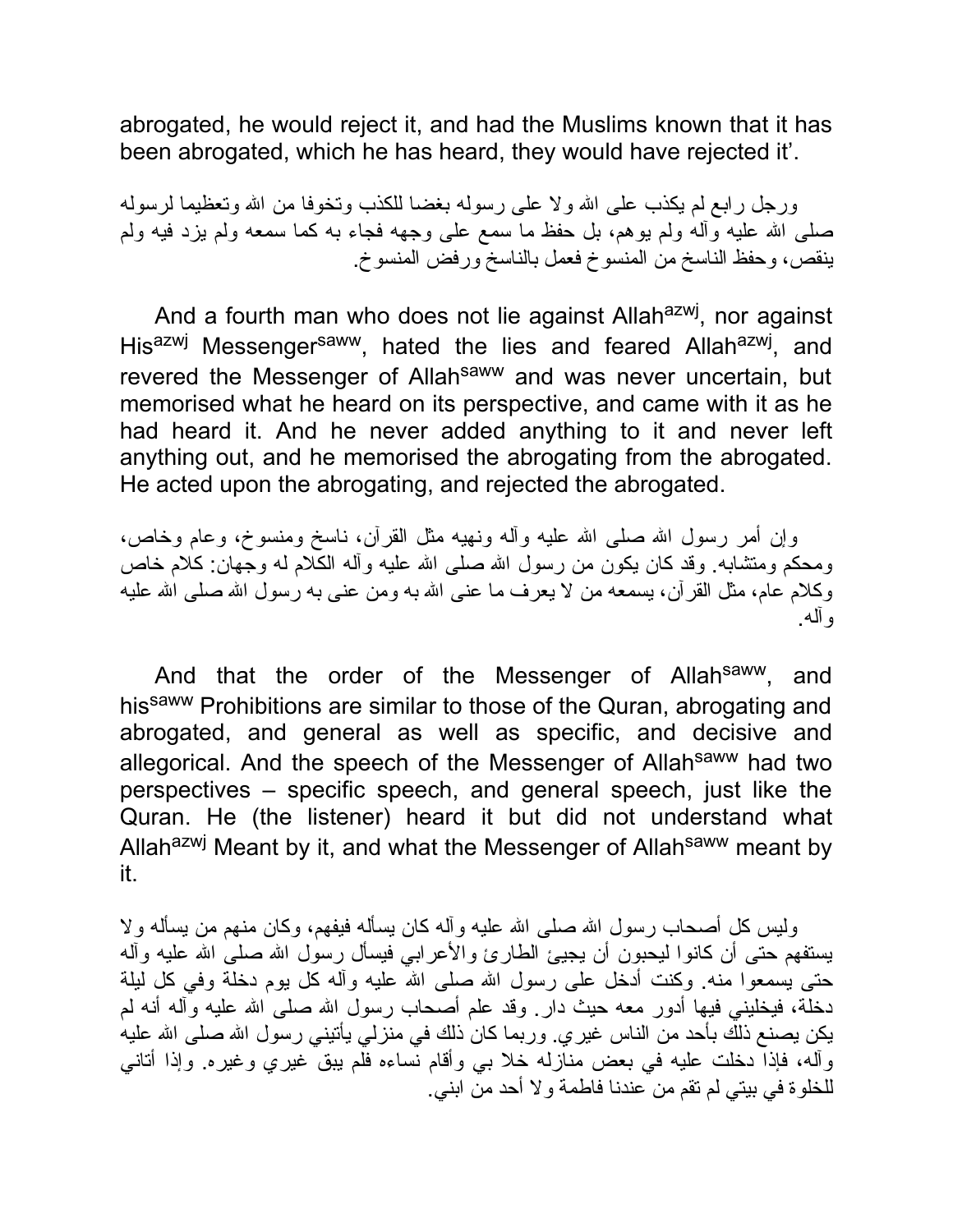And it was not that all the companions of the Messenger of Allah<sup>saww</sup> who asked him<sup>saww</sup>, understood it, and among them were those who did not ask him<sup>saww</sup> nor did they understand until they preferred and desired that out of need a Bedouin would turn up to ask the Messenger of Allah<sup>saww</sup>, so that they would also hear (about its explanation). And l<sup>asws</sup> used to go to the Messenger of Allah<sup>saww</sup> every day and every night. He<sup>saww</sup> used to be alone with me<sup>asws</sup> whenever and wherever l<sup>asws</sup> was with him<sup>saww</sup>. And the companions of the Messenger of Allah<sup>saww</sup> were aware that he<sup>saww</sup> never did that with anyone from the people apart from myself<sup>asws</sup>. And sometimes the Messenger of Allah<sup>saww</sup> used to come to my<sup>asws</sup> house. When l<sup>asws</sup> came to him<sup>asws</sup> at his<sup>saww</sup> place, the women would get up and leave, and no one would be there apart from measws and himsaww. And when hesaww came to myasws place, neither Fatima<sup>asws</sup>, nor any of my<sup>asws</sup> sons<sup>asws</sup>would get up and leave.

وكنت إذا سألته أجابني وإذا سكت أو نفدت مسائلي ابتدأني، فما نزلت علیه آیة من القرآن إلا أقرأنیها وأملاها علي، فكتبتها بخطي. ودعا االله أن یفهمني إیاها ویحفظني. فما نسیت آیة من كتاب االله منذ حفظتها وعلمني تأویلها، فحفظته وأملاه علي فكتبته. وما ترك شیئا علمه االله من حلال وحرام أو أمر ونهي أو طاعة ومعصیة كان أو یكون إلى یوم القیامة إلا وقد علمنیه وحفظته ولم .أنس منه حرفا واحدا

And if l<sup>asws</sup> asked him<sup>saww</sup>, he<sup>saww</sup> would answer me<sup>asws</sup>, and if lasws would be silent or ask no more questions, he<sup>saww</sup> would take an initiate. There was not a single Verse from the Quran which Came down upon him<sup>saww</sup> except that he<sup>saww</sup> read it out to me<sup>asws</sup> and dictated it to me<sup>asws</sup>. I<sup>asws</sup> would write it down by myself<sup>asws</sup>. And hesaww would supplicate to Allahazwj for measws that Heazwj would Make these to be understood by me<sup>asws</sup> memorised by me<sup>asws</sup>. lasws did not forget a single Verse from the Book of Allah<sup>azwj</sup>ever since l<sup>asws</sup> memorised it, and he<sup>saww</sup> made known its explanation to me<sup>asws</sup>. He<sup>saww</sup> made me<sup>asws</sup>memorise it and dictated it to me<sup>asws</sup>. I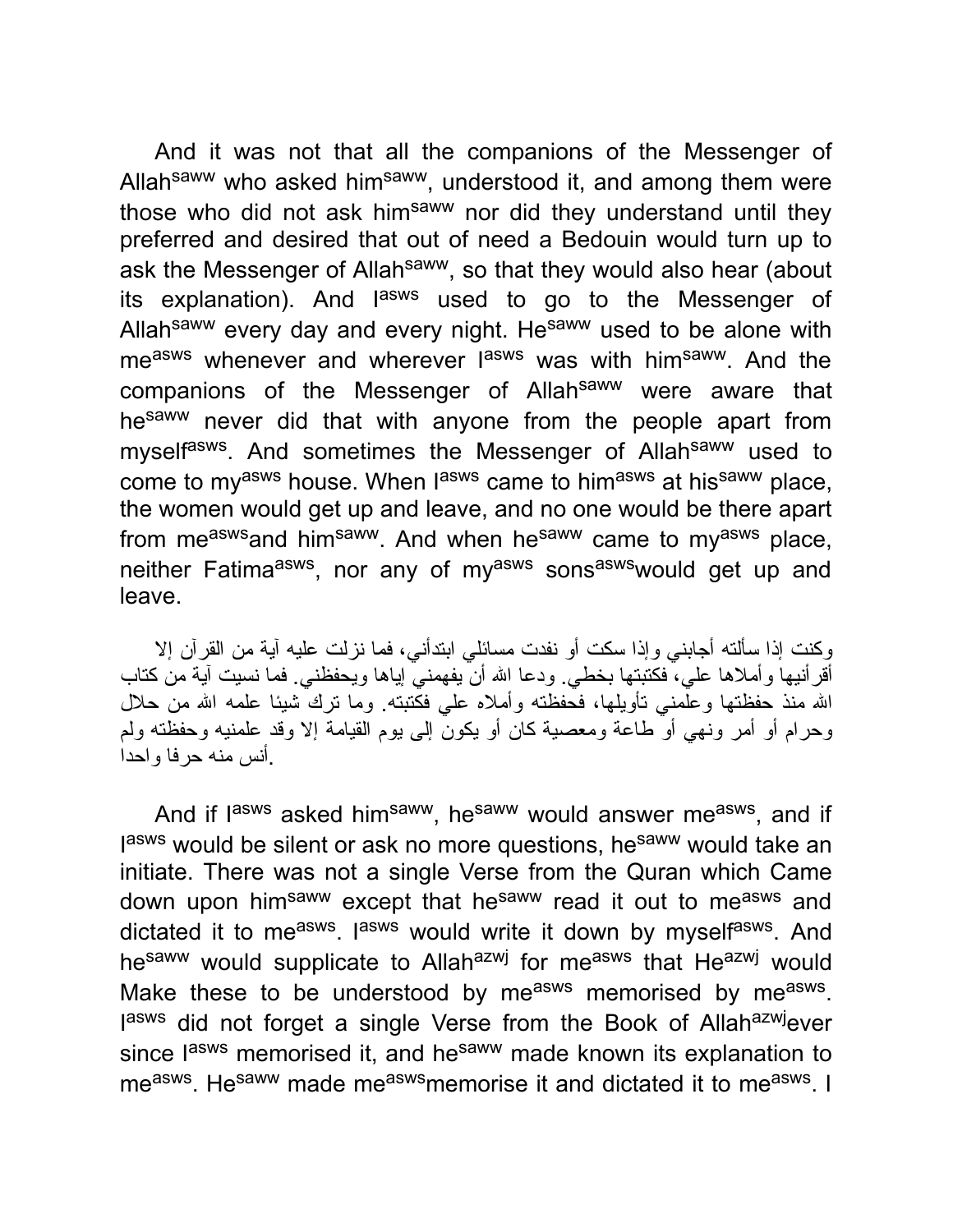wrote it down. And l<sup>asws</sup> did not leave out anything of the Teachings of Allah<sup>azwj</sup> from the Permissible and the Prohibited, or Order or Prohibition, or acts of obedience or disobedience that have happened and will be happening up to the Day of Judgement, except that he<sup>saww</sup>made it known to me<sup>asws</sup>, and l<sup>asws</sup> memorised it and never forgot a single word from it.

ثم وضع یده على صدري ودعا االله أن یملأ قلبي علما وفهما وفقها وحكما ونورا، وأن یعلمني فلا أجهل، وأن یحفظني فلا أنسى.

Then he<sup>saww</sup> placed his<sup>saww</sup> hand upon my<sup>asws</sup> chest and supplicated to Allah<sup>azwj</sup> that He<sup>azwj</sup> should Fill my<sup>asws</sup> chest with (Divine) Knowledge, and understanding, and comprehension, and wisdom, and 'Noor', and that l<sup>asws</sup> should know it such that lasws would not be unaware of it, and that lasws should memorise it such that lasws would never forget it.

فقلت له ذات یوم: یا نببی الله، إنك منذ یوم دعوت الله لمی بما دعوت لم أنس شیئا مما علمتنبی، فلم تملیه علي وتأمرني بكتابته؟ أتتخوف علي النسیان؟ فقال: یا أخي، لست أتخوف علیك النسیان ولا الجهل، وقد أخبرني االله أنه قد استجاب لي فیك وفي شركائك الذین یكونون من بعدك.

One day l<sup>asws</sup> said to him<sup>saww</sup>: 'O Messenger of Allah<sup>saww</sup>, since yousaww supplicated to Allahazwj for measws by what you<sup>saww</sup> supplicated, l<sup>asws</sup> have never forgotten anything from what you<sup>saww</sup> have made known to me<sup>asws</sup>, so why do you<sup>saww</sup> dictate to measws and order measws to write it down? Do you fear that l<sup>asws</sup> would miss it?' He<sup>saww</sup> said: 'O my<sup>saww</sup> brother<sup>asws</sup>, I<sup>saww</sup> do not fear forgetfulness for you<sup>asws</sup>, nor fear ignorance, and Allah<sup>azwj</sup> has Informed me<sup>saww</sup> that He<sup>saww</sup> has Answered me<sup>saww</sup> regarding you<sup>asws</sup>and your<sup>asws</sup> associates<sup>asws</sup> who are to be after you<sup>asws</sup>'.

**الأئمة الأحد عشر علیهم السلام شركاء أمیر المؤمنین علیه السلام** قلت: یا نبي االله، ومن شركائي؟ قال: الذین قرنهم االله بنفسه وبي معه، الذین قال في حقهم: (یا أیها الذین آمنوا أطیعوا االله وأطیعوا الرسول وأولي الأمر منكم) فإن (خفتم التنازع في شیئ فارجعوه إلى الله وإلى الرسول وإلى أولى الأمر منكم. قلت: یا نبـي الله، ومن هم؟ قال: الأوصیاء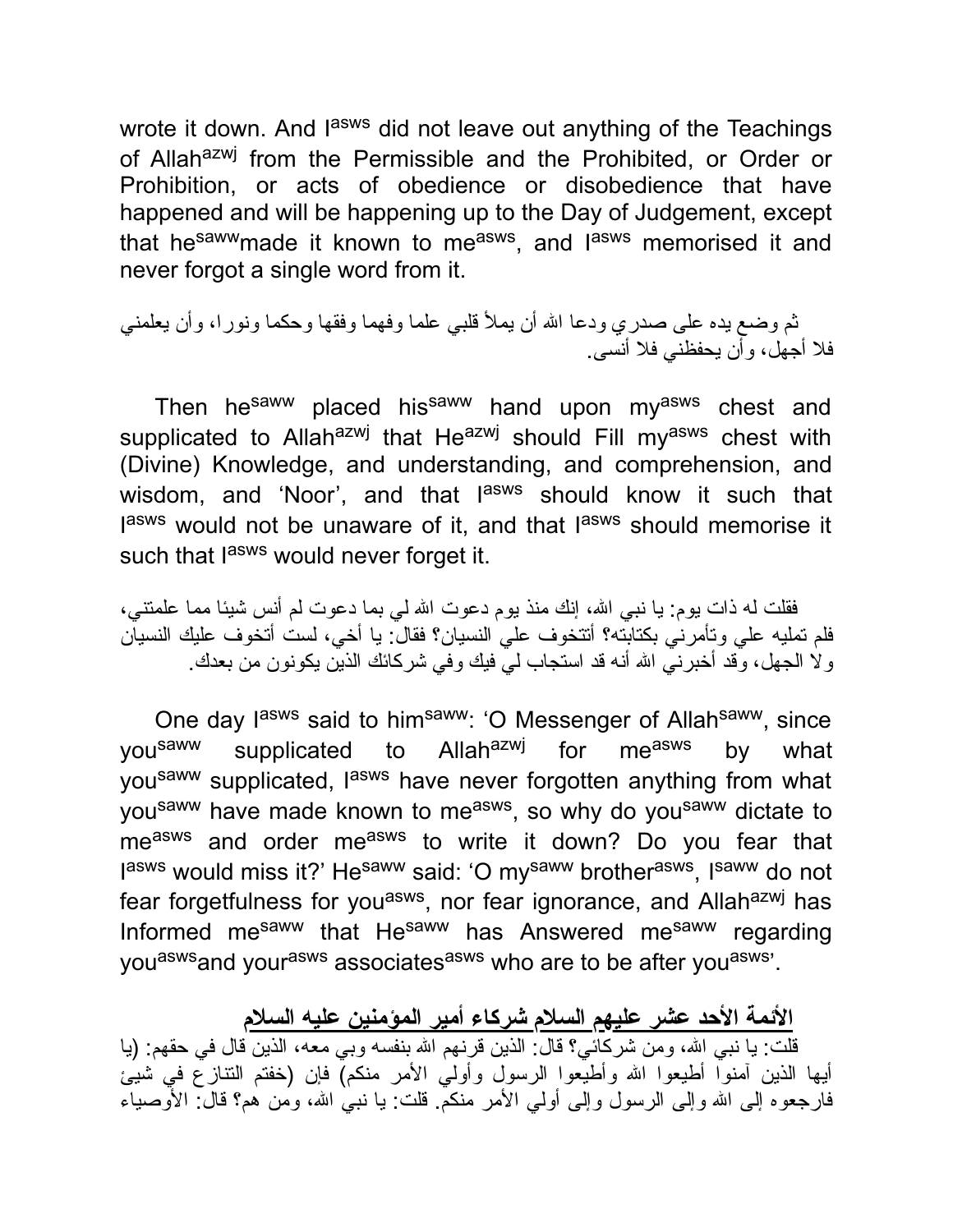إلى أن یردوا علي حوضي كلهم هاد مهتد لا یضرهم كید من كادهم ولا خذلان من خذلهم. هم مع القرآن والقرآن معهم، لا یفارقونه ولا یفارقهم. بهم ینصر االله أمتي وبهم یمطرون، ویدفع عنهم بمستجاب دعوتهم.

# **The twelve Imams asws are associates of Amir-ul-Momineen asws**

**jasws** said: 'O Prophet<sup>saww</sup> of Allah<sup>azwj</sup>, , and who are my<sup>asws</sup> associates?' He<sup>saww</sup> said: 'The ones<sup>asws</sup> whom Allah<sup>azwj</sup> has Made to be in His<sup>azwj</sup> Proximity and with Him<sup>azwj</sup>, regarding whom Heazwj has Said *"[4:59] O you who believe! obey Allah and obey the Messenger and those in authority from among you; then if you quarrel about anything, refer it to Allah and the* Messenger". I<sup>asws</sup> said: 'O Prophet<sup>saww</sup> of Allah<sup>azwj</sup>, and who are they?' He<sup>saww</sup> said: 'The successors<sup>asws</sup> until they<sup>asws</sup> come to me<sup>saww</sup> at the Fountain. All of them<sup>asws</sup> are Guides and Guided ones<sup>asws</sup>. Neither will the plots of the plotters harm them<sup>asws</sup>, nor the betrayal of those that abandon them<sup>asws</sup>. They<sup>asws</sup> are with the Quran and the Quran is with them<sup>asws</sup>. Neither will they separate from it nor will it separate from them<sup>asws</sup>. It is due to them<sup>asws</sup> that Allahazwj will Help mysawwcommunity, and due to themasws that Heazwj will Make it rain, and Remove from them (calamities) due to the Answering of their<sup>asws</sup> supplications.

فقلت: یا رسول الله، سمهم لی فقال: ابنی هذا - ووضع یده علی رأس الحسن علیه السلام -ثم ابني هذا - ووضع یده على رأس الحسین علیه السلام - ثم ابن ابني هذا - ووضع یده على رأس الحسین علیه السلام - ثم ابن له على اسمي، اسمه (محمد) باقر علمي وخازن وحي االله، وسیولد (علي) في حیاتك یا أخي، فاقرأه مني السلام. ثم أقبل على الحسین علیه السلام فقال: سیولد لك (محمد بن علي) في حیاتك فاقرأه مني السلام. ثم تكملة الاثني عشر إماما من ولدك یا أخي.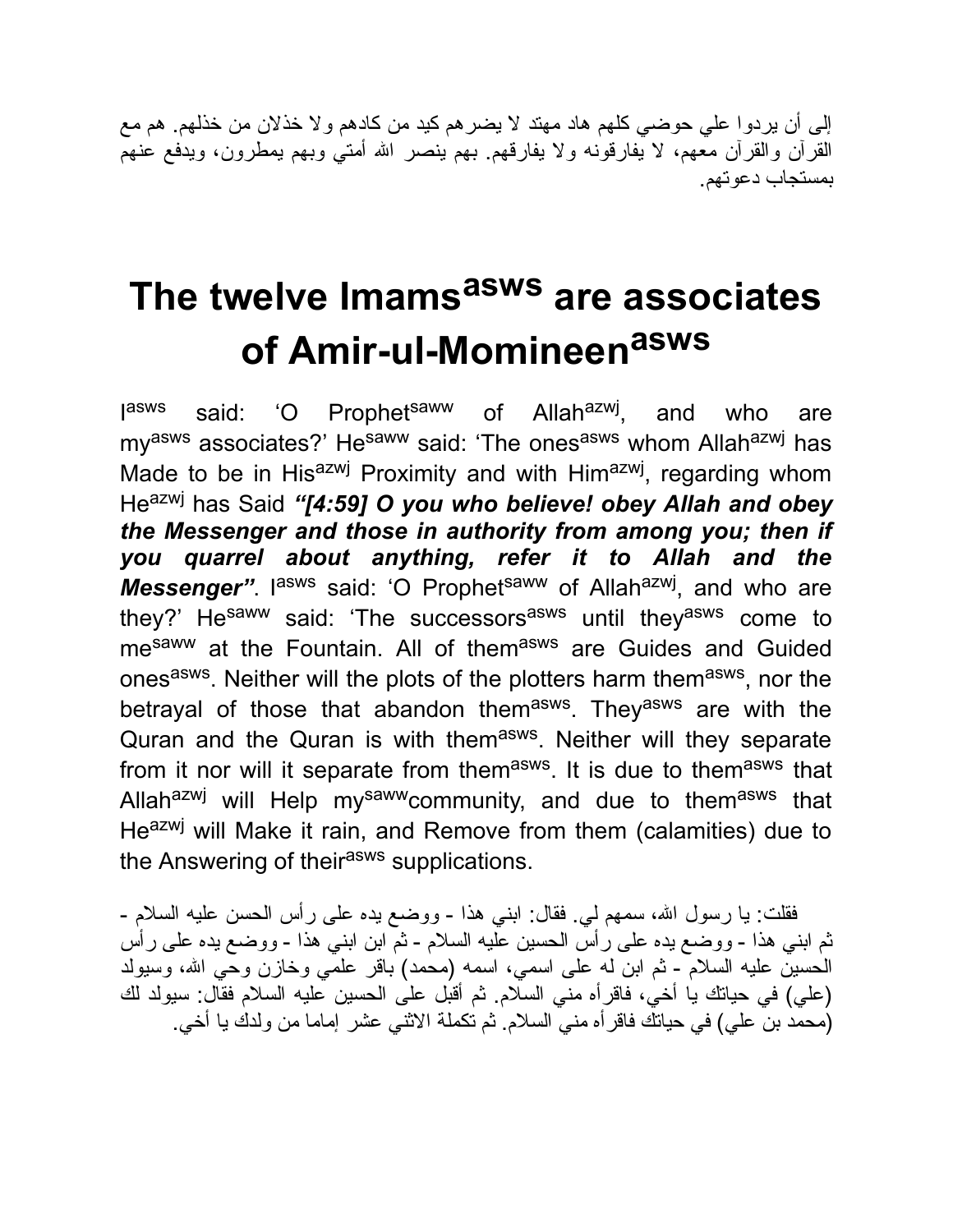So l<sup>asws</sup> said, 'O Messenger of Allah<sup>saww</sup>, name them<sup>asws</sup> for measws'. Hesaww said: 'This son of mineasws' - and hesaww placed his<sup>saww</sup> hand upon the head of Al-Hassan<sup>asws</sup> – 'then this son of minesaww<sup>,</sup> – and he<sup>saww</sup>placed his<sup>saww</sup> hand upon the head of Al-Husayn<sup>asws</sup>' – then the son of this son of mine<sup>saww</sup>' – and placed his<sup>saww</sup> hand upon the head of Al-Husayn<sup>asws</sup> – 'then the son of his<sup>asws</sup> son whose name is Ali<sup>asws</sup>, his<sup>asws</sup>name is my<sup>saww</sup> name (Muhammad), spreader of my<sup>saww</sup> knowledge and treasurer of the Revelation of Allah<sup>azwj</sup>, and he<sup>asws</sup> will come to this (world) during yourasws lifetime, mysaww brother, so convey mysawwgreetings to himasws'. Then he<sup>saww</sup> turned towards Al-Husayn<sup>asws</sup> and said: 'Then will come to you<sup>asws</sup> son (Muhammad Bin Ali<sup>asws</sup>) in your<sup>asws</sup> lifetime, so convey mysaww greetings to himasws'. Then twelve Imamsaswswill be completed from your<sup>asws</sup> sons, O my<sup>saww</sup> brother'.

فقلت: یا نبی الله، سمهم لی. فسماهم لی رجلا رجلا. منهم - والله یا أخا بنی هلال - مهدي هذه الأمة الذي یملأ الأرض قسطا وعدلا كما ملئت ظلما وجورا. واالله إني لأعرف جمیع من یبایعه بین الركن والمقام وأعرف أسماء الجمیع وقبائلهم.

I said, 'O Prophet<sup>saww</sup> of Allah<sup>azwj</sup>, name them<sup>asws</sup> for me<sup>asws</sup>'. He<sup>saww</sup> named them<sup>asws</sup> for me<sup>asws</sup>, person by person. Among them – by Allah<sup>azwj</sup>, O brother of the Clan of Hilal-– is the Mahdi<sup>asws</sup> of this community who will fill the earth with peace and justice just as it would have been filled with injustice and tyranny. By Allah<sup>azwj</sup>, **I**saww recognise all the ones who will pay allegiance to himasws between the *Rukn* and *Al-Maqaam*(Places by Kaaba), and recognise all their names and their tribes'.

#### **\* 2 \* تقریر الأئمة علیهم السلام لسلیم في نقل هذا الحدیث**

قال سلیم: ثم لقیت الحسن والحسین صلوات االله علیهما بالمدینة بعد ما قتل أمیر المؤمنین صلوات االله علیه، فحدثتهما بهذا الحدیث عن أبیهما. فقالا: صدقت، حدثك أبونا علي علیه السلام بهذا الحدیث ونحن جلوس، وقد حفظنا ذلك عن رسول االله صلى االله علیه وآله كما حدثك أبونا سواء لم یزد فیه ولم ینقص منه شیئا.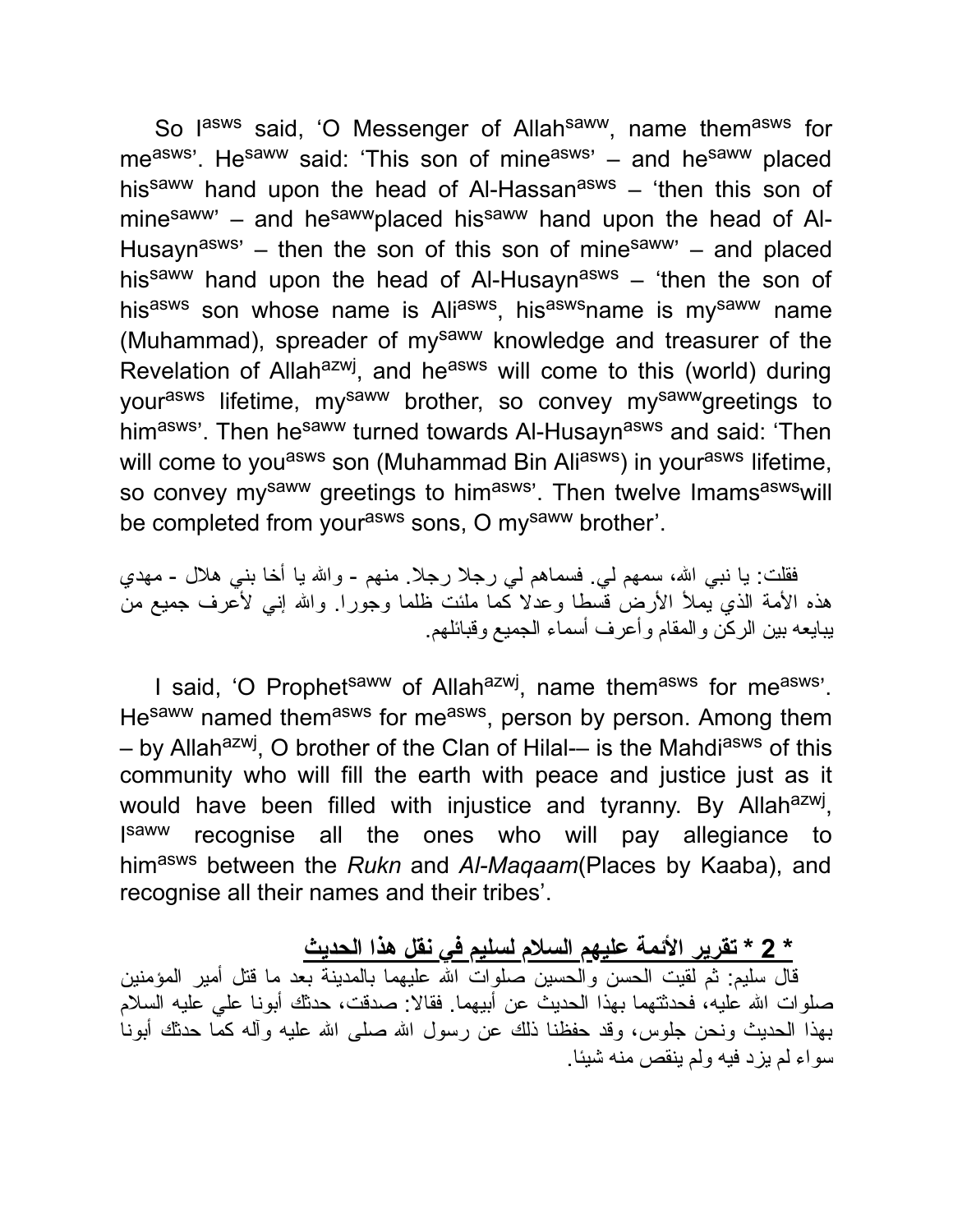# **2 – Acceptance of the Imams asws to Sulaym regarding this Hadith**

Sulaym said, 'Then I met up with Al-Hassan<sup>asws</sup> and Al-Husayn<sup>asws</sup> in Al-Medina after the assassination of Amir-ul-Momineen<sup>asws</sup>. I narrated to both of them<sup>asws</sup> this Hadith from their<sup>asws</sup> father<sup>asws</sup>. They<sup>asws</sup> said: 'Your Hadith is true. Our<sup>asws</sup> father Ali<sup>asws</sup> narrated this Hadith of yours to us<sup>asws</sup>, and we<sup>asws</sup> were seated, and have memorised that from the Messenger of Allah<sup>saww</sup> just as our<sup>asws</sup> father<sup>asws</sup> has narrated it to you and it is the same, there is no addition to it nor is there any omission from it of anything'.

قال سلیم: ثم لقیت علي بن الحسین علیه السلام - وعنده ابنه محمد بن علي علیه السلام - فحدثته بما سمعته من أبیه وعمه وما سمعته من علي علیه السلام. فقال علي بن الحسین علیه السلام: قد أقرأني أمیر المؤمنین علیه السلام عن رسول االله صلى االله علیه وآله، السلام وهو مریض وأنا صبي. ثم قال محمد علیه السلام: وقد أقرأني جدي الحسین علیه السلام بعهد من رسول االله صلى االله علیه وآله - وهو مریض - السلام.

Then I met up with Ali<sup>asws</sup> Bin Al-Husayn<sup>asws</sup> - and in hisasws presence was hisasws son MuhammadaswsBin Aliasws – So I narrated to him<sup>asws</sup> of what I had heard from his<sup>asws</sup> father<sup>asws</sup> and his<sup>asws</sup> uncle<sup>asws</sup>and from Ali<sup>asws</sup>. Ali<sup>asws</sup> Bin al-Husayn<sup>asws</sup> said: 'Amir-ul-Momineen<sup>asws</sup> conveyed greetings to me from the Messenger of Allah<sup>saww</sup>, and he<sup>saww</sup> was ill and l<sup>asws</sup> was a child'. Then Muhammad<sup>asws</sup> said: 'My<sup>asws</sup>grandfather Al-Husayn<sup>asws</sup> conveyed to me<sup>asws</sup> greetings from the Messenger of Allah<sup>saww</sup> – and he<sup>saww</sup>was ill'.

قال أبان: فحدثت علي بن الحسین علیه السلام بهذا الحدیث كله عن سلیم، فقال: صدق سلیم، وقد جاء جابر بن عبد الله الأنصاري إلى ابني وهو غلام يختلف إلى، الكتاب فقبله واقرأه من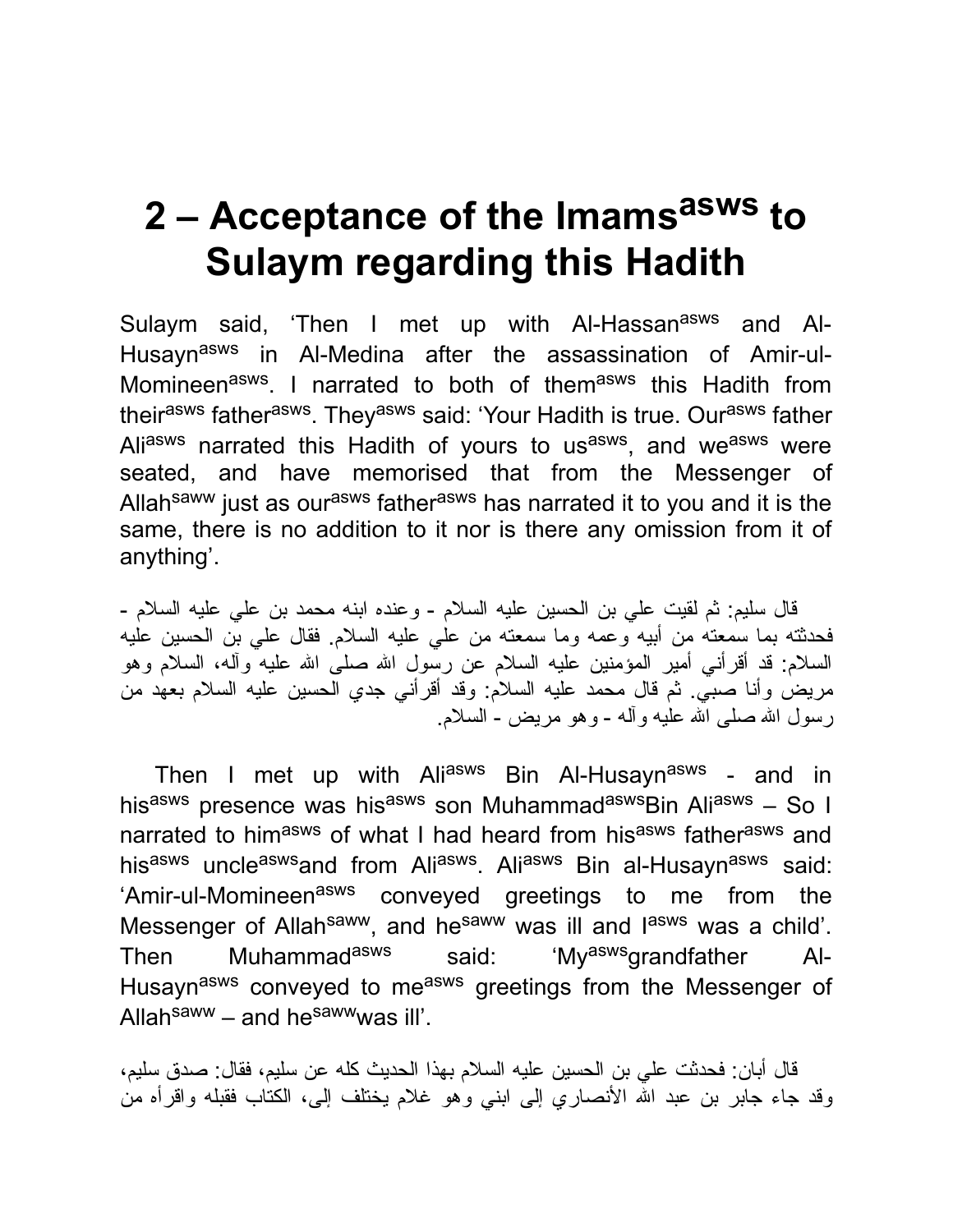رسول االله صلى االله علیه وآله السلام.

Abaan said, 'I narrated the whole of this Hadith to Aliasws Bin Al-Husayn<sup>asws</sup> from Sulaym. He<sup>asws</sup> said: 'Sulaym spoke the truth, and Jabir Bin Abdullah Al-Ansaary came to my<sup>asws</sup> son<sup>asws</sup> and heasws was a young boy, after learning (some religious matters from him), he kissed him<sup>asws</sup> and conveyed the greetings to him<sup>asws</sup> from the Messenger of Allah<sup>saww</sup>'.

قال أبان: فحججت بعد موت علي بن الحسین علیه السلام، فلقیت أبا جعفر محمد بن علي علیه السلام فحدثته بهذا الحدیث كله لم أترك منه حرفا واحدا. فاغرورقت عیناه ثم قال: صدق سلیم، قد أتاني بعد أن قتل جدي الحسین علیه السلام وأنا قاعد عند أبي فحدثني بهذا الحدیث بعینه. فقال له أبي: صدقت، قد حدثك أبي بهذا الحدیث بعینه عن أمیر المؤمنین علیه السلام ونحن شهود. ثم حدثاه بما هما سمعا من رسول االله صلى االله علیه وآله.

Abaan said, 'I went on a Pilgrimage after the passing away of Ali<sup>asws</sup> Bin Al-Husayn<sup>asws</sup>. I met up with Abu Ja'far Muhammad<sup>asws</sup> Bin Ali<sup>asws</sup> (Imam Mohammed Baqir<sup>asws</sup>). I narrated to himasws all of this Hadith, not leaving out from it a single letter. Hisasws eyes filled up (with tears), then said: 'Sulaym spoke the truth. He came to me, after the assassination of my<sup>asws</sup> grandfather Husayn<sup>asws</sup> Bin Ali<sup>asws</sup>, and l<sup>asws</sup> was seated in the presence of my<sup>asws</sup> father<sup>asws</sup>. He narrated to me<sup>asws</sup> this very same Hadith. My<sup>asws</sup> father<sup>asws</sup> said to him: 'You have spoken the truth. Myasws father has narrated this very same Hadith from Amir-ul-Momineen<sup>asws</sup> and we<sup>asws</sup> are witness to it. Then they bothasws narrated it as having heard from the Messenger of Allah<sup>saww</sup>'.

قال حماد بن عیسى: قد ذكرت هذا الحدیث عند مولاي أبي عبد االله علیه السلام فبكى وقال: صدق سلیم، فقد روى لي هذا الحدیث أبي عن أبیه علي بن الحسین عن أبیه الحسین بن علي علیهم السلام قال: سمعت هذا الحدیث من أمیر المؤمنین علیه السلام حین سأله سلیم.

Hamaad Bin Isa said, 'I mentioned this Hadith in the presence of Abu Abdullah<sup>asws</sup>. He<sup>asws</sup> wept and said: 'Sulaym spoke the truth.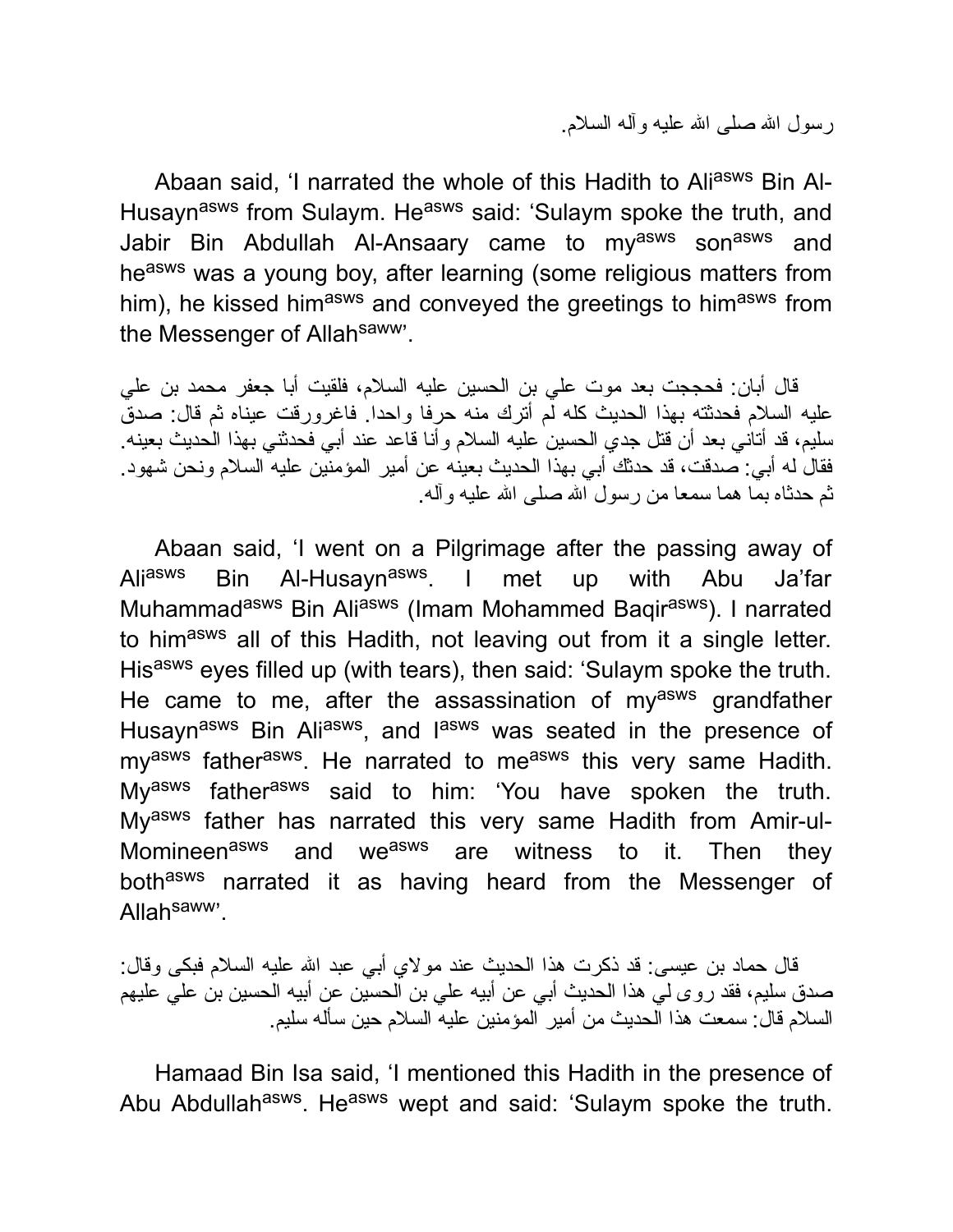My<sup>asws</sup> father<sup>asws</sup> reported this Hadith from his<sup>asws</sup> father Ali<sup>asws</sup> Bin Al-Husayn<sup>asws</sup>, from his<sup>asws</sup> father Al-Husayn Bin Ali<sup>asws</sup> who said: 'I<sup>asws</sup> heard this Hadith from Amir-ul-Momineen<sup>asws</sup>, when Sulaym asked himasws'.

**\* 3 \* غدر الأمة بأهل بیت نبیها علیهم السلام**

قال أبان: ثم قال لمي أبو جعفر الباقر علیه السلام: ما لقینا أهل البیت من ظلم قریش وتظاهر هم علینا وقتلهم إیانا، وما لقیت شیعتنا ومحبونا من الناس إن رسول االله صلى االله علیه وآله قبض وقد قام بحقنا وأمر بطاعتنا وفرض ولایتنا ومودتنا، وأخبرهم بأنا أولى الناس بهم من أنفسهم وأمرهم أن یبلغ الشاهد منهم الغائب.

# **Treachery of the community to the People asws of the Household of its Prophet saww**

Abaan said, 'Then Abu Ja'far Al-Baqirasws said to me: 'What has been taken away from us<sup>asws</sup>, the People<sup>asws</sup>of the Household, from the injustices of the Qureish, and what they manifested to usasws and their killing of us<sup>asws</sup>, and what was meted out to our<sup>asws</sup> Shiites (cruelities towards them) and those that love us<sup>asws</sup> from the people. The Messenger of Allah<sup>saww</sup> passed away, and he<sup>saww</sup> has established our<sup>asws</sup> rights and ordered them to be obedient to us<sup>asws</sup> and obligated our<sup>asws</sup> *Wilayah<sup>[17]</sup>* upon them, and ourasws cordiality, and informed them that weasws are higher (status for) them than their own selves, and ordered them that those present should make it reach to those that are absent from among them.

**السقیفة لأبي بكر وعمر** فتظاهروا على علي علیه السلام، فاحتج علیهم بما قال رسول االله صلى االله علیه وآله فیه وما سمعته العامة. فقالوا: صدقت، قد قال ذلك رسول االله صلى االله علیه وآله ولكن قد نسخه فقال: (إنا أهل بیت أكرمنا االله عز وجل واصطفانا ولم یرض لنا بالدنیا، وإن االله لا یجمع لنا النبوة والخلافة)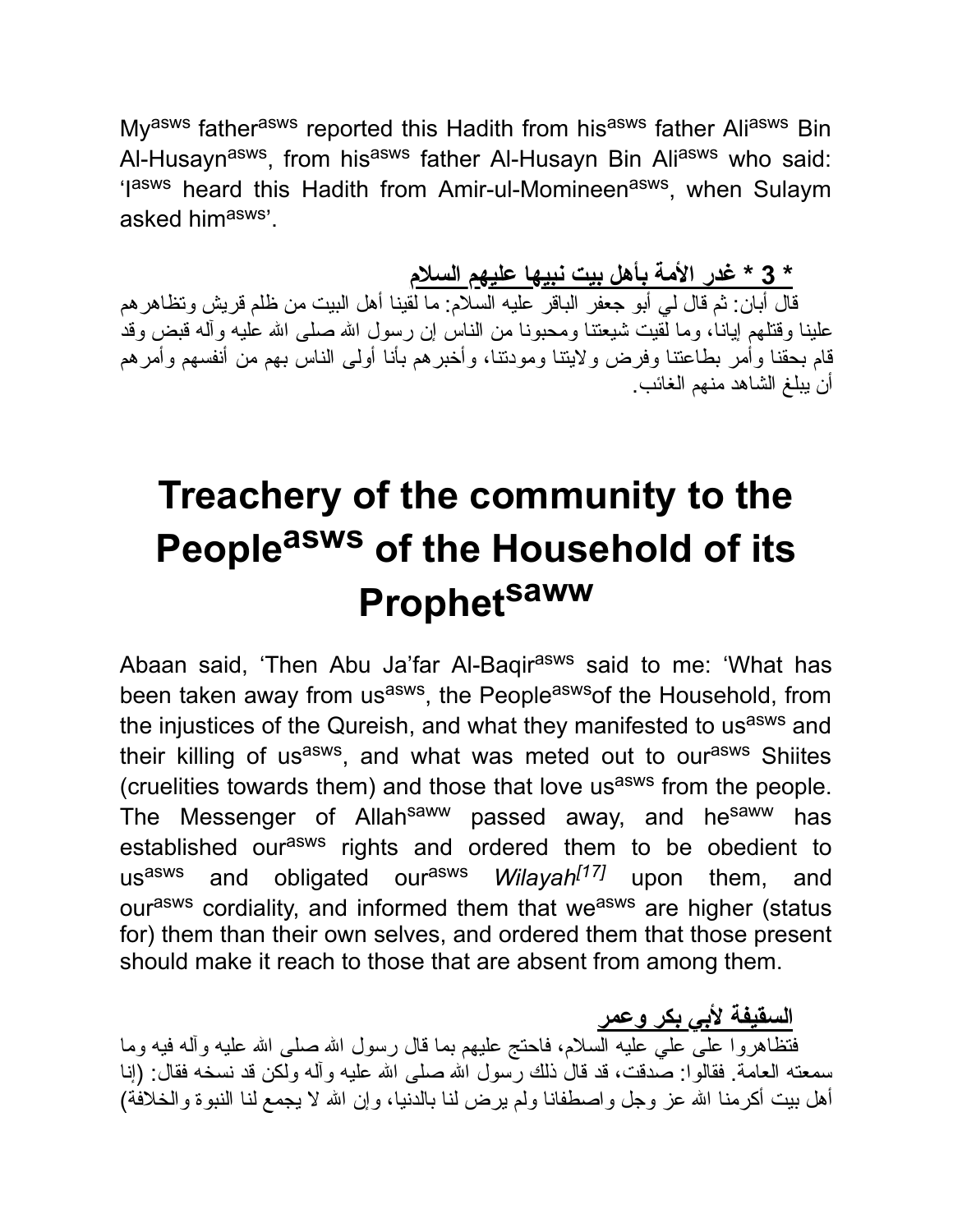فشهد بذلك أربعة نفر: عمر وأبو عبیدة ومعاذ بن جبل وسالم مولى أبي حذیفة، فشبهوا على العامة وصدقوهم وردوهم على أدبارهم وأخرجوها من معدنها من حیث جعلها االله. واحتجوا على الأنصار بحقنا وحجتنا فعقدوها لأبي بكر. ثم ردها أبو بكر إلى عمر یكافیه بها.

#### **The Saqifa of Abu Bakr and Umar**

Aliasws manifested to them and argued against them by what the Messenger of Allahsaww had said with regards to it and what the general public had heard. They (the Quraish) said (Ya Ali<sup>asws</sup>), 'You<sup>asws</sup> speak the truth, the Messenger of Allah<sup>saww</sup> has said it, but it has been abrogated. (The Quraish said) The Prophet of Allah<sup>saww</sup> had said that Allah<sup>azwj</sup> Mighty and Majestic has Honoured us<sup>asws</sup>, the People<sup>asws</sup> of the Household, and has Chosen us<sup>asws</sup> and never Chose for us<sup>asws</sup> the world, and that Allah<sup>azwj</sup> has not Gathered for us<sup>asws</sup> the Prophet-hood and the Caliphate'. Four of them testified to that – Umar, and Abu Ubeyda, and Ma'az Biin Jabal, and Salim Mowla Abu Huzeyfa. They confused the people who ratified them and turned them on their backs, and took it (Caliphate) out from its origin (Amir-ul-Momineen<sup>asws</sup>) from where Allah<sup>azwj</sup> had Made it to be. And they argued against the Helpers of our<sup>asws</sup> rights and our<sup>asws</sup> arguments. They pacified them to Abu Bakr. Then Abu Bakr returned it (Caliphate) to Umar, thereby paying him back by it.

**الشورى لعثمان** ثم جعلها عمر شورى بین ستة، فقلدوها عبد الرحمن. ثم جعلها ابن عوف لعثمان على أن یردها علیه، فغدر به عثمان وأظهر ابن عوف كفره وجهله وطعن علیه في حیاته وزعم ولده أن عثمان سمه فمات.

#### **The consultation of Usman**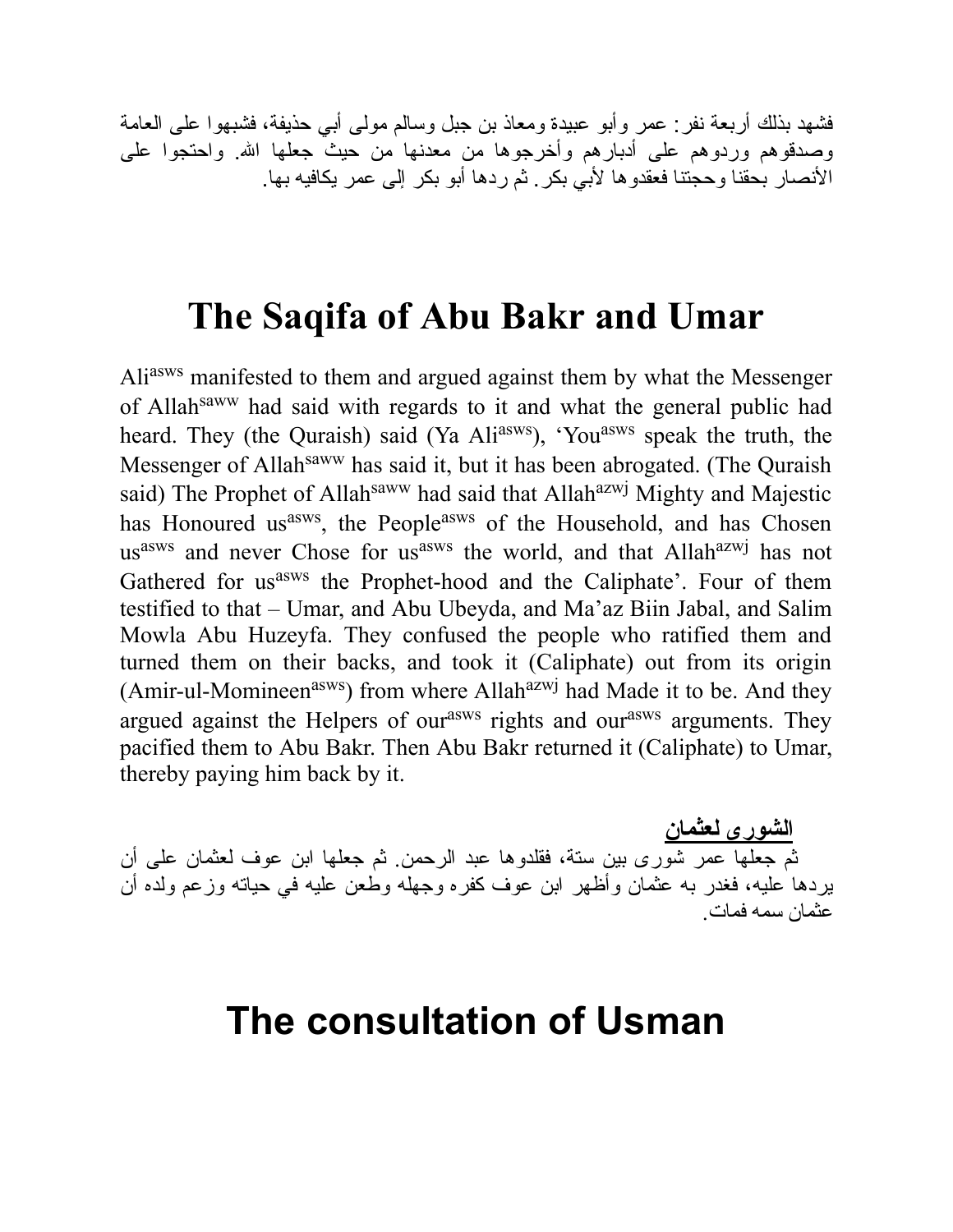Then Umar established a 'Shura'<sup>[18]</sup> consisting of six persons (in the matter of Caliphate). They collared it on Abdul Rahman. Then Ibn Awf (Abdul Rahman) made it (Caliphate) to go to Usman on the condition that he would return it back to him. Usman betrayed him, and Ibn Awf (Abdul Rahman) slandered him as an infidel and an ignorant one during his lifetime. His children (Abdul Rahman's) thought that Usman had poisoned him, which (led to his) death.

**حروب الجمل وصفین والنهروان**

ثم قام طلحة والزبیر فبایعا علیا علیه السلام طائعین غیر مكرهین. ثم نكثا وغدرا، ثم ذهبا بعائشة معهما إلى البصرة مطالبة بدم عثمان. ثم دعا معاویة طغاة أهل الشام إلى الطلب بدم عثمان ونصب لنا الحرب. ثم خالفه أهل حروراء على أن یحكم بكتاب االله وسنة نبیه، فلو كانا حكما بما اشترط علیهما لحكما أن علیا علیه السلام أمیر المؤمنین في كتاب االله وعلى لسان نبیه وفي سنته، فخالفه أهل النهروان وقاتلوه.

# **Battles of the Camel (Al-Jamal), and Siffeen and Al-Naharwaan**

Then Talha and Zubayr made a stand (in the hope of getting a share in Caliphate). Initially, they paid allegiance to Amir-ul-Momineen which was (as per their will) and without being compelled. Then they broke it and betrayed, then they both went with Aisha to Al-Basra seeking (to avenge) the blood of Usman. Then Muawiya called upon the tyrants of Al-Shaam to seek (avenging) the blood of Usman and established a war against us<sup>asws</sup>. Then the people of Haroura (Kharijites) opposed Ali<sup>asws</sup>, that he<sup>asws</sup> should judge in accordance with the Book of Allah<sup>azwj</sup> and the Sunnah of Hisazwj Prophetsaww. If they had stipulated that condition of Judgement to both of them to judge by, then Aliasws would have been Commander of the Faithful in accordance with the Book of Allahazwj and the tongue of Hisazwj Prophetsaww and hissaww Sunnah. However, the people of Naharwaan opposed him<sup>asws</sup> and fought against him<sup>asws</sup>.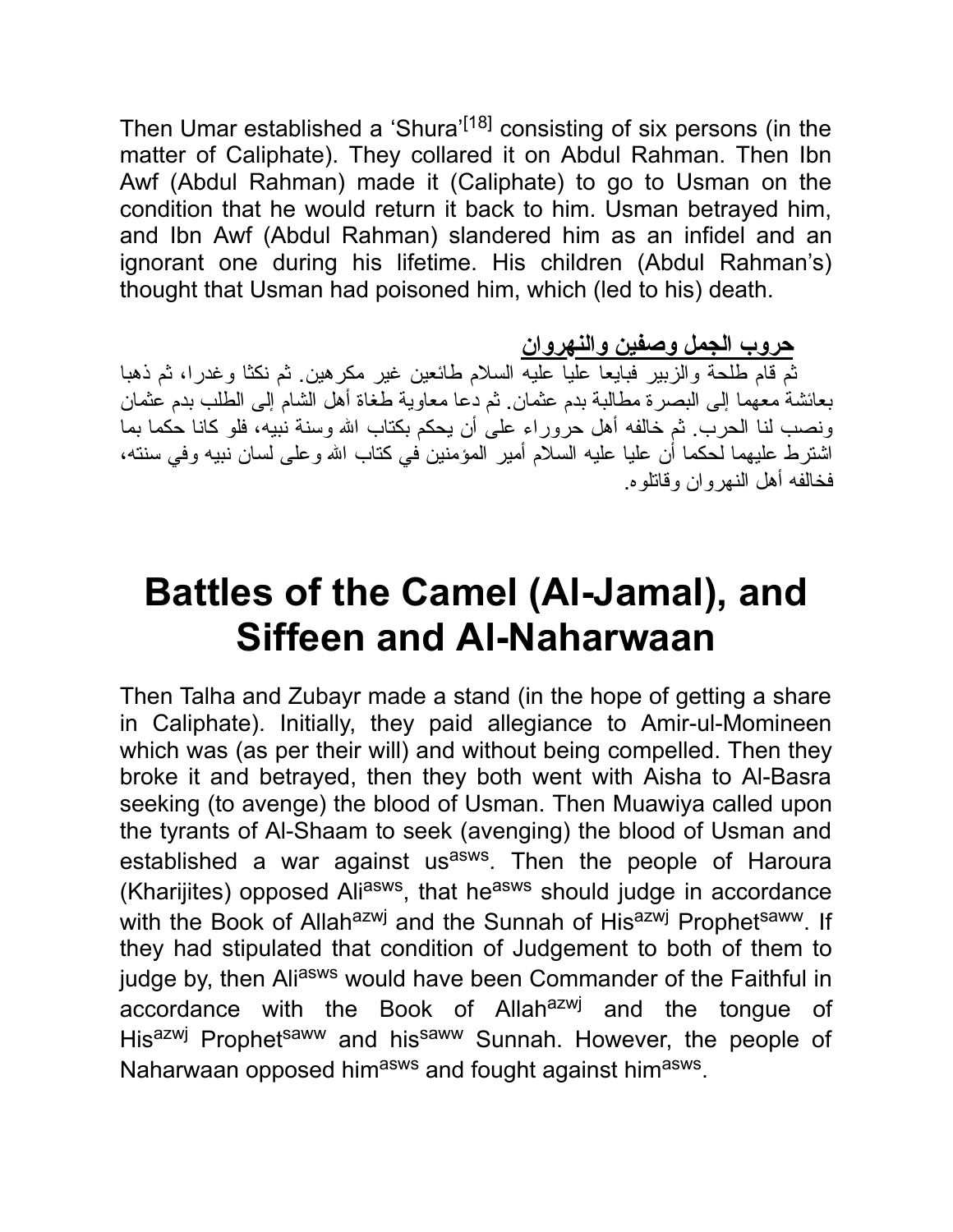**النكث والغدر بالإمامین الحسن والحسین علیهما السلام**

ثم بایعوا الحسن بن علي علیه السلام بعد أبیه وعاهدوه، ثم غدروا به وأسلموه ووثبوا علیه حتى طعنوه بخنجر في فخذه وانتهبوا عسكره وعالجوا خلاخیل أمهات أولاده. فصالح معاویة وحقن دمه ودم أهل بیته وشیعته، وهم قلیل حق قلیل، حین لا یجد أعوانا. ثم بایع الحسین علیه السلام من أهل الكوفة ثمانیة عشر ألفا. ثم غدروا به، ثم خرجوا إلیه فقاتلوه حتى قتل.

# **The breaking (of the allegiance) and the treachery against the two Imams Al-Hassan asws and Al-Husayn asws**

Then they paid allegiance to Al-Hassan<sup>asws</sup>, , after his<sup>asws</sup> father<sup>asws</sup> and made promises to him<sup>asws</sup>, then they betrayed himasws and delivered himasws (to Muawiya) and pounced upon himasws to the extent that they stabbed himasws with a dagger in hisasws thigh, and the soldiers rampaged and looted the belongings of his<sup>asws</sup>army. When he<sup>asws</sup> did not find helpers, he<sup>asws</sup> signed a peace treaty with Muawiya and preserved his<sup>asws</sup>blood, and the blood of the people of hisasws Household, and of hisasws Shiites, and they were very few in numbers and so remained very little the 'Haq' (the Just). Then eighteen thousand of the inhabitants of Al-Kufa paid allegiance to Al-Husayn<sup>asws</sup>. Then they betrayed him<sup>asws</sup>. Then heasws went out to them. Heasws fought until heasws was martyred.

**مظلومیة الشیعة في عصر زیاد وابن زیاد والحجاج** ثم لم نزل أهل البیت - منذ قبض رسول االله صلى االله علیه وآله - نذل ونقصي ونحرم ونقتل ونطرد ونخاف على دمائنا وكل من یحبنا.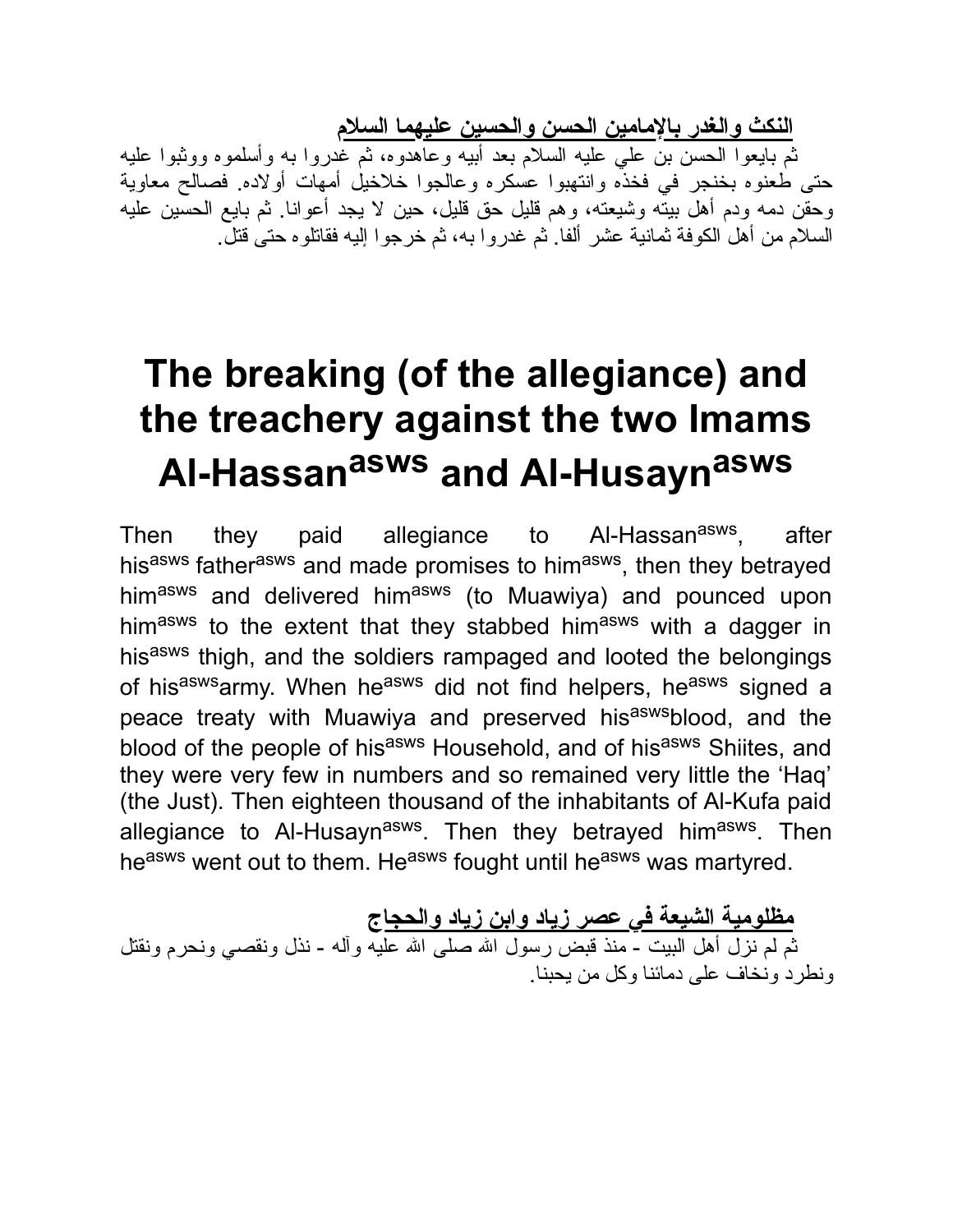## **Oppression upon the Shiites during the era of Ziyad, and Ibn Ziyad, and Al-Hajjaj**

Then the People<sup>asws</sup> of the Household, since the passing away of the Messenger of Allah<sup>saww</sup>, have been subjected to humiliation, and have been reduced (considered less important), and denied, and killed, and dismissed, and we<sup>asws</sup> feared for our<sup>asws</sup> blood and of all those that loved us<sup>asws'</sup>.

ووجد الكاذبون لكذبهم موضعا یتقربون به إلى أولیائهم وقضاتهم وعمالهم في كل بلدة، یحدثون عدونا عن ولاتهم الماضین بالأحادیث الكاذبة الباطلة، ویروون عنا ما لم نقل تهجینا منهم لنا وكذبا منهم علینا وتقربا إلى ولاتهم وقضاتهم بالزور والكذب. وكان عظم ذلك وكثرته في زمن معاویة بعد موت الحسن علیه السلام، فقتلت الشیعة في كل بلدة قطعت أیدیهم وأرجلهم وصلبوا على التهمة والظنة من ذكر حبنا والانقطاع إلینا.

And the liars found a place for their lies by drawing close to their governors, and the judges, and the office bearers in every city. Ourasws enemies were narrating about their past friends with false and invalid Hadith, and were reporting from us<sup>asws</sup> what we<sup>asws</sup> had never said, arguing on their behalf against us<sup>asws</sup>, and lying from them against us<sup>asws</sup>, and they drew closer to their governors and their judges by bearing false witness and lying. And that was widespread and frequent during the era of Muawiya, after the martyrdom of Al-Husayn<sup>asws</sup>. They killed the Shiites in every city. They cut off their hands, and their legs, and crucified them on the accusation for believing in their love for us<sup>asws</sup>, and they cut them off from us<sup>asws</sup>.

ثم لم یزل البلاء یشتد ویزداد إلى زمان ابن زیاد بعد قتل الحسین علیه السلام. ثم جاء الحجاج فقتلهم بكل قتلة وبكل ظنة وبكل تهمة، حتى أن الرجل لیقال له (زندیق) أو (مجوسي) كان ذلك أحب إلیه من أن یشار إلیه أنه من (شیعة الحسین صلوات االله علیه)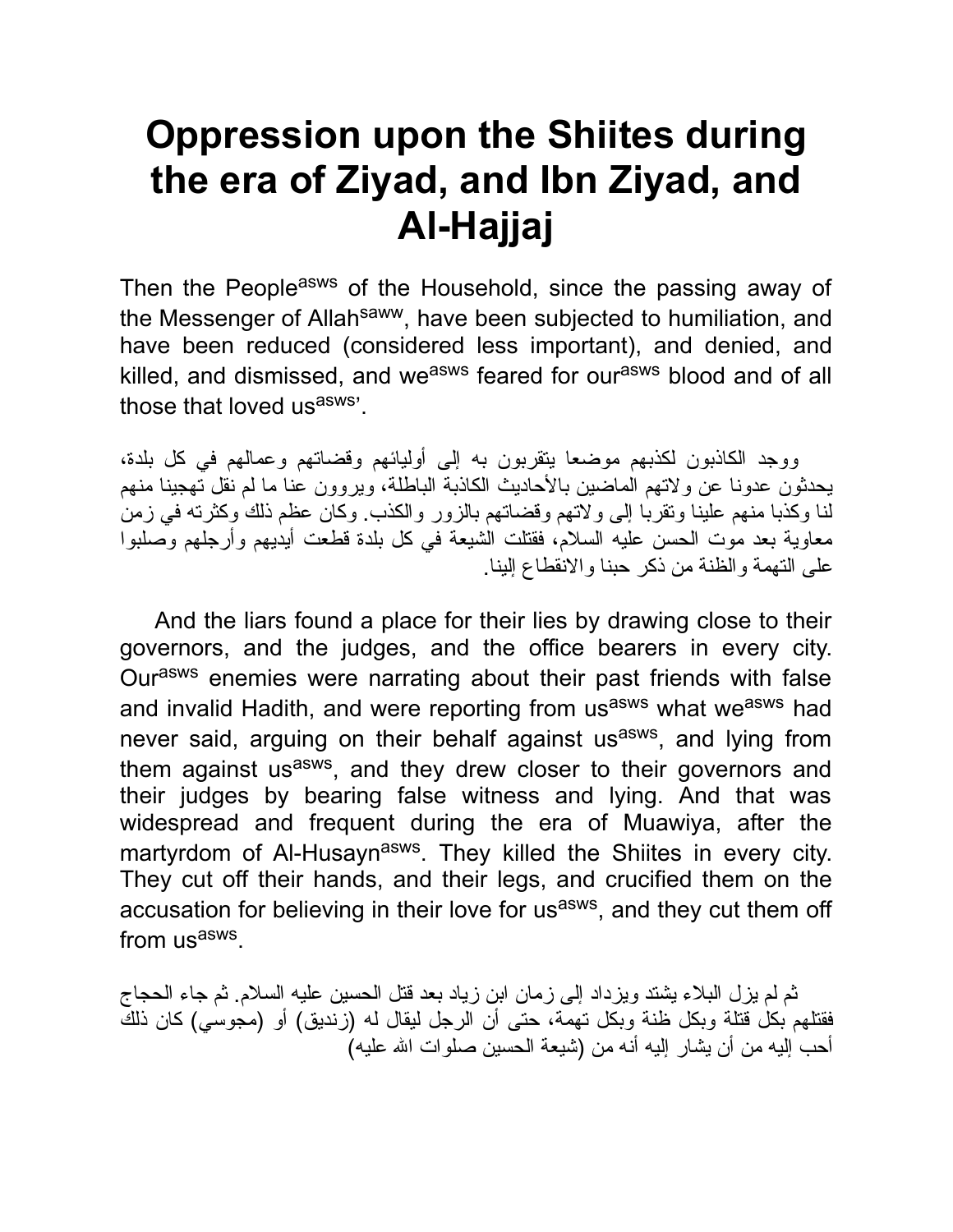Then the afflictions did not decline in their severity, and in fact increased up to the era of Ibn Ziyad, after the martyrdom of Al-Husayn<sup>asws</sup>. Then Al-Hajjaj came. He killed them (Shiites) for every suspicion and for every accusation, to the extent that it was more beloved to him for a man to be called an Atheist (Zindiq) or a Magian (Majoosi) rather than for him to be known as one of the Shiites of Al-Husayn<sup>asws</sup>.

**\* 4 \* تاریخ الجعل والتحریف في الأحادیث**

وربما رأیت الرجل الذي یذكر بالخیر - ولعله یكون ورعا صدوقا - یحدث بأحادیث عظیمة عجیبة من تفضیل بعض من قد مضى من الولاة، لم یخلق االله منها شیئا قط، وهو یحسب أنها حق لكثرة من قد سمعها منه ممن لا یعرف بكذب ولا بقلة ورع. ویروون عن علي علیه السلام أشیاء قبیحة، وعن الحسن والحسین علیهما السلام ما یعلم االله أنهم قد رووا في ذلك الباطل والكذب والزور.

### **Concocted history and the distortion in the Hadith**

And sometimes you will see a man who has been mentioned as being good – and he is pious and truthful – would narrate a great Hadith which would contain strange virtues of some of the past governors, although Allah<sup>azwj</sup>never Created from it anything at all, and he would consider it to be the truth for he would have heard it numerous times from the ones who are not known to be liars, nor for lack of piety. And he would be narrating from Aliasws ugly things, and from Al-Hassan<sup>asws</sup> and Al-Husayn<sup>asws</sup>, what Allah<sup>azwj</sup> Knows that they are narrating that which is invalid, and lies, and forgery.

**نماذج من الأحادیث المختلقة**

قال: قلت له: أصلحك االله، سم لي من ذلك شیئا. قال: رووا (أن سیدي كهول أهل الجنة أبو بكر وعمر)، و(أن عمر محدث)، و(أن الملك یلقنه)، و(أن السكینة تنطق على لسانه)، و(أن عثمان، الملائكة تستحي منه)، و(أن لي وزیرا من أهل السماء ووزیرا من أهل الأرض، و أن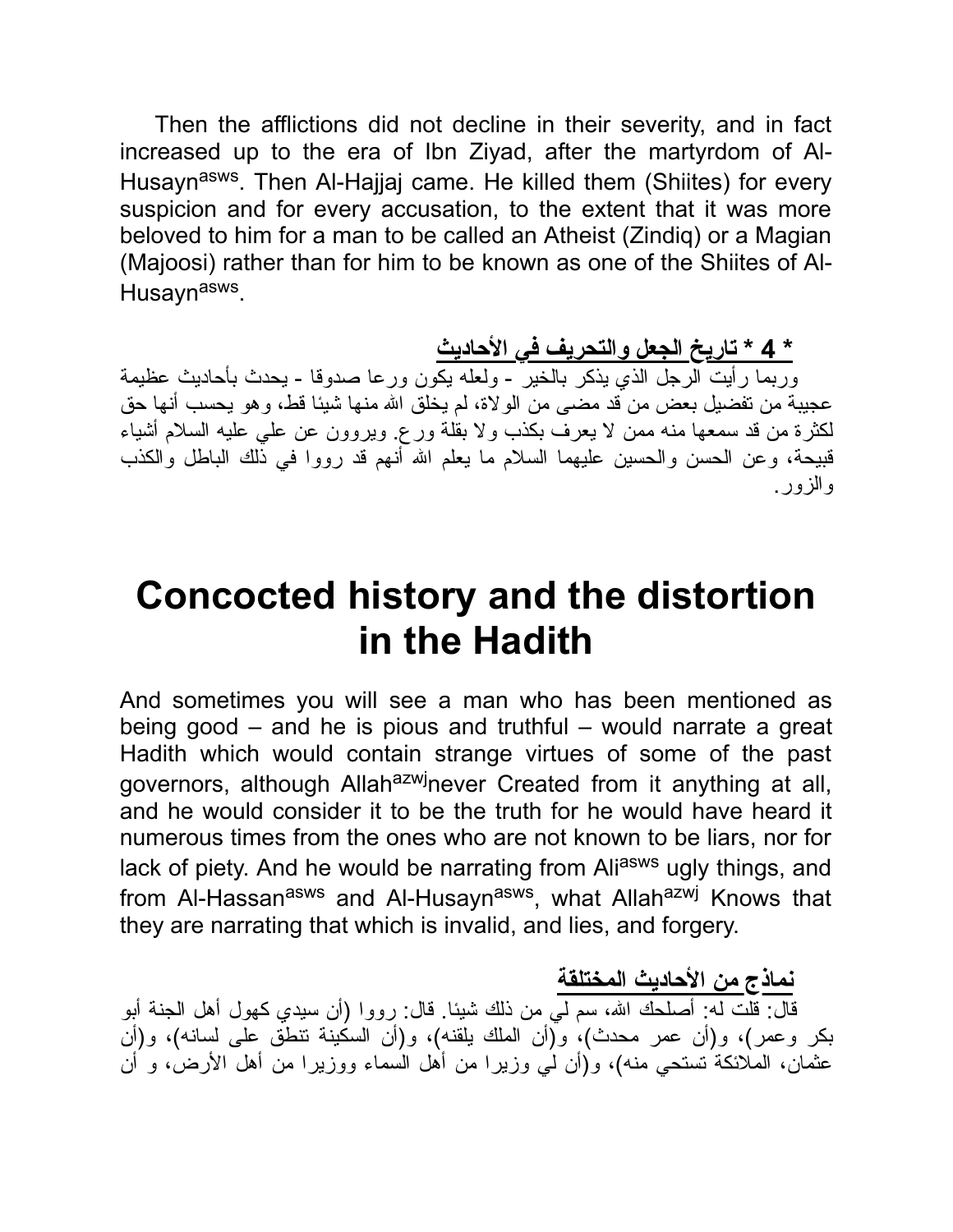اقتدروا بالذین من بعدي ، و أثبت حراء، فما علیك إلا نبي وصدیق وشهید) - حتى عدد أبو جعفر علیه السلام أكثر من مائة روایة یحسبون أنها حق - فقال علیه السلام: هي واالله كلها كذب وزور.

### **Samples of fabricated Hadith**

I said to him<sup>asws</sup>, 'May Allah<sup>azwj</sup> Keep you<sup>asws</sup> well, tell me some of those things'. He<sup>asws</sup> said: 'They report that the Chiefs of the elderly of the inhabitants of the Paradise are Abu Bakr and Umar, and that Umar is a Muhaddith, and that the Angel teaches him, and that the tranquillity is pronounced upon his tongue, and that the Angels are embarrassed by Usman, and that there is a Vizier for measws from the inhabitants of the sky and a Vizier from the inhabitants of the earth, and that they are being managed from a remote distance from me<sup>asws</sup>, and to remain steadfast, for it is not upon you except for the Prophet<sup>saww</sup>, and a truthful and a witness'  $-$  to the extent that Abu Ja'far<sup>asws</sup> recounted more than one hundred such reports which were regarded as being the truth. He<sup>asws</sup> said: 'By Allah<sup>azwj</sup>, all of these are lies and forgeries'.

قلت: أصلحك االله لم یكن منها شیئ؟ قال علیه السلام: منها موضوع ومنها محرف، فأما المحرف فإنما عنى (إن علیك نبي االله وصدیقا وشهیدا) یعني علیا علیه السلام، فقبلها. ومثله (كیف لا یبارك لك وقد علاك نبي وصدیق وشهید) یعني علیا علیه السلام. وعامها كذب وزور وباطل.

I said, 'May Allah<sup>azwj</sup> Keep you<sup>asws</sup> well, is there nothing from it (true)? He<sup>asws</sup> said: 'From these are clear (forgeries) and from these are distorted ones. As for the distorted, it is that 'there is nothing upon you except for the Prophet<sup>saww</sup> and a truthful and a witness', it means Ali<sup>asws</sup>. So accept it. And similar to it, 'How can it not be a blessing for you and upon you is a Prophet<sup>saww</sup>, and a truthful and a witness', it means Ali<sup>asws</sup>. And the generalisation of it is a lie, and a forgery, and invalid.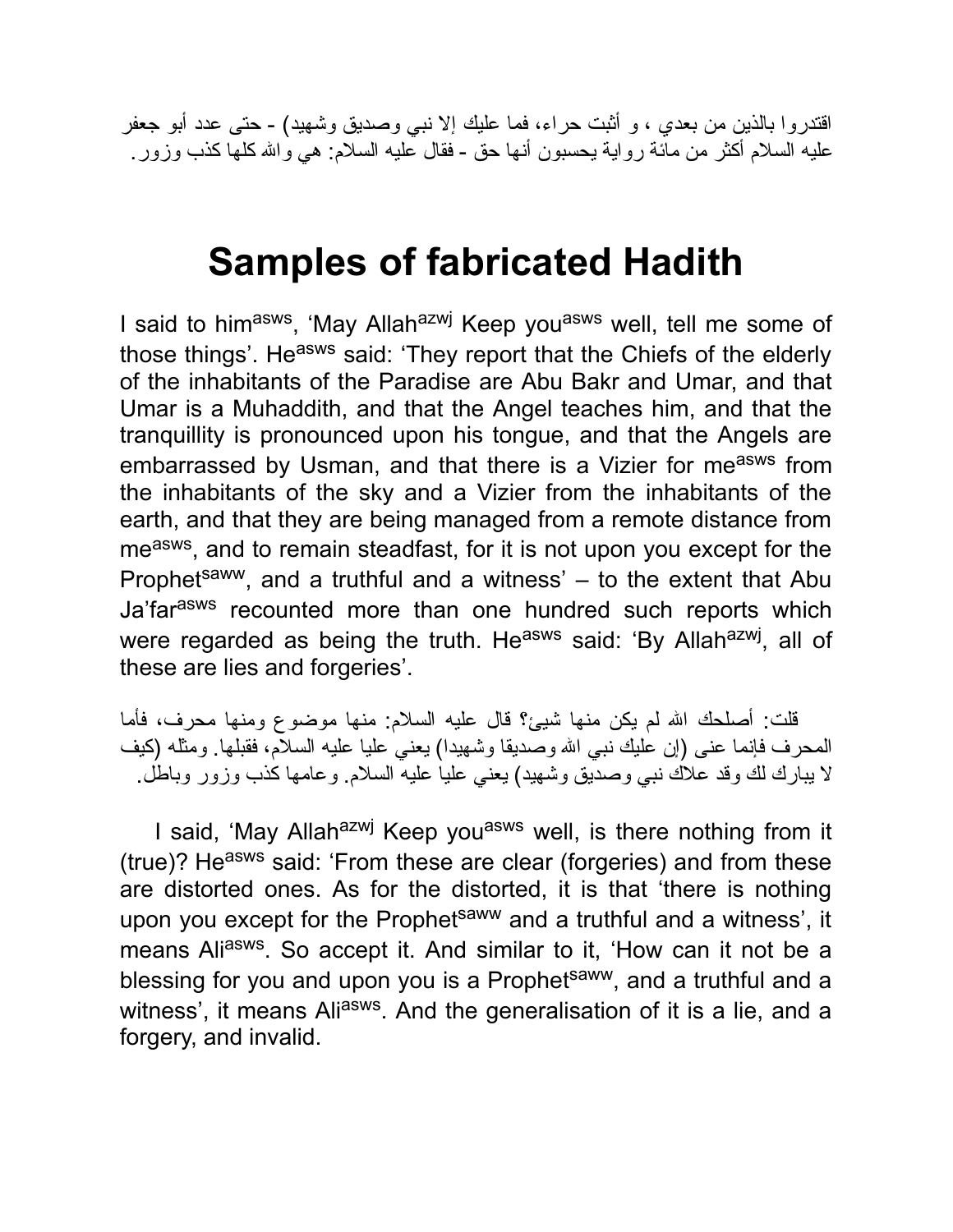اللهم اجعل قولي قول رسول الله صلى الله علیه وأله، وقول علي علیه السلام ما اختلف فیه أمة محمد من بعده إلى أن یبعث االله المهدي علیه السلام.

Our<sup>asws</sup> Allah<sup>azwj</sup>, Make my<sup>asws</sup> speech to be the speech of the Messenger of Allah<sup>azwj</sup>, and the speech of Ali<sup>asws</sup>, in what the community of Muhammad<sup>saww</sup> differs, in after him<sup>saww</sup>, (and) until Allah<sup>azwj</sup> Sends the Mahdi<sup>asws</sup>'.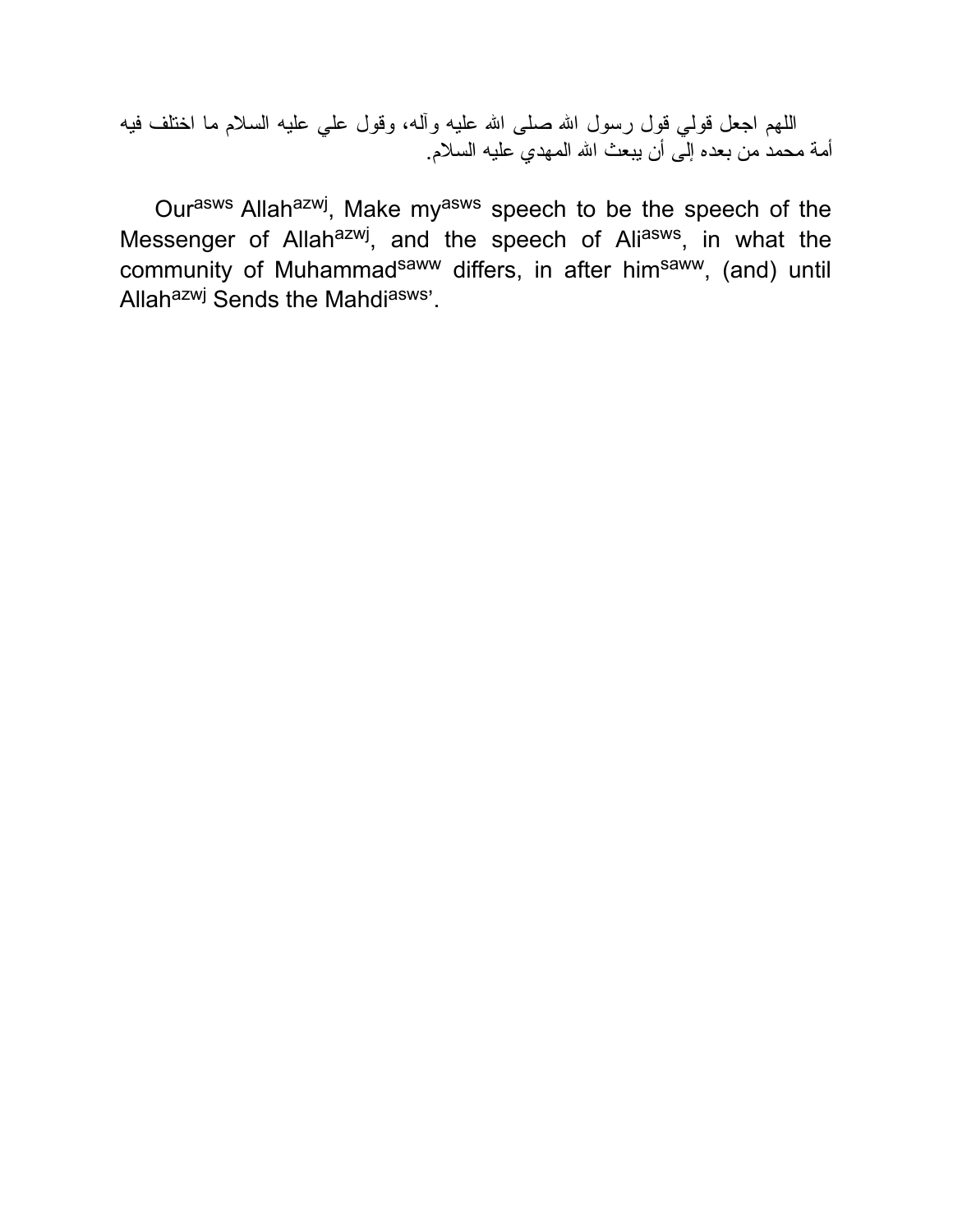### **HADITH 11**

**(11) أمیر المؤمنین (ع) یقیم الحجة على المسلمین في عصر عثمان**

#### **AMIR-UL-**

# **MOMINEEN asws ESTABLISHES THE ARGUMENT AGAINST THE MUSLIMS DURING THE ERA OF USMAN**

\* 1 \* أبان عن سلیم قال: رأیت علیا علیه السلام في مسجد رسول االله صلى االله علیه وآله في خلافة عثمان وجماعة یتحدثون ویتذاكرون الفقه والعلم. فذكروا قریشا وفضلها وسوابقها وهجرتها وما قال رسول الله صلى الله علیه وآله فیهم من الفضل، مثل قوله: (الأئمة من قریش)، وقوله: (الناس تبع لقریش) و(قریش أئمة العرب)، وقوله: (لا تسبوا قریشا)، وقوله: (إن للقرشي قوة رجلین من غیرهم)، وقوله: (أبغض االله من أبغض قریشا)، وقوله: (من أراد هوان قریش أهانه االله).

**1 –** Abaan says that Sulaym said, 'I saw Ali<sup>asws</sup> in the Masjid of the Messenger of Allah<sup>saww</sup> during the Caliphate of Usman, and there was a group which was narrating and discussing the jurisprudence (Permissible and the Prohibited) and the knowledge. They were mentioning the Qureiysh and their virtues, and their being foremost, and their migration and what the Messenger of Allah<sup>saww</sup> had said regarding their virtues, for example his<sup>saww</sup> statement: 'The Imams<sup>asws</sup> will be from Qureiysh', and his<sup>saww</sup> statement: 'The people should follow the Qureiysh', and his<sup>saww</sup> statement: 'Qureiysh are the Imams<sup>asws</sup> of the Arabs', and hissaww statement: 'Do not be prejudicial against the Qureiysh', and his<sup>saww</sup> statement: 'The strength of one man from the Qureiysh is equal to two from others', and his<sup>saww</sup> statement: 'Allah<sup>azwj</sup> will be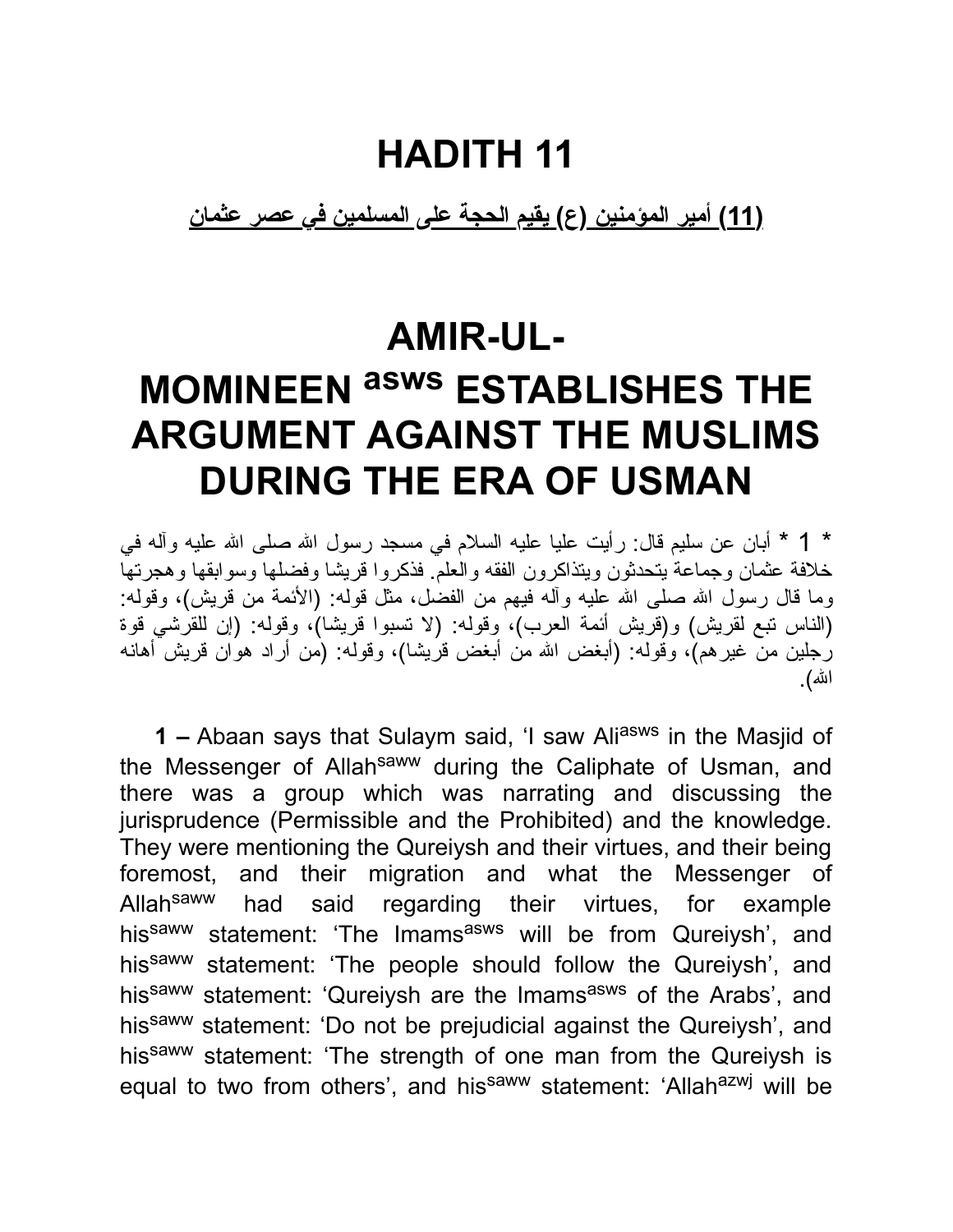Angry with the one who angers the Qureiysh', and his<sup>saww</sup> statement: 'One who intends to humiliate the Qureiysh, Allah<sup>azwj</sup>will Humiliate him'.

وذكر و ا الأنصار وفضلها وسوابقها ونصرتها وما أثنى الله علیهم في كتابه وما قال رسول الله صلى االله علیه وآله فیهم من الفضل. وذكروا ما قال في سعد بن معاذ في جنازته وحنظلة بن الراهب غسیل الملائكة والذي حمته الدبر، حتى لم یدعوا شیئا من فضلهم، فقال كل حي: (منا فلان وفلان).

And they were mentioning the 'al-Ansar' (Helpers) and their merits, and their being foremost, and their help, and what Allah<sup>azwj</sup> has Praised them by in his<sup>azwj</sup> Book and what the Messenger of Allah<sup>saww</sup> had said regarding their virtues. And they mentioned what he<sup>saww</sup> had said regarding Sa'd Bin Ma'az at his funeral, and the (funeral) washing of Hanzala Bin Al-Raahib by the Angels, and the one who was protected at the end, until they had not left anything out from their virtues. And each of them was saying, 'So and so is from us'.

وقالت قریش: (منا رسول االله صلى االله علیه وآله ومنا حمزة بن عبد المطلب ومنا جعفر ومنا عبیدة بن الحارث وزید بن حارثة وأبو بكر وعمر وعثمان وسعد وأبو عبیدة وسالم وابن عوف). فلم یدعوا أحدا من الحیین من أهل السابقة إلا سموه.

And the Qureiysh said, 'From us is the Messenger of Allahsaww. and from us is Hamza Bin Abdul Muttalib, and from us is Ja'far, and from us is Ubeyda Bin Al-Haaris, and Zayd Bin Haaris, and Abu Bakr and Umar, and Usman and Sa'd, and Abu Ubeyda and Saalim and Ibn Awf. They did not leave out anyone from the two districts (Mecca and Al-Medina) from the previous ones, but they named him.

وفي الحلقة أكثر من مأتي رجل، منهم مسانید إلى القبلة ومنهم في الحلقة. فكان ممن حفظت من قریش: علي بن أبي طالب صلوات االله علیه وسعد بن أبي وقاص وعبد الرحمن بن عوف والزبیر وطلحة وعمار والمقداد وأبو ذر وهاشم بن عتبة وعبد االله بن عمر والحسن والحسین علیهما السلام وابن عباس ومحمد بن أبي بكر وعبد االله بن جعفر وعبید االله بن العباس،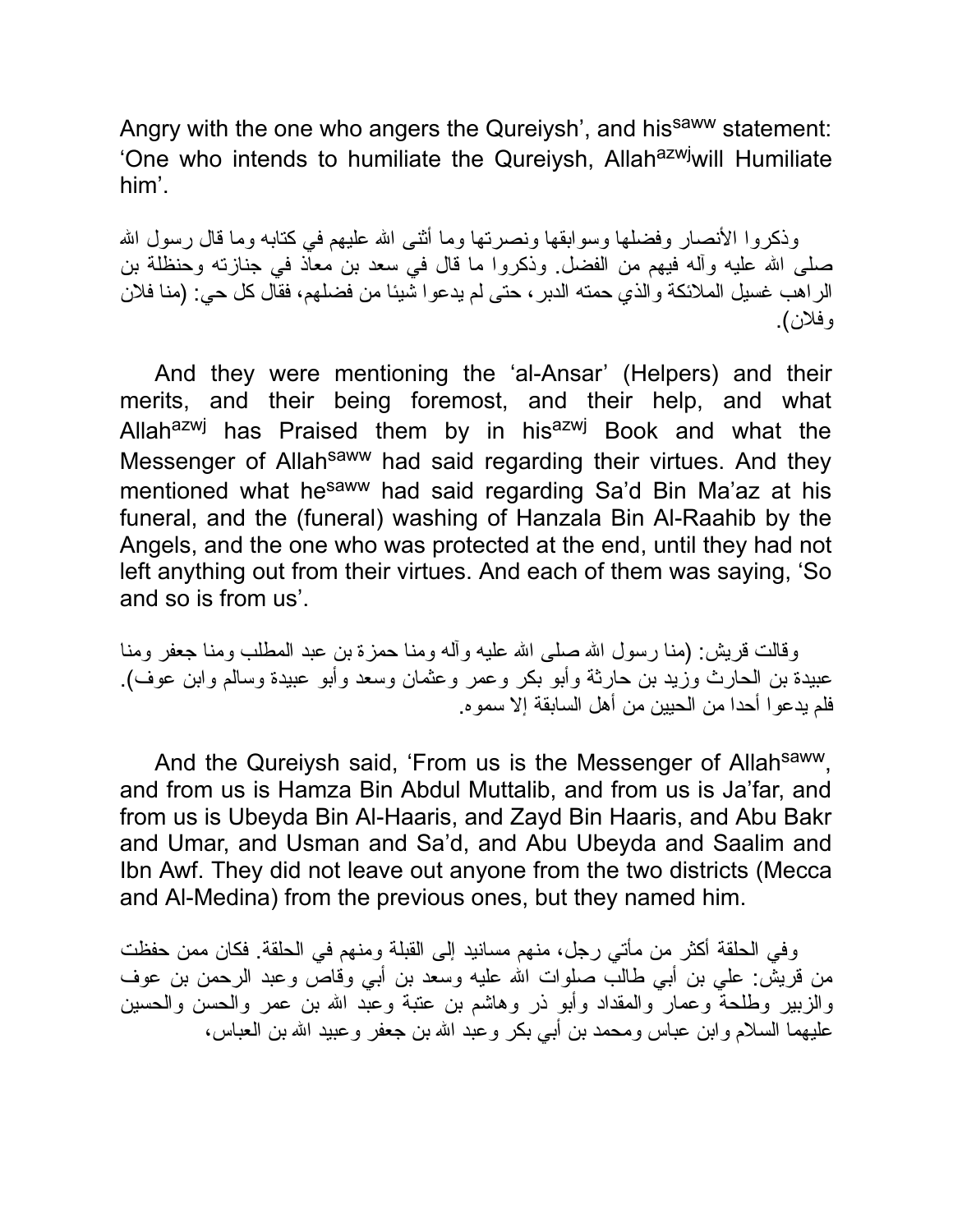And in a circle of more than two hundred men, some of whom were facing the Qiblah, and from among them from what I can remember from the Qureiysh were Ali Bin Abu Talib<sup>asws</sup>, and Sa'd Bin Abu Waqaas, and Abdul Rahman Bin Awf, and Al-Zubeyr, and Talha, and Amaar, and Al-Miqdad<sup>ar</sup>, and Abu Dharr<sup>ar</sup>, and Hashim Bin Utba, and Abdullah Bin Umar, and Al-Hassan<sup>asws</sup>, and Al-Husayn<sup>asws</sup>, and Ibn Abbas, and Muhammad Bin Abu Bakr, and Abdullah Bin Ja'far, and Ubeydullah Bin Al-Abbas.

ومن الأنصار: أبي بن كعب وزید بن ثابت وأبو أیوب الأنصاري وأبو الهیثم بن التیهان ومحمد بن مسلمة وقیس بن سعد بن عبادة وجابر بن عبد االله وأبو مریم وأنس بن مالك وزید بن أرقم وعبد االله بن أبي أوفى وأبو لیلى ومعه ابنه عبد الرحمن قاعد بجنبه، غلام أمرد صبیح الوجه.

And from the Helpers were – Ubay Bin Ka'ab, and Zayd Bin Saabit, and Abu Ayyub Al-Ansaary, and Abu Al-Haysam Bin Al-Tayhaan, and Muhammad Bin Muslamat, and Qays Bin Sa'ad Bin Abaadat, and Jabir Bin Abdullah, and Abu Maryam, and Anas Bin malik, and Zayd Bin Arqam, and Abdullah Bin Abu Awf, and Abu Layli, and with him was his son Abdul Rahman seated by his side, a young boy of a bright face, not yet having a beard.

وجاء أبو الحسن البصري ومعه ابنه الحسن غلام أمرد صبیح الوجه معتدل القامة. قال: فجعلت أنظر إلیه وإلى عبد الرحمن بن أبي لیلى، فلا أدري أیهما أجمل، غیر أن الحسن أعظمهما وأطولهما. فأكثر القوم، وذلك من بكرة إلى حین الزوال - وعثمان في داره لا یعلم بشیئ مما هم فیه - وعلي بن أبي طالب علیه السلام ساكت لا ینطق هو ولا أحد من أهل بیته.

And Abu Al-Hassan Al-Basry came and with him was his son Al-Hassan, a young boy not yet having a beard and of a bright face and moderate stature. I went and looked at him and at Abdul Rhman Bin Abu Layli. I could not make out who was more handsome of them, apart from the fact that Al-Hassan was bigger and taller. There were a lot of people, and that was from the morning up to the mid day – and Usman was in his house, not knowing anything from what they were doing – and Aliasws Bin Abu Talibasws remained silent. Neither he<sup>asws</sup> nor anyone from his<sup>asws</sup> Household spoke.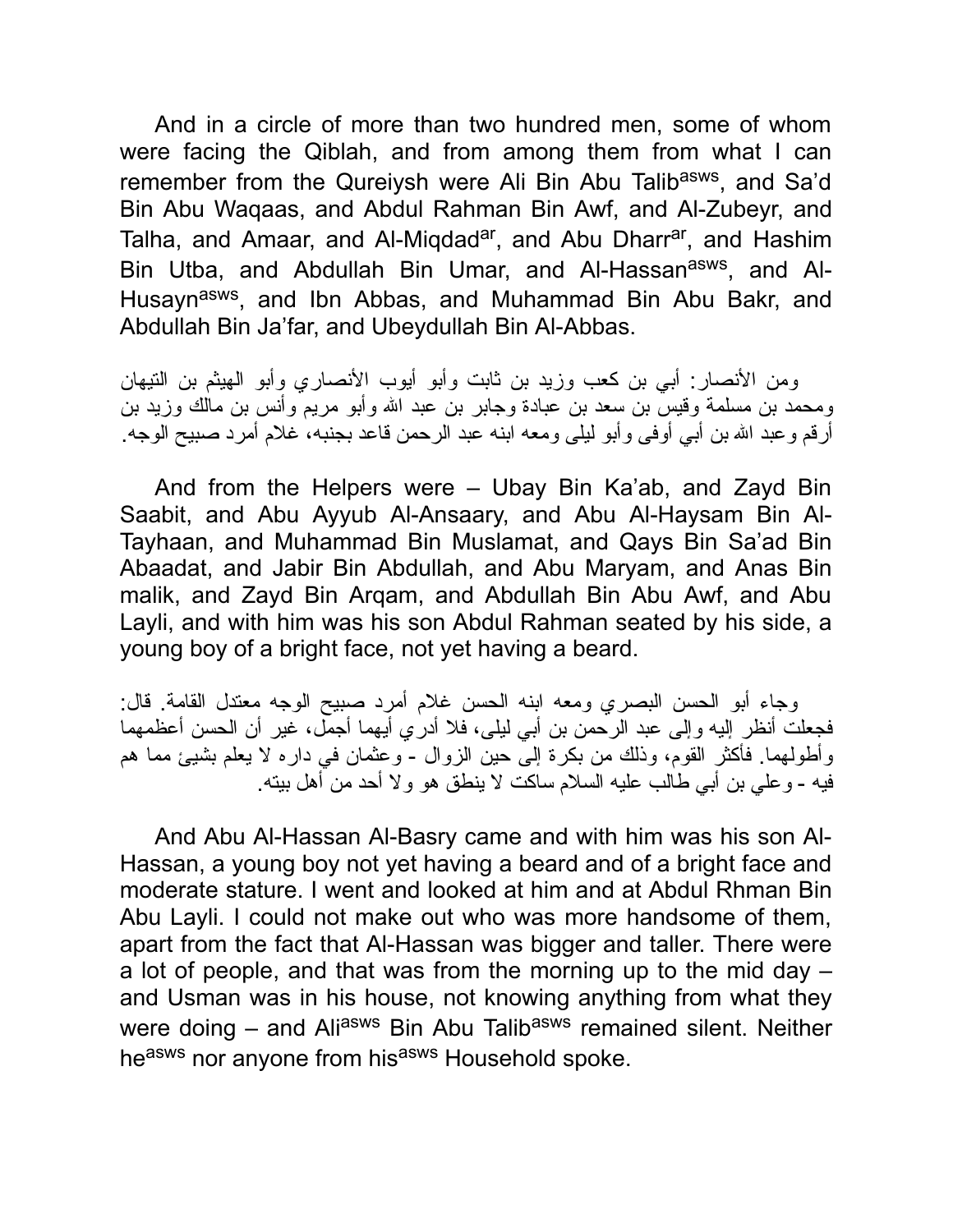**\* 2 \* احتجاجات أمیر المؤمنین علیه السلام**

فأقبل القوم علیه فقالوا: یا أبا الحسن، ما یمنعك أن تتكلم؟ قال علیه السلام: ما من الحیین أحد إلا وقد ذكر فضلا وقال حقا. ثم قال: یا معاشر قریش، یا معاشر الأنصار، بمن أعطاكم االله هذا الفضل؟ أبأنفسكم وعشائركم وأهل بیوتاتكم، أم بغیركم؟ قالوا: بل أعطانا االله ومن علینا برسول االله صلى الله علیه وآله وبه أدركنا ذلك كله ونلناه. فكل فضل أدركناه في دین أو دنیا فبرسول الله صلبی الله علیه و آلـه لا بأنفسنا و لا بعشائر نـا و لا بـأهل بیوتاتنا.

# **The argumentation of Amir-ul-Momineen asws**

The people addressed him<sup>asws</sup> saying, 'O Abu Al-Hassan<sup>asws</sup>, what has prevented you<sup>asws</sup> from speaking?' He<sup>asws</sup> said: 'There is not one from the two groups, but that he has mentioned the virtues and has spoken the truth'.

Then he<sup>asws</sup> said: 'O group of Qureish, O group of 'Al-Ansar' (Helpers), due to whom has Allah $a$ <sup>azwj</sup> Given to you all these virtues? Due to your own selves, and your clans, and the people of your households, or by those apart from you?' They said, 'But, Allahazwj has Given to us, and is upon us due to the Messenger of Allah<sup>saww</sup>, and it is by him<sup>saww</sup> that we have realised it all and got it. So, all the virtues that we have realised regarding the world and the Hereafter is by the Messenger of Allah<sup>saww</sup>, not due to ourselves, and not by our clans, and not by the people of our households'.

قال: صدقتم، یا معاشر قریش والأنصار. أتقرون أن الذي نلتم به خیر الدنیا والآخرة منا خاصة - أهل البیت - دونكم جمیعا، وأنكم سمعتم رسول االله صلى االله علیه وآله یقول: (إني وأخي علي بن أبي طالب بطینة واحدة إلى آدم)؟ قال أهل بدر وأهل أحد وأهل السابقة والقدمة: نعم، سمعنا ذلك من رسول االله صلى االله علیه وآله.

Heasws said: 'You have spoken the truth, O group of Qureish and the 'Al-Ansar' (Helpers). Do you acknowledge that due to that which you have acquired the good of the world and the hereafter is from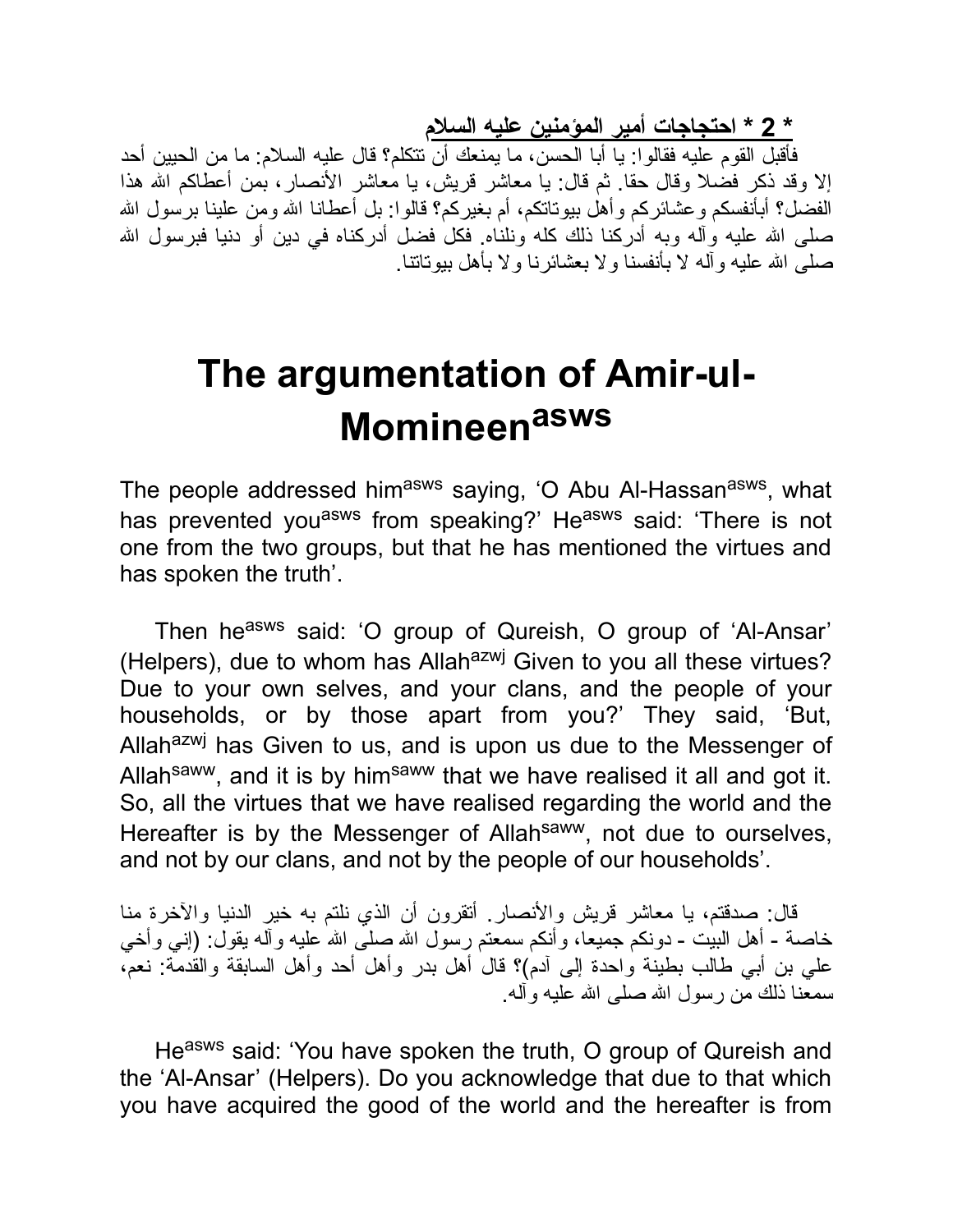us<sup>asws</sup>especially – People<sup>asws</sup> of the Household – apart from you altogether, and you have all heard from the Messenger of Allah<sup>saww</sup> say: 'Isaww and mysaww brother Aliasws Bin Abu Talibasws are of one clay to Adam<sup>as</sup>?' The people of Badr, and the people of Ohad, and the people who preceded and the former ones said, 'Yes, we heard that from the Messenger of Allah<sup>saww</sup>.

قال: أنقرون أن ابن عمي رسول الله صلى الله علیه وآله قال: (إني وأهل بیتي كنا نورا یسعى بین یدي االله، قبل أن یخلق االله آدم بأربعة عشر ألف سنة. فلما خلق آدم وضع ذلك النور في صلبه وأهبطه إلى الأرض، ثم حمله في السفینة في صلب نوح، ثم قذف به في النار في صلب إبراهیم. ثم لم یزل االله ینقلنا من الأصلاب الكریمة إلى الأرحام الطاهرة ومن الأرحام الطاهرة إلى الأصلاب الكریمة بین الآباء والأمهات لم یلتق واحد منهم على سفاح قط)؟ فقال أهل السابقة والقدمة وأهل بدر وأهل أحد: نعم، قد سمعنا ذلك من رسول االله صلى االله علیه وآله.

He<sup>asws</sup> said: 'Do you acknowledge that son of my<sup>asws</sup> uncle<sup>as</sup>, the Messenger of Allah<sup>saww</sup> said: 'I<sup>saww</sup>and the People<sup>asws</sup> of my<sup>saww</sup> Household were a Light in front of Allah<sup>azwj</sup> even before Allah<sup>azwj</sup> Created Adam<sup>as</sup> by fourteen thousand years. When Adam<sup>as</sup> was Created, that Light was placed in his<sup>as</sup> 'Sulb' (forehead), and sent down to the earth, then it was borne in the ship within the forehead of Noah<sup>as</sup>, then it was within the forehead of Ibrahim<sup>as</sup> when he<sup>as</sup> was thrown in the fire. Then Allah<sup>azwj</sup> did not Cease to Transfer it from the foreheads of honourable ones<sup>as</sup> and the purified mothers, and from purified mothers to the honourable 'Sulb' between the fathers<sup>as</sup> and the mothers<sup>as</sup>, never did any one of them<sup>as</sup> ever came to this world in an un-Islamic way?' The people of the preceding ones, and the former ones, and the people of Badr, and the people of Ohad all said, 'Yes, we have heard that from the Messenger of Allahsaww<sup>y</sup>.

قال: فأنشدكم الله، أنقرون أن رسول الله صلى الله علیه وآله آخى بین كل رجلین من أصحابه وآخى بیني وبین نفسه وقال: (أنت أخي وأنا أخوك في الدنیا والآخرة)؟ فقالوا: اللهم نعم.

He<sup>asws</sup> said: 'So, bearing Allah<sup>azwj</sup> as your Witness, do you acknowledge that the Messenger of Allahsaww established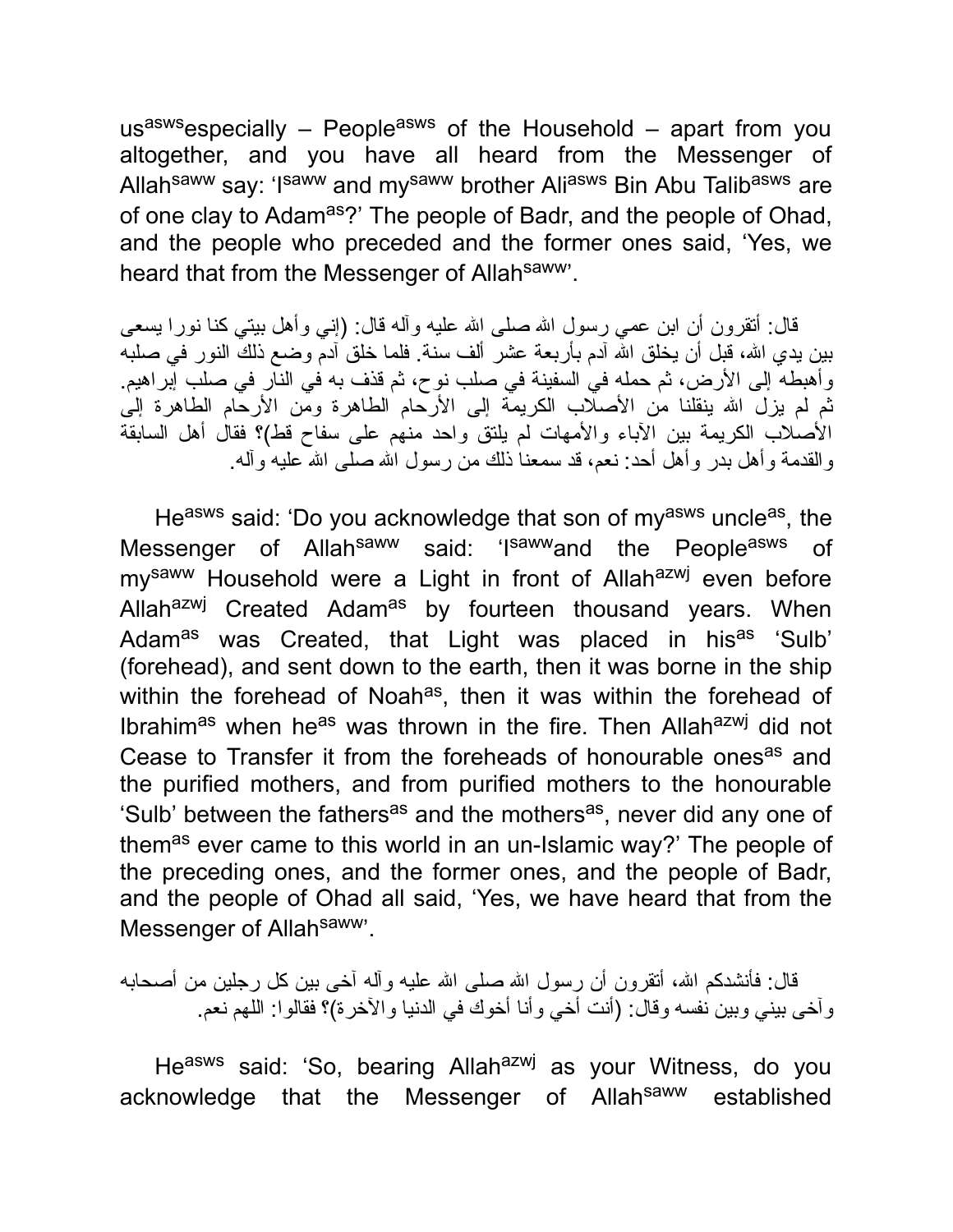brotherhood between each of the men from his<sup>saww</sup> companions, and established brotherhood between myselfasws and himselfsaww and said: 'You<sup>asws</sup> are my<sup>saww</sup> brother, and l<sup>saww</sup> am your<sup>asws</sup> brother in the world as well as in the Hereafter?' They all said, 'Our Allah<sup>azwj</sup>, yes'.

قال: أنقرون أن رسول الله صلى الله علیه وآله اشترى موضع مسجده فابتناه ثم بنى عشرة منازل، تسعة له وجعل لي عاشرها في وسطها وسد كل باب شارع إلى المسجد غیر بابي. فتكلم في ذلك من نكلم، فقال صلى الله علیه وآله: (ما أنا سددت أبوابكم وفتحت بابه، ولكن الله أمرنـي بسد أبوابكم وفتح بابه). ولقد نهى الناس جمیعا أن یناموا في المسجد غیري، وكنت أجنب في المسجد، ومنزليّ ومنزل رسول الله صلى الله علیه وآله واحد ّفي المسجد، یولّد لرسول الله صلىّ االله علیه وآله ولي فیه أولاد؟ قالوا: اللهم نعم.

Heasws said: 'Do you acknowledge that the Messenger of Allah<sup>saww</sup> acquired a place for his<sup>saww</sup> Masjid. So he<sup>saww</sup> built it and constructed ten houses, nine for himselfsaww and made the tenth one for measws in the middle of it, and closed all the doors leading to the Masjid apart from my<sup>asws</sup> door. So the ones who spoke about that, spoke about it. The Holy Prophet<sup>saww</sup> responded (to their disgust), 'It was not I<sup>saww</sup> that closed your doors and kept Ali door open (into Masjid), but it was Allah<sup>azwj</sup> Who Ordered me<sup>saww</sup> to close your doors and leave open his<sup>asws</sup> door'. And the all the people were prohibited from sleeping in the Masjid apart from me<sup>asws</sup>, and lasws used to be in pure status at all times (hence it was appropriate for me to stay) in the Masjid, and my<sup>asws</sup> house and the house of the Messenger of Allah<sup>saww</sup> was one in the Masjid, and our children were came to (this world), for both the Messenger of Allahsaww and for measws within it?' They said, 'Our Allahazwj, yes'.

قال: أفتقرون أن عمر حرص على كوة قدر عینه یدعها من منزله إلى المسجد فأبى علیه، ثم قال صلى الله علیه وأله: (إن الله أمر موسى أن ببني مسجدا طاهرا لا یسكنه غیره وغیر هارون وابنیه، وإن االله أمرني أن أبني مسجدا طاهرا لا یسكنه غیري وأخي وابنیه)؟ قالوا: اللهم نعم.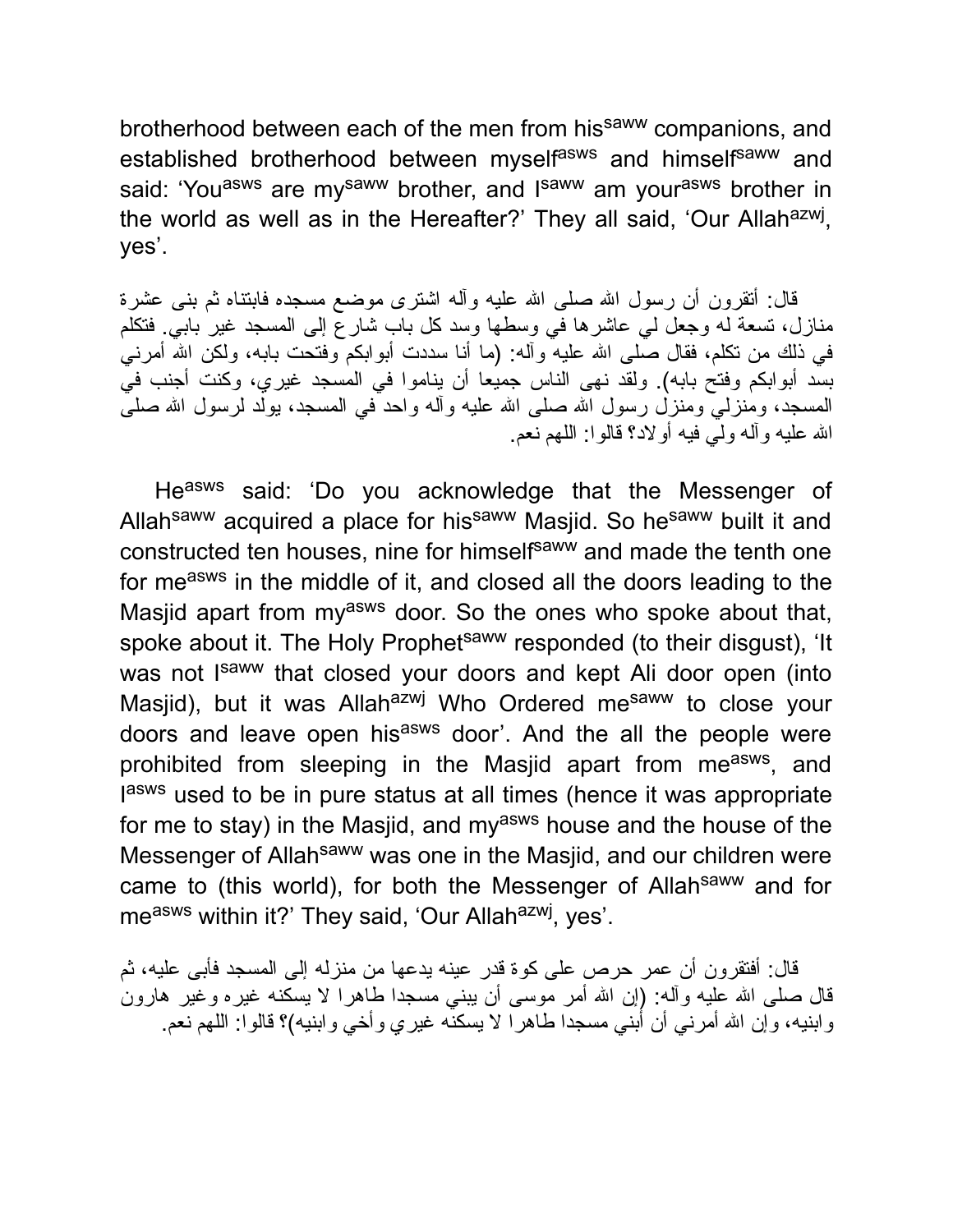Heasws said: 'Do you acknowledge that Umar was keen to have a niche the size of his eye to let him see from his house into the Masjid, but he<sup>saww</sup> refused it to him, then he<sup>saww</sup> said that: 'Allah<sup>azwj</sup> Ordered Musa<sup>as</sup> that he<sup>as</sup> should construct a pure Masjid, no one apart from himselfas and Harounas and two of hisassons should live in it, and that Allah<sup>azwj</sup> Ordered me<sup>saww</sup> that I<sup>saww</sup> should construct a pure Masjid, none should live in it apart from myself<sup>saww</sup> and my<sup>saww</sup> brother<sup>asws</sup> and two of his<sup>asws</sup> sons<sup>asws</sup>?' They said, 'Our Allah<sup>azwj</sup>, yes'.

قال: أفتقرون أن رسول االله صلى االله علیه وآله دعاني یوم غدیر خم فنادى لي بالولایة، ثم قال: لیبلغ الشاهد منكم الغائب. قالوا: اللهم نعم.

Heasws said, 'Do you acknowledge that the Messenger of Allah<sup>saww</sup> called me<sup>asws</sup> on the Day of Ghadeer Khumm, so hesaww called towards myasws Wilayah, then said: 'Those who had witnessed it should make it reach to those of you who are absent?' They said, 'Our Allah<sup>azwj</sup>, yes'.

قال: أفتقرون أن رسول الله صلى الله عليه وآله قال في غزوة تبوك: (أنت مني بمنزلة هارون من موسى، وأنت ولي كل مؤمن بعدي)؟ قالوا: اللهم نعم.

Heasws said: 'Do you acknowledge that the Messenger of Allah<sup>saww</sup> said regarding myself<sup>asws</sup> in the expedition of Tabuk: 'You<sup>asws</sup> are unto me<sup>saww</sup> at the status which Haroun<sup>as</sup> had with Musa<sup>as</sup>, and you<sup>asws</sup>are the Guardian of all the believers after mesaww?' They said, 'Our Allah<sup>azwj</sup>, yes'.

قال: أفتقرون أن رسول الله صلى الله علیه وآله - حین دعا أهل نجران إلى المباهلة - إنه لم یأت إلا بي وبصاحبتي وابني؟ قالوا: اللهم نعم.

Heasws said: 'Do you acknowledge that the Messenger of Allah<sup>saww</sup> – when he<sup>saww</sup> called the People of Najraan to the imprecation (Al-Mubahila) – he<sup>saww</sup> never came except with me<sup>asws</sup>,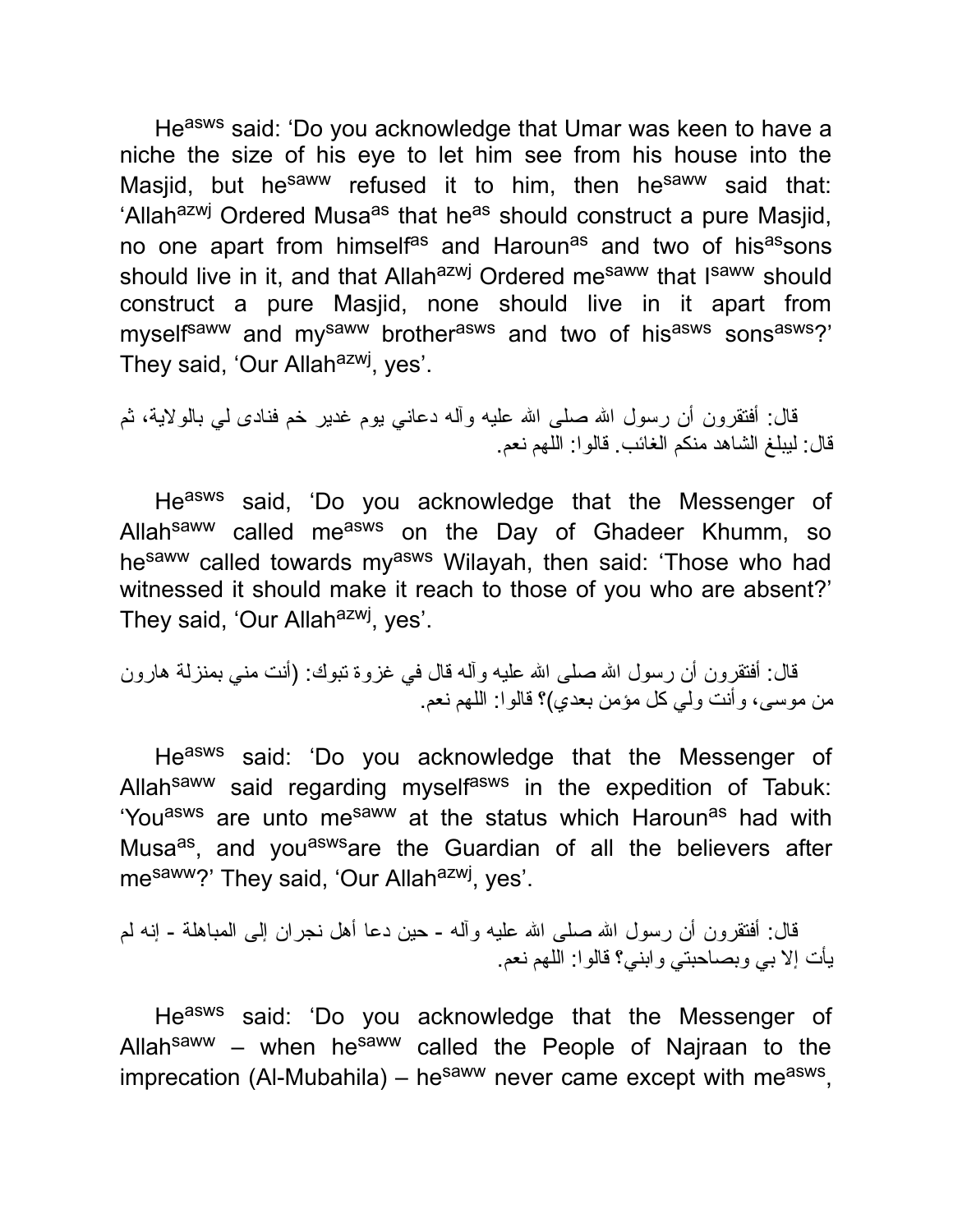and with myasws wifeasws and myasws two sonsasws?' They said, 'Our Allah<sup>azwj</sup>, yes'.

قال: أتعلمون أنه دفع إلي لواء خیبر ثم قال: (لأدفعن الرایة غدا إلى رجل یحبه االله ورسوله ویحب الله ورسوله، لیس بجبان ولا فرار یفتحها الله علمی یدیه)؟ قالوا: اللهم نعم

Heasws said: 'Do you know that he<sup>saww</sup> handed over to measws the flag of Khyber, then said: 'Isaww shall be giving the banner tomorrow to a man who is Beloved of Allah<sup>azwj</sup> and His<sup>azwj</sup> Messenger<sup>saww</sup>, and Allah<sup>azwj</sup> and His<sup>azwj</sup> Messenger<sup>saww</sup> will be beloved to him<sup>asws</sup>, neither is he<sup>asws</sup> a coward nor does he<sup>asws</sup>flee. Allah<sup>azwj</sup> will Grant himasws victory by hisasws hands'. They said, 'Our Allahazwj, yes'

قال: أفتقرون أن رسول الله صلى الله علیه وآله بعثنى بسورة براءة ورد غیري - بعد أن كان بعثه - بوحي من الله وقال: (إن العلي الأعلى يقول: إنه لا يبلغ عنك إلا رجل منك)؟ قالوا: اللهم بلى.

Heasws said: 'Do you acknowledge that the Messenger of Allah<sup>saww</sup> sent me<sup>asws</sup> with the Chapter of Repentance (Surah Al-Bara'a), and rejected the other one (Abu Bakr) – after having sent him – due to the Revelation from Allah<sup>azwj</sup>, and said that: 'The Most High has Said: "It should not be preached from you<sup>saww</sup>except from a man from you<sup>saww"</sup>? They said, 'Our Allah<sup>azwj</sup>, yes'.

قال: أفتقرون أن رسول الله صلى الله علیه وأله لم تنزل به شدیدة قط إلا قدمني لها ثقة بي، وأنه لم یدعني باسمي قط إلا أن یقول: (یا أخي) و(ادعوا لي أخي)؟ قالوا: اللهم نعم.

Heasws said: 'Do you acknowledge that the Messenger of Allah<sup>saww</sup>, never did a severity come down upon him<sup>saww</sup> at all, but he<sup>saww</sup> always placed me<sup>asws</sup> in front of it, relying upon me<sup>asws</sup>, and hesaww never called measws by myasws name at all except that he<sup>saww</sup> used to say: 'O my<sup>saww</sup> brother<sup>asws</sup>', or 'Call my<sup>saww</sup> brother<sup>asws</sup> for me<sup>saww</sup>'?' They said, 'Our Allah<sup>azwj</sup>, yes'.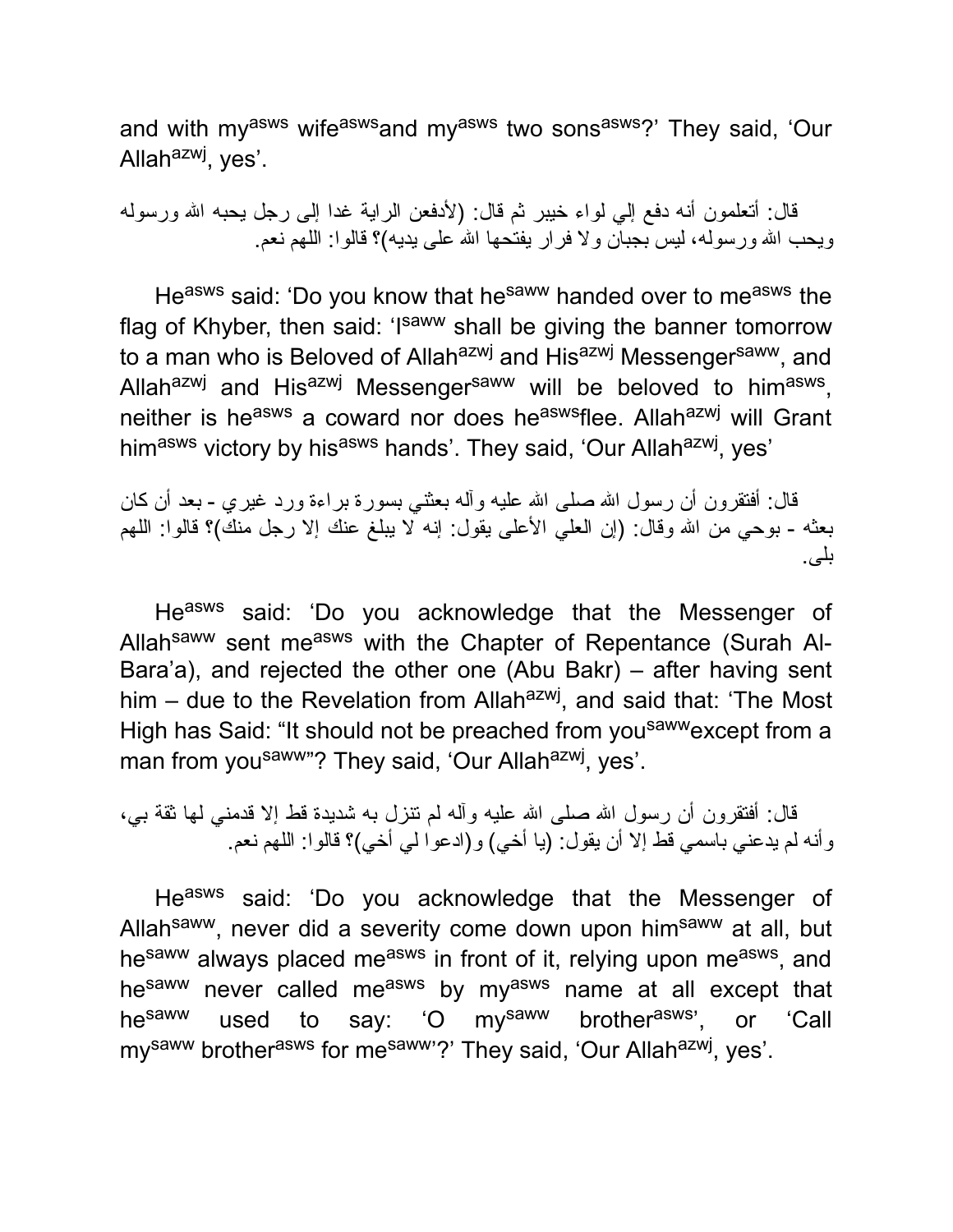قال: أفتقرون أن رسول الله صلى الله علیه وأله قضى بیني وبین جعفر وزید في ابنة حمزة فقال: (یا علي، أما أنت مني وأنا منك، وأنت ولي كل مؤمن بعدي)؟ قالوا: اللهم نعم.

Heasws said: 'Do you acknowledge that the Messenger of Allah<sup>saww</sup> judged between myself<sup>asws</sup>, and between Ja'far<sup>ar</sup> and Zayd with regards to the daughter of Hamza<sup>ar</sup>, so he<sup>saww</sup> said: 'O Ali<sup>asws</sup>, but you<sup>asws</sup>are from me<sup>saww</sup> and l<sup>saww</sup> am from you<sup>asws</sup>, and you<sup>asws</sup> are the Guardian of all the believers after me<sup>saww</sup>?' They said, 'Our Allah<sup>azwj</sup>, yes'.

قال: أفتقرون أنه كانت لي من رسول االله صلى االله علیه وآله في كل یوم ولیلة دخلة وخلوة، إذا سألته أعطاني وإذا سكت ابتدأني؟ قالوا: اللهم نعم.

He<sup>asws</sup> said: 'Do you acknowledge that l<sup>asws</sup> used to meet up with the Messenger of Allah<sup>saww</sup> during every day and night, in solitude. If lasws asked him<sup>saww</sup>, he<sup>saww</sup> would give me<sup>asws</sup> the answer, and if laswsremained silent, he<sup>saww</sup> would initiate (the conversation)?' They said, 'Our Allah<sup>azwj</sup>, yes'.

قال: أفتقرون أن رسول الله صلى الله علیه وأله فضلني على جعفر وحمزة، فقال لفاطمة علیها السلام: (إني زوجتك خیر أهلي وخیر أمتي وأقدمهم سلما وأعظمهم حلما وأكثرهم علما)؟ قالوا: اللهم نعم.

Heasws said: 'Do you acknowledge that the Messenger of Allah<sup>saww</sup> preferred me<sup>asws</sup> over Ja'far<sup>ar</sup>, and Hamza<sup>ar</sup>, so hesaww said to Fatimaasws: 'Isaww have married you<sup>asws</sup> to the best of mysaww Family, and the best of mysaww community, and heasws preceded them in submitting (to Allahazwj), and greater than them in forbearance, and more abundant than them in knowledge?' They said, 'Our Allah<sup>azwj</sup>, yes'.

قال: أفتقرون أن رسول الله صلى الله علیه وآله قال: (أنا سید ولد آدم وأخي علي سید العرب وفاطمة سیدة نساء أهل الجنة وابناي الحسن والحسین سیدا شباب أهل الجنة؟ قالوا: اللهم نعم.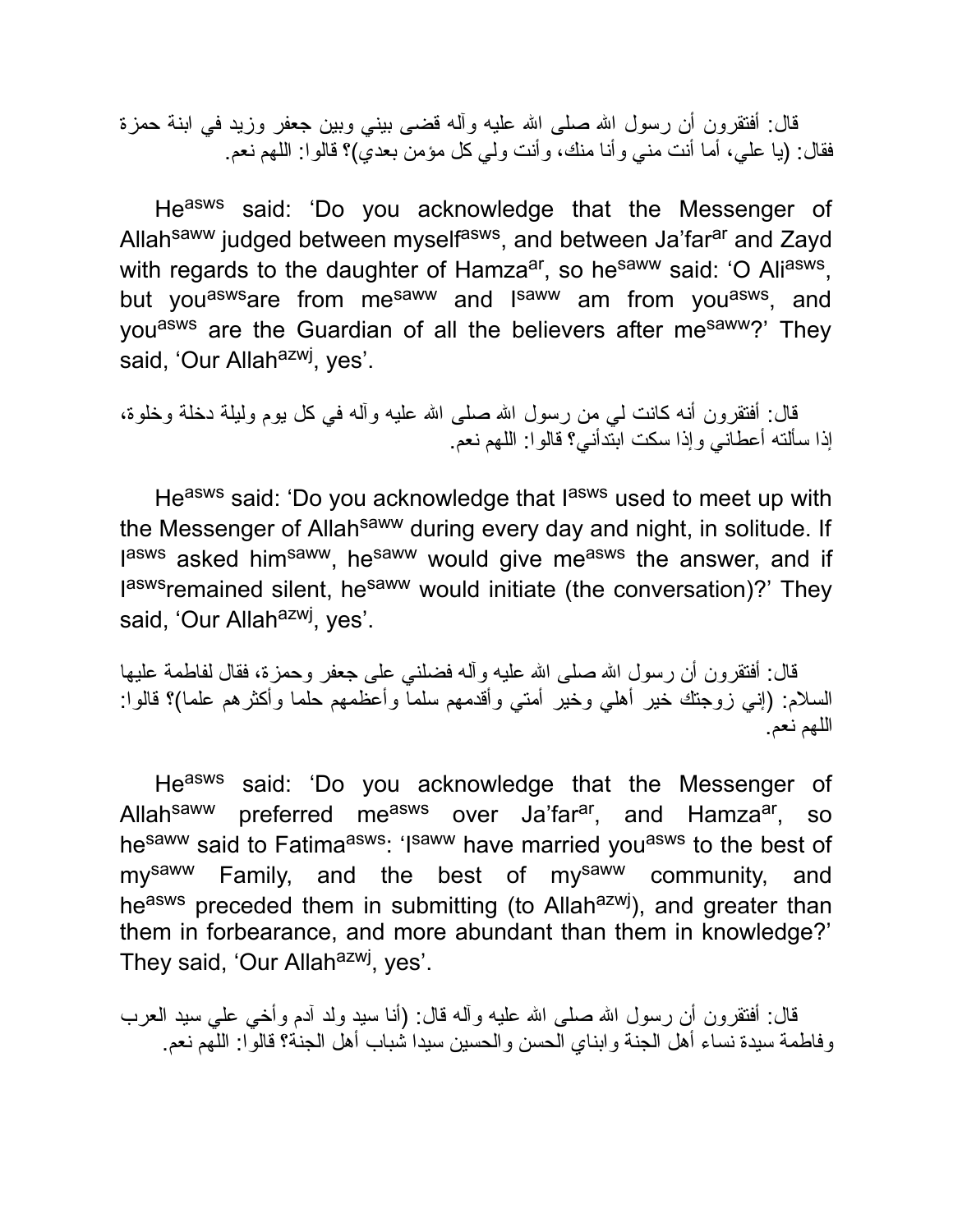Heasws said: 'Do you acknowledge that the Messenger of Allah<sup>saww</sup> said: 'I<sup>saww</sup> am the chief of the Children of Adam<sup>as</sup>, and my<sup>saww</sup> brother Ali<sup>asws</sup> is the Chief of the Arabs, and Fatima<sup>asws</sup> is the head of the women of the inhabitants of the Paradise, and my<sup>asws</sup> two sons Al-Hassan<sup>asws</sup> and Al-Husayn<sup>asws</sup> are the Chiefs of the youths of the inhabitants of the Paradise?' They said, 'Our Allahazwj, yes'.

قال: أفتقرون أن رسول الله صلى الله علیه وآله أمرنـي أن أغسله، وأخبرنـي أن جبرئيل یعیننـي على غسله؟ قالوا: اللهم نعم.

Heasws said: 'Do you acknowledge that the Messenger of Allah<sup>saww</sup> ordered me<sup>asws</sup> to wash him<sup>saww</sup>(for funeral), and informed measws that Jibraeel<sup>as</sup> would be helping measws for washing him<sup>saww</sup>?' They said, 'Our Allah<sup>azwj</sup>, yes'.

قال: أنشدكم بالله، أفتقرون أن رسول الله صلى الله علیه وآله قال في آخر خطبة خطبكم: (أیها الناس، إني قد تركت فیكم أمرین لن تضلوا ما تمسكتم بهما: كتاب االله وأهل بیتي)؟ قالوا: اللهم نعم.

Heasws said: 'With Allah<sup>azwj</sup> as your Witness, do you acknowledge that the Messenger of Allah<sup>saww</sup> said in the last of his<sup>saww</sup> sermons to you: 'O you people, I<sup>saww</sup> am leaving behind among you all two matters. You will not stray if you attach to them both – Book of Allah<sup>azwj</sup> and the People<sup>asws</sup> of my<sup>saww</sup> Household?' They said, 'Our Allah<sup>azwj</sup>, yes'.

ثم قال علي علیه السلام: أنشدكم االله، أتعلمون أن االله عز وجل فضل في كتابه السابق على المسبوق في غیر آیة، وإني لم یسبقني إلى االله عز وجل وإلى رسوله صلى االله علیه وآله أحد من هذه الأمة؟ قالوا: اللهم نعم.

Then Aliasws said: 'With Allah<sup>azwj</sup> as your Witness, do you know that Allahazwj Mighty and Majestic has Preferred the 'السابق 'who have passed over the 'المسبوق 'who would yet to come in Hisazwj Book in another verse, and nobody has preceded me<sup>asws</sup> to Allah<sup>azwj</sup> Mighty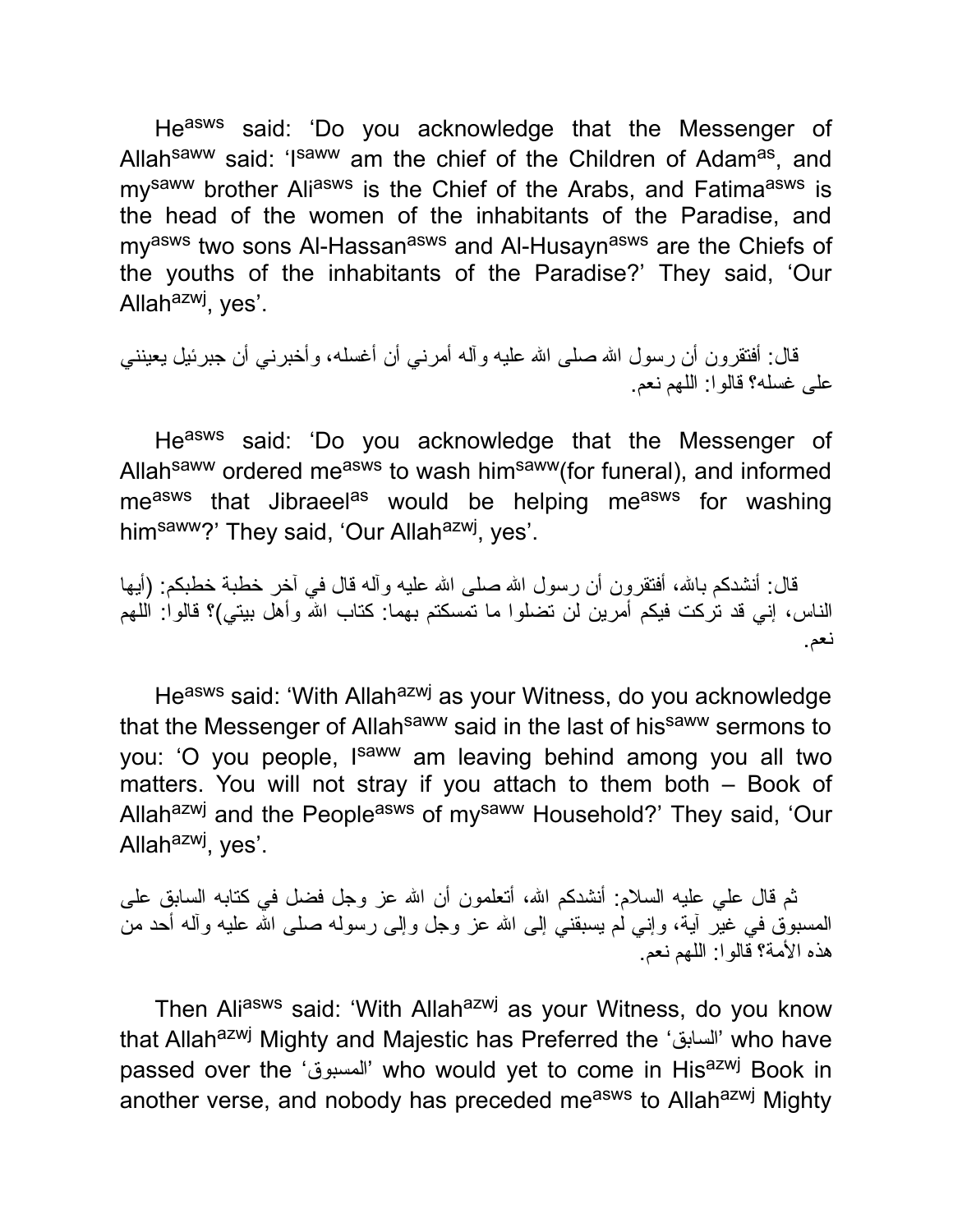and Majestic, and to His<sup>azwj</sup> Messenger<sup>saww</sup>, from this community?' They said, 'Our Allah<sup>azwj</sup>, yes'.

قال: فأنشدكم االله، أتعلمون حیث نزلت (والسابقون الأولون من المهاجرین والأنصار) ، (والسابقون السابقون أولئك المقربون)، سئل عنها رسول الله صلى الله علیه وآله، فقال: أنزلها الله تعالى ذكره في الأنبیاء وأوصیائهم، فأنا أفضل أنبیاء االله ورسله وعلي بن أبي طالب وصیي أفضل الأوصیاء؟ قالوا: اللهم نعم.

Heasws said: 'With Allahazwj as your Witness, do you know when the Verses *"[9:100] And (as for) the foremost, the first of the Muhajirs and the Ansars"*, and *"[56:10] And the foremost are the foremost, [56:11] These are they who are drawn nigh (to Allah)"*, the Messenger of Allah<sup>saww</sup> was asked about these, he<sup>saww</sup> said: 'Allah<sup>azwj</sup> has Sent these down Mentioning regarding the Prophets<sup>saww</sup> and their<sup>as</sup>successors<sup>as</sup>, so I<sup>saww</sup> am the highest of the Prophets<sup>as</sup> of Allah<sup>azwj</sup> and His<sup>azwj</sup> Messengers<sup>as</sup>, and Ali<sup>asws</sup>Bin Abu Talib<sup>asws</sup>, my<sup>saww</sup> successor<sup>asws</sup>, is the highest of the successors<sup>as</sup>?' They said, 'Our Allah<sup>azwj</sup>, yes'.

**یوم غدیر خم على لسان أمیر المؤمنین علیه السلام**

قال: فأنشدكم، أتعلمون حیث نزلت (یا أیها الذین آمنوا أطیعوا االله وأطیعوا الرسول وأولي الأمر منكم)، وحیث نزلت (إنما ولیكم االله ورسوله والذین آمنوا الذین یقیمون الصلاة ویؤتون الزكاة وهم راكعون)، وحیث نزلت (أم حسبتم أن تتركوا ولما یعلم االله الذین جاهدوا منكم ولم یتخذوا من دون االله ولا رسوله ولا المؤمنین ولیجة)، قال الناس: یا رسول االله، خاصة في بعض المؤمنین أم عامة لجمیعهم؟ فأمر االله عز وجل أن یعلمهم ولاة أمرهم وأن یفسر لهم من الولایة ما فسر لهم من صلاتهم وزكاتهم وصومهم وحجهم. فنصبني للناس بغدیر خم، ثم خطب وقال: (أیها الناس، إن االله أرسلني برسالة ضاق بها صدري وظننت أن الناس تكذبني فأوعدني لأبلغها أو لیعذبني).

# **Day of Ghadeer Khumm by the tongue of Amir-ul-Momineen asws**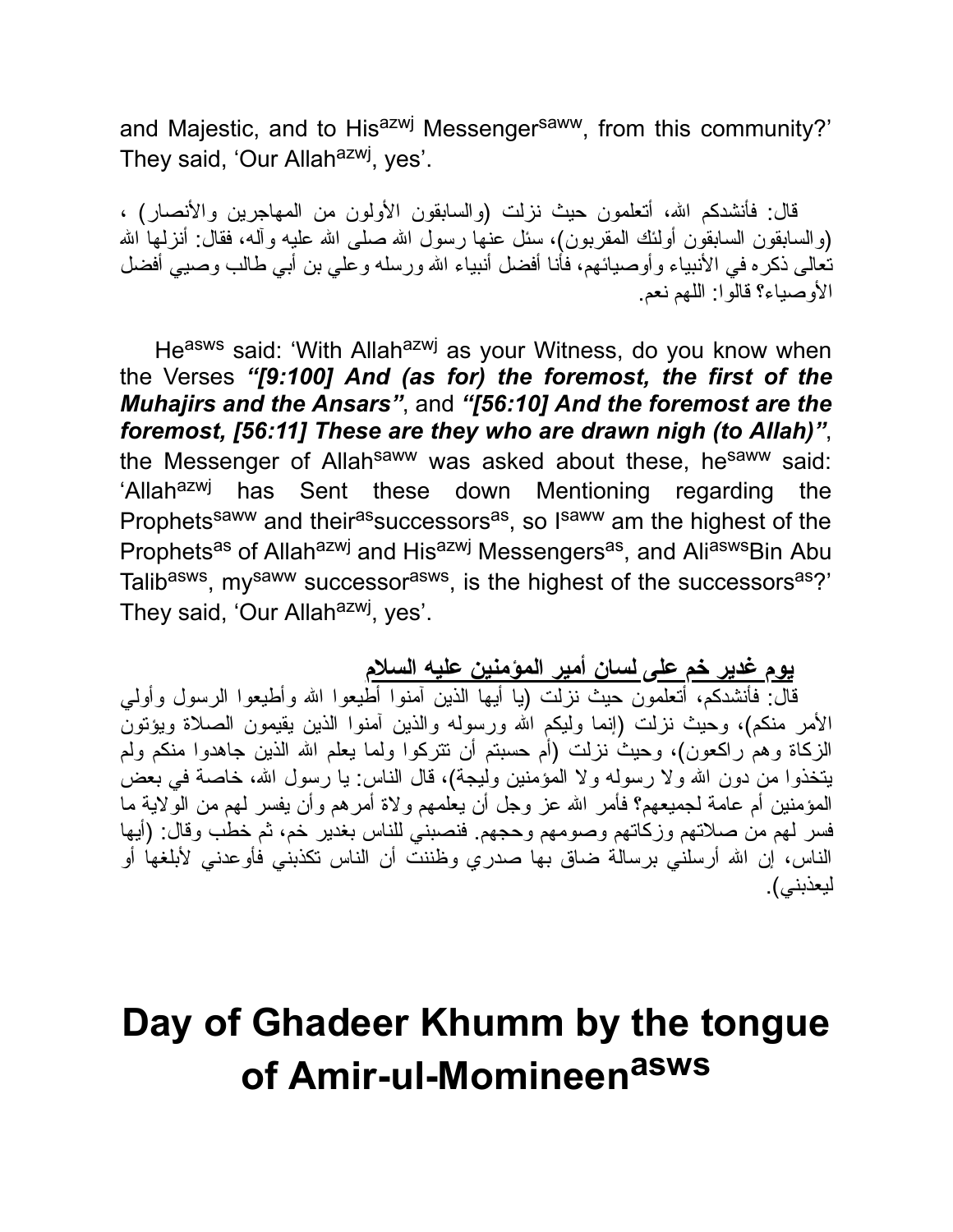He<sup>asws</sup> said: 'With Allah<sup>azwj</sup> as your Witness, do you know that when the Verse *"[4:59] O you who believe! obey Allah and obey the Messenger and those in authority from among you"* Descended, and when the Verse *"[5:55] Only Allah is your Guardian, and His Messenger and those who believe, those who keep up prayers and pay the poor-rate while they bow."* Descended, and when the Verse *"[9:16] What! do you think that you will be left alone while Allah has not yet known those of you who have struggled hard and have not taken any one as an adherent besides Allah and His Messenger and the believer."*Descended, the people said, 'O Messenger of Allah<sup>saww</sup>, are these regarding certain special believers or the generality of all of them?' Allah<sup>azwj</sup> Mighty and Majestic Ordered himsaww to teach them about the *those in authority* (*Wali Al-Amr*) among them, and explain for them about the Wilayah as he<sup>saww</sup> had explained to them about their Prayers, and their Zakaat, and their Fasts, and their Pilgrimage. He<sup>saww</sup> established me<sup>asws</sup>to the people at Ghadeer Khumm, then preached to them, and said: 'O you people, Allah<sup>azwj</sup> Sent mesawwwith a Message which has constricted mysaww chest, and Isaww thought that the people would deny it. He<sup>azwj</sup>Called upon me<sup>saww</sup> to deliver it or else He<sup>azwj</sup> would Punish me<sup>saww</sup>'.

ثم أمر فنودي بالصلاة جامعة، ثم خطب فقال: (أیها الناس، أتعلمون أن االله عز وجل مولاي وأنا مولى المؤمنین وأنا أولى بهم من أنفسهم)؟ قالوا: بلى، یا رسول االله. قال: (قم، یا علي). فقمت، فقال: (من كنت مولاه فعلي هذا مولاه، اللهم وال من والاه وعاد من عاداه).

Then hesaww ordered the Call to congregational Prayer, then preached. He<sup>saww</sup> said: 'O you people, do you know that Allah<sup>azwj</sup> Mighty and Majestic is my<sup>saww</sup> Master, and l<sup>asws</sup> am the Master of the believers, and l<sup>asws</sup> am higher to them than their own selves?' They said, 'Yes, O Messenger of Allah<sup>saww</sup>'. He <sup>aww</sup> said: 'Arise, O Ali<sup>asws</sup>'. I<sup>asws</sup> stood up. He<sup>saww</sup> said: 'The one whom I<sup>saww</sup> am the Master of, this Ali<sup>asws</sup> is his Master. Our Allah<sup>azwj</sup>, Befriend the one who befriends him<sup>asws</sup>, and be Inimical to the one who is inimical to himasws'.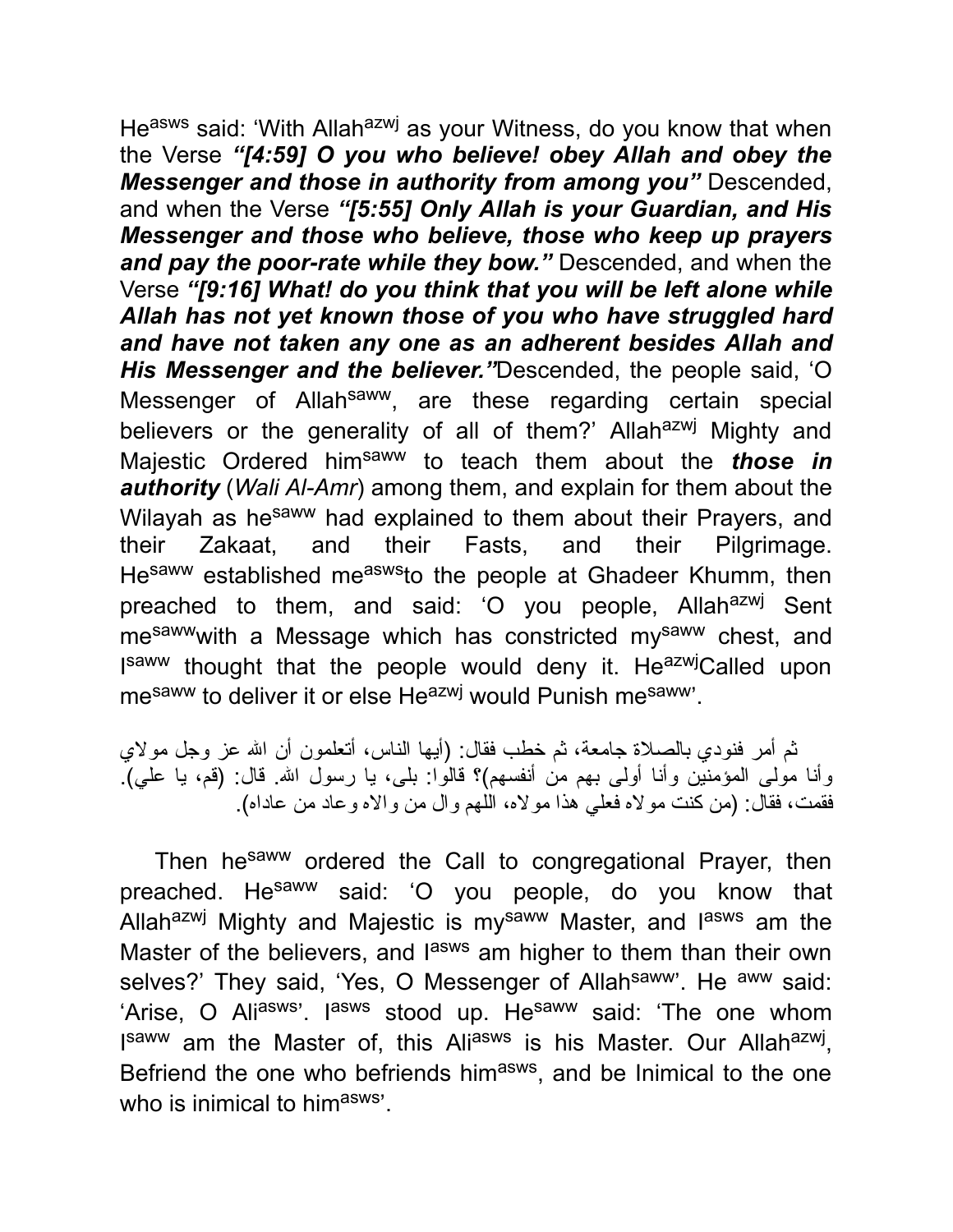فقام سلمان فقال: یا رسول االله، ولاء كما ذا؟ فقال: (ولاء كولایتي، من كنت أولى به من نفسه فعلي أولى به من نفسه). فأنزل االله تعالى ذكره: (الیوم أكملت لكم دینكم وأتممت علیكم نعمتي ورضیت لكم الإسلام دینا). فكبر النبي صلى االله علیه وآله وقال: (االله أكبر، تمام نبوتي وتمام دین االله ولایة علي بعدي).

Salman<sup>ar</sup> stood up. He<sup>ar</sup> said, 'O Messenger of Allah<sup>saww</sup>, befriend like what?' He<sup>saww</sup> said: 'Befriend like having befriended me<sup>saww</sup>. The one to whom I<sup>saww</sup> am higher to than his own self, Aliasws is higher to him than his own self'. Allah<sup>azwj</sup> Sent down its Reminder *"[5:3] This day have I perfected for you your religion and completed My favor on you and chosen for you Islam as a* religion" The Prophet<sup>saww</sup> Magnified Allah<sup>azwj</sup> and said: 'Allah<sup>azwj</sup> is Great! Mysaww Prophet-hood is completed, and the Religion of Allah<sup>azwj</sup> is completed by the Wilayah of Ali<sup>asws</sup> after me<sup>saww</sup>'.

فقام أبو بكر وعمر فقالا: یا رسول االله، هذه الآیات خاصة في علي؟ قال: بلى، فیه وفي أوصیائي إلى یوم القیامة. قالا: یا رسول االله، بینهم لنا. قال: علي أخي ووزیري ووارثي ووصیي وخلیفتي في أمتي وولي كل مؤمن بعدي، ثم ابني الحسن، ثم ابني الحسین، ثم تسعة من ولد ابني الحسین واحد بعد واحد، القرآن معهم وهم مع القرآن، لا یفارقونه ولا یفارقهم حتى یردوا علي حوضي.

Abu Bakr and Umar stood up and said, 'O Messenger of Allah<sup>saww</sup>, is this Verse especially regarding Ali<sup>asws</sup>?' He<sup>saww</sup> said: 'Yes, regarding him<sup>asws</sup> and regarding my<sup>saww</sup> successors up to the Day of Judgement'. They said, 'O Messenger of Allah<sup>saww</sup>, introduce them to us'. He<sup>saww</sup> said: 'Ali<sup>asws</sup>, my<sup>saww</sup>brother, and my<sup>saww</sup> Vizier, and my<sup>saww</sup> inheritor, and my<sup>saww</sup> successor, and my<sup>saww</sup> Caliph in mysawwcommunity, and the Guardian of all the believers after me<sup>saww</sup>. Then my<sup>saww</sup> son Al-Hassan<sup>asws</sup>, then my<sup>saww</sup> son Al-Husayn<sup>asws</sup>, then nine from the sons<sup>asws</sup> of my<sup>saww</sup> son<sup>asws</sup> Al-Husayn<sup>asws</sup>, one after the other. The Quran will be with them<sup>asws</sup> and they<sup>asws</sup> will be with the Quran, it will not separate from them<sup>asws</sup>nor will they<sup>asws</sup> separate from it until they<sup>asws</sup> return to me<sup>saww</sup> at mysaww Fountain'.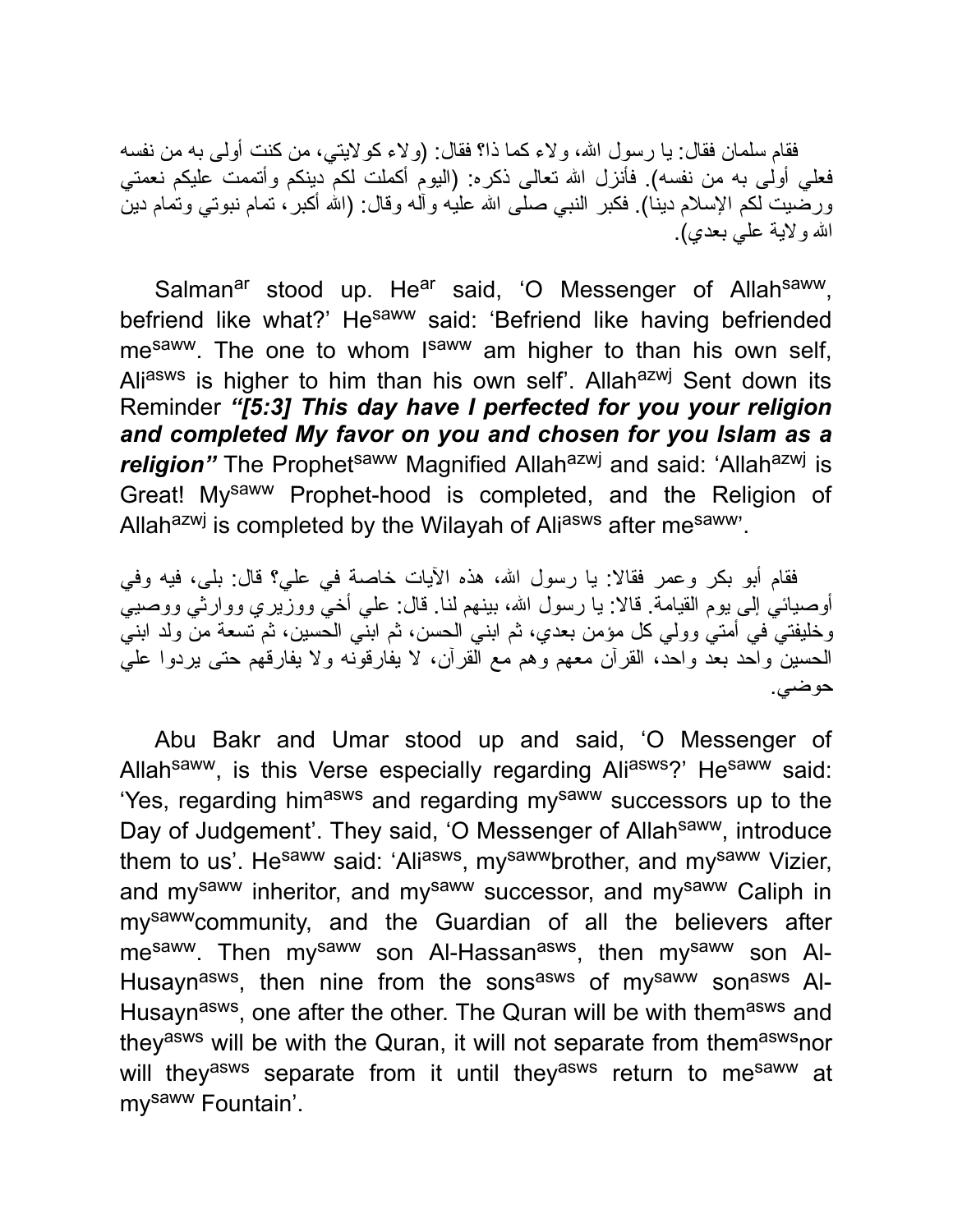فقالوا كلهم: اللهم نعم، قد سمعنا ذلك وشهدنا كما قلت سواء. وقال بعضهم: قد حفظنا جل ما قلت ولم نحفظه كله، وهؤلاء الذین حفظوا أخیارنا وأفاضلنا. فقال علي علیه السلام: صدقتم، لیس كل الناس يستوون في الحفظ، أنشد الله من حفظ ذلك من رسول الله صلى الله علیه وآله لما قام فأخبر به.

All of them said, 'Our Allah<sup>azwj</sup>, yes. We have heard that and we bear witness that it was just as you<sup>asws</sup> said it'. And some of them said, 'We have memorised most of what you<sup>asws</sup> have said and did not memorise all of it', and these were the best of our memorizers and the preferable ones of us. Aliasws said: 'You have spoken the truth, all the people are not equal in the memorisation. With Allah<sup>azwj</sup> as your Witness, the one who has memorised that from the Messenger of Allah<sup>saww</sup> should stand up and inform about it'.

فقام زید بن أرقم والبراء بن عازب وأبو ذر والمقداد وعمار فقالوا: نشهد لقد حفظنا قول النبي صلَّى الله عليه وآله - وهو قائم على المنبر وأنت إلى جنبه - وهو يقول: (يا أيها الناس، إن الله أمرني أن أنصب لكم إمامكم والقائم فیكم بعدي ووصیي وخلیفتي والذي فرض االله على المؤمنین في كتابه طاعته فقرنه بطاعته وطاعتي، وأمركم فیه بولایته. وإني راجعت ربي خشیة طعن أهل النفاق وتكذیبهم، فأوعدني لتبلغنها أو لیعذبني.

Zayd Bi Argam and Al-Bara'a Bin Aazib, and Abu Dharr<sup>ar</sup>, and Al-Miqdad<sup>ar</sup>, and Ammar<sup>ar</sup> stood up and said, 'We bear witness that we have memorised the speech of the Prophetsaww – and hesaww was standing on the Pulpit and you<sup>asws</sup> were by his<sup>asws</sup> side – and hesaww said: 'O you people! Allahazwj has Ordered measws that I<sup>saww</sup> should establish for you, your Imam<sup>asws</sup> who<sup>asws</sup> will remain among you after me<sup>saww</sup>, and will be my<sup>saww</sup> successor, and my<sup>saww</sup> Caliph, the obedience to whom<sup>asws</sup> has been Obligated upon the believers by Allah<sup>azwj</sup> in His<sup>azwj</sup> Book, and has Combined it with obedience to Himazwj and obedience to mesaww, and Ordered you in it for his<sup>asws</sup> Wilayah. And I<sup>saww</sup> reviewed it with my<sup>saww</sup> Lord<sup>azwj</sup> for fear of taunts of the hypocrites and their denying it. He<sup>azwj</sup> Called upon me<sup>saww</sup> to deliver it or else he<sup>azwj</sup> would Punish me<sup>saww</sup>.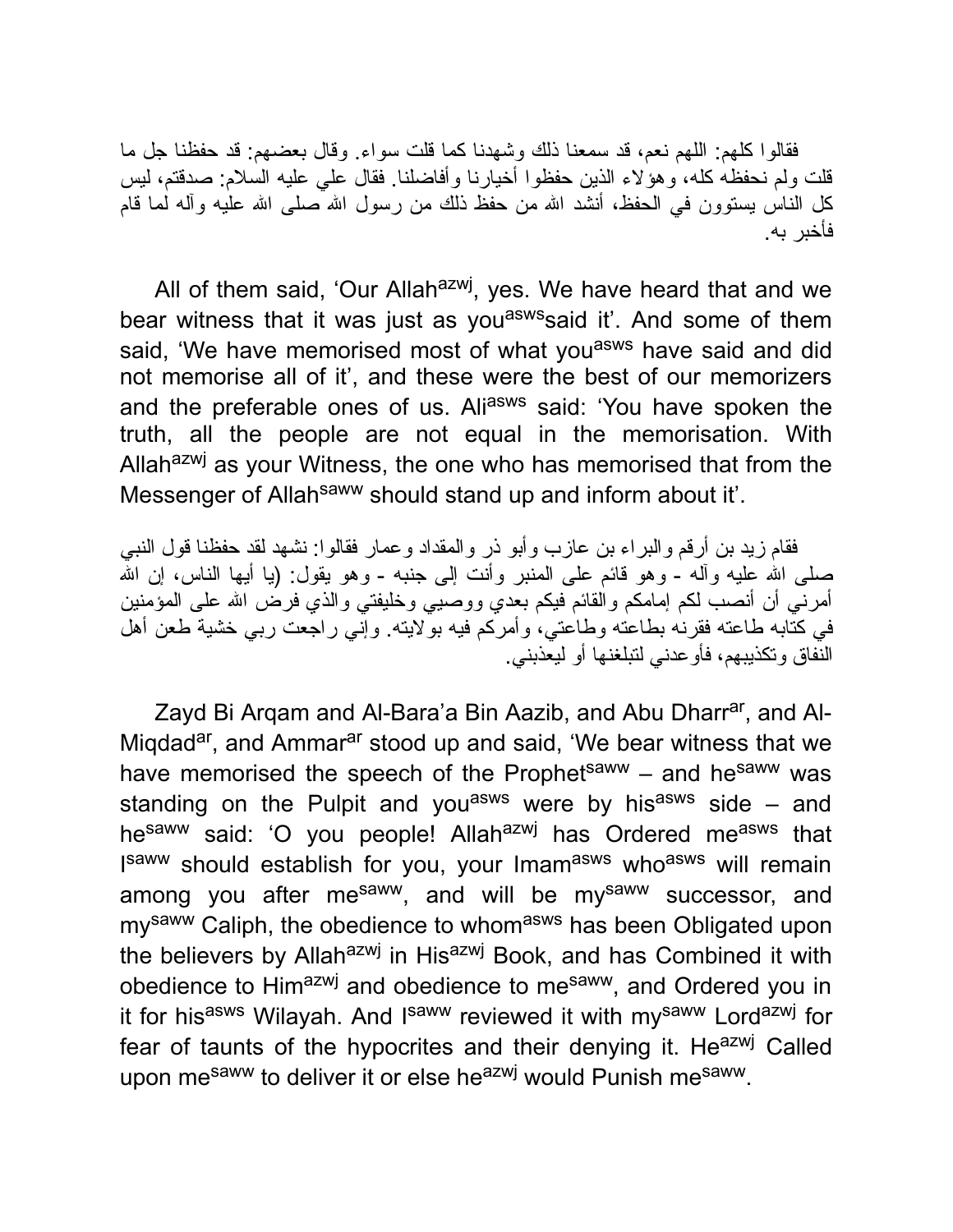أیها الناس، إن الله أمركم في كتابه بالصلاة فقد بينتها لكم، وبالزكاة والصوم والحج فبينتها لكم وفسرتها، وأمركم بالولایة وإني أشهدكم أنها لهذا خاصة - ووضع یده على علي بن أبي طالب علیه السلام - ثم لابنیه بعده ثم للأوصیاء من بعدهم من ولدهم، لا یفارقون القرآن ولا یفارقهم القرآن حتى یردوا علي حوضي.

O you people! Allah<sup>azwj</sup> Ordered you in His<sup>azwj</sup> Book for the Prayers. Isaww have mentioned it for you, and for the Zakaat, and the Fasts, and the Pilgrimage. I<sup>saww</sup> mentioned these to you and explained them, and Ordered you for the Wilayah, and Isaww bear witness that this is for him<sup>asws</sup> especially'  $-$  and placed his<sup>saww</sup>hand upon Aliasws Bin Abu Talibasws – 'then for hisasws sonasws after himasws. then for the successors<sup>asws</sup>after him<sup>asws</sup> from his<sup>asws</sup> sons<sup>asws</sup>. Neither will they<sup>asws</sup> get separated from the Quran, nor will it separate from them<sup>asws</sup>, until they<sup>asws</sup> return to me<sup>saww</sup> at mysaww Fountain.

أیها الناس، قد بینت لكم مفزعكم بعدي وإمامكم بعدي وولیكم وهادیكم، وهو أخي علي بن أبي طالب وهو فیكم بمنزلتي فیكم. فقلدوه دینكم وأطیعوه في جمیع أموركم، فإن عنده جمیع ما علمني االله من علمه وحكمته فسلوه وتعلموا منه ومن أوصیائه بعده ولا تعلموهم ولا تتقدموهم ولا تخلفوا عنهم، فإنهم مع الحق والحق معهم لا یزایلونه ولا یزایلهم). ثم جلسوا.

O you people! Isaww have mentioned for you, your shelter after mesaww, and your Imamasws after mesaww, and your Guardian, and your Guide, and he<sup>asws</sup> is my<sup>saww</sup> brother Ali<sup>asws</sup> Bin Abu Talib<sup>asws</sup>, and he<sup>asws</sup> is with you at my<sup>saww</sup> status among you. Emulate himasws (Do hisasws Taqleed) in your religion, and obey himasws in all of your affairs, for in his<sup>asws</sup> possession is the totality of what Allah<sup>azwj</sup> has Taught me<sup>saww</sup> from His<sup>azwj</sup> Knowledge and His<sup>azwj</sup> Wisdom.

Submit to himasws and learn from himasws and from his<sup>asws</sup> successors<sup>asws</sup> after him<sup>asws</sup>, and do not (try to) teach them, and do not precede them<sup>asws</sup> and do oppose them<sup>asws</sup>, for they<sup>asws</sup> are with the Truth and the Truth is with them<sup>asws</sup>, it will not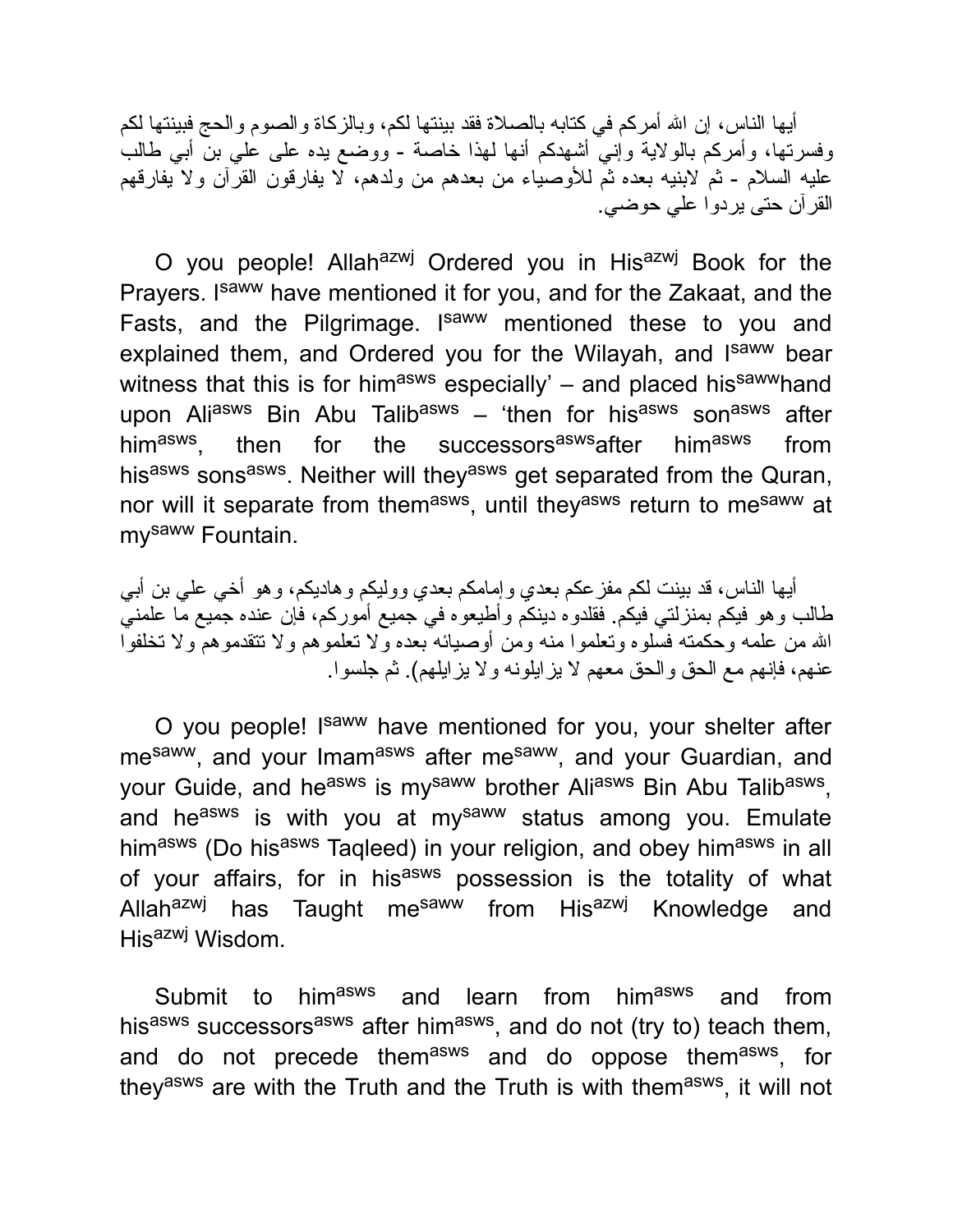subside from themasws nor will they<sup>asws</sup> subside from it'. Then they sat down.

قال سلیم: ثم قال علمي علیه السلام: أیها الناس، أتعلمون أن الله أنزل في كتابه: (إنما یرید الله لیذهب عنكم الرجس أهل البیت ویطهركم تطهیرا). فجمعني وفاطمة وابني حسنا وحسینا، ثم ألقى علینا كساء وقال: (هؤلاء أهل بیتي ولحمتي، یؤلمهم ما یؤلمني ویؤذیني ما یؤذیهم ویحرجني ما یحرجهم، فأذهب عنهم الرجس وطهرهم تطهیرا). فقالت أم سلمة: وأنا یا رسول االله؟ فقال: (أنت إلى خیر، إنما نزلت في وفي أخي وفي ابنتي فاطمة وفي ابني وفي تسعة من ولد ابني الحسین خاصة لیس معنا فیها أحد غیرهم)؟ فقالوا كلهم: نشهد أن أم سلمة حدثتنا بذلك، فسألنا رسول االله صلى الله علیه و آله فحدثنا كما حدثتنا به أم سلمة.

Sulaym said, 'Then Aliasws said: 'O you people, do you know that Allahazwj Sent down in Hisazwj book*"[33:33] Allah only desires to keep away the uncleanness from you, O people of the House!* And to purify you a (thorough) purifying." He<sup>saww</sup> gathered me<sup>asws</sup>, and Fatima<sup>asws</sup> and my<sup>asws</sup> sons Hassan<sup>asws</sup> and Husayn<sup>asws</sup>, then covered us<sup>asws</sup> with a garment and said: 'These are the People<sup>asws</sup> of my<sup>saww</sup> Household and my<sup>saww</sup> flesh, whatever displeases them<sup>asws</sup> displeases me<sup>saww</sup>, and whatever hurts them hurts me<sup>saww</sup>, and whatever troubles them<sup>asws</sup> troubles me<sup>as</sup>, the uncleanness has never reached themasws and theyasws have been Purified by a thorough Purifying'. Umm Salma<sup>ar</sup> said, 'And (what about) me<sup>ar</sup>, O Messenger of Allah<sup>saww</sup>?' He<sup>saww</sup> said: 'You<sup>ar</sup> are on 'good', but this has Descended especially regarding myself<sup>saww</sup>, and regarding my<sup>saww</sup> brother<sup>asws</sup>, and regarding my<sup>saww</sup> daughter Fatima<sup>asws</sup>, and regarding my<sup>saww</sup> two sons<sup>asws</sup>, and regarding nine from the sons<sup>asws</sup> of my<sup>saww</sup> son Al-Husayn<sup>asws</sup>. There is no one along with usasws in this apart from themasws?' They all said, 'We bear witness that Umm Salma<sup>ar</sup> narrated that to us. We asked the Messenger of Allah<sup>saww</sup>, so he<sup>saww</sup> narrated to us just as Umm Salma<sup>ar</sup> had narrated to us'.

ثم قال علي علیه السلام: أنشدكم االله، أتعلمون أن االله أنزل (یا أیها الذین آمنوا اتقوا االله وكونوا مع الصادقین). فقال سلمان: یا رسول االله، عامة هذا أم خاصة؟ قال صلى االله علیه وآله: (أما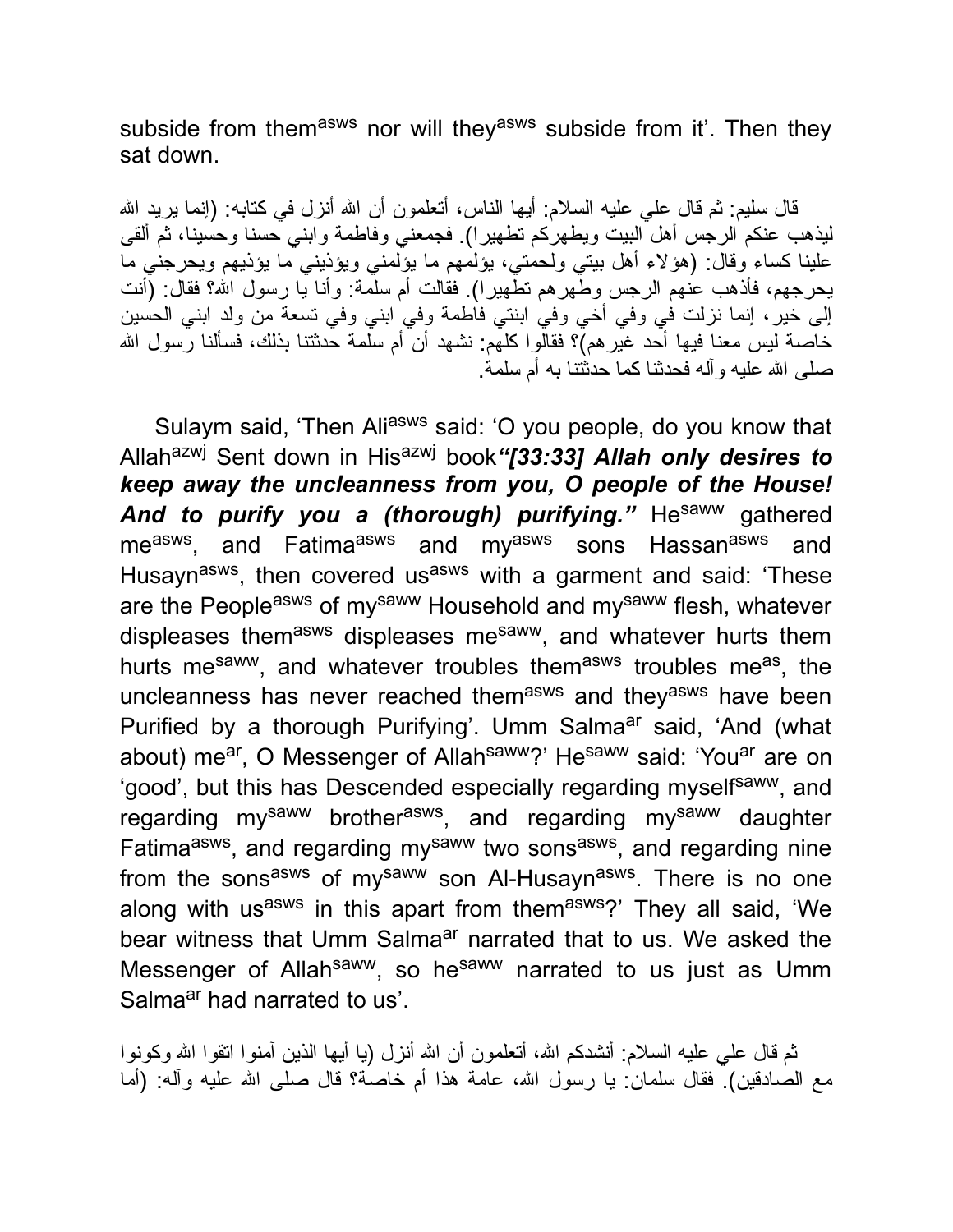المأمورون فعامة المؤمنین أمروا بذلك، وأما الصادقون فخاصة لأخي علي وأوصیائي من بعده إلى یوم القیامة)؟ قالوا: اللهم نعم.

Then Aliasws said: 'With Allahazwj as your Witness, do you know that Allahazwj Revealed *"[9:119] O you who believe! be careful of (your duty to) Allah and be with the true ones"*, so Salman<sup>ar</sup> said, 'O Messenger of Allah<sup>saww</sup>, is this general or special?' He<sup>saww</sup> said: 'But the ordered ones are the general believers who have been ordered with that, and the truthful are especially for mysaww brother Ali<sup>asws</sup>, and my<sup>saww</sup> successors<sup>asws</sup> from after me<sup>saww</sup> up to the Day of Judgement?' They said, 'Our Allah<sup>azwj</sup>, yes'.

قال: أنشدكم الله، أتعلمون أنبي قلت لرسول الله صلى الله علیه وآله في غزوة تبوك: لم خلفتني؟ قال: (إن المدینة لا تصلح إلا بي أو بك، وأنت مني بمنزلة هارون من موسى إلا أنه لا نبي بعدي)؟ قالوا: اللهم نعم.

Heasws said: 'With Allahazwj as your Witness, do you know that lasws said to the Messenger of Allah<sup>saww</sup>during the expedition of 'Tabuk': 'Why did you<sup>saww</sup> leave me<sup>asws</sup> behind?' He<sup>saww</sup> said: 'Al-Medina cannot be in a suitable state except by myself<sup>saww</sup> or by you<sup>asws</sup> (being there) and you<sup>asws</sup> are unto me<sup>saww</sup> of the status which Haroun<sup>as</sup> had with Musa<sup>as</sup> except that there will be no Prophet<sup>as</sup> after me<sup>saww</sup>?' They said, 'Our Allah<sup>azwj</sup>, yes'.

قال: أنشدكم الله، أتعلمون أن الله أنزل في سورة الحج: (یا أیها الذین آمنوا اركعوا واسجدوا واعبدوا ربكم وافعلوا الخیر لعلكم تفلحون وجاهدوا في االله حق جهاده هو اجتباكم وما جعل علیكم في الدین من حرج ملة أبیكم إبراهیم هو سماكم المسلمین من قبل وفي هذا لیكون الرسول شهیدا علیكم وتكونوا شهداء على الناس، فأقیموا الصلاة وآتوا الزكاة واعتصموا باالله هو مولاكم فنعم المولى ونعم النصیر). فقام سلمان فقال: یا رسول االله، من هؤلاء الذین أنت علیهم شهید وهم شهداء على الناس، الذین اجتباهم االله ولم یجعل علیهم في الدین من حرج، ملة أبیهم إبراهیم؟ قال: عنى بذلك ثلاثة عشر رجلا خاصة دون هذه الأمة. قال سلمان: بینهم لنا یا رسول االله؟ فقال: (أنا وأخي وأحد عشر من ولدي). قالوا: اللهم نعم.

Heasws said: 'With Allah<sup>azwj</sup> as your Witness, do you know that Allah<sup>azwj</sup> Revealed in the Chapter 'The Pilgrimage' (Surah Al-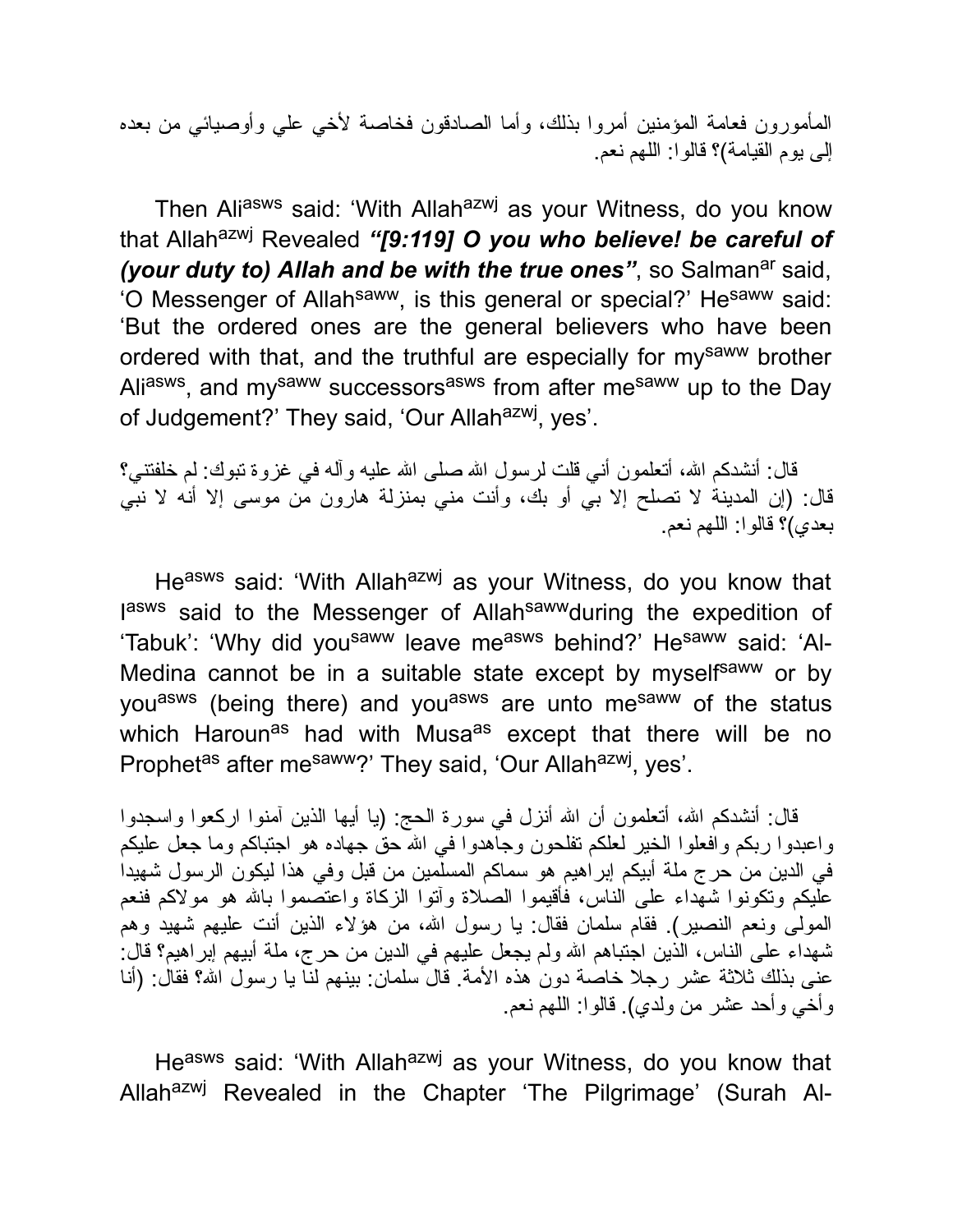Hajj): *"[22:77] O you who believe! bow down and prostrate yourselves and serve your Lord, and do good that you may succeed. [22:78] And strive hard in (the way of) Allah, (such) a striving a is due to Him; He has chosen you and has not laid upon you an hardship in religion; the faith of your father Ibrahim; He named you Muslims before and in this, that the Messenger may be a bearer of witness to you, and you may be bearers of witness to the people; therefore keep up prayer and pay the poor-rate and hold fast by Allah; He is your Guardian; how excellent the Guardian and how excellent the Helper!"***,** so Salman<sup>ar</sup> stood up and said, 'O Messenger of Allah<sup>saww</sup>, who are the ones<sup>asws</sup>upon whom you<sup>saww</sup> are a witness and they<sup>asws</sup> are witness upon the people, whomasws Allahazwj has Chosen, and did not Make in their Religion any hardship, the Creed of their<sup>asws</sup> father Ibrahimas?' Hesawwsaid: 'It means by that thirteen men especially apart from this community'. Salman<sup>ar</sup> said, 'Introduce them to us, O Messenger of Allah<sup>saww</sup>?' He<sup>saww</sup> said: 'I<sup>saww</sup>, and my<sup>saww</sup> brother<sup>asws</sup> and eleven from my<sup>saww</sup>sons<sup>asws</sup>'. They said, 'Our Allah<sup>azwj</sup>, yes'.

فقال: أنشدكم الله، أتعلمون أن رسول الله صلى الله علیه وآله قام خطیبا ثم لم یخطب بعد ذلك فقال: (یا أیها الناس، إني تارك فیكم الثقلین، كتاب االله وعترتي أهل بیتي. فتمسكوا بهما لن تضلوا، فإن اللطیف الخبیر أخبرني وعهد إلي أنهما لن یفترقا حتى یردا علي الحوض). فقام عمر بن الخطاب - وهو شبه المغضب - فقال: یا رسول االله، أكل أهل أهل بیتك؟ قال: (لا، ولكن أوصیائي منهم. أولهم أخي علي ووزیري ووارثي وخلیفتي في أمتي وولي كل مؤمن بعدي. هو أولهم، ثم ابني الحسن، ثم ابني الحسین، ثم تسعة من ولد الحسین واحد بعد واحد حتى یردوا علي الحوض. شهداء االله في أرضه وحججه على خلقه وخزان علمه ومعادن حكمته. من أطاعهم أطاع االله ومن عصـاهم عصـّـى الله)؟ فقالوا كلهم: نَشْهد أن رسول الله صلّـى الله علیه وآلـه قال ذلك.

Heasws said: 'With Allahazwj as your Witness, do you know that the Messenger of Allah<sup>saww</sup> stood up to give a sermon, then never gave a sermon after that, so he<sup>saww</sup> said: 'O you people! I<sup>saww</sup> am leaving behind among you two weighty things, Book of Allah<sup>azwj</sup> and my<sup>saww</sup> Family, the People<sup>asws</sup> of my<sup>saww</sup> Household. So attach yourselves to these two and you will never go astray, for the Kind,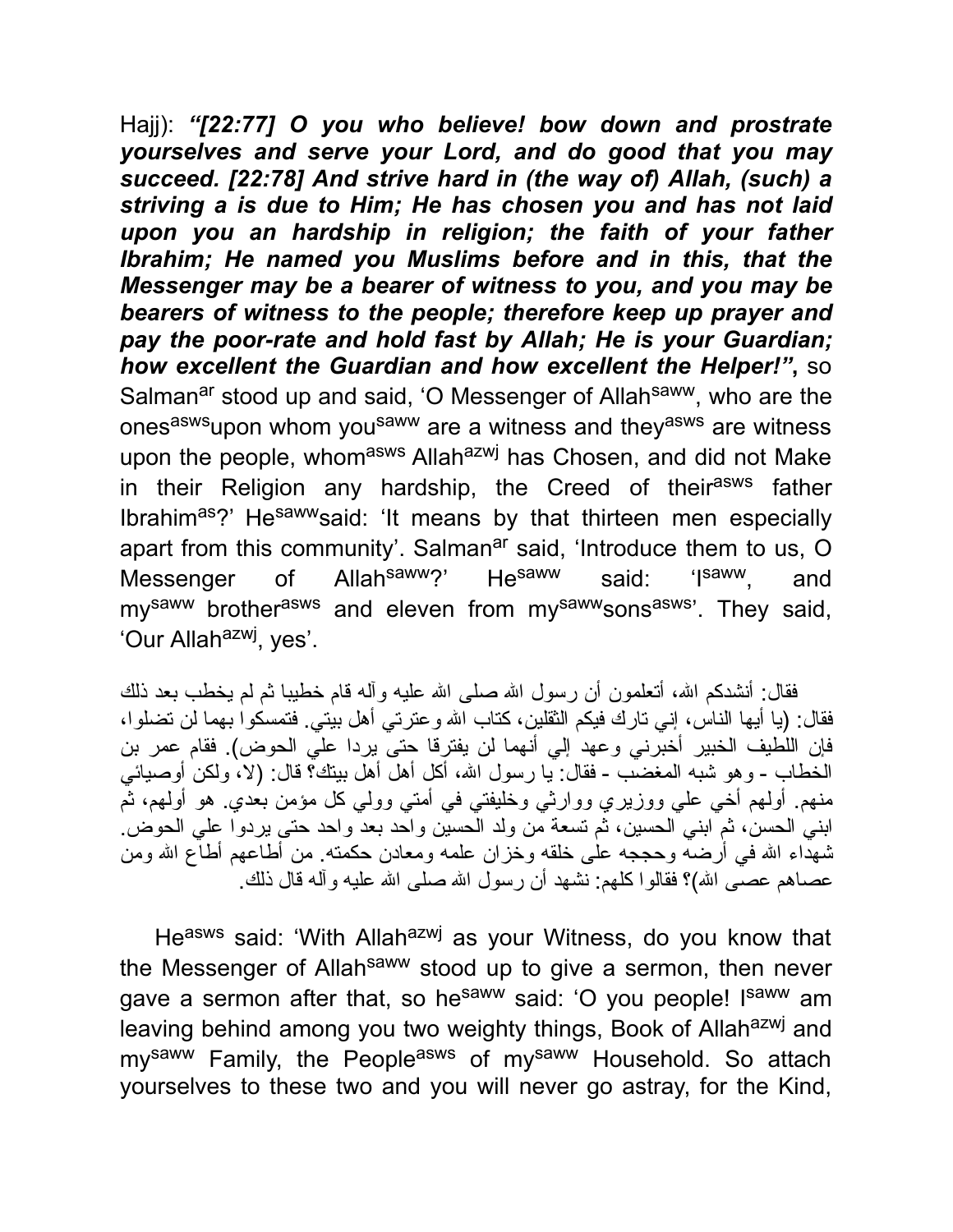the Aware has Informed me<sup>saww</sup>and Promised to me<sup>saww</sup> that these two will never separate until they come to me<sup>saww</sup> at the Fountain'.

Umar Bin Al-Khattab stood up – and he was angry – he said, 'O Messenger of Allah<sup>saww</sup>, all the members of your<sup>saww</sup> Household?' He<sup>saww</sup> said: 'No, but my<sup>saww</sup> successors<sup>asws</sup> from them. The first of them<sup>asws</sup>being my<sup>saww</sup> brother Ali<sup>asws</sup>, my<sup>saww</sup> Vizier, my<sup>saww</sup> inheritor, my<sup>saww</sup> Caliph in my<sup>saww</sup> community and the Guardian of every believer after mesaww. Heasws is the first of them<sup>asws</sup>, then my<sup>saww</sup> son Al-Hassan<sup>asws</sup>, then my<sup>saww</sup> son Al-Husayn<sup>asws</sup>, then nine from the sons<sup>asws</sup> of Al-Husayn<sup>asws</sup>, one after the other until they return to mesaww at the Fountain; witnesses of Allah<sup>saww</sup> in His<sup>azwj</sup> earth, and His<sup>azwj</sup> Proofs over His<sup>azwj</sup> creatures, and the treasurers of His<sup>azwj</sup> Knowledge, and the Mines of His<sup>azwj</sup> Wisdom. The one who obeys them<sup>asws</sup> has obeyed Allah<sup>azwj</sup> and the one who has disobeyed them<sup>asws</sup> has disobeyed Allah<sup>azwj</sup>?' They all said, 'We bear witness that the Messenger of Allah<sup>saww</sup> said that'.

**وصف مجلس المناشدة**

ثم تمادى بعلي علیه السلام السؤال، فما ترك شیئا إلا ناشدهم االله فیه وسألهم عنه حتى أتى على آخر مناقبه وما قال له رسول الله صلى الله علیه وآله كثیرا، كل ذلك یصدقونه ویشهدون أنه حق.

#### **Description of the session of the witnesses**

Then Aliasws went further with the questions, so heasws did not leave anything except that he<sup>asws</sup> made them bear witness to Allah<sup>azwj</sup> with regards to it, and questioned them about it until he<sup>asws</sup> came to the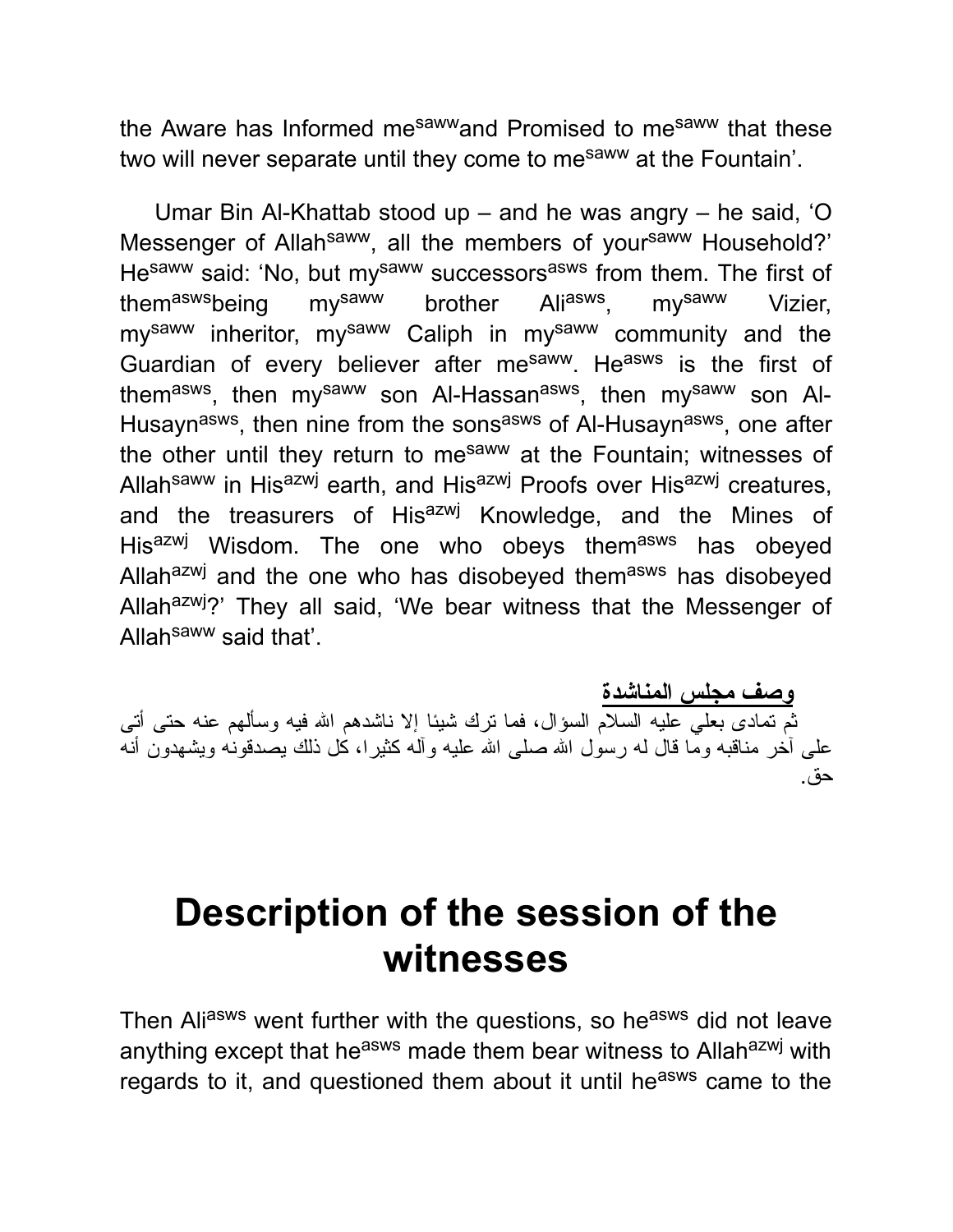end of his<sup>asws</sup> numerous merits, and what Messenger of Allah<sup>saww</sup> had said to him<sup>asws</sup>, all of that was ratified by them and they testified that it was the truth.

قال: فلم یدع شیئا مما أنزل االله فیه خاصة أو فیه وفي أهل بیته في القرآن ولا على لسان رسول الله صلى الله علیه وآله إلا ناشدهم الله فیه. فمنه ما یقولون جمیعاً: (نعم) ومنه ما یسكت بعضهم ویقول بعضهم: (اللهم نعم) ویقول الذین سكتوا للذین أقروا: أنتم عندنا ثقاة، وقد حدثنا غیركم ممن نثق به أنهم سمعوه من رسول االله صلى االله علیه وآله.

Sulaym said, 'He<sup>asws</sup> did not leave anything from what Allah<sup>azwj</sup> had Revealed regarding himself<sup>asws</sup>especially or regarding the People<sup>asws</sup> of his<sup>asws</sup> Household in the Quran, nor on the tongue of the Messenger of Allah<sup>saww</sup>, except that he made them bear witness to Allah<sup>azwj</sup> with regards to it. From them were those who said in unison, 'Yes', and from them were those who were silent about some of it and said about some of it, 'Our Allah<sup>azwj</sup>, yes'. And the ones who were silent, said to those who had acknowledged it, 'You all are reliable ones, and other reliable ones have also narrated it as having heard from the Messenger of Allah<sup>saww</sup>'.

ثم قال حین فرغ: اللهم اشهد علیهم. قالوا: اللهم اشهد أنا لم نقل إلا حقا وما قد سمعناه من رسول الله صلى الله علیه وآله، وقد حدثنا من نثق به أنهم سمعوه من رسول الله صلى الله علیه وآله. قال: أتقرون بأن رسول االله صلى االله علیه وآله قال: (من زعم أنه یحبني ویبغض علیا فقد كذب ولیس یحبني) - ووضع یده على رأسي - فقال له قائل: وكیف ذاك یا رسول االله؟ قال: (لأنه مني وأنا منه، ومن أحبه فقد أحبني ومن أحبني فقد أحب االله، ومن أبغضه فقد أبغضني ومن أبغضني فقد أبغض االله)؟ فقال نحو من عشرین رجلا من أفاضل الحیین: (اللهم نعم)، وسكت بقیتهم.

Then he<sup>asws</sup> said when he<sup>asws</sup> had finished: 'Our Allah<sup>azwj</sup>, lasws bear witness upon them'. They said, 'Our Allah<sup>azwj</sup>, Be Witness that he<sup>asws</sup> never related except for the truth, and what we have heard from the Messenger of Allahsaww, and what has been narrated to us from the reliable ones of what they had heard from the Messenger of Allah<sup>saww</sup>'. He<sup>asws</sup> said: 'Do you accept that the Messenger of Allah<sup>saww</sup> said: 'The one who thinks that he loves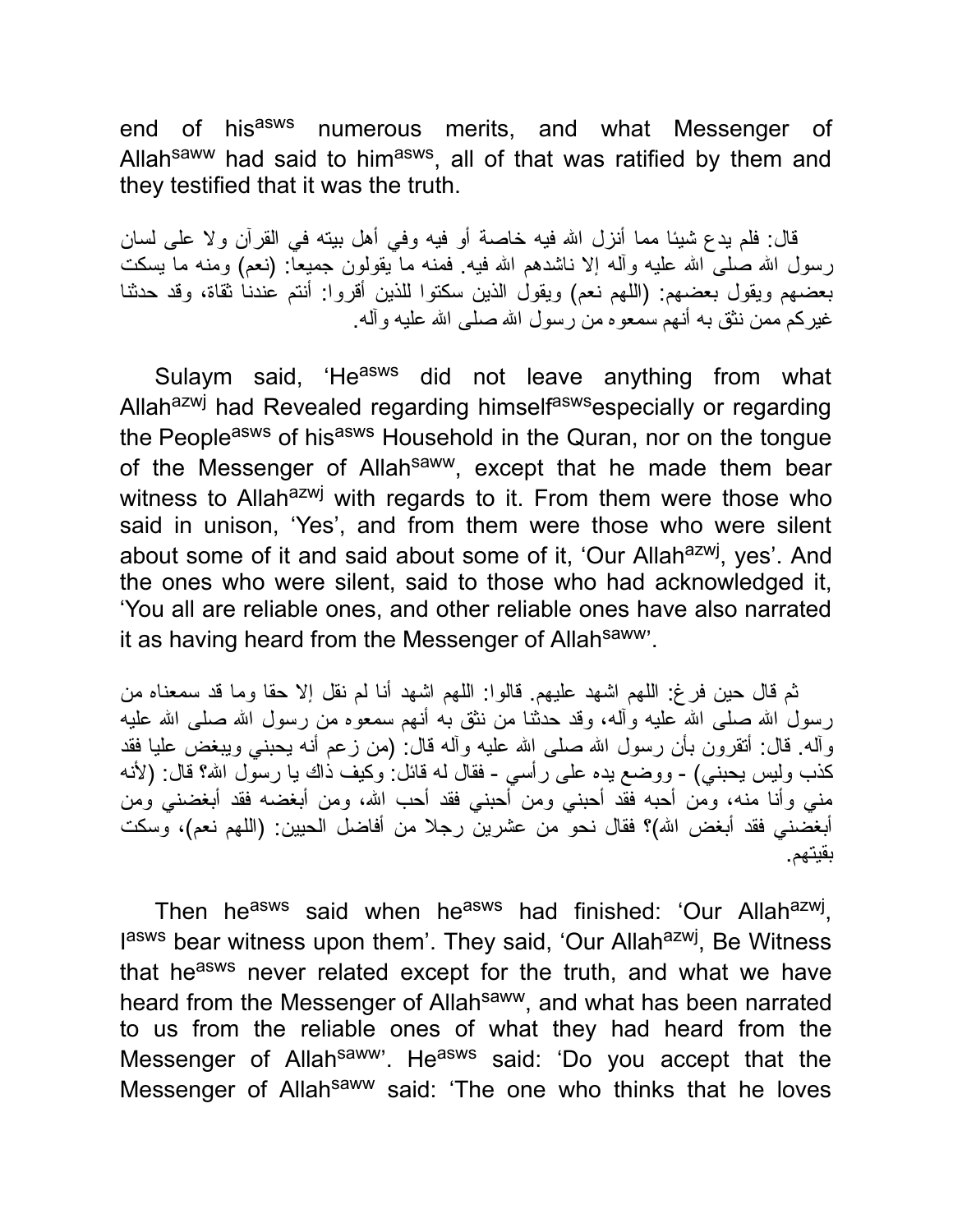me<sup>saww</sup> and hates Ali<sup>asws</sup> has actually lied and does not love me<sup>saww</sup> – and placed his<sup>saww</sup> hand upon my<sup>asws</sup> head – so a questioner said to himsaww, 'And how is that so, O Messenger of Allahsaww?' He<sup>saww</sup> said: 'Because he<sup>asws</sup> is from me<sup>saww</sup> and I<sup>saww</sup> am from him<sup>asws</sup>, and the one who loves him<sup>asws</sup> has loved me<sup>saww</sup> and the one who loves me<sup>saww</sup> has loved Allah<sup>azwj</sup>, and the one who hates himasws has hated mesaww and the one who hated mesaww has hated Allah<sup>azwj</sup>?' Approximately twenty virtuous men from the two groups (Helpers and Emigrants) said, 'Our Allah<sup>azwj</sup>, yes', and the rest of them remained silent.

فقال علي علیه السلام للسكوت: ما لكم سكوت؟ فقالوا: هؤلاء الذین شهدوا عندنا ثقاة في صدقهم وفضلهم وسابقتهم. فقال علي علیه السلام: اللهم اشهد علیهم. فقالوا: اللهم إنا لم نشهد ولم نقل إلا ما سمعنا من رسول الله صلَّى الله علیه وآله وما حدثنا به من نثق به من هؤلاء وغیرهم أنهم سمعوه من رسول االله صلى االله علیه وآله.

Aliasws said to the silent ones: 'What has kept you silent?' They said, 'Those who have borne witness are the reliable ones among us regarding their truthfulness, and their virtues, and their precedence'. Ali<sup>asws</sup> said: 'Our Allah<sup>azwj</sup>, l<sup>asws</sup> bear witness upon them'. They said, 'Our Allah<sup>azwj</sup>, he<sup>asws</sup> not borne witness, nor has he<sup>asws</sup> related except for what we heard from the Messenger of Allahsaww, and what has been narrated to us by the reliable ones from these and others what they heard from the Messenger of Allahsaww.

#### **\* 3 \* كلمات بین أمیر المؤمنین علیه السلام وطلحة سبعة أجوبة عن حدیث أبي بكر المختلق في الخلافة**

فقال طلحة بن عبید االله - وكان یقال له (داهیة قریش) :- فكیف نصنع بما ادعى أبو بكر وعمر وأصحابه الذین صدقوه وشهدوا على مقالته یوم أتوا بك تعتل وفي عنقك حبل، فقالوا لك: (بایع)، فاحتججت بما احتججت به من الفضل والسابقة، فصدقوك جمیعا. ثم ادعى أنه سمع نبي االله صلى االله علیه وآله یقول: (إن االله أبى أن یجمع لنا أهل البیت النبوة والخلافة)، فصدقه عمر وأبو عبیدة بن الجراح وسالم ومعاذ بن جبل؟ ثم أقبل طلحة فقال: كل الذي ذكرت وادعیت حق وما احتججت به من السابقة والفضل نحن نقر به ونعرفه، وأما الخلافة فقد شهد أولئك الخمسة بما سمعت الجواب الأول: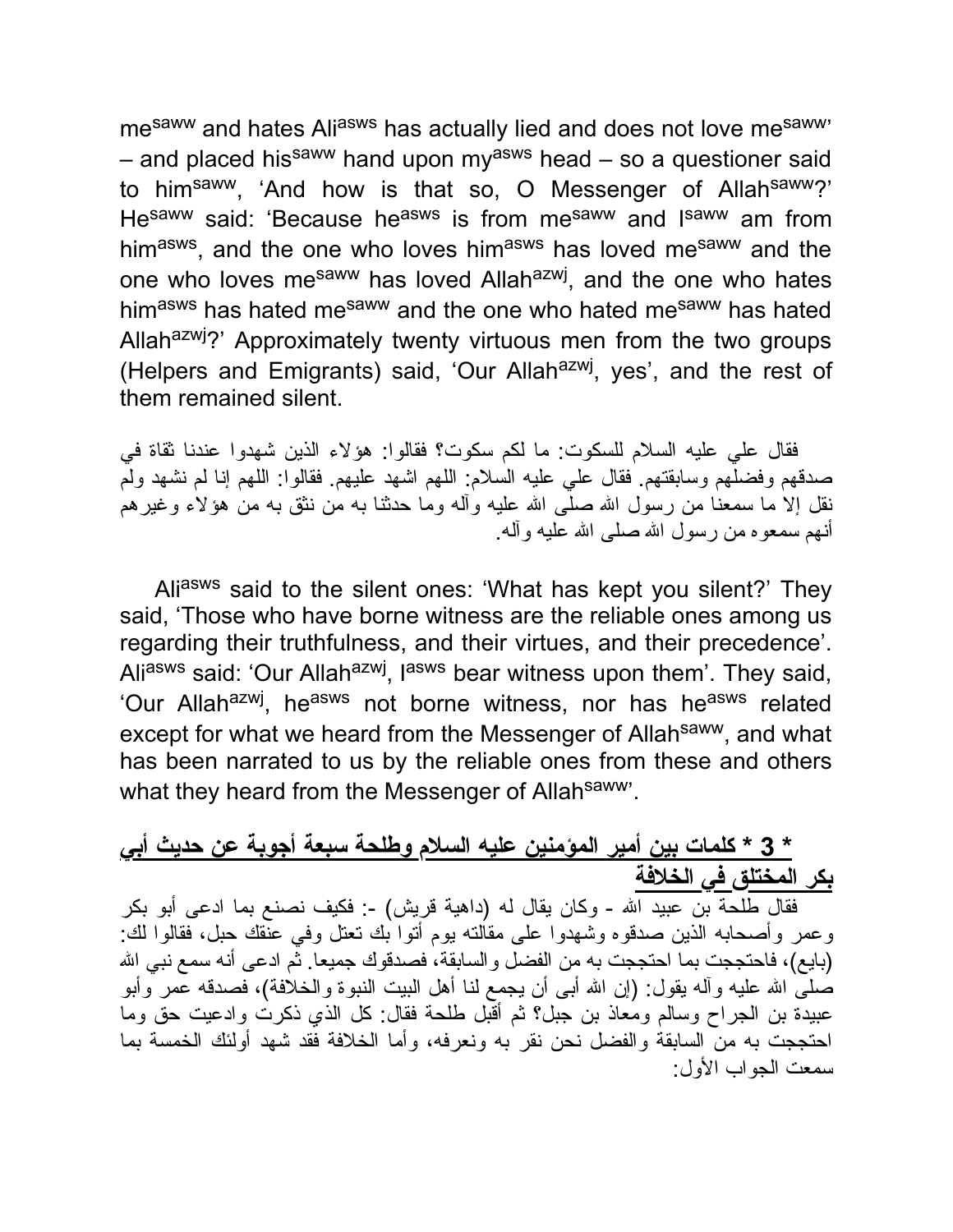## **3 – Words between Amir-ul-Momineen asws and Talha - seven answers to the fabricated Hadith of Abu Bakr regarding the Caliphate**

Talha Bin Ubeydullah – and he used to be called 'the shrewd one of Qureiysh' – said, 'What should we make of what Abu Bakr and Umar had claimed and their companions had ratified and testified on their words, the day they brought you<sup>asws</sup> when (the situation) deteriorated and there was a rope around your<sup>asws</sup> neck. So they said to you<sup>asws</sup>, 'Pay allegiance'. You<sup>asws</sup> argued with what you<sup>asws</sup> argued with, from the virtues and the precedence, so they all agreed with you<sup>asws</sup>. Then he (Abu Bakr) claimed that he had heard from the Prophetsaww having said that: 'Allahazwj has Refused to Gather together for usasws the Peopleasws of the Household, the Prophet-hood and the Caliphate'. This was ratified by Umar, and Abu Ubeyda Bin Al-Jarrah, and Saalim, and Ma'az Bin Jabal?' Then Talha came forward and said, 'All that you<sup>asws</sup> have mentioned and claimed is true, and what you<sup>asws</sup> have argued by from the precedence and the virtues. We accept it and recognise it, but as for the Caliphate, those five have testified with the answer that you<sup>asws</sup> have heard before'.

#### **فضح تعاهدهم على الصحیفة الملعونة**

فقام عند ذلك علي علیه السلام - وغضب من مقالة طلحة - فأخرج شیئا قد كان یكتمه وفسر شیئا قد كان قاله یوم مات عمر لم یدروا ما عنى به، وأقبل على طلحة - والناس یسمعون - فقال: یا طلحة، أما واالله ما من صحیفة ألقى االله بها یوم القیامة أحب إلي من صحیفة هؤلاء الخمسة الذین تعاهدوا على الوفاء بها في الكعبة في حجة الوداع: (إن قتل االله محمدا أو مات أن یتوازروا ویتظاهروا علي فلا أصل إلى الخلافة)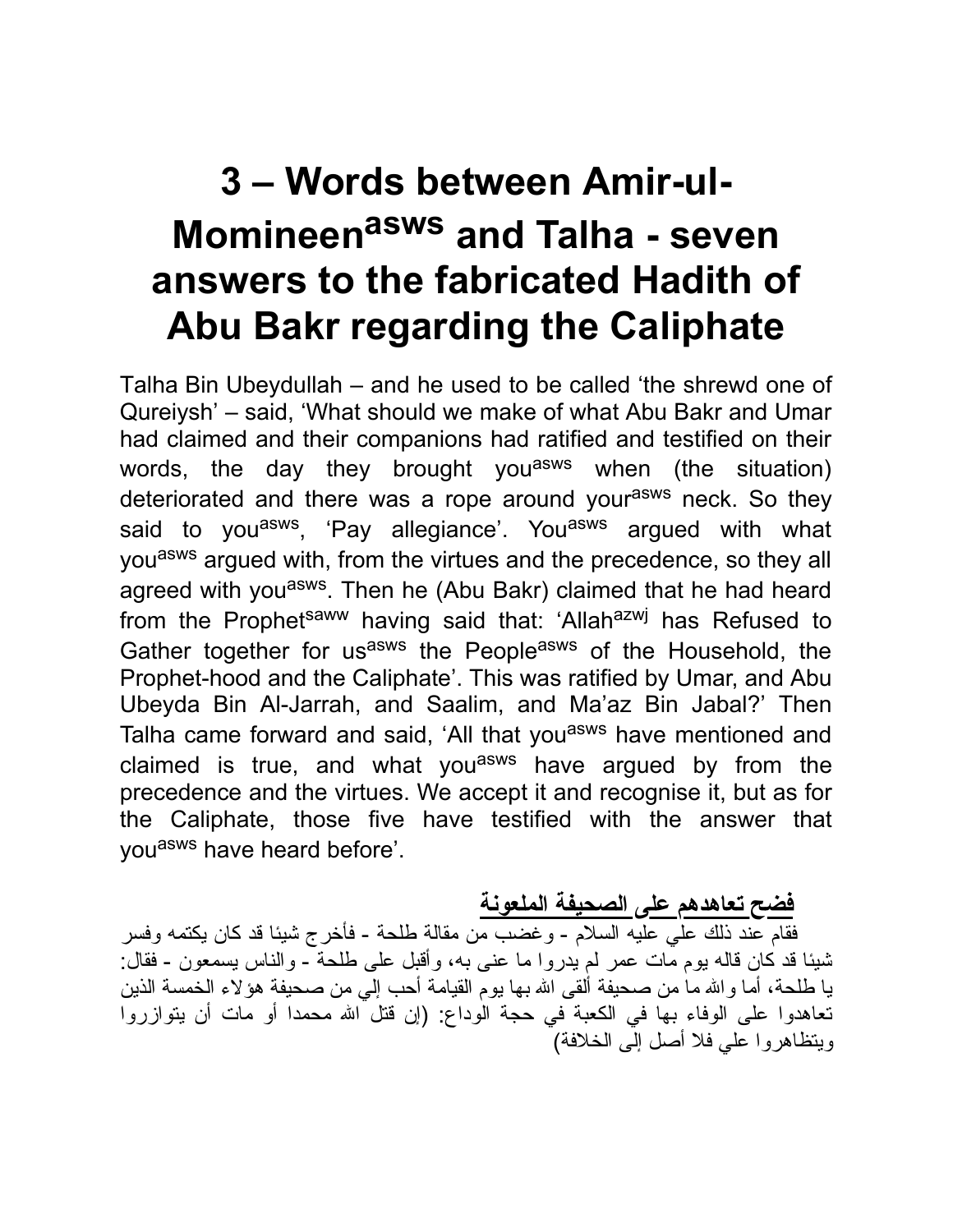## **Exposure of their vows on the accursed agreement**

So Aliasws stood up at that – and he<sup>asws</sup> was angry from the words of Talha – so he<sup>asws</sup> took out something which he<sup>asws</sup> had kept hidden, and explained something about it, and said about the day Umar died, and he (Talha) did not understand what he<sup>asws</sup> meant by it, and came in front of Talha – and the people were listening – so he<sup>asws</sup> said: 'O Talha, but by Allah<sup>azwj</sup>, there is none from the parchments, that l<sup>asws</sup> shall meet Allah<sup>azwj</sup>with, which is more beloved to me<sup>asws</sup> than the parchment (agreement) of those five who had vowed to remain faithful to it, which they placed in the Kaaba during the farewell Pilgrimage that, 'If Allah<sup>azwj</sup> Kills Muhammadsawwor heasws were to pass away, they would collectively plot against measws so that lasws would never arrive to the Caliphate'.

**الجواب الثاني: حدیث الغدیر** وقال علیه السلام: والدلیل - یا طلحة - على باطل ما شهدوا علیه قول نبي االله صلى االله علیه وآله یوم غدیر خم: (من كنت أولى به من نفسه فعلي أولى به من نفسه)، فكیف أكون أولى بهم من أنفسهم وهم أمراء علي وحكام؟

#### **The Second Answer – Hadith of Al-Ghadeer**

And he<sup>asws</sup> said: 'O Talha, 'It is on falsehood what they have testified upon. The words of the Prophetsaww on the day of Ghadeer Khumm were: 'The one to whom I<sup>saww</sup> am higher that his own self, similarly Ali<sup>asws</sup> is also higher to him than his own self'. So, how can l<sup>asws</sup> be higher than them than their own selves, whilst they are the Emirs over measws and rulers?'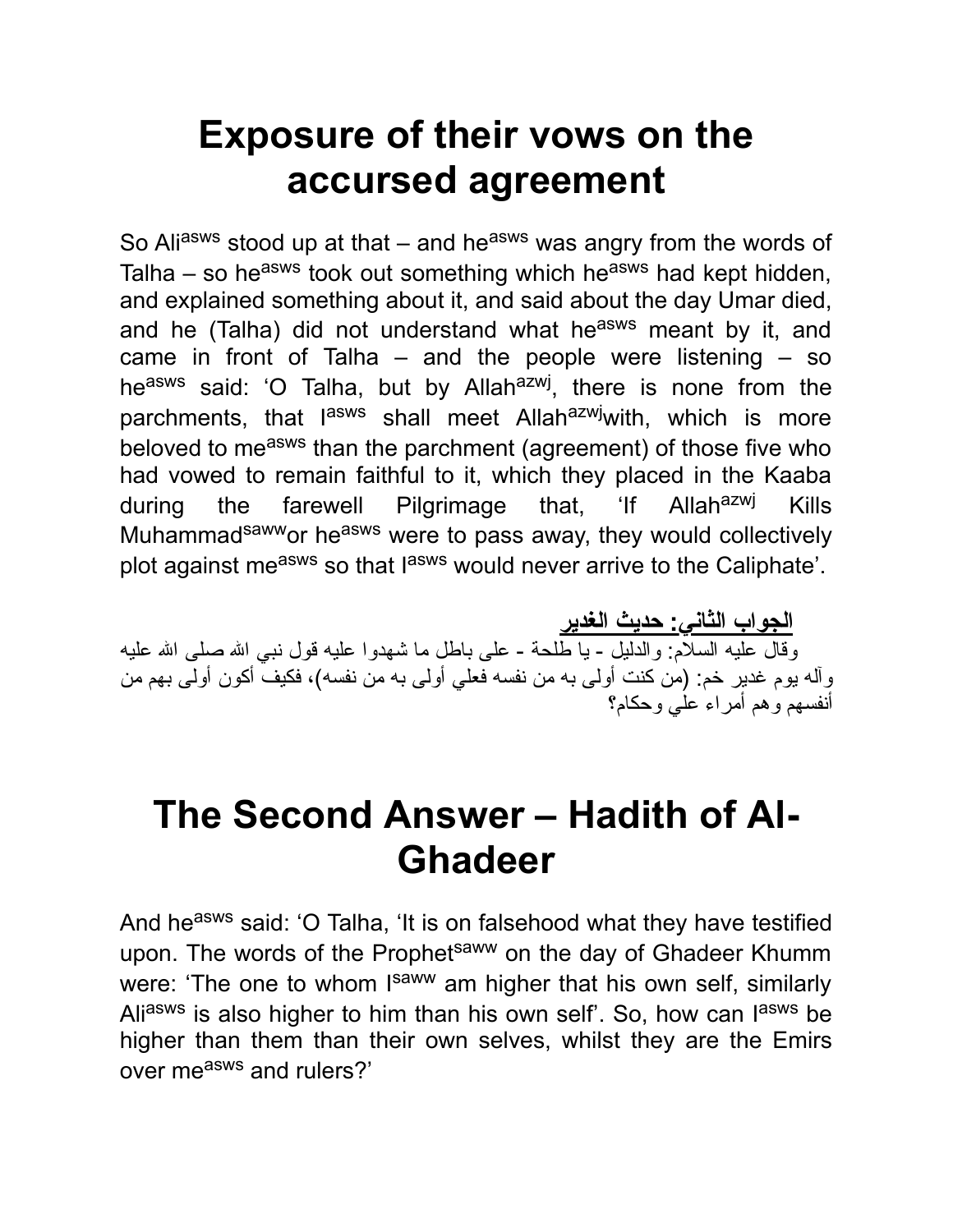**الجواب الثالث: حدیث المنزلة**

وقول رسول الله صلى الله علیه وأله: (أنت مني بمنزلة هارون من موسى غیر النبوة)، أفلستم تعلمون أن الخلافة غیر النبوة؟ ولو كان مع النبوة غیرها لاستثناه رسول االله صلى االله علیه وآله.

#### **The Third Answer – Hadith of the Status**

And the words of the Messenger of Allah<sup>saww</sup>: 'You<sup>asws</sup> are unto me<sup>asws</sup> at the status which Haroun<sup>as</sup> had with Musa<sup>as</sup>, apart from the Prophet-hood'. Do you not know that the Caliphate is other than the Prophet-hood? And had it been together with the Prophet-hood, the Messenger of Allah<sup>saww</sup> would have excluded it'.

**الجواب الرابع: حدیث الثقلین** وقوله صلى الله علیه وآله: (إني تركت فیكم أمرین لن تضلوا ما تمسكتم بهما كتاب الله وعترتي لا تتقدموهم ولا تتخلفوا عنهم ولا تعلموهم فإنهم أعلم منكم)، فینبغي أن لا یكون الخلیفة علـى الأمـة إلا أعلمـهم بكتاب الله وسنـة نبيبه وقد قال الله: (أفمن يبهدي إلـى الـحقُّ أحق أن يتبـع أمن لا یهدي إلا أن یهدى فما لكم كیف تحكمون)، وقال: (وزاده بسطة في العلم والجسم)، وقال: أو أثارة من علم إن كنتم صادقین ًوقال رسول الله صلى الله علیه وآله: (ما ولت أمة قط أمرها رجلا وفیهم أعلم إلا لم یزل أمرهم یذهب سفالا حتى یرجعوا إلى ما تركوا)، فما الولایة غیر الإمارة على الأمة؟

## **The Fourth Answer – Hadith of the Two Weighty Things (Al-Saqalayn)**

And hissaww words: 'Isaww am leaving among you two matters, you will never go astray if you attach yourselves to them both, Book of Allah<sup>azwj</sup> and my<sup>saww</sup> Family. Do not be in front of them<sup>asws</sup>, and do not oppose them<sup>asws</sup>, and do not (try to) teach them<sup>asws</sup> for theyasws are more knowledgeable than you are'. So it is befitting that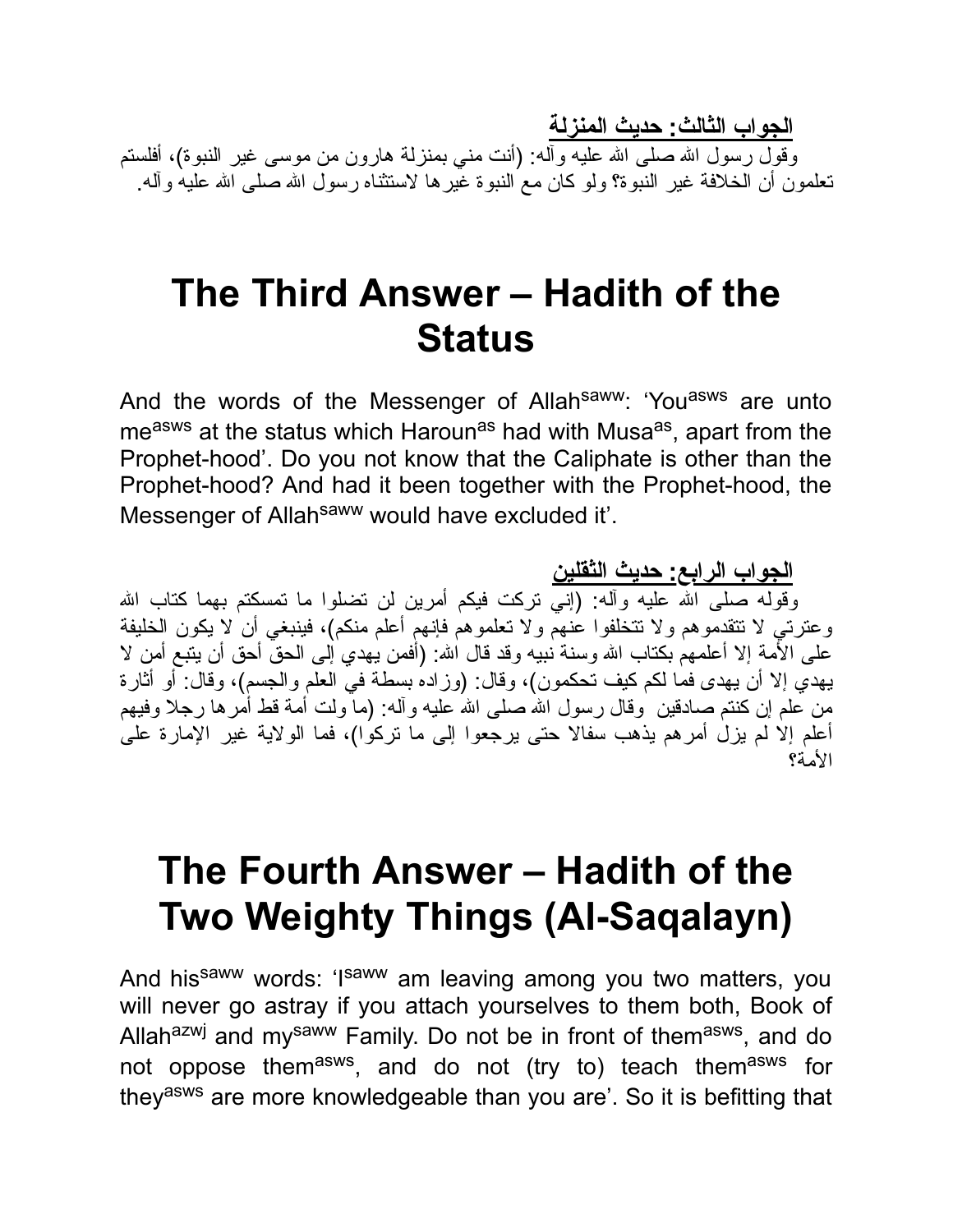none should be the Caliph over the community except for the one who is more knowledgeable than them of the Book of Allahazwj and the Sunnah of its Prophet<sup>saww</sup>, and Allah<sup>azwj</sup> has Said: "[10:35] Is He *then Who guides to the truth more worthy to be followed, or he who himself does not go aright unless he is guided? What then is the matter with you; how do you judge?"* and Said: *"[2:247] and He has increased him abundantly in knowledge and physique,"* and Said: *"[46:4 or traces of knowledge, if you are truthful.*" And the Messenger of Allah<sup>saww</sup> said: 'No community has ever been ruled by men, despite that there is a more knowledgeable one amongst them, except that its affairs never ceased to deteriorate to the extent that they return to where they had left'. So what is Al-Wilayah apart from the Emirate (ruling) over the community?'

**الجواب الخامس: حدیث التسلیم عن علي علیه السلام بإمرة المؤمنین** والدلیل على كذبهم وباطلهم وفجورهم أنهم سلموا علي بإمرة المؤمنین بأمر رسول االله صلى االله علیه وآله، وهي الحجة علیهم وعلیك خاصة وعلى هذا الذي معك - یعني الزبیر - وعلى الأمة رأسا وعلى هذین - وأشار إلى سعد وابن عوف - وعلى خلیفتكم هذا الظالم - یعني عثمان .-

## **The Fifth Answer – Hadith of the recognition of Ali asws being the Amirul-Momineen**

And the evidence against their lies, and their falsehood, and their corruption is that they greeted measws as Amir-ul-Momineen by the order of the Messenger of Allah<sup>saww</sup>, and this is a proof against them, and against you especially and the one who is with you' – meaning Al-Zubayr – 'and against these two leaders of the community' – and indicated towards Sa'd and Ibn Awf – 'and against this unjust Caliph of yours' – meaning Usman'.

**الجواب السادس: الشورى التي أمر بها عمر**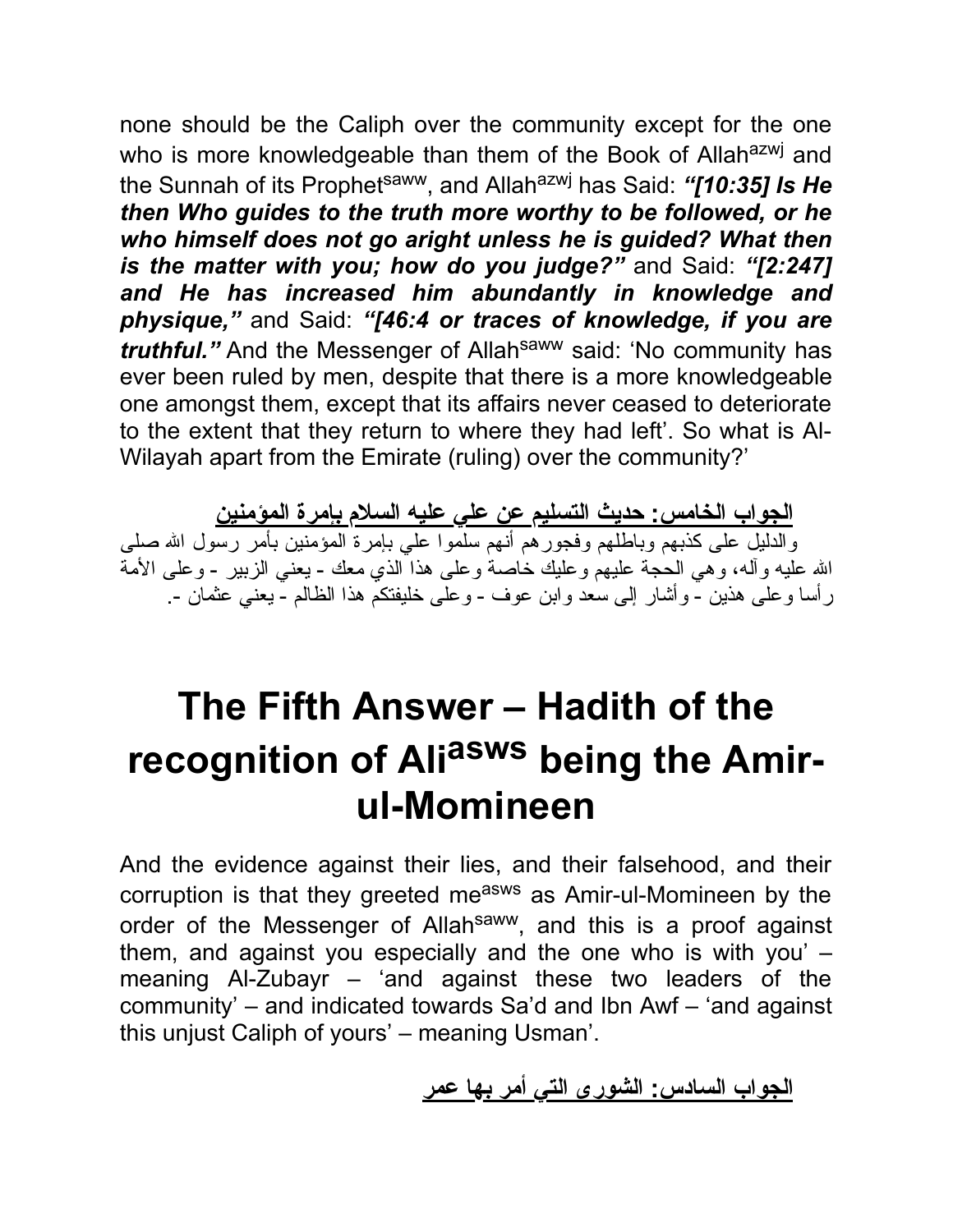وإنا معشر الشورى الستة أحیاء كلنا، فلم جعلني عمر في الشورى إن كان قد صدق هو وأصحابه على رسول الله صلى الله علیه وآله؟ أجعلنا في الشورى في الخلافة أم في غیرها؟ فإن زعمتم أنه جعلها شورى في غیر الإمارة فلیس لعثمان إمارة علینا ولا بد من أن نتشاور في غیرها لأنه أمرنا أن نتشاور في غیرها؟ وإن كانت الشورى فیها فلم أدخلني فیكم؟ فهلا أخرجني وقد قال: (إن ر سول الله صلى الله علیه و آله أخرج أهل بیته من الخلافة فأخبر ً أنه لیس لهم فیها نصیب)؟

## **The Sixth Answer – The consultation ordered by Umar**

And the consultative group (which Umar nominated for the 3<sup>rd</sup> Caliph) consisted of six in number and all of us are alive. Why did Umar include measws in the consultation when he and his companions had testified against the Messenger of Allah<sup>saww</sup> (by fabricating a Hadith that Prophet-hood and Caliph will not be together)? Did he include me in the consultation regarding the Caliphate or for something else? And if you think that he made the consultation to be for something other than the Emirate, so it is not for Usman to be the Emir over us, and is it necessary for us to have a consultation for something else because he ordered us to have a consultation for something else? And if the consultation was regarding it (Caliphate), why did he include measws among those (the nominees)? Did he not take measws out by saying that the Messenger of Allah<sup>saww</sup> had taken out the People<sup>asws</sup> of the Household from the Caliphate and informed that there is no share for them<sup>asws</sup> in it (the fabricated Hadith)?'

#### **الجواب السابع: ما قال عمر عند موته**

ولم قال عمر - حین دعانا رجلا رجلا - لابنه عبد الله - وها هو ذا - أنشدك بالله، ما قال لك حین خرجنا؟ فقال عبد االله: أما إذ ناشدتني فإنه قال: (إن بایعوا أصلع بني هاشم حملهم على المحجة البیضاء، وأقامهم على كتاب ربهم وسنة نبیهم) ثم قال علیه السلام: یا بن عمر، فما قلت أنت عند ذلك؟ قال: قلت له: فما یمنعك - یا أبه - أن تستخلفه؟ قال: فما رد علیك؟ قال: رد علي شیئا أكتمه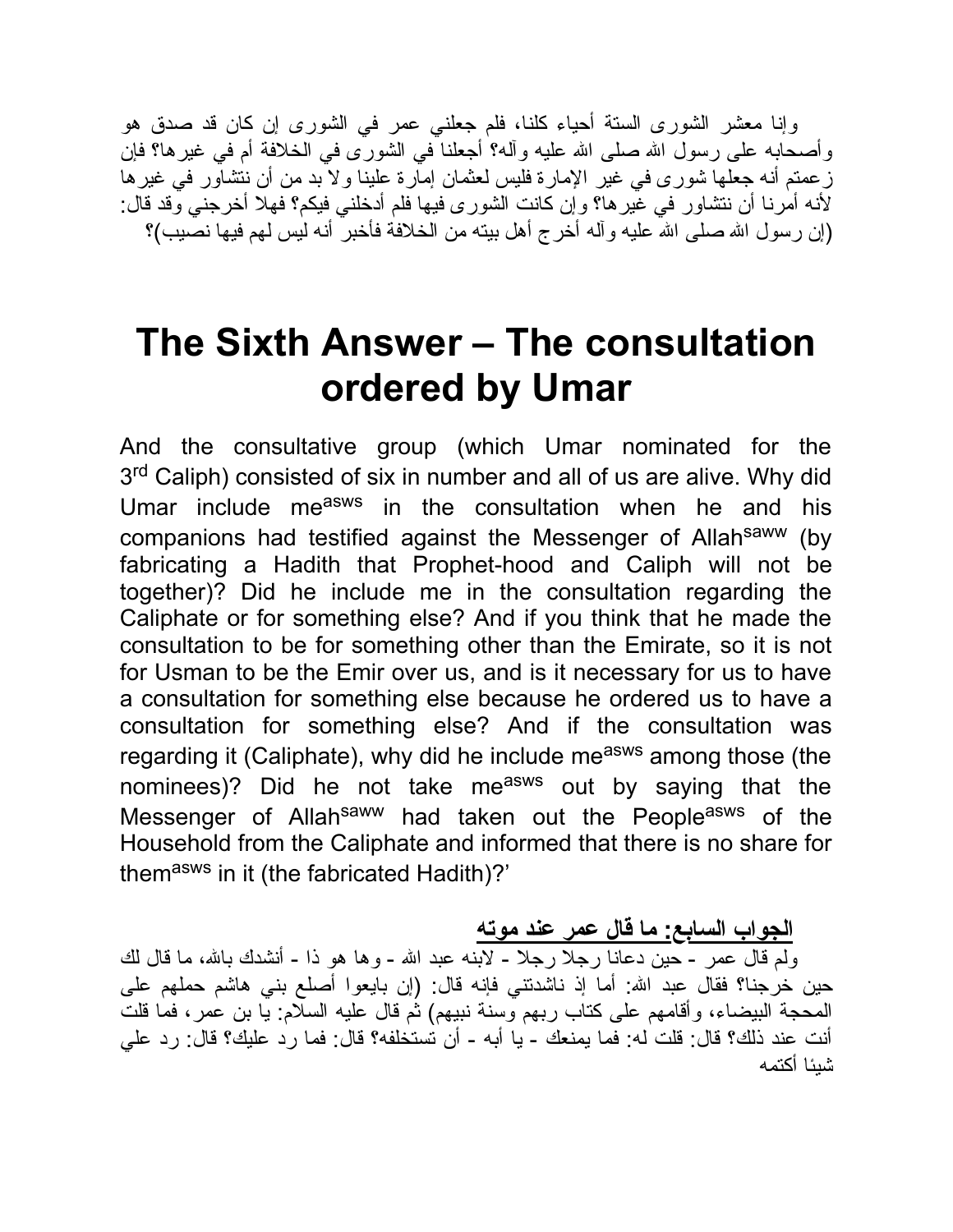## **The Seventh Answer – What Umar said during his death**

And Umar never said it when he called each man separately what he said to his son Abdullah – and here he is – l<sup>asws</sup> adjure you to solemnly swear by Allah<sup>azwj</sup>, what did he say to you when we came out?' Abdullah (son of Umar) said, 'But since you have asked me to bear Allah<sup>azwj</sup> as a Witness, he said that, 'If they pay allegiance to the shaved headed one of the Clan of Hashim he<sup>asws</sup> will lead them to clear arguments and establish them on the Book of their Lord<sup>azwj</sup> and the Sunnah of their Prophet<sup>saww</sup>'. Then he<sup>asws</sup> said: 'O son of Umar, What did you say about that?' He said, 'I said to him, 'So what prevents you  $-$  O father – from making him<sup>asws</sup> the Caliph?' Heasws said: 'So what did he reply to you?' He said, 'He replied to me something that I am concealing'.

قال علیه السلام: فإن رسول الله صلى الله علیه و آله قد أخبر ني بكل ما قال لك وقلت له. قال: ومتى أخبرك؟ قال علیه السلام: أخبرني في حیاته ثم أخبرني به لیلة مات أبوك في منامي، ومن رآى رسول الله صلى الله علیه وآله في المنام فقد رأه في الیقظة. قال له ابن عمر : فما أخبرك؟ قال علیه السلام: أنشدك الله یا بن عمر ، لئن حدثتك به لتصدقني. قال: أو أسكت قال: فإنه قد قال لك -حین قلت له: (فما یمنعك أن تستخلفه؟) - قال: الصحیفة التي كتبناها بیننا والعهد الذي تعاهدنا علیه في الكعبة في حجة الوداع فسكت ابن عمر فقال: أسألك بحق رسول الله صلى الله علیه وآله لما أمسكت عني قال سلیم: فلقد رأیت ابن عمر في ذلك المجلس وقد خنقته العبرة وعیناه تسیلان دموعا.

Aliasws said: 'The Messenger of Allah<sup>saww</sup> has informed measws of everything what he said to you and you said to him'. He (Abdullah ibn Umar) asked, 'And when did he<sup>saww</sup> inform you<sup>asws</sup>?' Aliasws replied: 'Hesawwinformed measws during hissaww lifetime, then hesaww informed measws about it on the night your father died, in my<sup>asws</sup> dream, and the one who sees the Messenger of Allah<sup>saww</sup> in the dream, it is as if he has seen him whilst being awake'. Ibn Umar said to him<sup>asws</sup>, 'So what did he inform you<sup>asws</sup>?' He<sup>asws</sup> said: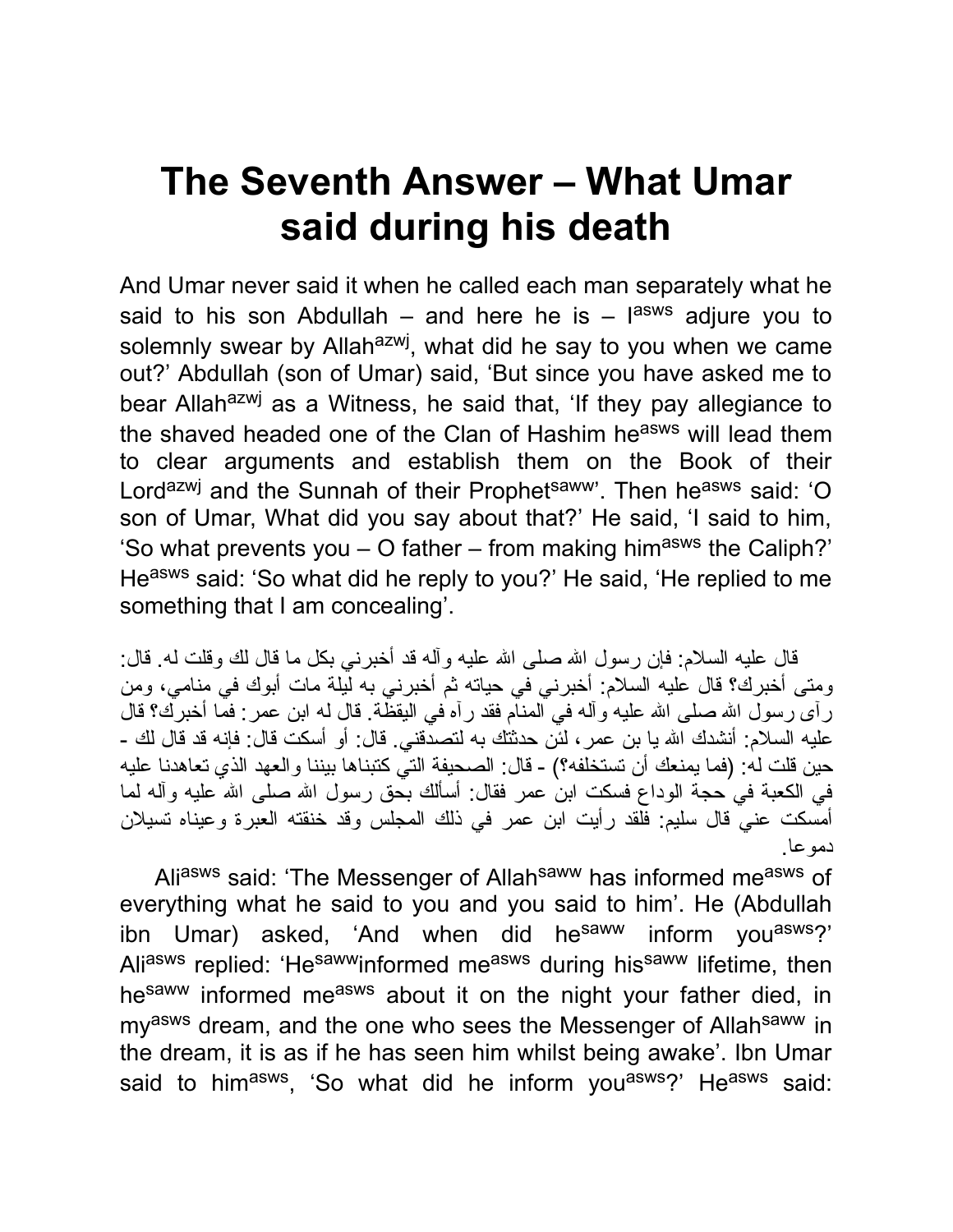'Iasws hold you to Allah<sup>azwj</sup> as a Witness, O son of Umar, if lasws narrate it to you about it, will you ratify measws?' Abdullah ibn Umar said, 'Or I shall remain silent'. Ali<sup>asws</sup> said: 'He (Umar) had said to you, when you said to him, 'So what prevents you from making himasws the Caliph?', he said, 'The parchment (agreement) which we had written stands between us, and the vow that we vowed upon it in the Kaaba during the farewell Pilgrimage'. Ibn Umar was silent. Heasws said: 'lasws ask you, by the right of the Messenger of Allah<sup>saww</sup>, what keeps you silent from (testifying) measws?' Sulaym said, 'I saw Ibn Umar in that gathering, and he was choking on his tears which were flowing'.

**شورى عمر غیر الشرعیة** ثم أقبل علي علیه السلام على طلحة والزبیر وابن عوف وسعد قال: واالله إن كان أولئك الخمسة كذبوا علَّى رسول الله صلى الله علیه وآله فما یحل لكم ولایتهم، وإن كانوا صدقوا ما حل لكم - أیها الخمسة - أن تدخلوني معكم في الشورى لأن إدخالكم إیاي فیه خلاف على رسول االله صلى االله علیه وآله ورغبة عنه.

#### **The consultation of Umar was illegal**

The Aliasws turned towards Talha, and Al-Zubayr, and Ibn Awf, and Sa'ad. He<sup>asws</sup> said: 'By Allah<sup>azwj</sup>, if those five lied against the Messenger of Allah<sup>saww</sup> then it is not permissible for you to hold their friendship, and if they spoke the truth then it is not permissible for you – O you five – to include me<sup>asws</sup> along with you in the consultation, for myasws inclusion in it is against the Messenger of Allah<sup>saww</sup>, and away from him<sup>saww</sup>'.

**الخلافة والإمامة فقط للأئمة الاثني عشر علیهم السلام**

ثم أقبل علي علیه السلام على الناس فقال: أخبروني عن منزلتي فیكم وما تعرفوني به، أصدوق أنا عندكم أم كذاب؟ فقالوا: بل صدیق صدوق، لا واالله ما علمناك كذبت في جاهلیة ولا إسلام. قال علیه السلام: فواالله الذي أكرمنا أهل البیت بالنبوة فجعل منا محمدا وأكرمنا من بعده بأن جعلنا أئمة المؤمنین، لا یبلغ عنه صلى االله علیه وآله غیرنا ولا تصلح الإمامة والخلافة إلا فینا، ولم یجعل االله معنا أهل البیت لأحد من الناس فیها نصیبا ولا حقا.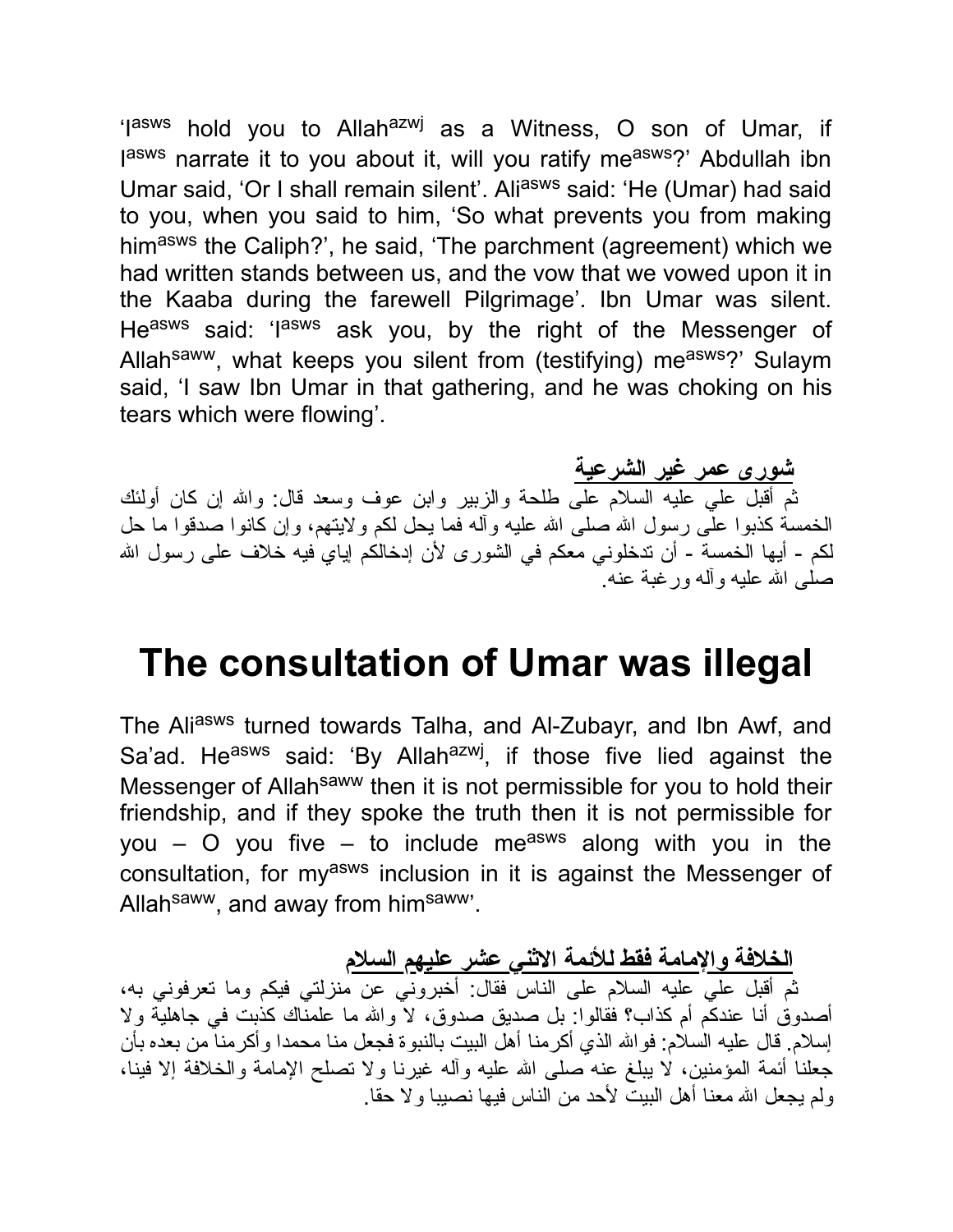## **The Caliphate and the Imamate is only for the twelve Imams asws**

Then Aliasws addressed the people. Heasws said: 'Inform measws of my<sup>asws</sup> status among you, and what you recognise me<sup>asws</sup> by, am lasws truthful among you or a liar?' They said, 'But, you<sup>asws</sup> sincere truthful one. No, by Allah<sup>azwj</sup>, we do not know you<sup>asws</sup> of having lied during the (days of) ignorance nor the (days of) Islam'.

He<sup>asws</sup> said: 'By Allah<sup>azwj</sup>, Who has Honoured us<sup>asws</sup>, the Peopleasws of the Household by the Prophet-hood, so Heazwj Made Muhammad<sup>saww</sup> to be from us<sup>asws</sup>, and Honoured us<sup>asws</sup> from after himsaww by Making usasws as Imamsasws of the believers, none can preach from him<sup>saww</sup> apart from us<sup>asws</sup>, nor is the Imamate and the Caliphate correct except within us<sup>asws</sup>, and Allah<sup>azwj</sup> never Made a share in it with us<sup>asws</sup> for anyone from the people, nor any right for them'.

أما رسول الله، فخاتم النببین لیس بعده رسول ولا نببی، ختم الأنبیاء برسول الله صلى الله علیه وآله إلى یوم القیامة، وختم بالقرآن الكتب إلى یوم القیامة، وجعلنا من بعد محمد خلفاء في أرضه وشهداء على خلقه وفرض طاعتنا في كتابه وقرننا بنفسه ونبیه في الطاعة في غیر آیة من القرآن. واالله جعل محمدا نبیا وجعلنا خلفاء من بعده في خلقه وشهداء على خلقه وفرض طاعتنا في كتابه المنزل، ثم أمر االله جل وعز نبیه أن یبلغ ذلك أمته، فبلغهم كما أمره االله عز وجل.

But, the Messenger of Allah<sup>saww</sup> was the last of the Prophets<sup>as</sup>, there is neither a Rasool<sup>saww</sup> nor a Nabias after him<sup>saww</sup>. The Prophet-hood came to an end with the Messenger of Allah<sup>saww</sup> up to the Day of Judgement, and the Books came to an end with the Quran up to the Day of Judgement, and we<sup>asws</sup> were Made to be after Muhammad<sup>saww</sup> as Caliphs in His<sup>azwj</sup> earth and as witnesses over His<sup>azwj</sup> creatures, and obedience to us<sup>asws</sup>has been Made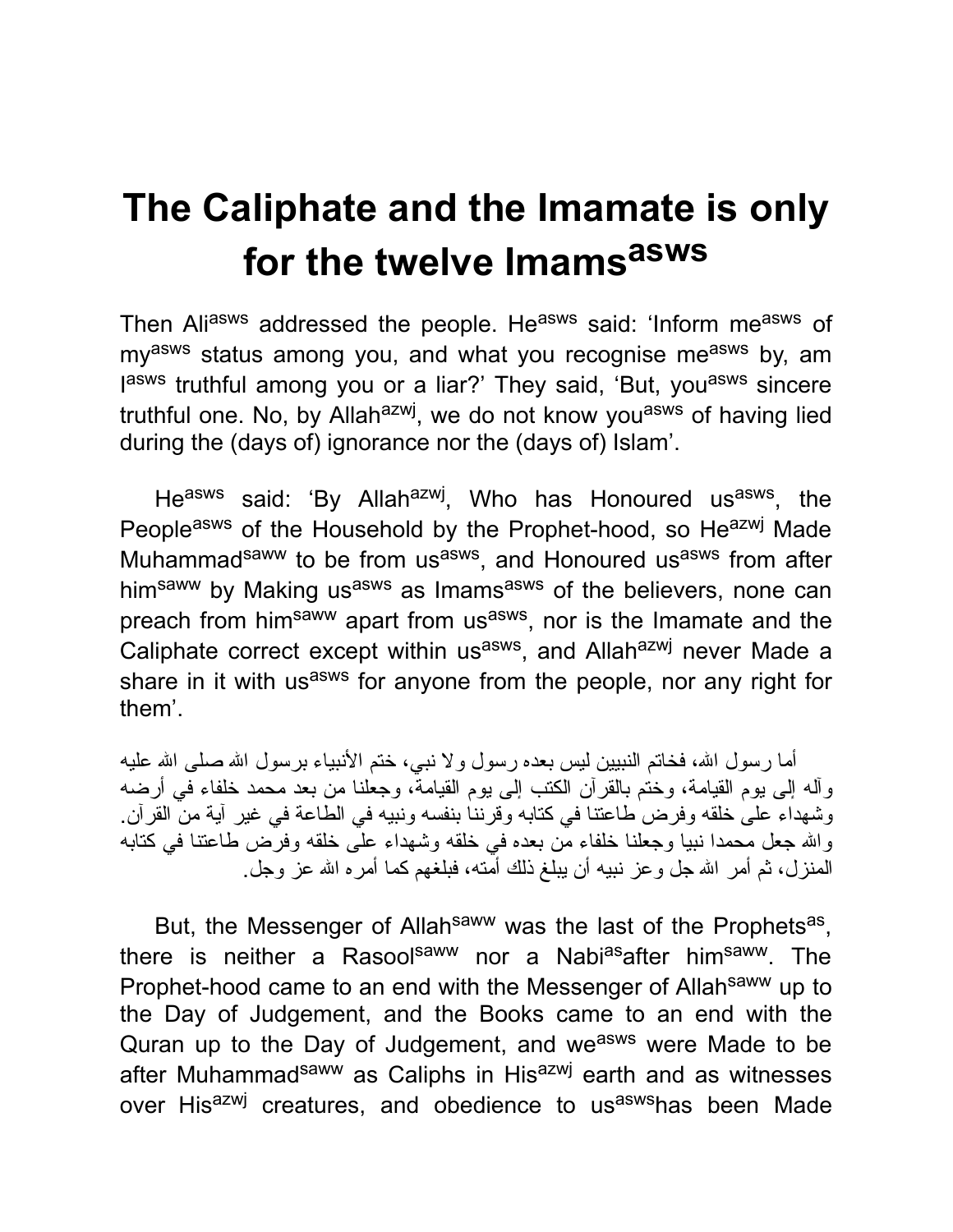Obligatory in His<sup>azwj</sup> Book and Joined us<sup>asws</sup> along with Himselfazwj and Hisazwj Prophetsawwregarding the obedience as per the Verse from the Quran. And Allah<sup>azwj</sup> Made Muhammad<sup>saww</sup> to be a Prophet and Made us<sup>asws</sup> to be Caliphs after him<sup>saww</sup> among His<sup>azwj</sup> creatures, and Made obedience to us<sup>asws</sup> to be obligatory in His<sup>azwj</sup> Book that Came down, then Allah<sup>azwj</sup> Mighty and Majestic Ordered His<sup>azwj</sup> Prophet<sup>saww</sup> to preach that to his<sup>saww</sup> community. So hesaww preached to them just as Allahazwj Mighty and Majestic had Ordered him<sup>saww</sup> to do so.

**من هو الأحق بمجلس رسول االله صلى االله علیه وآله؟**

فأیهما أحق بمجلس رسول الله صلـى الله علیه وآلـه وبمكانـه، وقد سمعتم رسول الله صلـى الله علیه وآله حین بعثني ببراءة فقال: (إنه لا یصلح أن یبلغ عني إلا أنا أو رجل مني)؟ فأنشدكم االله، أسمعتم ذلك من رسول الله صلى الله علیه وأله؟ قالوا: اللّهم نعْم، نشهد أنا سمعنا ذلك من رسول الله صلى االله علیه وآله حین بعثك ببراءة

## **Who is more deserving for the seat of the Messenger of Allah saww?**

Which of the two is more deserving for the seat of the Messenger of Allah<sup>saww</sup> and of his<sup>saww</sup> place, and have you heard from the Messenger of Allah<sup>saww</sup> when he<sup>saww</sup> sent me<sup>asws</sup> with (Surah) Al-Bara'a, so he<sup>saww</sup> said: 'It is not correct for it to be preached except for myself<sup>saww</sup> or a man<sup>asws</sup> from me<sup>saww</sup>? So, l<sup>asws</sup> hold you to Allah<sup>azwj</sup>, did you hear that from the Messenger of Allah<sup>saww</sup>? They said, 'Our Allah<sup>azwj</sup>, yes, we testify that we heard that from the Messenger of Allah<sup>saww</sup> when he<sup>saww</sup> sent you<sup>asws</sup> with (Surah) Al-Bara'a'.

قال: فلم یصلح لصاحبكم أن یبلغ عنه صحیفة قدر أربع أصابع ولم یصلح أن یكون المبلغ لها غیري فأیهما أحق بمجلسه ومكانه؟ الذي سماه خاصة أنه من رسول االله أو من خص من بین هذه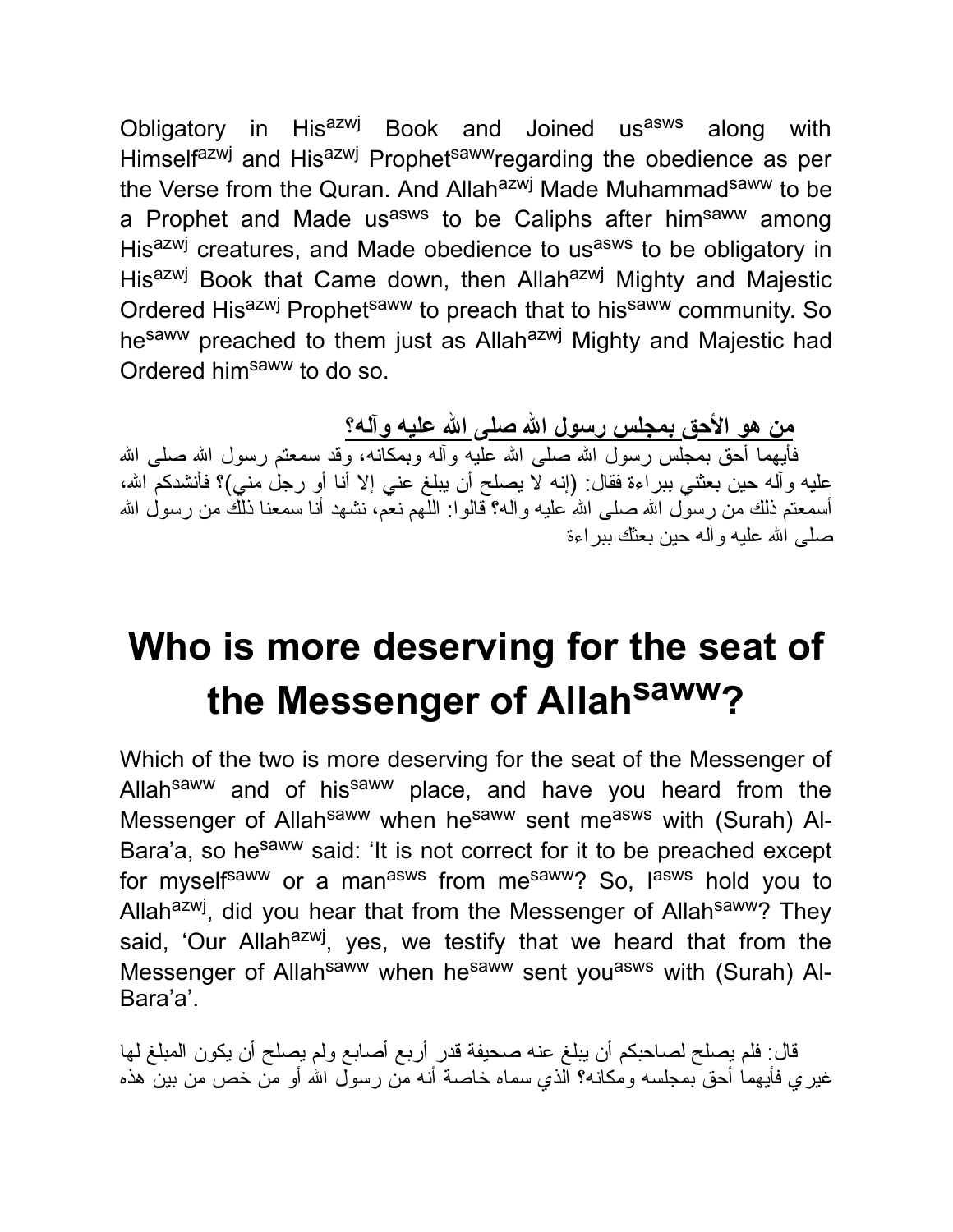الأمة أنه ليس من رسول الله؟ ألم يقل النبي صلى الله عليه وآله: ليبلغ الشاهد الغائب؟ فقال طلحة: قد سمعنا ذلك من رسول االله صلى االله علیه وآله، ففسر لنا كیف لا یصلح لأحد.

Heasws said: 'So if it was not correct for your companion (Abu Bakr) that he should preach a Parchment the size of four fingers, and it is not correct that it should be preached by anyone apart from me<sup>asws</sup>. So, which of the two is more deserving with his<sup>saww</sup> seat and his<sup>saww</sup> place? The one who was specially named that he<sup>asws</sup> is from the Messenger of Allah<sup>saww</sup> or the one who may be considered special within the community but he is not from the Messenger of Allah<sup>azwj</sup>? Did not the Prophet<sup>saww</sup> say: 'Those who have witnessed it should make it reach to those who are absent?' Talha said, 'We have heard that from the Messenger of Allah<sup>saww</sup>, so explain for us, how is it nor correct for anyone else?'

أن يبلغ عن رسول الله صلى الله علیه وآله وقد قال لنا ولسائر الناس: (ليبلغ الشاهد منكم الغائب)، وقال بعرفة حین حج حجة الوداع: (رحم االله امرء سمع مقالتي فوعاها ثم أبلغها عني، فرب حامل فقه ولا فقه له ورب حامل فقه إلى من هو أفقه منه، ثلاثة لا یغل علیهن قلب امرء مسلم: إخلاص العمل الله، والسمع والطاعة والمناصحة لولاة الأمر، ولزوم جماعتهم فإن دعوتهم محیطة من ورائهم)، وقام في غیر موطن فقال: (لیبلغ الشاهد الغائب)؟

That he should preach from the Messenger of Allah<sup>saww</sup> and hesaww has said to us and to the rest of the people: 'Those who have witnessed it among you should make it reach to the absentees', and said at Arafaat during the farewell Pilgrimage: 'May Allah<sup>azwj</sup> have Mercy on the person who heard my<sup>saww</sup> speech, memorised it and preaches it from mesaww.

It may be so that the bearer who memorised it has little understanding in it and similarly, a memorizer with better understanding would pass it on to the one who is of higher level than him (in understanding of this Divine Message). Three have no deceit in them – The heart of a Muslim, sincerity in a deed for the sake of Allah<sup>azwj</sup>, and listening and obedience to the advice of Wali Al-Amr<sup>asws</sup>, and it is, therefore, necessary that their<sup>asws</sup> call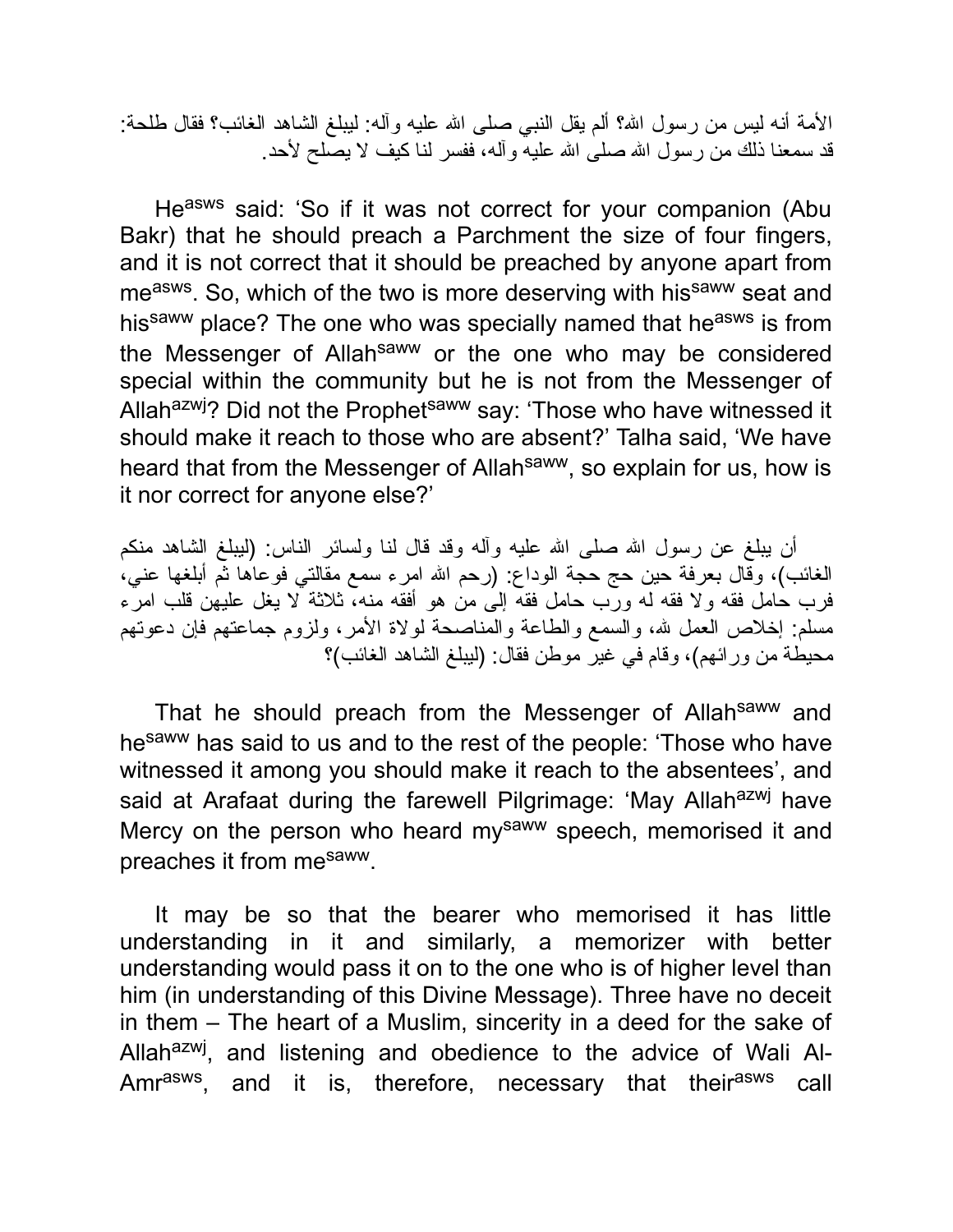encompasses all people who are either there or away (from themasws), and Prophet<sup>saww</sup> stood up with regard to this and said: 'The ones who witness it should make it reach to those who are absent?'

فقال علي بن أبي طالب علیه السلام: إن الذي قال رسول االله صلى االله علیه وآله یوم غدیر خم ویوم عرفة في حجة الوداع ویوم قبض. فانظر في آخر خطبة خطبها حین قال: (إني قد تركت فیكم أمرین لن تضلوا ما إن تمسكتم بهما، كتاب االله وأهل بیتي. فإن اللطیف الخبیر قد عهد إلي أنهما لن یفترقا حتى یردا علي الحوض كهاتین الأصبعین - وأشار بمسبحته والوسطى - فإن إحدیهما قدام الأخرى فتمسكوا بهما لا تضلوا ولا تزلوا، ولا تقدموهم ولا تخلفوا عنهم ولا تعلموهم فإنهم أعلم منكم).

So, Aliasws Bin Abu Talibasws said that: 'The Messenger of Allah<sup>saww</sup> said on the Day of Ghadeer Khumm, and on the Day of Arafaat during the Farewell Pilgrimage, and on the Day that he<sup>saww</sup> passed away, therefore look at the last sermon of hissaww sermons where hesaww said: 'Isaww have left among you two matter, you will not go astray if you were to attach yourselves to both of them – Book of Allah<sup>azwj</sup> and the People<sup>asws</sup> of my<sup>saww</sup> Household, for the Kind and the Aware has Promised me<sup>saww</sup> that these two will never separate until they return to mesaww at the Fountain like these two fingers'  $-$  and he<sup>saww</sup> indicated by his<sup>saww</sup> index and middle finger – 'for one of them proceeds the other. Attach yourselves to both of them and neither will you go astray not will you lead (anyone) astray, and do not go ahead of them<sup>asws</sup>, nor oppose them<sup>asws</sup>, and do not teach them for they<sup>asws</sup> are more knowledgeable than you all'.

وإنما أمر العامة أن یبلغوا من لقوا من العامة بإیجاب طاعة الأئمة من آل محمد علیهم السلام وإیجاب حقهم، ولم یقل ذلك في شیئ من الأشیاء غیر ذلك. وإنما أمر العامة أن یبلغوا العامة بحجة من لا یبلغ عن رسول االله صلى االله علیه وآله جمیع ما بعثه االله به غیرهم.

But, rather he<sup>saww</sup> ordered the general public that they should make this reach to anyone they meet from the general public of the obligation to obey the Imams<sup>asws</sup> from the Progeny<sup>asws</sup> of Muhammad<sup>saww</sup>, and the obligation of their<sup>asws</sup> rights, and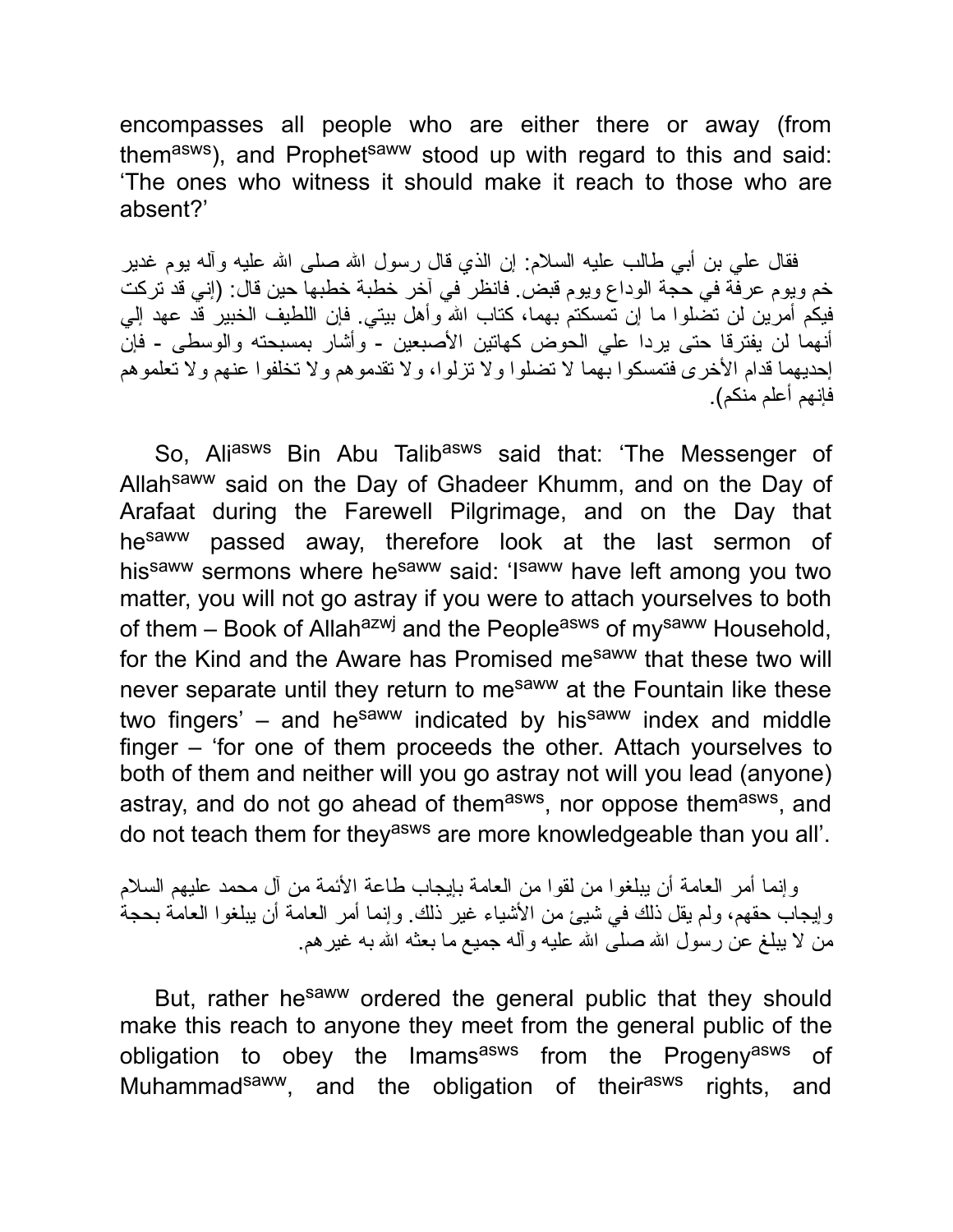he<sup>saww</sup> never said this about a matter from the matters, other than that. But, rather hesaww ordered the general public that they should make it reach to others, by the argument that the one who did not make it reach to others from the Messenger of Allahsaww, had not made reach all of what Allah<sup>azwj</sup> Sent him<sup>saww</sup> with.

ألا نترى يا طلحة، إن رسول الله صلى الله عليه وآله قال لي - وأنتم نسمعون -: يا أخي، إنه لا یقضي عني دیني ولا یبرئ ذمتي غیرك. أنت تبرئ ذمتي وتؤدي أمانتي وتقاتل على سنتي). فلما ولى أبو بكر هل قضى عن رسول االله صلى االله علیه وآله دینه وعداته؟ فأثبتهم جمیعا فقضیت دینه وعداته. وأخبرهم أنه لا یقضي عنه دینه وعداته غیري. ولم یكن ما أعطاهم أبو بكر بقضاء لدینه وعداته، وإنما كان قضاي دینه وعداته هو الذي أبرء ذمته وقضى أمانته.

Don't you see, O Talha, that the Messenger of Allahsaww said to me<sup>asws</sup>, and you were listening: 'O my<sup>saww</sup> brother<sup>asws</sup>, none shall fulfil mysaww debts, nor take care of mysaww responsibilities apart from you<sup>asws</sup>. You<sup>asws</sup> will absolve my<sup>saww</sup> responsibilities, and return the trusts held by me<sup>saww</sup>, and you<sup>asws</sup>will fight on my<sup>saww</sup> Sunnah'. When Abu Bakr became the ruler, did he pay back the debts of the Messenger of Allah<sup>saww</sup> and return the trusts? But l<sup>asws</sup> dispensed (Prophet<sup>saww</sup>'s) will all of that. I<sup>asws</sup> fulfilled his<sup>saww</sup>debts and his<sup>saww</sup> trusts. And he<sup>saww</sup> had informed them that no one apart from measws will be fulfilling his<sup>saww</sup> debts and his<sup>saww</sup> trusts. And whatever Abu Bakr did not give to them (anything on behalf of Prophetsaww), he never paid back hissaww debts and nor returned his<sup>saww</sup> trusts, but the one who paid back his<sup>saww</sup> debts and returned his<sup>saww</sup> trusts is the one who absolved him<sup>saww</sup> from the responsibilities, and returned the entrusted properties.

الأئمة علیهم السلام هم مبلغوا أوامر االله إلى الناس وإنما یبلغ عن رسول االله صلى االله علیه وآله جمیع ما جاء عن االله عز وجل الأئمة الذین فرض االله طاعتهم في كتابه وأمر بولایتهم، الذین من أطاعهم أطاع االله ومن عصاهم عصى االله.

The (Infallible) Imams<sup>asws</sup> are the (Divine) preachers, the onesasws about whom Allahazwj Ordered to the people, and they preached from the Messenger of Allah<sup>saww</sup> all what he<sup>saww</sup> came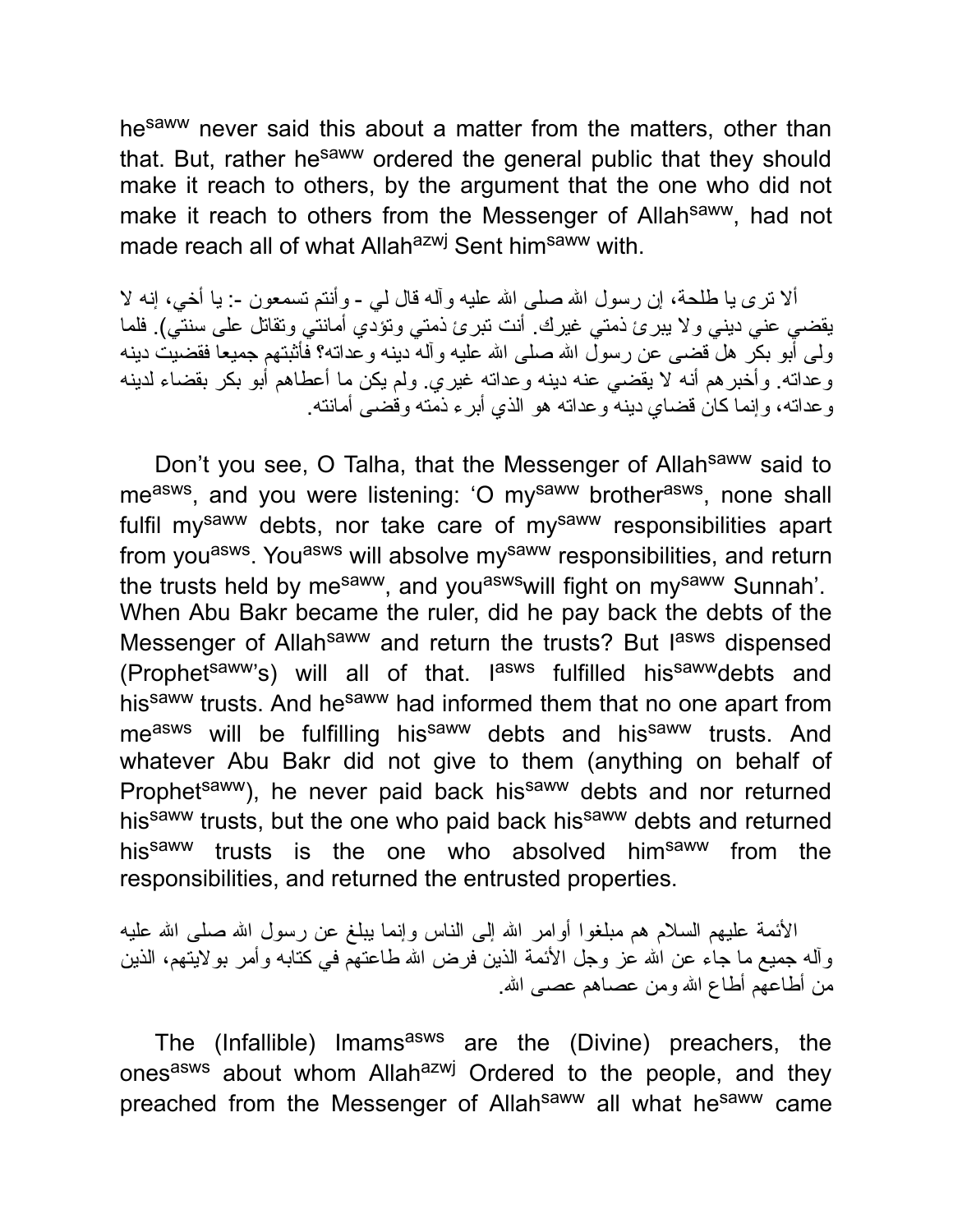with from Allah<sup>azwj</sup> Mighty and Majestic. The Imams<sup>asws</sup> are the onesasws the obedience to whom has been Made obligatory by Allah<sup>azwj</sup> in His<sup>azwj</sup> Book, and Ordered for their<sup>asws</sup> Wilayah so that the one who obeys them<sup>asws</sup> has obeyed Allah<sup>azwj</sup>, and the one who has disobeyed them<sup>asws</sup> has disobeyed Allah<sup>azwj</sup>'.

فقال طلحة: فرجت عني، ما كنت أدري ما عنى رسول الله صلى الله علیه وآله بذلك حتى فسرته لي. فجزاك االله یا أبا الحسن خیرا عن جمیع الأمة.

Talha said, 'You<sup>asws</sup> have expounded for me what I used to understand what the Messenger of Allah<sup>saww</sup>meant by that, to the extent that you<sup>asws</sup> have made it easier for me. So, may Allah<sup>azwj</sup> Reward you, O Abu Al-Hassan<sup>asws</sup>, better than all of community'.

**\* 4 \* كلمة عن جمع القرآن جمع أمیر المؤمنین علیه السلام**

للقرآن یا أبا الحسن، شیئ أرید أن أسألك عنه: رأیتك خرجت بثوب مختوم علیه فقلت: (یا أیها الناس، إنـى لم أزل مشغولا برِّسول الله صلـى الله علیه وآلـه، بـغسلـه وتكفینـه ودفنـه. ثم شغلت بكتاب االله حتى جمعته، فهذا كتاب االله مجموعا لم یسقط منه حرف)، فلم أر ذلك الكتاب الذي كتبت وألفت.

## **4 – Speeches about the collection of the Quran collected by Amir-ul-Momineen asws**

(Talha then said) O Abu Al-Hassan<sup>asws</sup>, I would like to ask you<sup>asws</sup> something about the Quran. I saw you<sup>asws</sup> coming out with a sealed cloth to them (Abu Bakr and his companions in the Masjid-e-Nabavi). You<sup>asws</sup> said: 'O you people! I<sup>asws</sup> had been busy in looking after (at the Shahadat of) the Messenger of Allah<sup>saww</sup> with matters such as washing him<sup>saww</sup>, and shrouding him<sup>saww</sup>, and burying him<sup>saww</sup>. Then l<sup>asws</sup> occupied myself<sup>asws</sup> with the Book of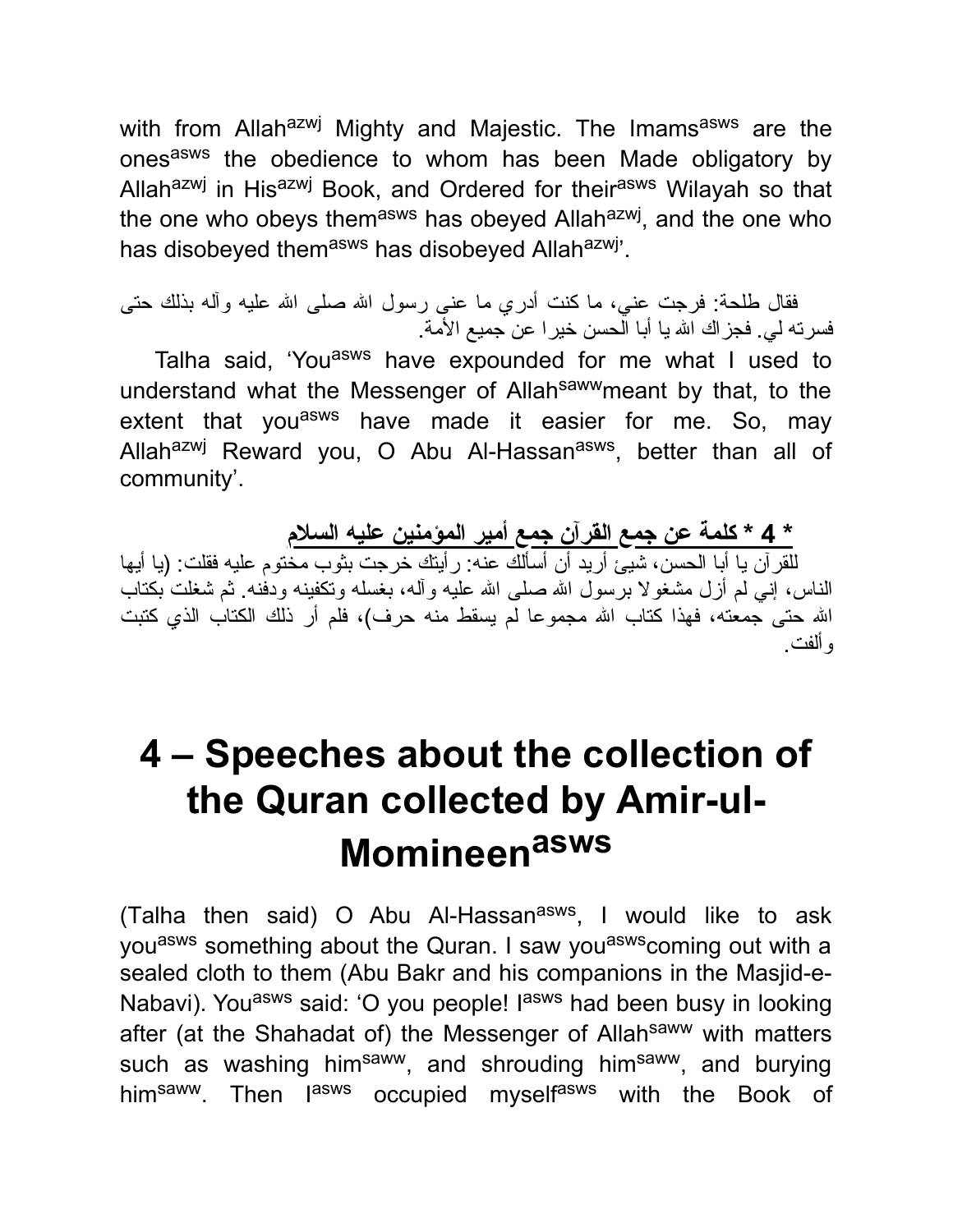Allah<sup>azwj</sup> until l<sup>asws</sup> collected (all of) it, so this is the Book of Allah<sup>azwj</sup> collected without a letter missing from it'. I (Talha) have never seen that Book which you<sup>asws</sup> wrote and composed (where it is?)'.

**جمع عمر وعثمان للقرآن**

ولقد رأیت عمر بعث إلیك - حین استخلف - أن ابعث به إلي، فأبیت أن تفعل. فدعا عمر الناس، فإذا شهد اثنان على آیة قرآن كتبها وما لم یشهد علیها غیر رجل واحد رماها ولم یكتبه وقد قال عمر - وأنا أسمع :- (إنه قد قتل یوم الیمامة رجال كانوا یقرؤون قرآنا لا یقرأه غیرهم فذهب)، وقد جاءت شاة إلى صحیفة - وكتاب عمر یكتبون - فأكلتها وذهب ما فیها، والكاتب یومئذ عثمان فما تقولون؟

#### **The Quran collected by Umar and Usman**

And I (Talha) have seen Umar, when he became the Caliph, sent someone to you<sup>asws</sup> that you<sup>asws</sup> should send it (the Quran) to him. You<sup>asws</sup> refused to do it. Umar called the people, so when two people bore witness to a Verse of the Quran, he would write it down, and what no more than one person bore witness to, he threw it out and he did not get it written, and Umar said – and I was listening: 'On the Day of Yamama (a battle), men who would recite of the Quran (who had memorised it) were killed, and what they did not recite has been lost'. And a goat came to the Parchment and ate it – which Umar had made them (people) to write down, and what was in it had been lost, and the Book today written by Usman, what do you<sup>asws</sup> say about it?

وسمعت عمر یقول وأصحابه الذین ألفوا ما كتبوا على عهد عثمان: (إن الأحزاب كانت تعدل سورة البقرة، والنور ستون ومائة آیة، والحجرات تسعون آیة) فما هذا؟ وما یمنعك - یرحمك االله - أن تخرج إلیهم ما قد ألفت للناس؟ وقد شهدت عثمان حین أخذ ما ألف عمر فجمع له الكتاب وحمل الناس على قراءة واحدة ومزق مصحف أبي بن كعب وابن مسعود وأحرقهما بالنار. فما هذا؟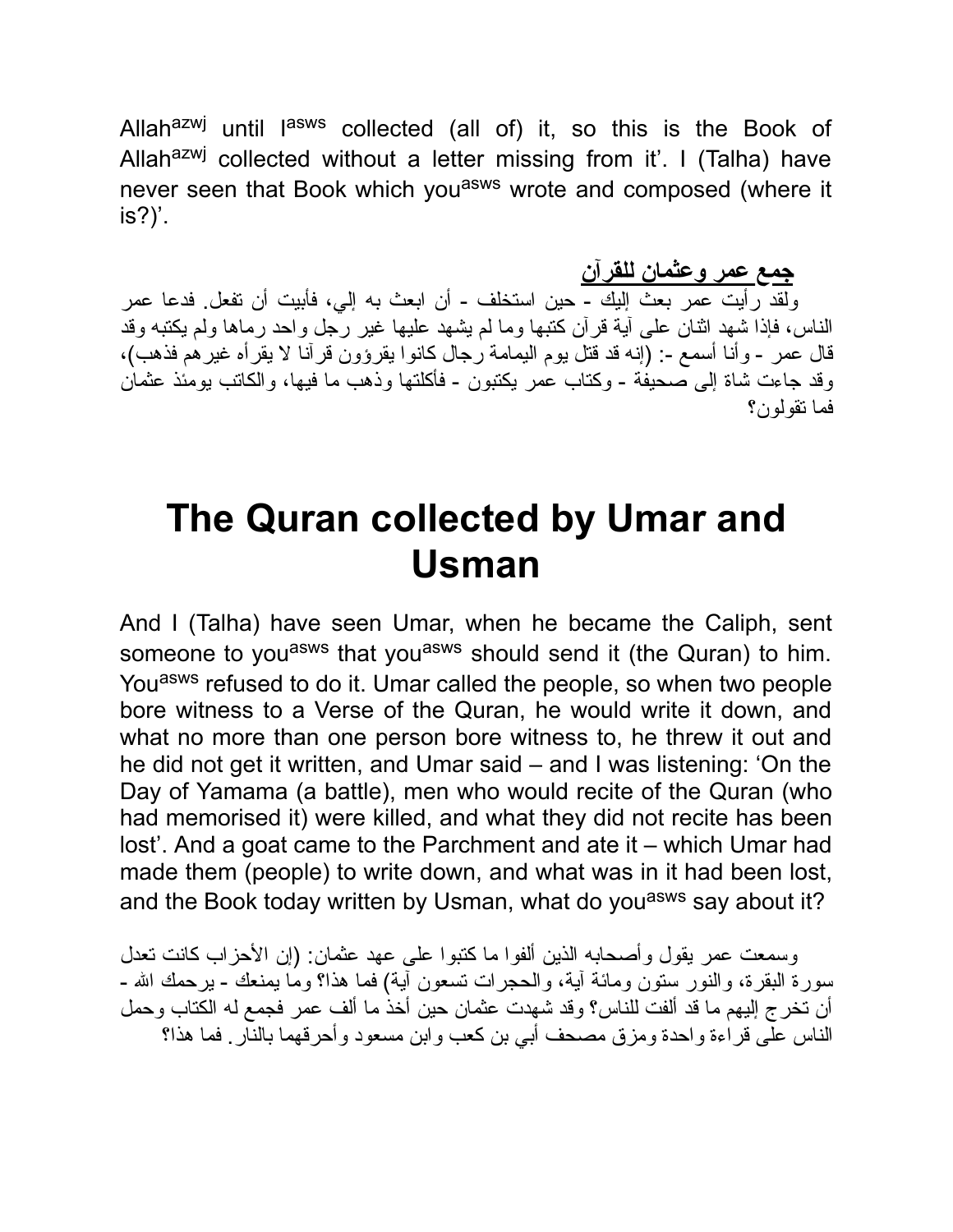And I (Talha) heard Umar say, as well as his companions who composed it in the era of Usman that, 'Al-Ahzaab (Chapter 33) was equal to Surah Al-Baqarah (Chapter 2)<sup>[19]</sup>, and Al-Noor (Chapter 24) had one hundred and sixty Verses, and Al-Hujuraat (Chapter 49) had ninety Verses, so what is this? And what prevented you<sup>asws</sup> – may Allah $^{azmj}$  have Mercy on you<sup>asws</sup> – to bring out to the people what you<sup>asws</sup> had composed? And I witnessed Usman when he took what Umar had composed, so he composed the Book and made the people agree over one recitation and ripped the Parchments of Ubay Bin Ka'ab and Ibn Mas'ood and burnt both of these in the fire. So what is this?'

**إملاء رسول االله صلى االله علیه وآله للقرآن على أمیر المؤمنین علیه السلام** فقال أمیر المؤمنین علیه السلام: یا طلحة، إن كل آیة أنزلها الله في كتابه على محمد صلى الله علیه وأله عندي بإملاء رسول الله صلى الله علیه وأله وخطي بیدي، وتأویل كل أیة أنزلها الله على محمد صلى الله علیه وآله وكل حلال أو حرام أو حد أو حكم أو أي شَيئٌ تحتاج إلیه الأمّة إلى یومّ القیامة عندي مكتوب بإملاء رسول االله وخط یدي حتى أرش الخدش.

# **The Messenger of Allah saww dictated the Quran of Amir-ul-Momineen asws**

Amir-ul-Momineen<sup>asws</sup> said: 'O Talha, All the Verses which Allah<sup>azwj</sup> Sent down in His<sup>azwj</sup> Book upon Muhammad<sup>saww</sup> is in myasws possession, by the dictation of the Messenger of Allah<sup>saww</sup> and in my<sup>asws</sup> writing by my<sup>asws</sup> hand, and the explanation of all that Allah<sup>azwj</sup> Sent down upon Muhammad<sup>saww</sup>, and all the Permissible or Prohibitions, or Limits, or Orders, or anything which the community will need up to the Day of Judgement is in myasws possession in a written form by the dictation of the Messenger of Allah<sup>saww</sup>, and in my<sup>asws</sup> writing, to the extent of the compensation for a scratch'.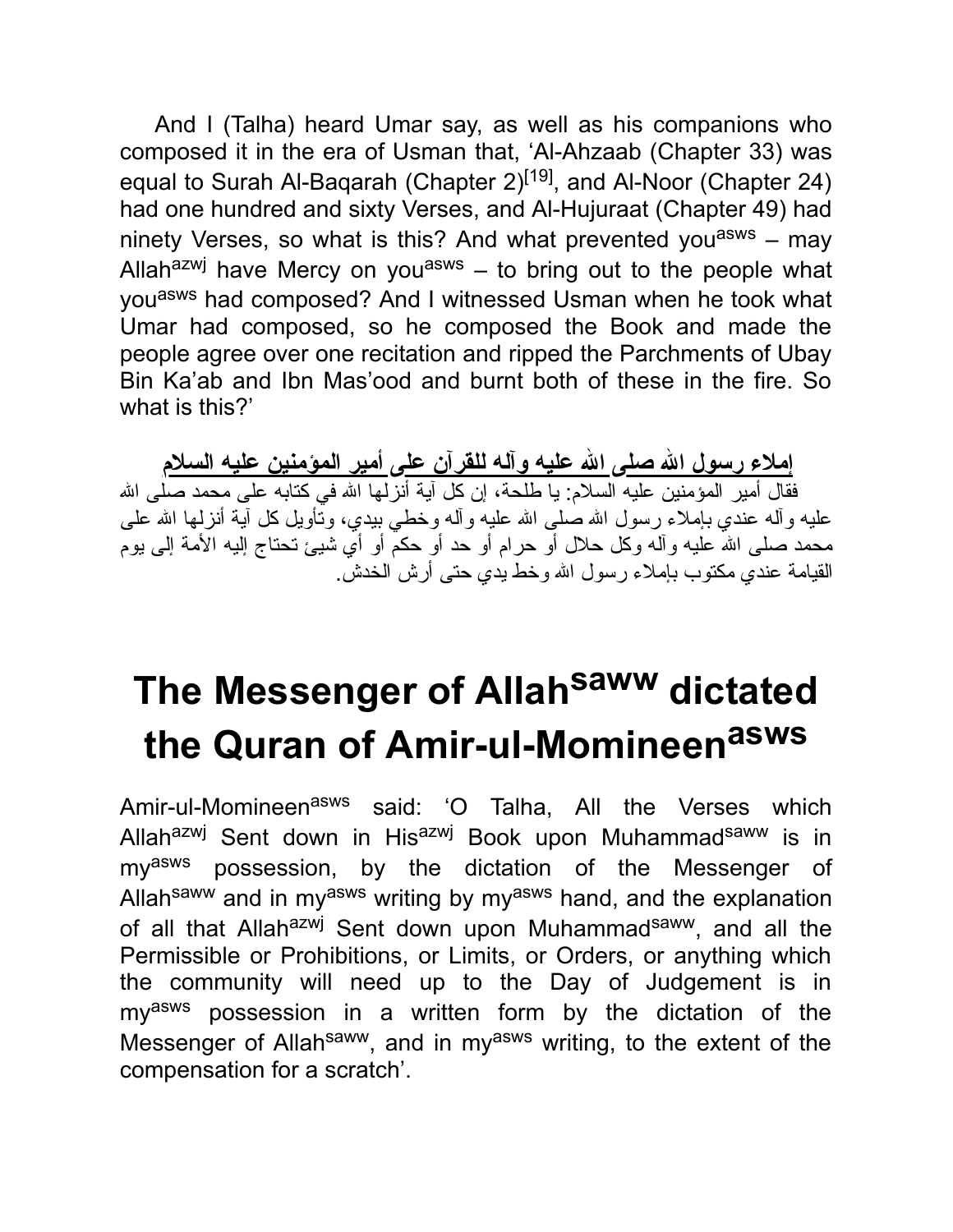قال طلحة: كل شیئ من صغیر أو كبیر أو خاص أو عام، كان أو یكون إلى یوم القیامة فهو مكتوب عندك؟ قال: نعم، وسوى ذلك أن رسول االله صلى االله علیه وآله أسر إلي في مرضه مفتاح ألف باب من العلم یفتح كل باب ألف باب. ولو أن الأمة منذ قبض االله نبیه اتبعوني وأطاعوني لأكلوا من فوقهم ومن تحت أرجلهم رغدا إلى یوم القیامة.

Talha said, 'All things, small or great, or specific or general, has occurred and will be (happening) up to the Day of Judgement, so it is written, and is in your<sup>asws</sup> possession?' He<sup>asws</sup> said: 'Yes, and that the Messenger of Allah<sup>saww</sup> divulged a secret to me<sup>asws</sup> during his<sup>saww</sup> illness, which opened a thousand doors of the knowledge, each of the doors opened to a thousand (further) doors. And had the community, since Allah<sup>azwj</sup> Captured His<sup>azwj</sup> Prophet<sup>saww</sup>, had followed me<sup>asws</sup>, and had obeyed me<sup>asws</sup>, they would have eaten (sustenance) from above them and from under their feet, plentifully, up to the Day of Judgement'.[20]

**ما كتب في الكتف بإملاء رسول االله صلى االله علیه وآله** یا طلحة، ألست قد شهدت رسول االله صلى االله علیه وآله حین دعا بالكتف لیكتب فیها ما لا تضل الأمة ولا تختلف، فقال صاحبك ما قال: (إن نبي الله یهجر) فغضب رسول الله صلى الله علیه وآله ثم تركها؟ قال: بلي، قد شهدت ذاك. قال: فإنكم لما خرجتم أخبرني بذلك رسول الله صلى االله علیه وآله وبالذي أراد أن یكتب فیها وأن یشهد علیها العامة. فأخبره جبرائیل: (أن االله عز وجل قد علم من الأمة الاختلاف والفرقة)، ثم دعا بصحیفة فأملى علي ما أراد أن یكتب في الكتف وأشهد على ذلك ثلاثة رهط: سلمان وأبا ذر والمقداد، وسمى من یكون من أئمة الهدى الذین أمر االله بطاعتهم إلى یوم القیامة.

## **What was written on the shoulder (bone) by the dictation of the Messenger of Allah saww**

O Talha, are you not a witness to the Messenger of Allahsaww when hesaww called for a piece of 'paper' (cloth/parchment) so that hesaww would write on it what will ensure that the community will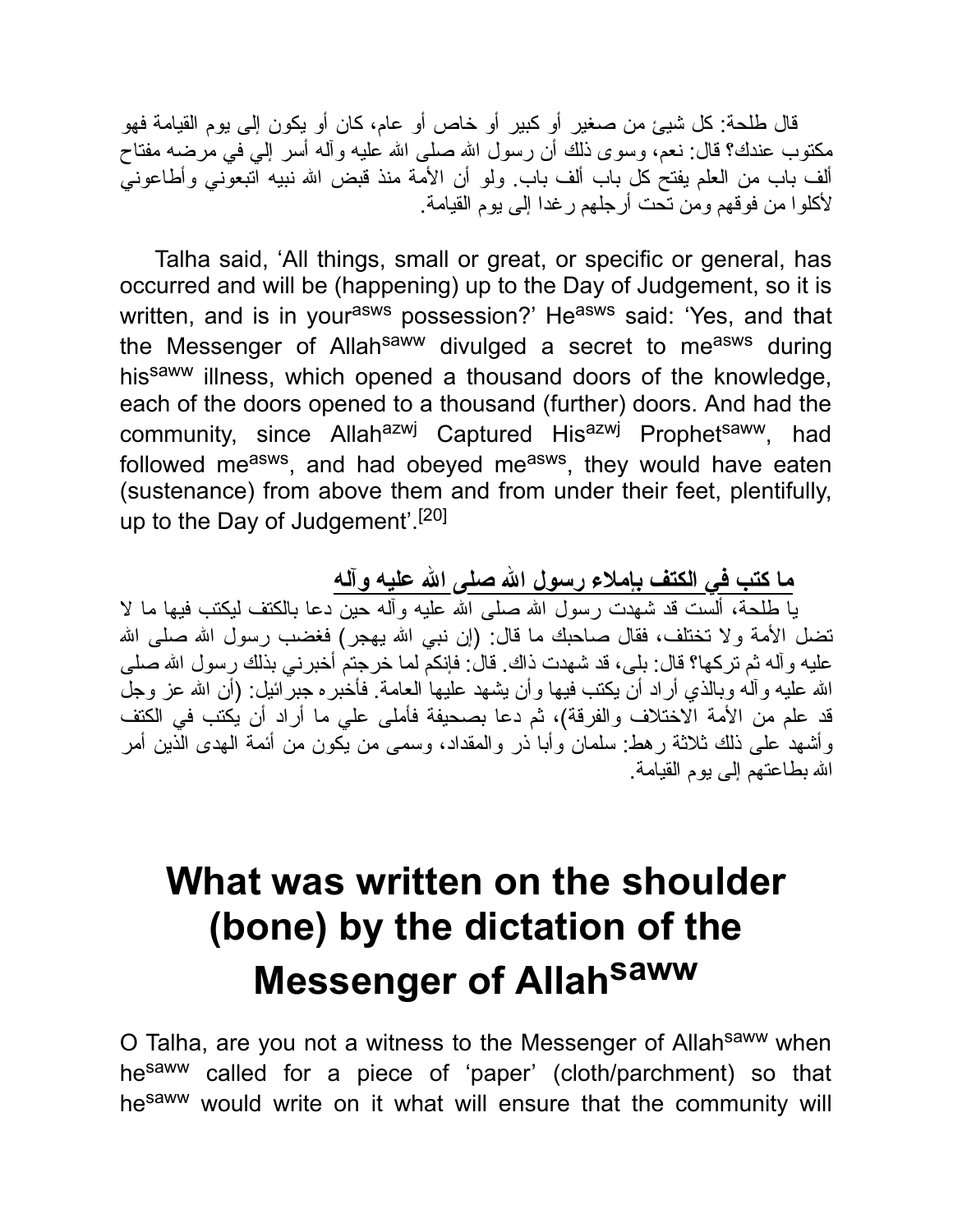neither go astray not will it have differences, so your companion (Umar) said what he said, 'That the Prophet<sup>saww</sup> of Allah<sup>azwj</sup> is deranged'. So the Messenger of Allahsaww became angry, then left it?' He said, 'Yes, I have witnessed that'. When you all left, the Messenger of Allah<sup>saww</sup> informed measws of that which he<sup>saww</sup> had intended to write on that, and make the community a witness to it. Jibraeel<sup>as</sup> informed him<sup>saww</sup> that, 'Allah<sup>azwj</sup> Mighty and Majestic has Knowledge of the differences of the community and the sects'. Then he<sup>saww</sup> called for a Parchment, and dictated to me<sup>asws</sup> what hesaww wanted to write on the 'paper' (earlier) and got a group of three to bear witness to that – Slaman<sup>ar</sup>, and Abu Dharr<sup>ar</sup>, and Al-Miqdad<sup>ar</sup>, and named the ones<sup>asws</sup> who are to be the Imams<sup>asws</sup> of guidance, the obedience to whomasws Allahazwj has Ordered, up to the Day of Judgement'.

فسماني أولهم ثم ابني هذا - وأدنى بیده إلى الحسن - ثم الحسین ثم تسعة من ولد ابني هذا - یعني الحسین .- كذلك كان یا أبا ذر وأنت یا مقداد؟ فقاموا وقالوا: نشهد بذلك على رسول االله صلى االله علیه وآله. فقال طلحة: واالله لقد سمعت من رسول االله صلى االله علیه وآله یقول لأبي ذر: (ما أظلت الخضراء ولا أقلت الغبراء على ذي لهجة أصدق من أبي ذر ولا أبر عند االله)، وأنا أشهد أنهما لم یشهدا إلا على حق، ولأنت أصدق وآثر عندي منهما.

So hesaww named measws first, then this sonasws of mineasws  $$ and lowered his<sup>asws</sup> hand on Al-Hassan<sup>asws</sup> – 'then Al-Husayn<sup>asws</sup>, then nine from the sons<sup>asws</sup> of this son<sup>asws</sup> of mine<sup>asws</sup>' – meaning Al-Husayn<sup>asws</sup>. It was like that, O Abu Dharr<sup>ar</sup>, and you, O Miqdad?' They stood up and said, 'We bear witness to that on the Messenger of Allah<sup>saww</sup>'. Talha said, 'By Allah<sup>azwj</sup>, I have heard from the Messenger of Allah<sup>saww</sup>saying to Abu Dharr<sup>ar</sup>: 'None has been shaded by the green (sky) nor carried by the dusty (ground) who has a truer tone than Abu Dharr<sup>ar</sup>, nor a kinder person with Allah<sup>azwj</sup>', and I bear witness that he<sup>ar</sup> has not testified except on the truth, and you<sup>asws</sup> are more truthful and more preferable with me than these twoar'.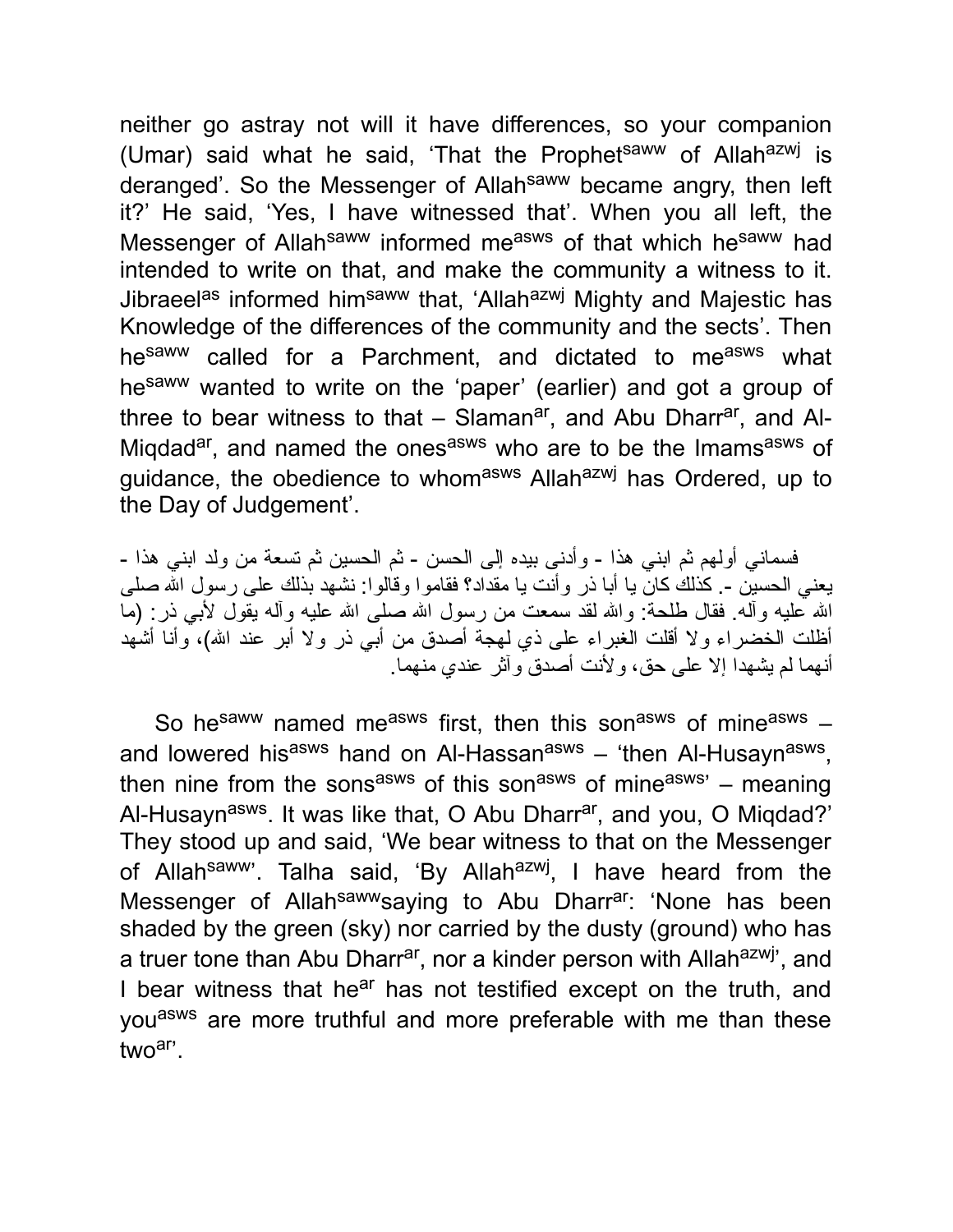ثم أقبل علیه السلام على طلحة فقال: إتق االله یا طلحة وأنت یا زبیر وأنت یا سعد وأنت یا بن عوف، اتقوا الله وأثروا رضاه واختاروا ما عنده ولا تخافوا في الله لومة لائم.

Then he<sup>asws</sup> turned to Talha. He<sup>asws</sup> said: 'Fear Allah<sup>azwj</sup>, O Talha, and you O Zubeyr, and you O Sa'ad, and you O Ibn Awf, fear Allah<sup>azwj</sup> and opt for His<sup>azwj</sup> Pleasure and what He<sup>azwj</sup> has Chosen from Himself<sup>azwj</sup> and do not fear the accusation of the accuser'.

**سند القرآن الموجود في زماننا** قال طلحة: ما أراك - یا أبا الحسن - أجبتني عما سألتك عنه من أمر القرآن ألا تظهره للناس؟ قال علیه السلام: یا طلحة، عمدا كففت عن جوابك. قال: فأخبرني عما كتب عمر وعثمان، أقرآن كله أم فیه ما لیس بقرآن؟ قال علیه السلام: بل هو قرآن كله، إن أخذتم بما فیه نجوتم من النار ودخلتم الجنة، فإن فیه حجتنا وبیان أمرنا وحقنا وفرض طاعتنا.

#### **Support for the present Quran during our era**

Talha said, 'What is your<sup>asws</sup> opinion – O Abu Al-Hassan<sup>asws</sup> – answer measws to what I have asked you about the matter of the Quran, will you<sup>asws</sup> be displaying it to the people?' He<sup>asws</sup> said: 'O Talha, lasws intentionally held back from answering you'. He said, 'So inform me of what was written by Umar and Usman, is it all the Quran, or there is in it which is not the Quran?' He<sup>asws</sup> said, 'But rather, all of it is the Quran. If you were to take to it with what is in it, you will be rescued from the Fire and will enter the Paradise, for in it are our<sup>asws</sup> Proofs, and the explanation of our<sup>asws</sup> matters and ourasws rights, and the obligation of obedience to usasws'.

فقال طلحة: حسبي، أما إذا كان قرآنا فحسبي. ثم قال طلحة: فأخبرني عما في یدیك من القرآن وتأویله وعلم الحلال والحرام، إلى من تدفعه ومن صاحبه بعدك؟ قال علیه السلام: إلى الذي أمرني رسول الله صلى الله علیه وآله أن أدفعه الیه. قال: من هو؟ قال: وصیبي وأولى الناس بالناس بعدي، ابني هذا الحسن، ثم یدفعه ابني الحسن عند موته إلى ابني هذا الحسین، ثم یصیر إلى واحد بعد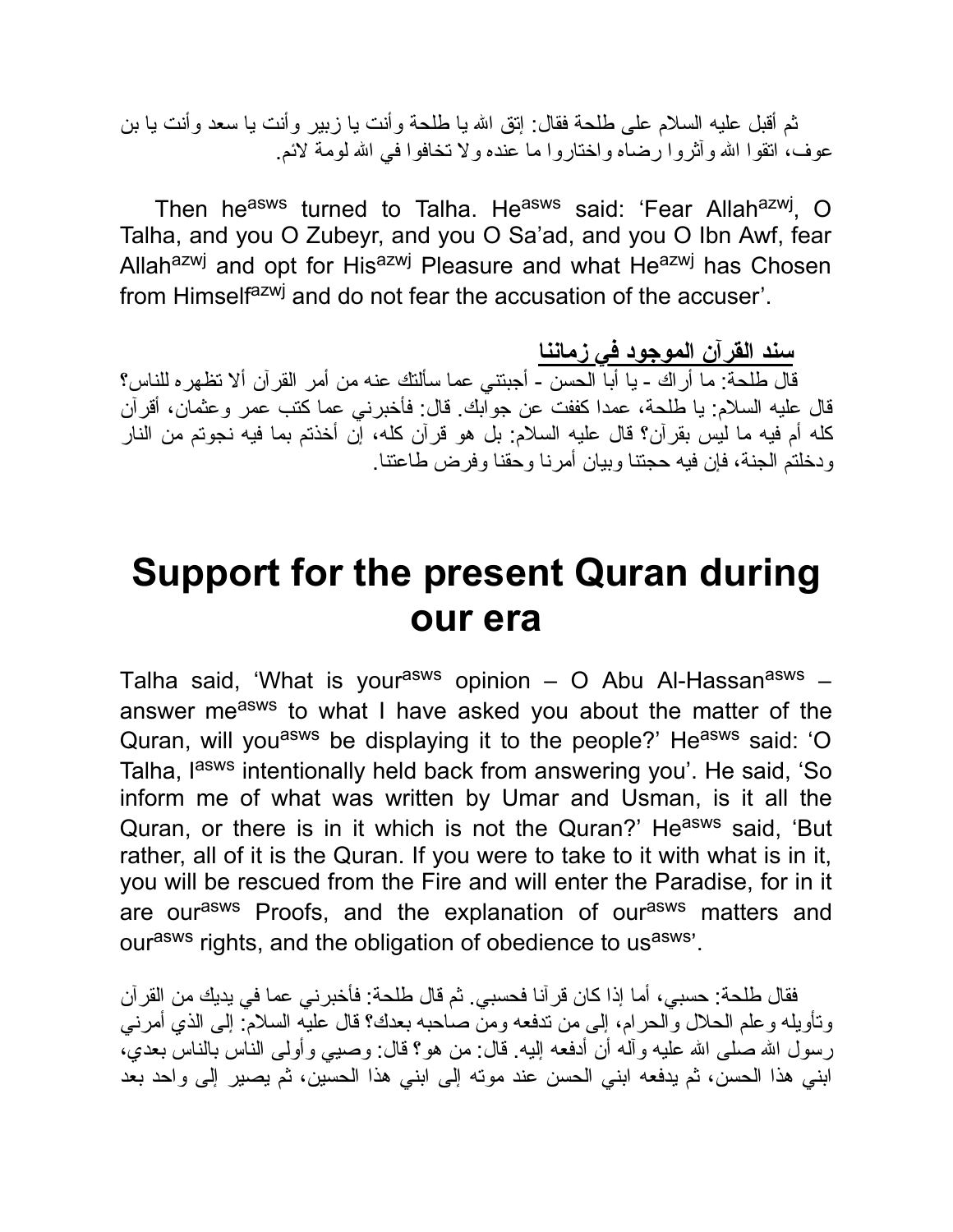واحد من ولد الحسین، حتى یرد آخرهم على رسول االله صلى االله علیه وآله حوضه. وهم مع القرآن والقرآن معهم، لا یفارقونه ولا یفارقهم.

Talha said, 'It is sufficient if it is the Quran, so it is sufficient for me'. Then Talha said, 'So, inform me about the Quran which is in yourasws hands, and its explanation, and the knowledge of the Permissible and the prohibited, to whom will you<sup>asws</sup> be handing it over to, and who is your<sup>asws</sup> companion after you<sup>asws</sup>?'

Aliasws said: 'To the oneasws the Messenger of Allahsaww has ordered measws to hand it over to himasws'. He said, 'Who is heasws?' Heasws said: 'Myasws successor and the first of the people to the people after me<sup>asws</sup>, this son<sup>asws</sup> of mine<sup>asws</sup> Al-Hassan<sup>asws</sup>, then my<sup>asws</sup> son<sup>asws</sup> Al-Hassan<sup>asws</sup> will hand it over, during his passing away, to this son<sup>asws</sup> of mine<sup>asws</sup> Al-Husayn<sup>asws</sup>, then it will be passed to one after the other from the sons<sup>asws</sup> of Al-Husayn<sup>asws</sup>, until the last of them<sup>asws</sup> will return it to the Messenger of Allah<sup>saww</sup> at his<sup>saww</sup>Fountain. And they<sup>asws</sup> are with the Quran and the Quran is with them<sup>asws</sup>, it will not separate from them<sup>asws</sup>nor will they<sup>asws</sup> separate from it'.

#### **اثنا عشر إمام ضلالة من قبائل قریش**

أما إن معاویة وابنه سیلیان بعد عثمان، ثم یلیهما سبعة من ولد الحكم بن أبي العاص، واحدا بعد واحد تكملة اثني عشر إمام ضلالة، وهم الذین رآهم رسول االله صلى االله علیه وآله على منبره یردون أمته على أدبارهم القهقرى، عشرة منهم من بني أمیة ورجلان أسسا ذلك لهم، وعلیهما مثل أوزار هذه الأمة. فقالوا: یرحمك الله یا أبا الحسن وغفر لك وجزاك الله أفضل الجزاء عنا بنصحك وحسن قولك.

#### **Twelve Imams of misguidance from the tribe of Qureiysh**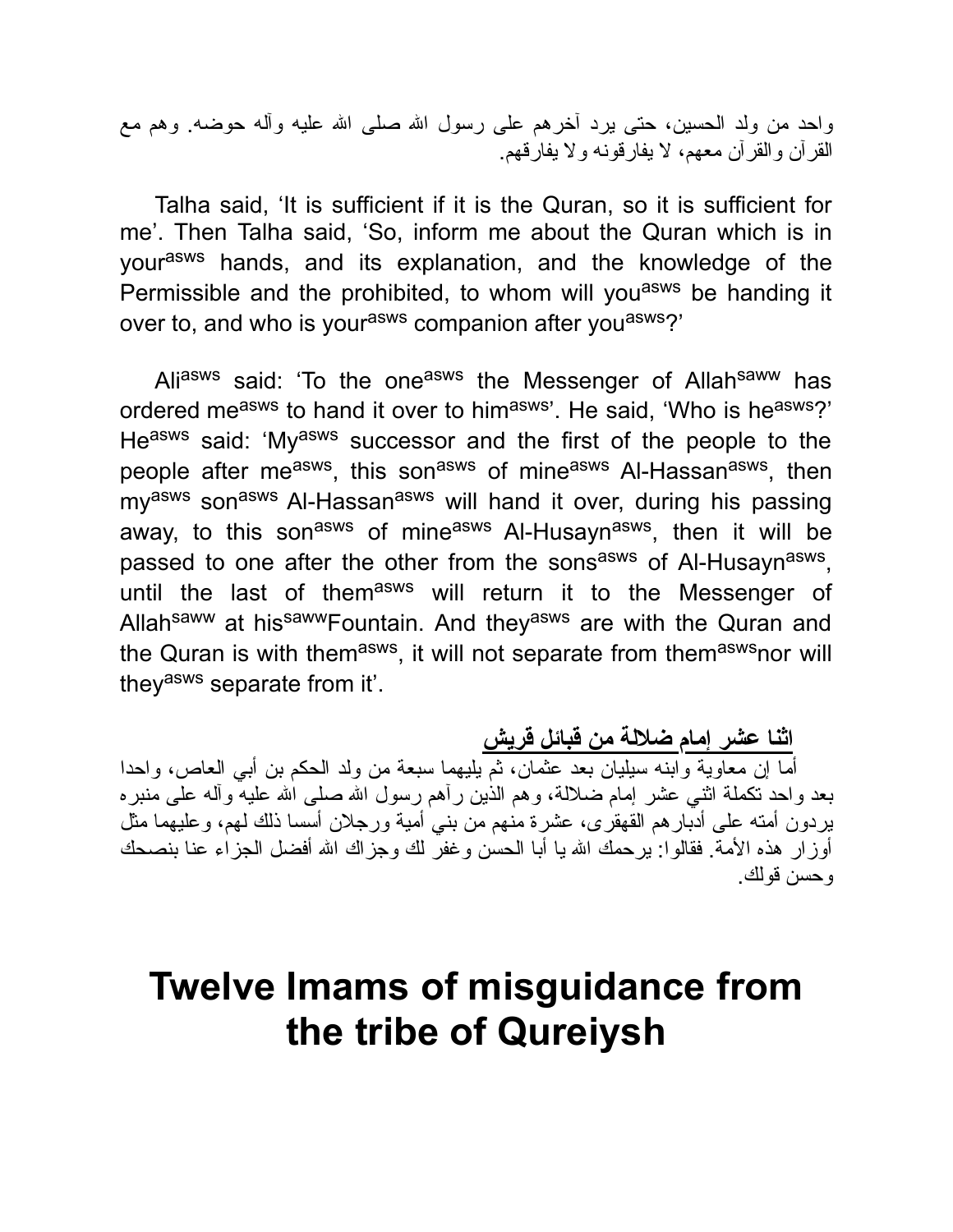As for that, Muawiya and his son will manage after Usman, and these two will be followed by seven from the sons of Al-Hakam Bin Abu Al-A'as, one after the other thereby completing the twelve Imams of misguidance, and they are the ones whom the Messenger of Allah<sup>saww</sup> had a 'Vision' (that they had ascended disrespectfully) upon hissaww Pulpit, reverting the community to their past ways (of disbelief) backwards. Ten from among them from the Clan of Umayya, and the two men who laid that foundation for them, and to both of them will be the sins the like of this entire community. They said, 'May Allah<sup>azwj</sup> have Mercy on you, O Abu Al-Hassan<sup>asws</sup>, and Forgive you, and may Allah<sup>azwj</sup> Reward you with the best of the Rewards, than ours, for your<sup>asws</sup> advice, and the good words of vours<sup>asws</sup>'.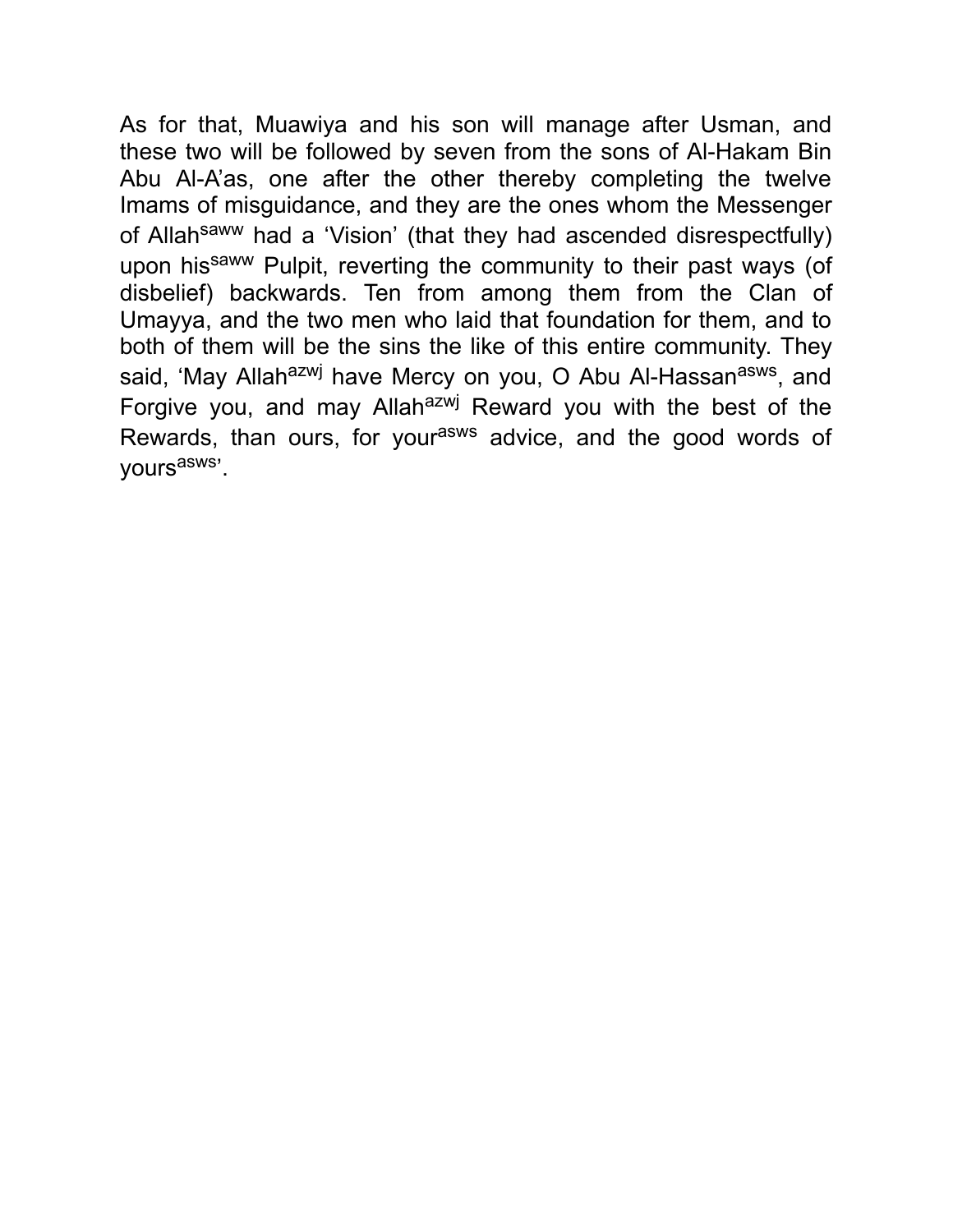#### **HADITH 12**

**خطبة أمیر المؤمنین (ع) في السنة الأخیرة من عمره المبارك**

# **SERMON OF AMIR-UL-MOMINEENasws IN THE LAST YEAR OF HIS asws BLESSED LIFE**

أبان عن سلیم قال: كنا جلوسا حول أمیر المؤمنین علیه السلام وعنده جماعة من أصحابه، فقال له قائل: یا أمیر المؤمنین، لو استنفرت الناس. فقام وخطب فقال: ألا إني قد استنفرتكم فلم تنفروا ونصحتكم فلم تقبلوا، ودعوتكم فلم تسمعوا.

Abaan reports that Sulaym said, 'I was seated around Amir-ul-Momineen<sup>asws</sup> and in his<sup>asws</sup> presence was a group of his<sup>asws</sup> companions. Someone said to him<sup>asws</sup>, 'O Amir-ul-Momineen<sup>asws</sup>, if only you<sup>asws</sup> had mobilised the people (for Jihad)'. So he<sup>asws</sup> stood up and gave a sermon.

He<sup>asws</sup> said: 'Nay, l<sup>asws</sup> had mobilised you but you never got mobilised, and l<sup>asws</sup> advised you but you never accepted it, and lasws called you but you never listened.

فأنتم شهود كغیاب وأحیاء كأموات وصم ذوو أسماع، أتلو علیكم الحكمة وأعظكم بالموعظة الشافیة الكافیة وأحثكم على الجهاد لأهل الجور، فما آتي على آخر كلامي حتى أراكم متفرقین حلقا شتى، تتناشدون الأشعار وتضربون الأمثال وتسألون عن سعر التمر واللبن تبت أیدیكم، لقد سئمتم الحرب والاستعداد لها، وأصبحت قلوبكم فارغة من ذكرها، شغلتموها بالأباطیل والأضالیل والأعالیل.

So, you are present as if you are absent, and living as if you are dead, and deaf despite having ears. I<sup>asws</sup>preach to you the wisdom and preach to you with a preaching which is a sufficient healing, and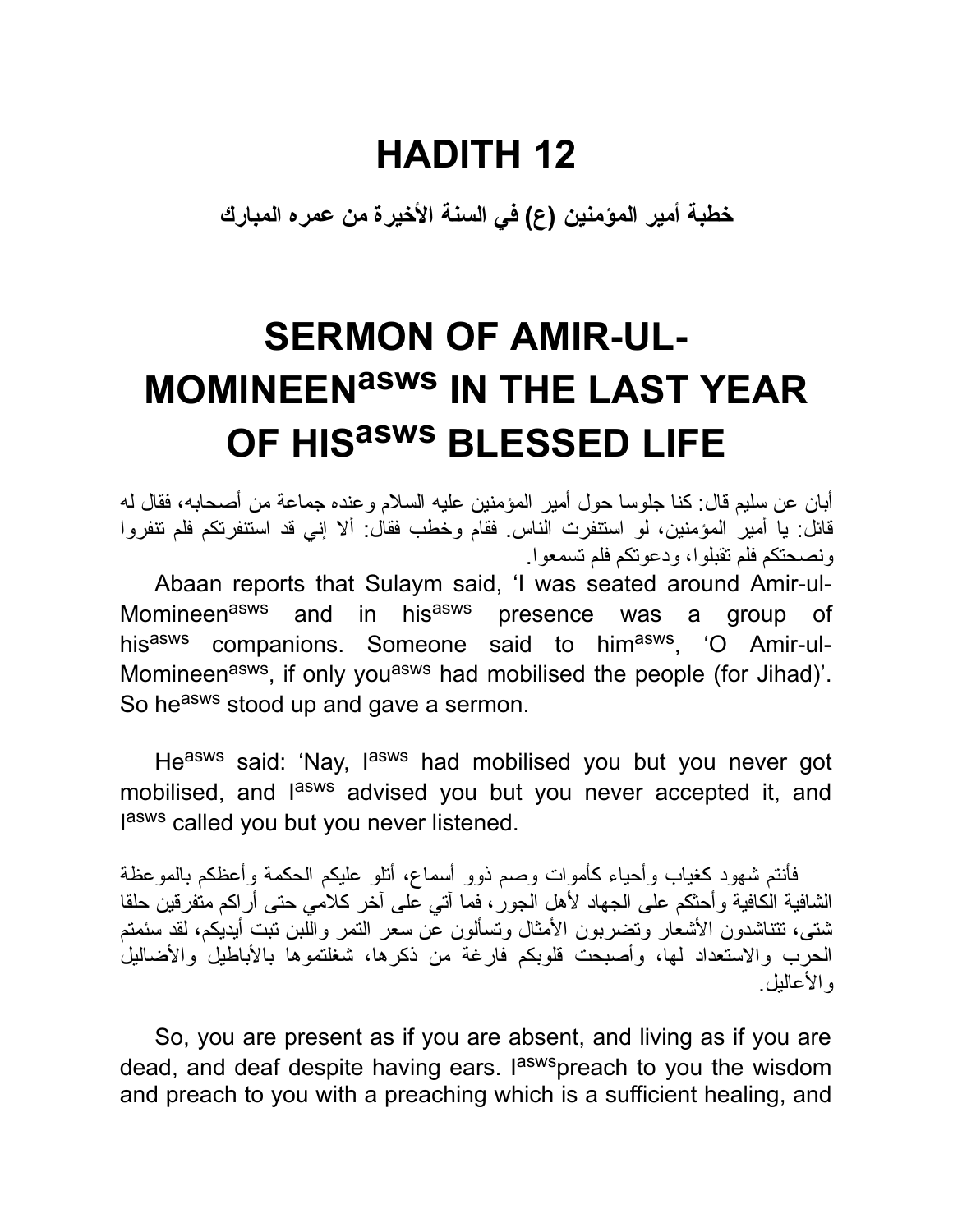lasws urge you towards the Holy War against the people of oppression. I<sup>asws</sup> do not reach to the end of my<sup>asws</sup> speech and lasws see you are dispersing in groups. You are reciting the poetry and striking the examples, and asking about the price of the dates and the milk. May your hands be broken. You have got bored of the war and the preparation for it, and your hearts are empty and you have stopped mentioning it. You have busied yourselves with the invalidities and the vanities and the excuses.

ویحكم، أغزوهم قبل أن یغزوكم، فواالله ما غزي قوم قط في عقر دارهم إلا ذلوا. وأیم االله ما أظن أن تفعلوا حتى یفعلوا ثم وددت أني قد رأیتهم فلقیت االله على بصیرتي ویقیني واسترحت من مقاساتكم ومن ممارستكم. فما أنتم إلا كإبل جمة ضل راعیها، فكلما ضمت من جانب انتشرت من جانب. كأني بكم واالله فیما أرى، لو قد حمس الوغى واستحر الموت قد انفرجتم عن علي بن أبي طالب انفراج الرأس وانفراج المرأة عن ولدها لا تمنع ید لامس.

Woe be unto you, fight against them before they fight against you, for by Allah<sup>azwj</sup>, no community was fought in its own houses except that they were humiliated. By Allah<sup>azwj</sup>, l<sup>asws</sup> don't think that you will do it until they do it, then l<sup>asws</sup> wish, l<sup>asws</sup> had seen them. So lasws will meet Allah<sup>azwj</sup> on my<sup>asws</sup> insight and my<sup>asws</sup> conviction and be at rest from your sufferings and your practices. You are nothing but like camels whose shepherd has strayed, so if all of you are gathered on one side, you spread out from the other side. By Allah<sup>azwj</sup>, from what l<sup>asws</sup> can see, if war is encouraged and the death is intensified, you have broken away from Aliasws Bin Abu Talib<sup>asws</sup> like the breaking away of the head which parts the body, like the woman giving birth desires the child (inside) leaves her sooner and does not prevent the hand which touches it.

**لما ذا لم یفعل أمیر المؤمنین علیه السلام ما فعل عثمان من السكوت؟** قال الأشعث بن قیس الكندي: فهلا فعلت كما فعل ابن عفان؟ فقال علي علیه السلام: یا عرف النار، أو كما فعل ابن عفان رأیتموني فعلت؟ أنا عائذ باالله من شر ما تقول، یا بن قیس، واالله إن الذي فعل ابن عفان لمخزاة لمن لا دین له ولا الحق في یده، فكیف أفعل ذلك وأنا على بینة من ربي وحجته في یدي والحق معي؟ واالله إن امرء مكن عدوه من نفسه حتى یجز لحمه ویفري جلده ویهشم عظمه ویسفك دمه وهو یقدر على أن یمنعه لعظیم وزره وضعیف ما ضمت علیه جوانح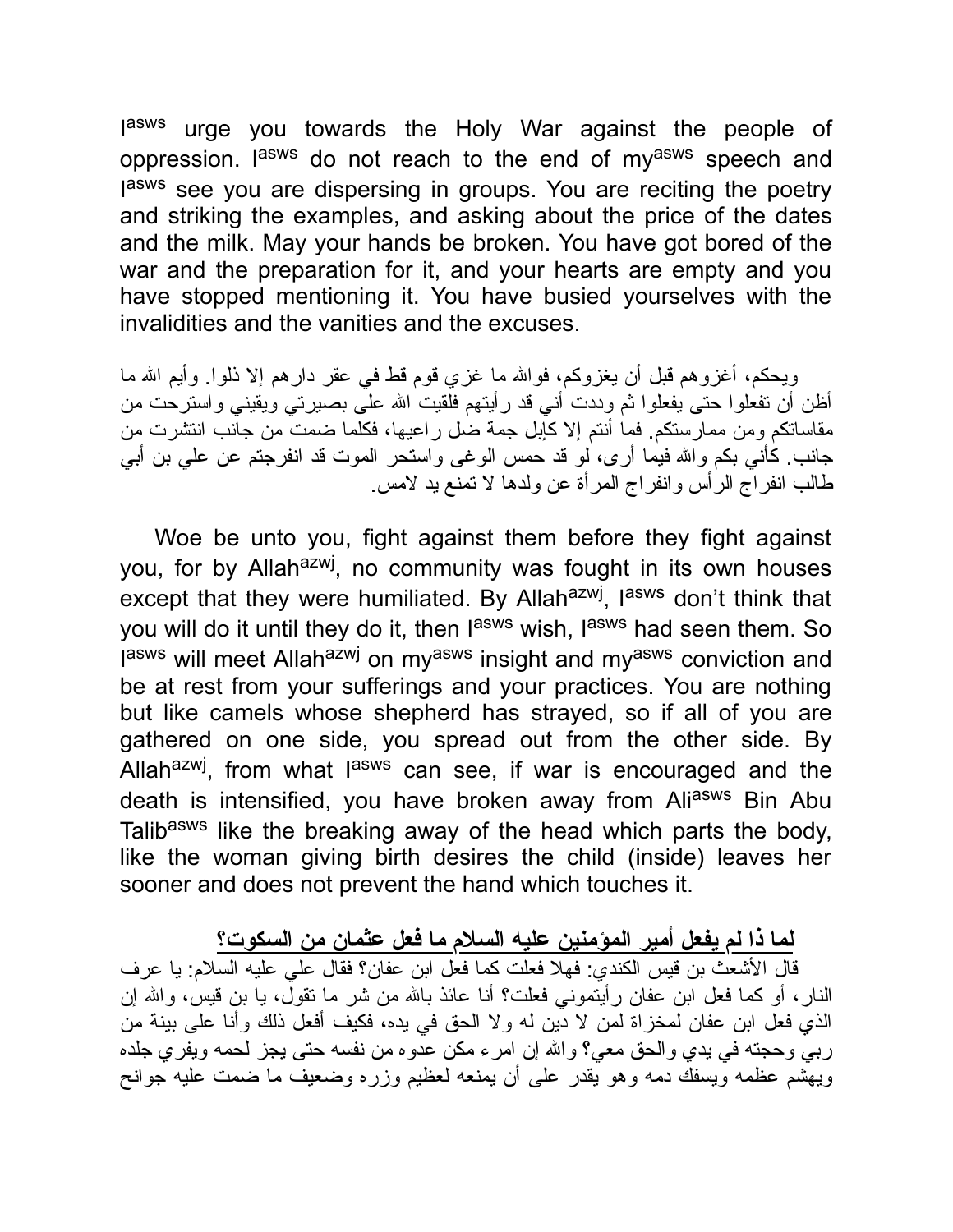صدره. فكن أنت ذلك یا بن قیس فأما أنا فدون - واالله - أن أعطي بیدي ضرب بالمشرفي تطیر له فراش الهام وتطیح منه الكف والمعصم ویفعل االله بعد ما یشاء.

## **Why did Amir-ul-Momineen asws not do what Usman did - keeping silent**

Al-Ash'as Bin Qays Al-Kindi said, 'Why did you<sup>asws</sup> not do what Ibn Affan did?' Aliasws said: 'O one who is known to the Fire, do you see me doing what Ibn Affan did? I<sup>asws</sup> seek Refuge in Allah<sup>azwj</sup> from the evil of what you are saying, O Ibn Qays. By Allah<sup>azwj</sup>, that which Ibn Affan did, does not even befit the one who has no religion to him, nor truth in his hands.

So, how can lasws do that and lasws am on the clear evidence from my<sup>asws</sup> Lord<sup>azwj</sup>, and Proofs in my<sup>asws</sup>hand, and the truth is with me<sup>asws</sup>? By Allah<sup>azwj</sup>, the man who strengthens his enemy over himself until he cuts his flesh, and rips his skin, and breaks his bones, and spills his blood whilst he had the ability to prevent it, has a great sin upon him, and weak are the wings of his chest. So you are like that, O Ibn Qays. As for myself<sup>asws</sup>, by Allah<sup>azwj</sup>, if lasws come with my<sup>asws</sup> hands and strike them by my<sup>asws</sup> honourable (sword), the important seats will be overthrown and from it hands and wrists will be cut off, and Allah<sup>azwj</sup> will Do what He<sup>azwj</sup> so Desires to.

ویلك یا بن قیس، المؤمن یموت بكل موتة غیر أنه لا یقتل نفسه، فمن قدر على حقن دمه ثم خلا بینه وبین قاتله فهو قاتل نفسه.

Woe be unto you, O Ibn Qays, a believer dies of every (kind of) death apart from that he does not kill himself (suicide). Therefore, the one who has the ability of saving his own blood, then leaves opportunity between himself and his killer, so he has killed himself.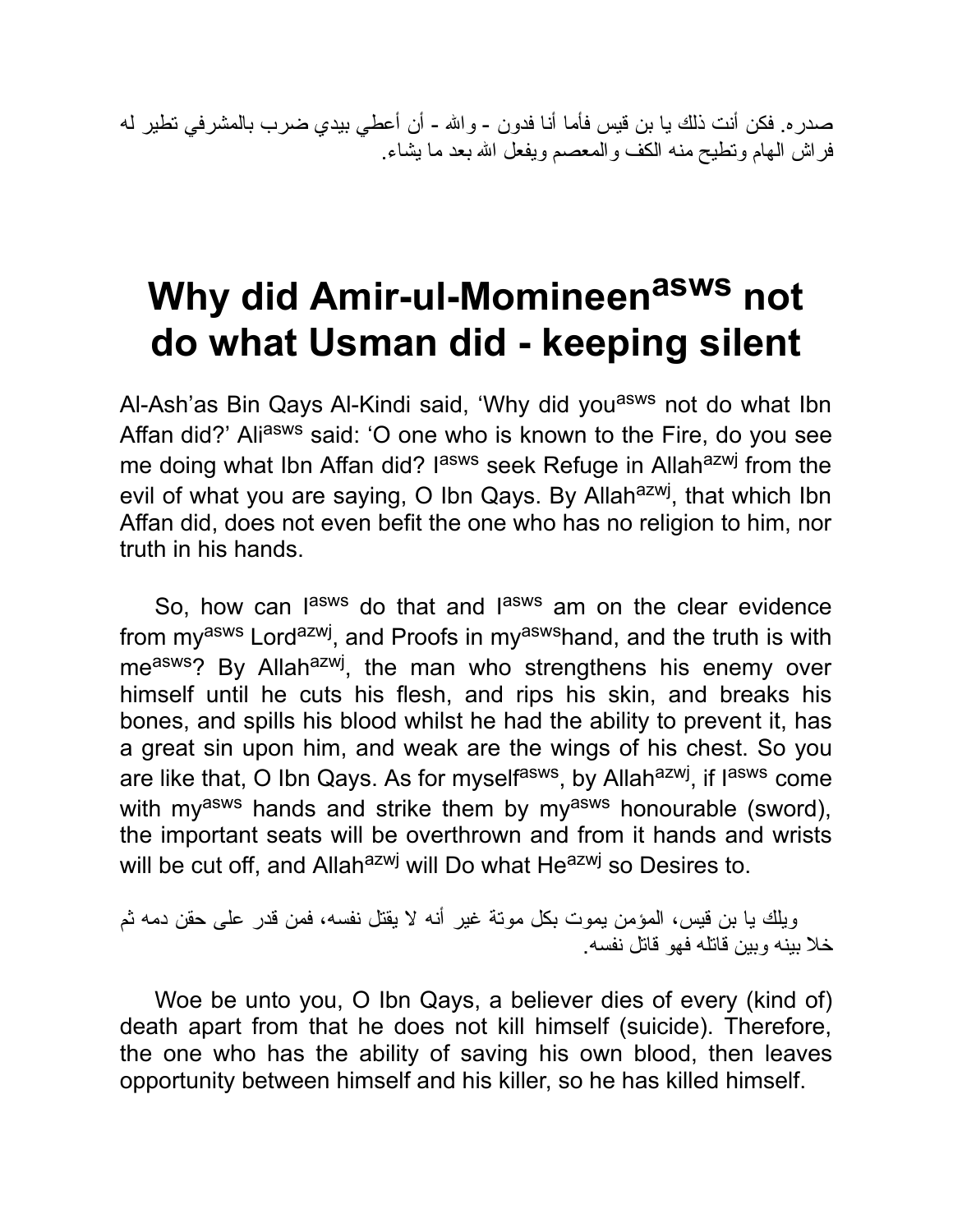ویلك یا بن قیس، إن هذه الأمة تفترق على ثلاث وسبعین فرقة، فرقة واحدة منها في الجنة واثنتان وسبعون في النار. وشرها وأبغضها إلى االله وأبعدها منه السامرة الذین یقولون: (لا قتال)، وكذبوا. قد أمر االله عز وجل بقتال هؤلاء الباغین في كتابه وسنة نبیه وكذلك المارقة.

Woe be unto you, O ibn Qays. This community will divide into seventy-three (73)sects. One sect from it will be in the Paradise, and seventy-two (72) will be in the Fire. And the worst ones of it, and the most abhorrent ones of it to Allah<sup>azwj</sup>, and the most distant ones from it are the ones who are saying, 'Do not fight them', and they are liars. Allah<sup>azwj</sup> Mighty and Majestic has Ordered for the killing of these rebels, in His<sup>azwj</sup> Book, and the Sunnah of His<sup>azwj</sup> Prophet<sup>saww</sup>, and similar is the case for the renegades.

**لما ذا لم یقم أمیر المؤمنین علیه السلام بالسیف في قضایا السقیفة** فقال الأشعث بن قیس - وغضب من قوله :- فما یمنعك یا بن أبي طالب حین بویع أخو تیم بن مرة وأخو بني عدي بن كعب وأخو بني أمیة بعدهما، أن تقاتل وتضرب بسیفك؟ وأنت لم تخطبنا خطبة - منذ كنت قدمت العراق - إلا وقد قلت فیها قبل أن تنزل عن منبرك: (واالله إني لأولى الناس بالناس وما زلت مظلوما منذ قبض االله محمدا صلى االله علیه وآله). فما منعك أن تضرب بسیفك دون مظلمتك؟

## **Why Amir-ul-Momineen asws did not make a stand with the sword during the issues of Al-Saqifa**

Ash'as Bin Qays said that he was angered from his<sup>asws</sup> words - : 'So, what prevented you<sup>asws</sup>, O Ibn Abu Talib<sup>asws</sup>, when allegiances were given to the brother of Taym Bin Marat (Abu Bakr), and the brother of the Clan of Udayy Bin Ka'ab (Umar), and the brother of the Clan of Umayya (Usman) after these two, to fight and strike by the sword? And you<sup>asws</sup> have never preached us with a sermon  $-$  since you<sup>asws</sup> came to Al-Iraq – except that you<sup>asws</sup> have said in it, before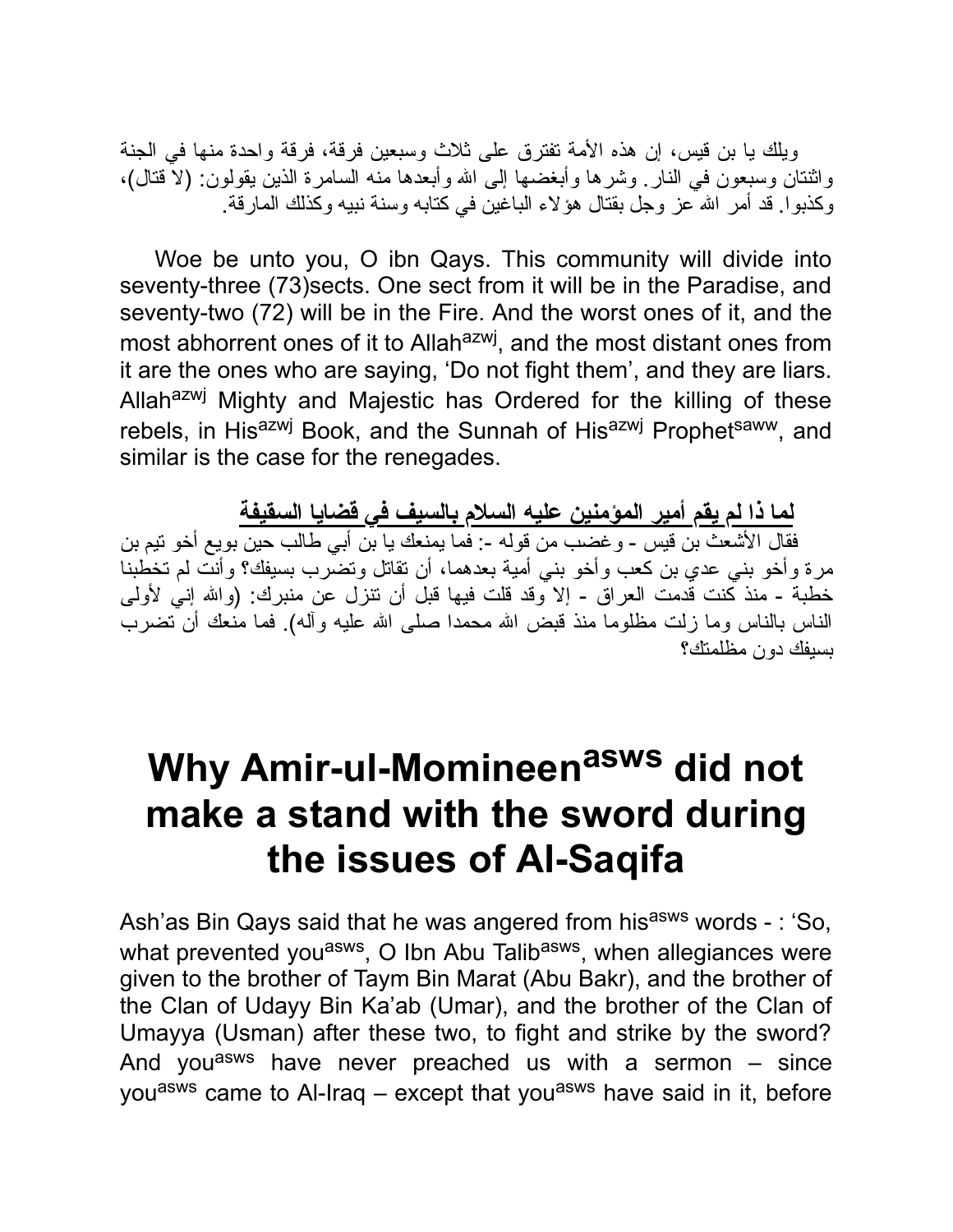you<sup>asws</sup> came down from your<sup>asws</sup> Pulpit: 'By Allah<sup>azwj</sup>, l<sup>asws</sup> am the highest of the people than the people themselves, and l<sup>asws</sup> have not ceased to be an oppressed one since Allahazwj Captured Muhammad<sup>saww</sup>'. So what prevented you<sup>asws</sup> to strike by yourasws sword to do away with being oppressed?'

فقال له علي علیه السلام: یا بن قیس، قلت فاسمع الجواب: لم یمنعني من ذلك الجبن ولا كراهیة للقاء ربي، وأن لا أكون أعلم أن ما عند االله خیر لي من الدنیا والبقاء فیها، ولكن منعني من ذلك أمر رسول الله صلى الله علیه وآله وعهده إلى أخبرنى رسول الله صلى الله علیه وآله بما الأمة صانعة بي بعده، فلم أك بما صنعوا - حین عاینته - بأعلم مني ولا أشد یقینا مني به قبل ذلك، بل أنا بقول رسول الله صلى الله علیه وآله أشد یقینا مني بما عاینت وشهدت. فقلت: یا رسول الله، فما تعهد إلي إذا كان ذلك؟ قال: إن وجدت أعوانا فانبذ إلیهم وجاهدهم، وإن لم تجد أعوانا فاكفف یدك واحقن دمك حتى تجد على إقامة الدین وكتاب االله وسنتي أعوانا.

Aliasws said to him: 'O Ibn Qays, you have said, so now listen to the answer. Neither was it the cowardice that prevented measws nor was it abhorrence of meeting my<sup>asws</sup> Lord<sup>azwj</sup>, and it was not the knowledge that what is with Allahazwj is better for measws than the words and what remains within it, but what prevented me<sup>asws</sup> from that was the order of the Messenger of Allah<sup>saww</sup> and his<sup>saww</sup> oath to me<sup>asws</sup>.

The Messenger of Allah<sup>saww</sup> informed me<sup>asws</sup> of what the community will be plotting against measws after himsaww. There was none more knowledgeable than myself<sup>asws</sup> of what they were going to do – when l<sup>asws</sup>saw it with my<sup>asws</sup> own eyes – and more intensely convinced than myself<sup>asws</sup> about it even before that, but l<sup>asws</sup> had more conviction on the words of the Messenger of Allahsaww than what l<sup>asws</sup> saw with my<sup>asws</sup> own eyes and witnessed. I<sup>asws</sup> said: 'O Messenger of Allah<sup>saww</sup>, so what is your<sup>saww</sup> oath to me<sup>asws</sup>, if that were to happen?' He<sup>saww</sup> said: 'If you<sup>asws</sup> find helpers, then reject them and struggle against them, and if you<sup>asws</sup>do not find helpers, hold back your<sup>asws</sup> hand and save your<sup>asws</sup> blood, and until such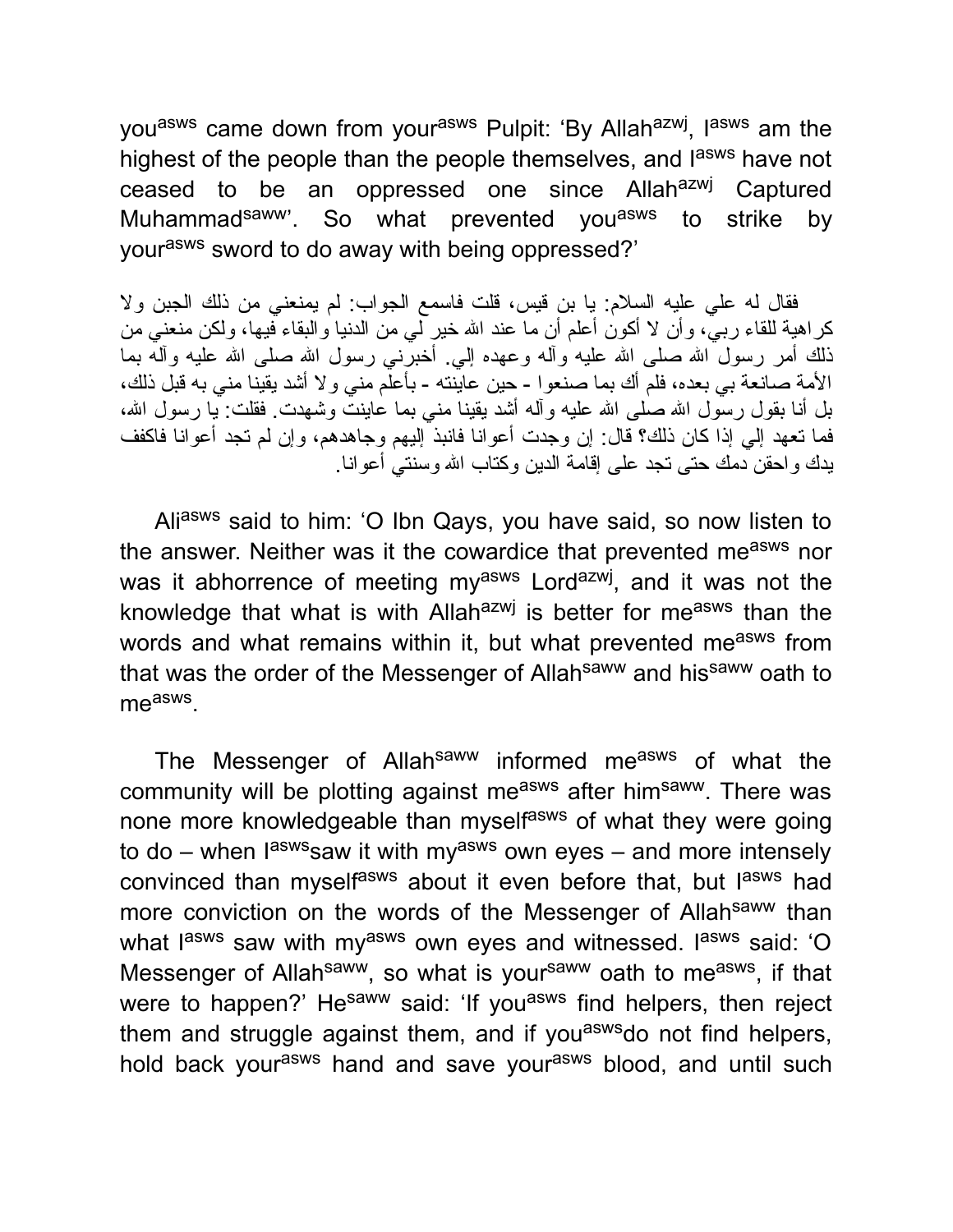time as you<sup>asws</sup> find helpers for the Establishment of the Religion, and the Book of Allah<sup>azwj</sup>, and my<sup>saww</sup> Sunnah'.

وأخبرني صلى الله علیه وأله أن الأمة ستخذلني وتبایع غیري وتتبع غیري. وأخبرني صلى االله علیه وآله أني منه بمنزلة هارون من موسى، وأن الأمة سیصیرون من بعده بمنزلة هارون ومن تبعه والعجل ومن تبعه، إذ قال له موسى: (یا هارون، ما منعك إذ رأیتهم ضلوا ألا تتبعن أفعصیت أمري قال یا بن أم إن القوم استضعفوني وكادوا یقتلونني)، وقال: (یا بن أم لا تأخذ بلحیتي ولا برأسي، إني خشیت أن تقول فرقت بین بني إسرائیل ولم ترقب قولي).

And he<sup>saww</sup> informed me<sup>asws</sup> that the community will be abandoning measws and will pay allegiance to someone else and follow him. And he<sup>saww</sup> informed me<sup>asws</sup> that l<sup>asws</sup> am to him<sup>saww</sup> at the status which Haroun<sup>as</sup> had with Musa<sup>as</sup>, and that the community will end up becoming, after himsaww, in a similar position that Haroun<sup>as</sup> faced and the ones that followed him<sup>as</sup>, and the calf and the ones that followed it, when Musa<sup>as</sup> said to him<sup>as</sup>: 'O Haroun<sup>as</sup>, what prevented you<sup>as</sup>, when you<sup>as</sup> saw them going astray and disobeying my<sup>as</sup> orders?' He<sup>as</sup> said "[7:150] Son of my mother! Lo! *the folk did judge me as weak and almost killed me."*, and said: 'Do not hold me<sup>as</sup> by my<sup>as</sup> beard and my<sup>as</sup> head, l<sup>asws</sup> was afraid to tell the dispersed ones of the Children of Israel, and they did not wait for my<sup>as</sup> words'.

وإنما یعني: إن موسى أمر هارون - حین استخلفه علیهم - إن ضلوا فوجد أعوانا أن یجاهدهم، وإن لم یجد أعوانا أن یكف یده ویحقن دمه ولا یفرق بینهم. وإني خشیت أن یقول لي ذلك أخي رسول الله صلى الله علیه وآله: (لم فرقت بین الأمة ولم نرقب قولي وقد عهدت إلیك إن لم تجد أعوانا أن تكف یدك وتحقن دمك ودم أهل بیتك وشیعتك)؟

And it means that Musa<sup>as</sup> ordered Haroun<sup>as</sup> – when he<sup>as</sup> made him<sup>as</sup> to be the Caliph – that when they go astray, so if he<sup>as</sup> were to find helpers then he<sup>as</sup> should strive against them, and if he<sup>as</sup> does not find any helpers then he<sup>as</sup> should hold back his<sup>as</sup> hand and save his<sup>as</sup> blood and not cause friction between them. And l<sup>asws</sup> am afraid that myasws brothersaww the Messenger of Allahsaww would say to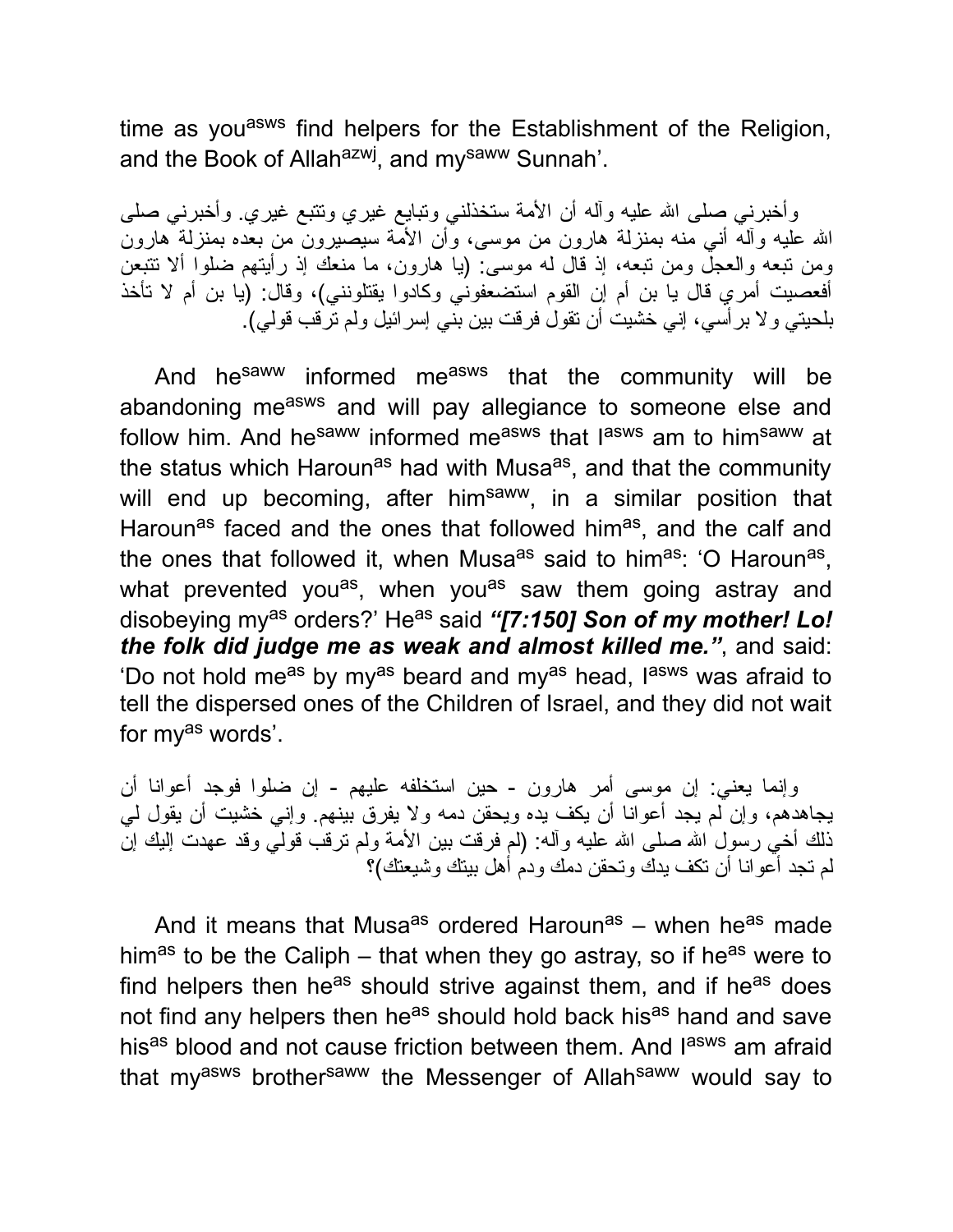measws that: 'Why did you<sup>asws</sup> create friction between the community and did not heed my<sup>saww</sup> words and what I<sup>saww</sup> had covenanted to you<sup>asws</sup> that if you<sup>asws</sup> do not find helpers then you<sup>asws</sup> should hold back your<sup>asws</sup> hand and save your<sup>asws</sup> blood, and the blood of the Peopleasws of yourasws Household, and yourasws Shiites?'

**إقدام أمیر المؤمنین علیه السلام لمحاربة أبي بكر وعمر**

فلما قبض رسول االله صلى االله علیه وآله مال الناس إلى أبي بكر فبایعوه وأنا مشغول برسول االله صلى االله علیه وآله بغسله ودفنه. ثم شغلت بالقرآن، فآلیت على نفسي أن لا أرتدي إلا للصلاة حتى أجمعه في كتاب، ففعلت.

## **Steps taken by Amir-ul-Momineen asws to fight against Abu Bakr and Umar**

When the Messenger of Allah<sup>saww</sup> passed away, the people turned to Abu Bakr. So they paid allegiance to him, and l<sup>asws</sup> was preoccupied with the washing and the burial of the Messenger of Allah<sup>saww</sup>. Then laswsoccupied myselfasws with the Quran. I<sup>asws</sup> took it upon myself<sup>asws</sup> that l<sup>asws</sup> shall not wear (a cloak) except for the Prayer until lasws collect it in a Book. So lasws did that.

ثم حملت فاطمة وأخذت بید ابني الحسن والحسین، فلم أدع أحدا من أهل بدر وأهل السابقة من المهاجرین والأنصار إلا ناشدتهم االله في حقي ودعوتهم إلى نصرتي. فلم یستجب لي من جمیع الناس إلا أربعة رهط: سلمان وأبو ذر والمقداد والزبیر، ولم یكن معي أحد من أهل بیتي أصول به ولا أقوى به، أما حمزة فقتل یوم أحد، وأما جعفر فقتل یوم مؤتة، وبقیت بین جلفین جافیین ذلیلین حقیرین عاجزین: العباس وعقیل، وكانا قریبي العهد بكفر. فأكرهوني وقهروني، فقلت كما قال هارون لأخیه: (یا بن أم، إن القوم استضعفوني وكادوا یقتلونني). فلي بهارون أسوة حسنة ولي بعهد رسول االله صلى االله علیه وآله حجة قویة.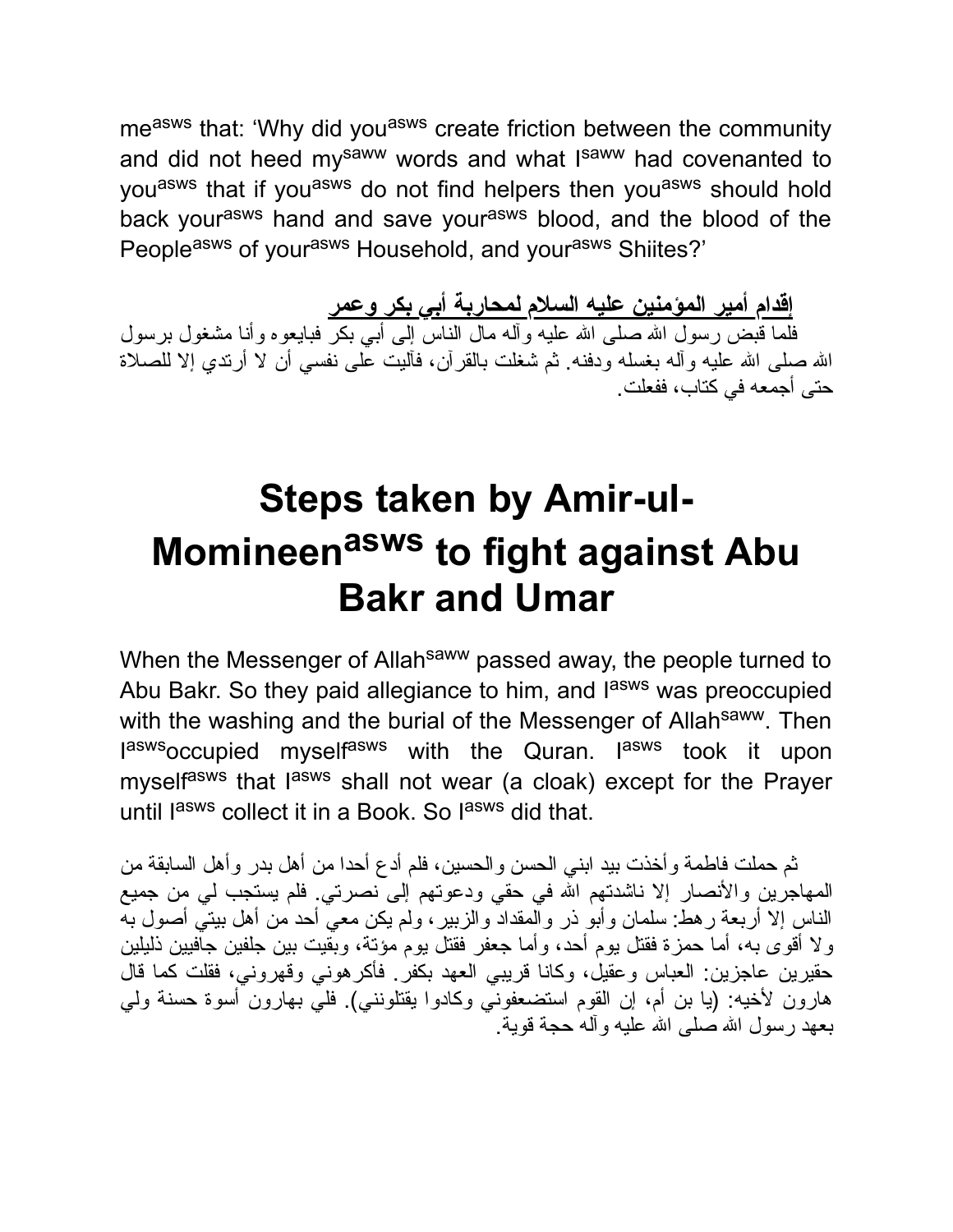Then l<sup>asws</sup> got Fatima<sup>asws</sup> to ride (on a mule), and took my<sup>asws</sup> sons<sup>asws</sup> Al-Hassan<sup>asws</sup> and Al-Husayn<sup>asws</sup> by the hand, and there was none from the people of Badr, and the former ones from the 'والأنصار المهاجرین) 'Emigrants and the Helpers) except that Iasws got them to bear witness to Allahazwj for myasws rights and called upon them to help me<sup>asws</sup>. None answered me<sup>asws</sup> from the whole of the people except for a group of four – Salman<sup>ar</sup>, and Abu Dharr<sup>ar</sup>, and Al-Miqdad<sup>asws</sup>, and Al-Zubayr<sup>asws</sup>, and there was no one with me<sup>asws</sup> from the people of my<sup>asws</sup> Household that l<sup>asws</sup> could attack by or derive strength from. As for Hamza<sup>ar</sup>, he<sup>ar</sup> was killed on the Day of Badr, and as for Ja'far<sup>ar</sup>, he<sup>ar</sup> was killed on the Day of Mu'ta, and l<sup>asws</sup>remained in between two weak ones, fearful ones, disgraced ones, lowly ones, helpless ones – Al-Abbas and Aqeel, apart from them all around me had committed to disbelief. So they (Abu Bakr and Umar and the people) forced measws and overpowered me<sup>asws</sup>. So l<sup>asws</sup> said as Haroun<sup>as</sup> had said to his<sup>as</sup> brother<sup>as</sup>(Musa<sup>as</sup>) "[7:150] Son of my mother! Lo! the folk did judge me as weak and almost killed me." So to me<sup>asws</sup>, with Haroun<sup>as</sup> was the best example (to give), and for me<sup>asws</sup> with the oath to me<sup>asws</sup> of the Messenger of Allah<sup>saww</sup> was a strong argument (to present).

فقال الأشعث: كذلك صنع عثمان، استغاث بالناس ودعاهم إلى نصرته فلم یجد أعوانا فكف یده حتى قتل مظلوما. قال علیه السلام: ویلك یا بن قیس، إن القوم - حین قهروني واستضعفوني وكادوا یقتلونني - لو قالوا لي: (نقتلك البتة) لامتنعت من قتلهم إیاي ولو لم أجد غیر نفسي وحدي، ولكن قالوا: (إن بایعت كففنا عنك وأكرمناك وقربناك وفضلناك وإن لم تفعل قتلناك). فلما لم أجد أحدا بایعتهم، وبیعتي إیاهم لا یحق لهم باطلا ولا یوجب لهم حقا. فلو كان عثمان - حین قال له الناس: (اخلعها ونكف عنك) - خلعها لم یقتلوه، ولكنه قال: (لا أخلعها). قالوا: (فإنا قاتلوك)، فكف یده عنهم حتى قتلوه. ولعمري لخلعه إیاها كان خیرا له، لأنه أخذها بغیر حق ولم یكن له فیها نصیب وادعى ما لیس له وتناول حق غیره.

Al-Ash'as said, 'That is what Usman did. He sought help of the people and called them to his help. So when he could not find helpers, he held back his hand until he was killed as an oppressed person. Aliaswssaid; 'Woe be unto you O Ibn Qays, the people  $-$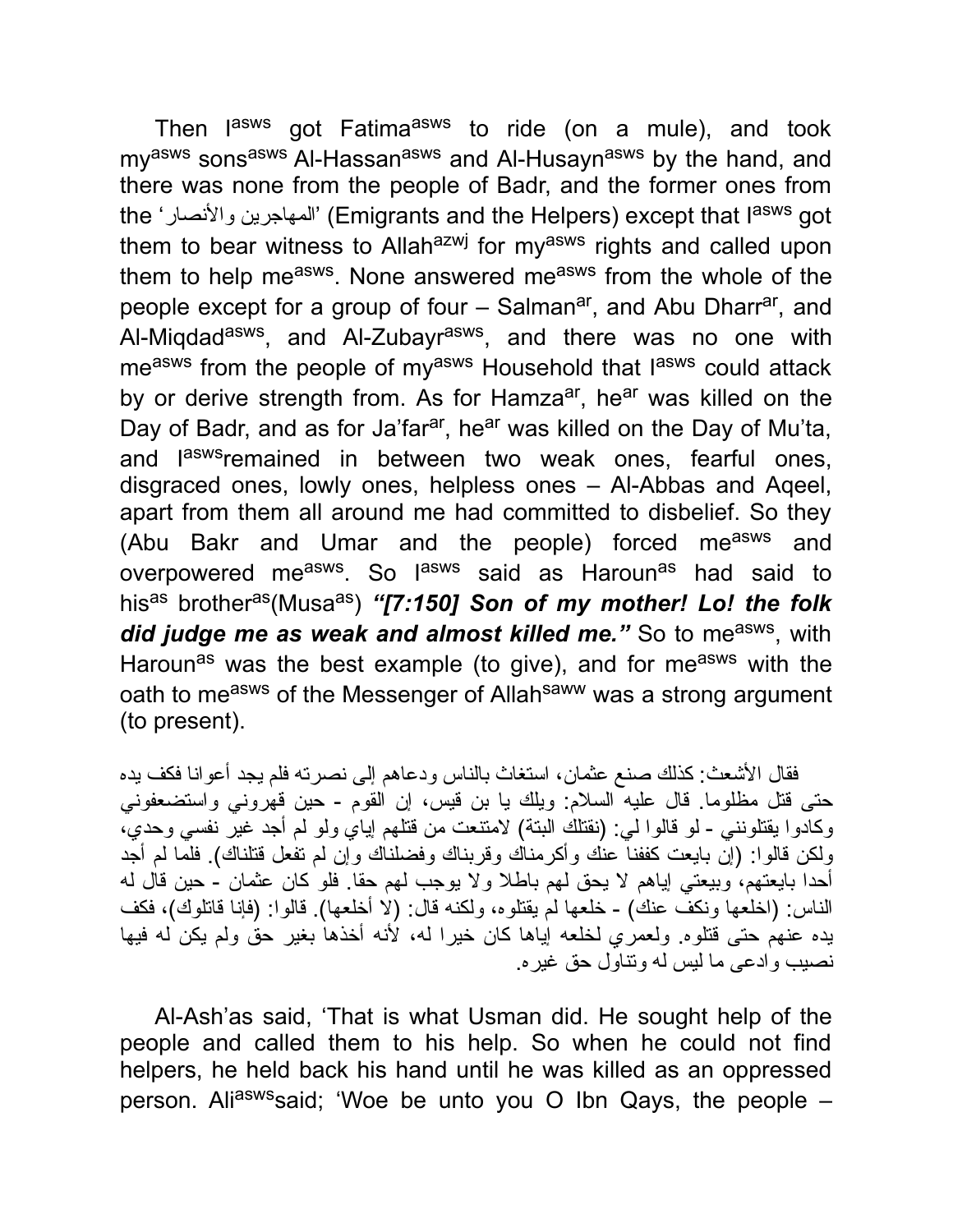when they overpowered measws and considered measws to be weak, and almost killed me<sup>asws</sup> – had they said to me<sup>asws</sup>, 'We will kill you<sup>asws</sup> regardless', l<sup>asws</sup> would have stopped them from killing me<sup>asws</sup> even though l<sup>asws</sup> would not have found anyone (for help) apart from myself<sup>asws</sup>, but they said to me, 'If you<sup>asws</sup> give allegiance, we will hold back our hands from you<sup>asws</sup>, and will honour you<sup>asws</sup>, and consider you<sup>asws</sup> as a near one, and will give you<sup>asws</sup> preference, and if you<sup>asws</sup>do not do it, we will kill you<sup>asws</sup>'. So when l<sup>asws</sup> did not find anyone (for help) l<sup>asws</sup> was forced for allegiance, and my<sup>asws</sup> allegiance to him (that way when he forcefully touched my<sup>asws</sup> hand) does not make his falsehood to be true nor does it obligate any of his rights (upon me<sup>asws</sup>). When the people said to Usman, 'Leave it (Caliphate) and we will hold back from you', had he left it he would not have been killed, but he said, 'I will not leave it'.

They said, 'Therefore we will kill you'. So he held back his hand from them until they killed him. And by my<sup>asws</sup> life, had he left it, it would have been better for him, because he had grabbed it wrongfully, and there was no share in it for him, and he sought that which was not for him, and had swallowed up somebody else's right.

**عثمان أعان على قتل نفسه** ویلك یا بن قیس، إن عثمان لا یعدو أن یكون أحد رجلین: إما أن یكون دعا الناس إلى نصرته فلم ینصروه، وإما أن یكون القوم دعوه إلى أن ینصروه فنهاهم عن نصرته، فلم یكن یحل له أن ینهى المسلمین عن أن ینصروا إماما هادیا مهتدیا لم یحدث حدثا ولم یؤو محدثا. وبئس ما صنع حین نهاهم وبئس ما صنعوا حین أطاعوه وإما أن یكون جوره وسوء سریرته قضى أنهم لم یروه أهلا لنصرته لجوره وحكمه بخلاف الكتاب والسنة.

#### **Usman helped in his own killing**

Woe be unto you, O Ibn Qays, Usman's position cannot be void of two situations; either he called upon the people for his help but they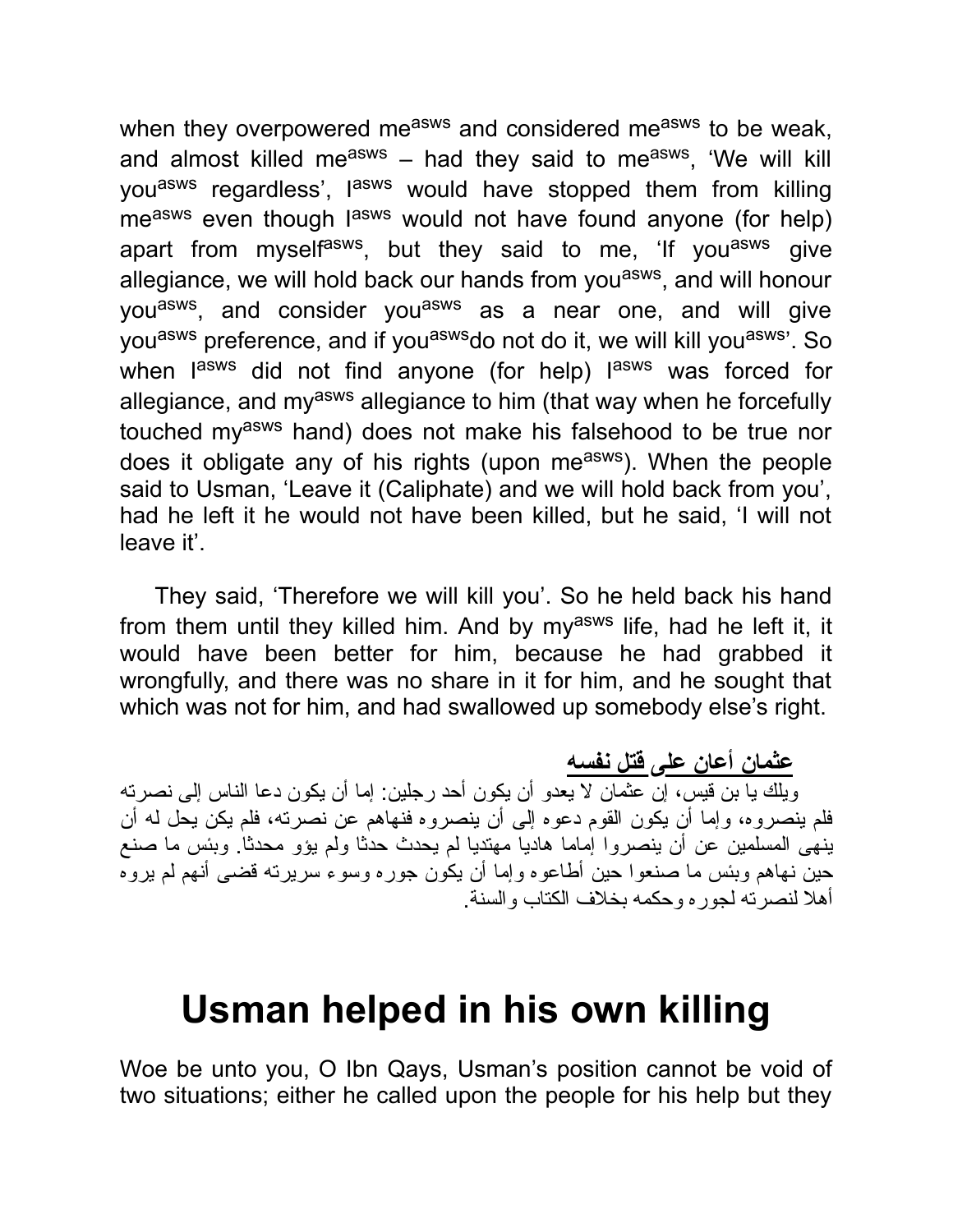did not help him, or the people called upon him to offer their help but he prevented them from helping him. So it was not permissible for him to prevent the Muslims to help a guiding Imam<sup>asws</sup>, who is guided one, and who did neither innovate nor did he ever help an innovator. And it was evil what he did when he prevented them, and evil was what they did (to kill him) after having obeyed him, but it was his oppression and his bad personality that made them judge that he was not deserving of help due to his cruelty and rulings against the Book and the Sunnah.

وقد كان مع عثمان - من أهل بیته وموالیه وأصحابه - أكثر من أربعة آلاف رجل، ولو شاء أن یمتنع بهم لفعل. فلم نهاهم عن نصرته؟ ولو كنت وجدت یوم بویع أخو تیم تتمة أربعین رجلا مطیعین لي لجاهدتهم، وأما یوم بویع عمر وعثمان فلا، لأني قد كنت بایعت ومثلي لا ینكث بیعته.

And there were with Usman – from his family and friends and companions – more than four thousand men. And had he so desired, he could have refrained by them to do it (killing him). So why did he prevent them from helping him? And had I found, on the day that the allegiance was paid to the brother of Taym (Abu Bakr), forty men obedient to measws, lasws would have fought them, and on the day of the allegiance to Umar and Usman. Nay, because l<sup>asws</sup> was (forced to) pay allegiance, and a person like measws does not break his allegiance.

**مواقف أمیر المؤمنین علیه السلام في الحروب** ویلك یا بن قیس، كیف رأیتني صنعت حین قتل عثمان إذ وجدت أعوانا؟ هل رأیت مني فشلا أو تأخرا أو جبنا أو تقصیرا في وقعتي یوم البصرة وهم حول جملهم. الملعون من معه، الملعون من قتل حوله، الملعون من رجع بعده لا تائبا ولا مستغفرا، فإنهم قتلوا أنصاري ونكثوا بیعتي ومثلوا بعاملي وبغوا علي. وسرت إلیهم في اثني عشر ألفا وهم نیف على عشرین ومائة ألف، فنصرني االله علیهم وقتلهم بأیدینا وشفى صدور قوم مؤمنین.

## **Attitude of Amir-ul-Momineen asws in the battles**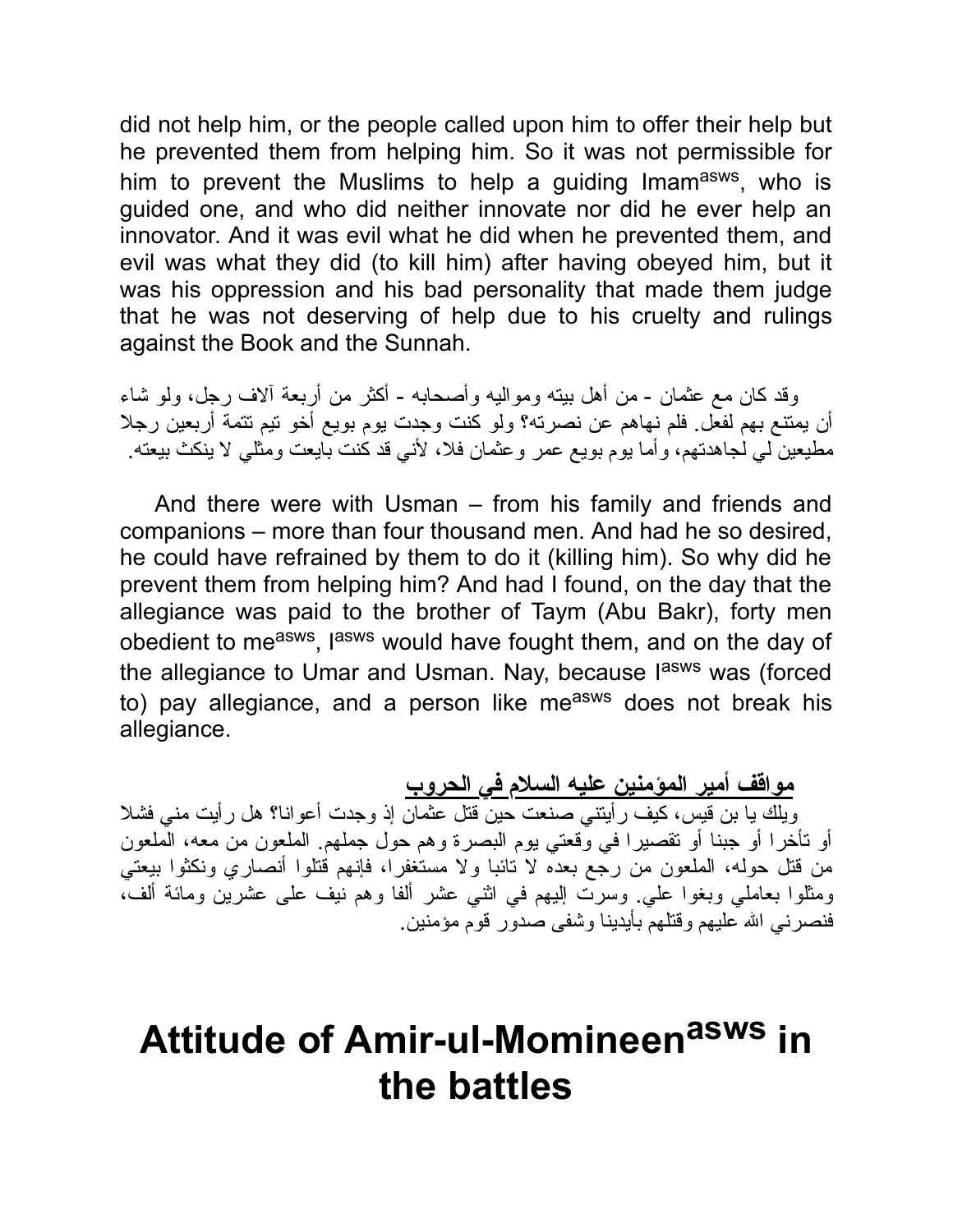Woe be unto you, O Ibn Qays, how did you see measws react when they killed Usman, if l<sup>asws</sup> had found helpers? Did you see from measws any failure, or hesitation, or cowardice, or negligence at what took place on the Day of Al-Basra and they were around their camel? He is the accursed, the one who was with them; the accursed, the one who was killed around it; the accursed, the one who returned after it and did not repent nor sought Forgiveness, for they killed my<sup>asws</sup> helpers, and broke their allegiance to me<sup>asws</sup>, and mutilated my<sup>asws</sup> workers, and rebelled against me<sup>asws</sup>. And lasws went against them and lasws had with measwstwelve thousand (men) and they were just over twenty thousand of them. So, Allah<sup>azwj</sup> Helped me<sup>asws</sup> against them, and got them killed by our hands and healed the chests of the believing people.

وكیف رأیت - یا بن قیس - وقعتنا بصفین وما قتل االله منهم بأیدینا خمسین ألفا في صعید واحد إلى النار. وكیف رأیتنا یوم النهروان، إذ لقیت المارقین وهم مستمسكون یومئذ بدین الذین ضل سعیهم في الحیاة الدنیا وهم یحسبون أنهم یحسنون صنعا؟ فقتلهم االله بأیدینا في صعید واحد إلى النار لم یبق منهم عشرة ولم یقتلوا من المؤمنین عشرة.

O Ibn Qays, how did you see measws at the occurrence of Siffeen<sup>[21]</sup>, and what Allah<sup>azwj</sup> Killed from them by our hands, fifty thousand in one place who proceeded to the Fire. And how did you see me<sup>asws</sup> on the day of Nahrwaan<sup>[22]</sup>, when l<sup>asws</sup> met the renegades and they were attaching themselves, on that day, to a religion which strayed them in the life of this world and they were reckoning that they were acting in a good way? So, Allah<sup>azwj</sup> Killed them by our hands in one place and they proceeded to the Fire. Not even ten of them remained, and they did not even kill ten of the believers.

ویلك یا بن قیس، هل رأیت لي لواء رد أو رایة ردت؟ إیاي تعیر یا بن قیس؟ وأنا صاحب رسول الله صلى الله علیه وأله في جمیع مواطنه ومشاهده والمتقدم إلى الشدائد بین یدیه، لا أفر ولا أزول ولا أعیى ولا أنحاز ولا أمنح العدو دبري، لأنه لا ینبغي للنبي ولا للوصي إذا لبس لامته وقصد لعدوه أن یرجع أو ینثني حتى یقتل أو یفتح االله له.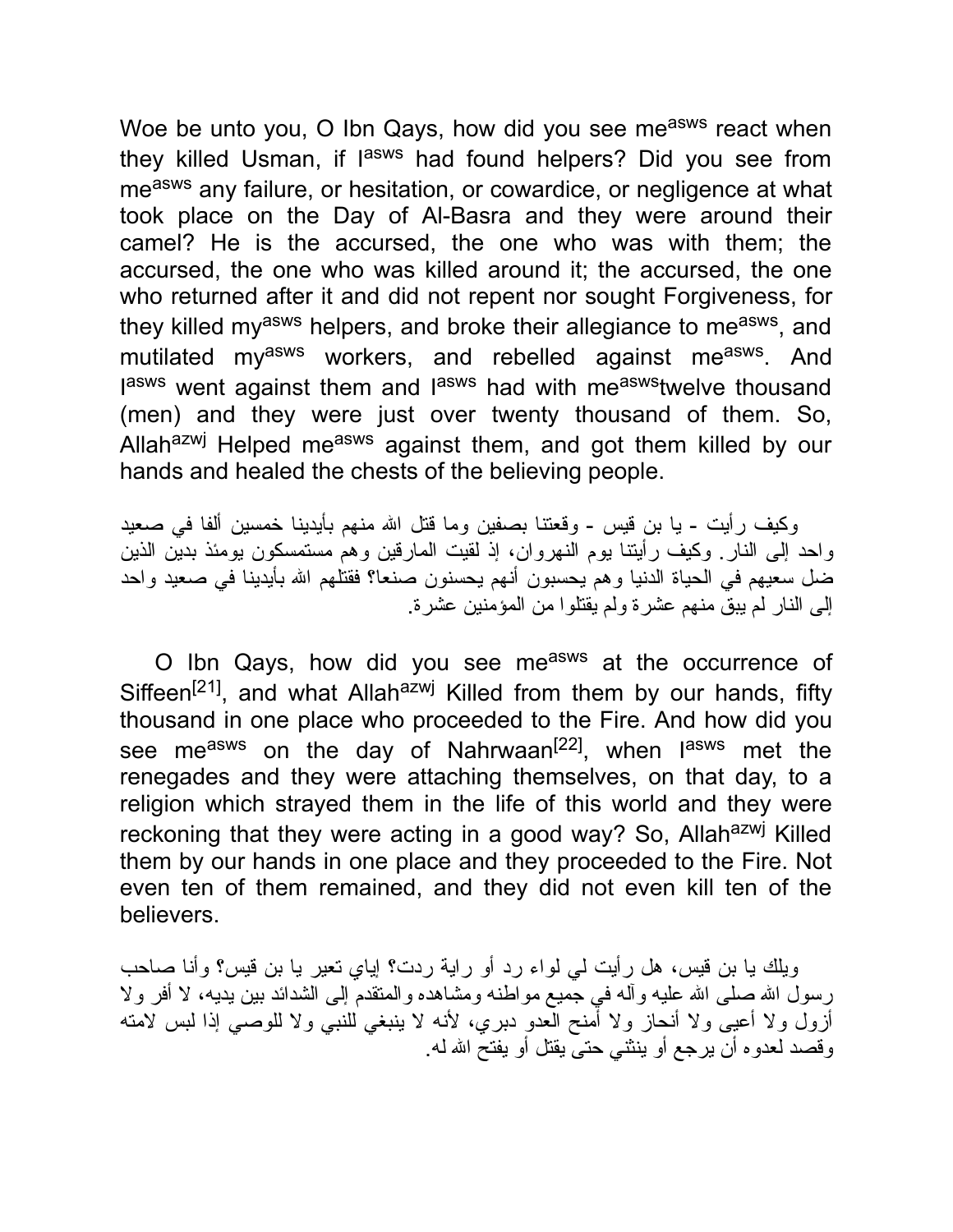Woe be unto you, O Ibn Qays, did you see measws turn back or return the flag? Are you taunting me<sup>asws</sup>, O Ibn Qays? And l<sup>asws</sup> was the companion of the Messenger of Allahsaww in all the places and witnessed it, and l<sup>asws</sup> advanced in the face of extremities facing him<sup>saww</sup>. Neither did l<sup>asws</sup> flee, nor eased off, nor got exhausted, nor aligned myselfasws with the enemies, nor turned myasws back on them, because it does not befit for the Prophetsaww nor for the successor<sup>asws</sup>, when they<sup>asws</sup> dress up for battle against the enemies that he<sup>asws</sup> should turn back or fold (surrender), until heasws is either killed or Allahazwj Grants victory to himasws'.

لو وجدت أربعین رجلا مثل الأربعة یا بن قیس، هل سمعت لي بفرار قط أو نبوة؟ یا بن قیس، أما والذي فلق الحبة وبرأ النسمة، إني لو وجدت یوم بویع أخو تیم - الذي عیرتني بدخولي في بیعته - أربعین رجلا كلهم على مثل بصیرة الأربعة الذین قد وجدت لما كففت یدي ولناهضت القوم، ولكن لم أجد خامسا فأمسكت.

If only lasws could have found forty men like the four, O Ibn Qays. Have you ever heard for measws to have fled at all or even hesitate? O Ibn Qays, but by the One<sup>azwj</sup> Who Split the grain and Created the species, if lasws could have found, on the day the allegiance was paid to the brother of Taym (Abu Bakr) – that which you are taunting measws with by including measws in the allegiance to him  $-$  forty people, all of whom having the 'بصیرة) 'knowledge and understanding) of the four which l<sup>asws</sup> did find, l<sup>asws</sup> would not have held back my<sup>asws</sup> hand and would have fought against the people, but lasws could not find even a fifth one, so lasws kept quiet'.

قال الأشعث: فمن الأربعة، یا أمیر المؤمنین؟ قال علیه السلام: سلمان وأبو ذر والمقداد والزبیر بن صفیة قبل نكثه بیعتي، فإنه بایعني مرتین: أما بیعته الأولى التي وفى بها فإنه لما بویع أبو بكر أتاني أربعون رجلا من المهاجرین والأنصار فبایعوني وفیهم الزبیر، فأمرتهم أن یصبحوا عند بابي محلقین رؤوسهم علیهم السلاح، فما وفى لي ولا صدقني منهم أحد غیر أربعة: سلمان وأبو ذر والمقداد والزبیر.

Al-Ash'as said, 'So who are the four, O Amir-ul-Momineen<sup>asws</sup>?' He<sup>asws</sup> said: 'Salman<sup>ar</sup>, and Abu Dharr<sup>ar</sup>, and Al-Miqdad<sup>ar</sup>, and Al-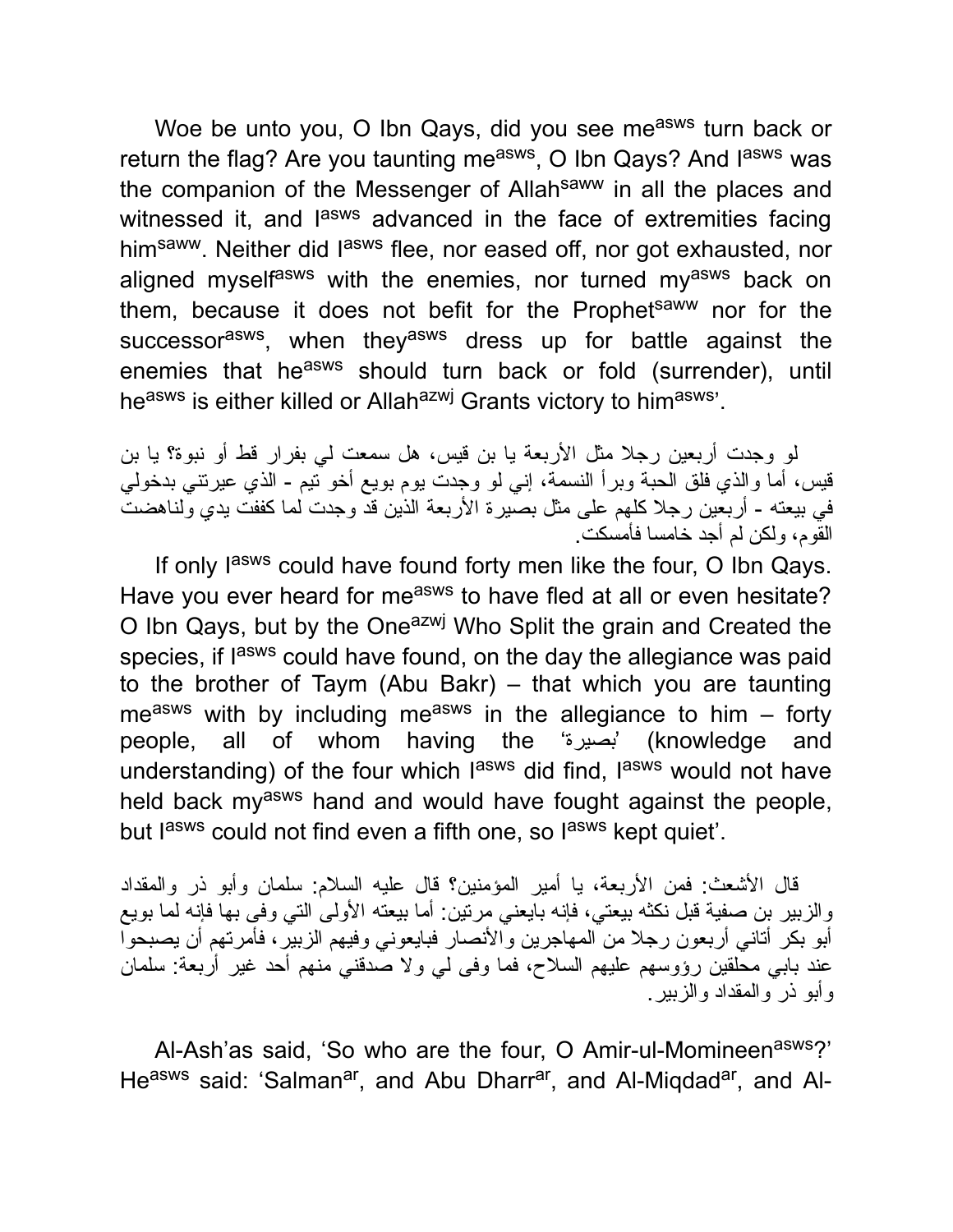Zubeyr Bin Safiya before he broke his allegiance to me<sup>asws</sup>, for he had paid allegiance to measws twice. As for the first allegiance, he was faithful to it. So when allegiance was paid to Abu Bakr, forty men from the 'والأنصار المهاجرین) 'Emigrants and the Helpers) came up to me<sup>asws</sup>. They paid allegiance to me<sup>asws</sup> and Al-Zubayr was among them. So l<sup>asws</sup> ordered them to be at my<sup>asws</sup> door in the morning, with their weapons and having shaved off their heads. No one was faithful to me<sup>asws</sup>, nor ratified me<sup>asws</sup> from among them anyone except for four – Salman<sup>ar</sup>, and Abu Dharr<sup>ar</sup>, and Al-Miqdad<sup>ar</sup>, and Al-Zubyar<sup>ar</sup>.

وأما بیعته الأخرى إیاي، فإنه أتاني هو وصاحبه طلحة بعد ما قتل عثمان فبایعاني طائعین غیر مكرهین، ثم رجعا عن دینهما مرتدین ناكثین مكابرین معاندین خاسرین، فقتلهما االله إلى النار. وأما الثلاثة - سلمان وأبو ذر والمقداد - فثبتوا على دین محمد صلى االله علیه وآله وعلى ملة إبراهیم حتى لحقوا باالله یرحمهم االله.

As for his second allegiance to me<sup>asws</sup>, so he came up to measws along with his companion Talha after the killing of Usman. So he paid allegiance to measws obediently, not grudgingly. Then they turned back from their religion as two apostates, breakers (of allegiance), and stubborn, obstinate, losers. So Allah<sup>azwj</sup> Killed them both and they proceeded to the Fire. And as for the three – Salman<sup>ar</sup>, and Abu Dharr<sup>ar</sup> and Al-Miqdad<sup>ar</sup>– they were steadfast on the Religion of Muhammad<sup>saww</sup>, and on the Creed of Ibrahim<sup>as</sup> until they met Allah<sup>azwj</sup>. May Allah<sup>azwj</sup> have Mercy on themar'.

یا بن قیس، والذي فلق الحبة وبرء النسمة، لو أن أولئك الأربعین الذین بایعوا وفوا لي وأصبحوا على بابي محلقین رؤوسهم قبل أن تجب لعتیق في عنقي بیعته لناهضته وحاكمته إلى االله عز وجل. ولو وجدت قبل بیعة عثمان أعوانا لناهضتهم وحاكمتهم إلى االله، فإن ابن عوف جعلها لعثمان واشترط علیه فیما بینه وبینه أن یردها علیه عند موته، وأما بعد بیعتي إیاهم فلیس إلى مجاهدتهم سبیل.

O Ibna Qays, by the One<sup>azwj</sup> Who split the grain and Created the species, had those forty of them who had paid allegiance to me<sup>asws</sup> been faithful to me<sup>asws</sup>, and came up to my<sup>asws</sup> door with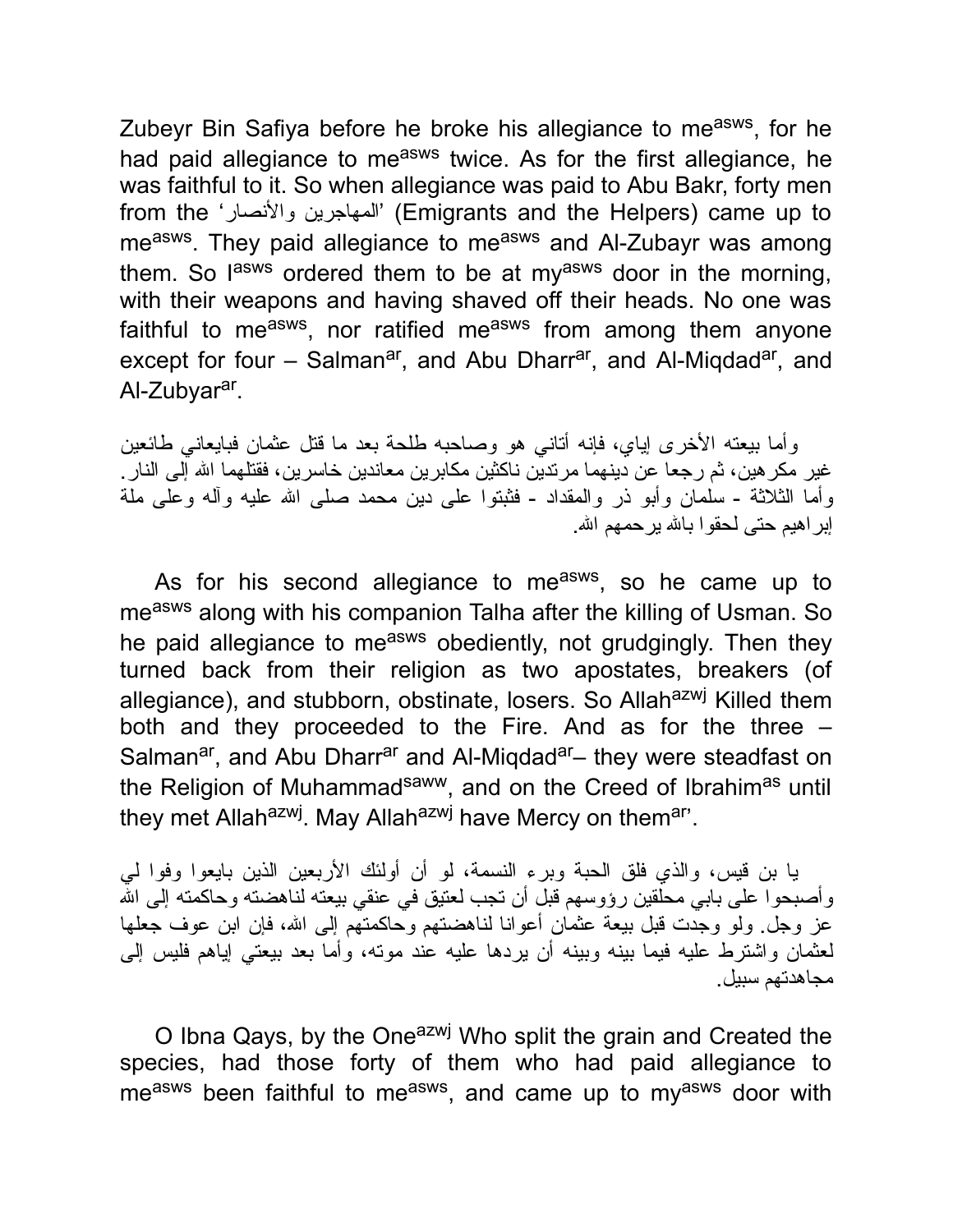shaved heads, before the allegiance to Ateeq (Abu Bakr) was forced upon my<sup>asws</sup> neck, l<sup>asws</sup> would have confronted them, and left their judgement to Allah<sup>azwj</sup> Mighty and Majestic. And had l<sup>asws</sup> found helpers, before the allegiance to Usman, l<sup>asws</sup> would have confronted them and left their judgement to Allah<sup>azwj</sup>. So, Ibn Awf made it (Caliphate) to go to Usman, and made a deal with him for it to remain between the two of them, and that he shall return it back to him at the time of his death, and after my<sup>asws</sup> (forced) allegiance to them, there was no way of fighting against them'.

**الشیعة، النواصب، المستضعفون**

فقال الأشعث: واالله لئن كان الأمر كما تقول لقد هلكت أمة محمد صلى االله علیه وآله غیرك وغیر شیعتك. فقال له علي علیه السلام: فإن الحق واالله معي یا بن قیس كما أقول. وما هلك من الأمة إلا الناصبون والناكثون والمكابرون والجاحدون والمعاندون، فأما من تمسك بالتوحید والإقرار بمحمد صلى الله علیه وأله والإسلام ولم یخرج من الملة ولم یظاهر علینا الظلمة ولم ینصب لنا العداوة وشك في الخلافة ولم یعرف أهلها وولاتها ولم یعرف لنا ولایة ولم ینصب لنا عداوة، فإن ذلك مسلم مستضعف یرجى له رحمة االله ویتخوف علیه ذنوبه.

## **The Shiites, the Nasibis, the Weak ones**

Al-Ash'as said, 'By Allah<sup>azwj</sup>, if the matter is as you<sup>asws</sup> are saying, the community of Muhammad<sup>saww</sup> will be destroyed apart from you<sup>asws</sup> and your<sup>asws</sup> Shiites'.

He<sup>asws</sup> said to him: 'As for the truth, by Allah<sup>azwj</sup>, it is with me<sup>asws</sup>, O Ibn Qays, as l<sup>asws</sup> have said. And none from the community will perish except for the Nasibis, and the Breakers (of the allegiance), and the stubborn, and the deniers, and the obstinate ones. So, as for the one who adheres to the Oneness (Al-Tawheed), and accepts Muhammad<sup>saww</sup>, and the Islam, and does not exit from the nation, and does not perpetrate injustices against us<sup>asws</sup>, and does not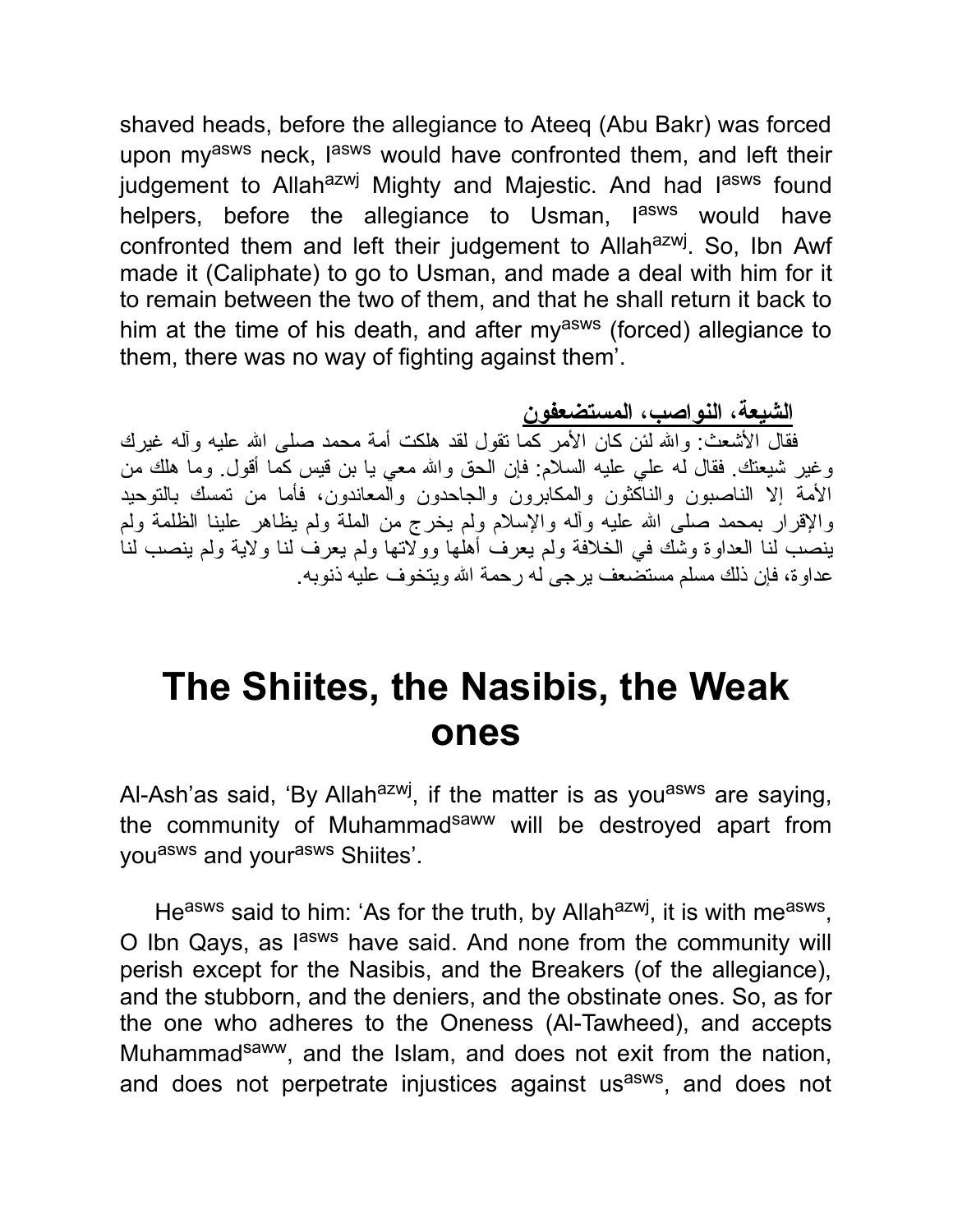establish enmity to us<sup>asws</sup>, and they have doubts in the Caliphate, and do not recognise its deserving ones<sup>asws</sup>, and its governors, and did not recognise our<sup>asws</sup> Wilayah, but did not establish enmity against us<sup>asws</sup>, so those are the weak Muslims, there is hope for the Mercy of Allah<sup>azwj</sup> for them, and there is fear for their sins (whether they will be Forgiven or not)'.

قال أبان: قال سلیم بن قیس: فلم یبق یومئذ من شیعة علي علیه السلام أحد إلا تهلل وجهه وفرح بمقالته، إذ شرح أمیر المؤمنین علیه السلام الأمر وباح به وكشف الغطاء وترك التقیة. ولم یبق أحد من القراء ممن كان یشك في الماضین ویكف عنهم ویدع البراءة منهم ورعا وتأثما إلا استیقن واستبصر وحسن رأیه وترك الشك یومئذ والوقوف. ولم یبق حوله ممن أبى بیعته إلا على وجه ما بویع علیه عثمان والماضون قبله إلا رئي ذلك في وجهه وضاق به أمره وكره مقالته. ثم إنه استبصر عامتهم وذهب شكهم.

Aban said that Sulaym said, 'On that day, there did not remain anyone from the Shiites of Ali<sup>asws</sup> except that he had joy on his face and was happy with his<sup>asws</sup> words when Amir-ul-Momineen<sup>asws</sup> explained the matters, and revealed it and uncovered the mask, and left the 'Taqqiya' (dissimulation). And there did not remain anyone from the reciters (of the Quran) who had doubts with regards the people of the past, and had paused from then and stayed away from them thinking it to be a sin except that they now had conviction in their perceptions and corrected their opinions, and on that day they left their doubts and their hesitation.

And there did not remain anyone from those who had refused to pay allegiance to him<sup>asws</sup> although they had paid allegiance to Usman and those before him, but you could see the disgust on their faces due to their abhorrence of hisasws words. Then, gradually their eyes were opened, and their doubts disappeared.

قال أبان عن سلیم: فما شهدت یوما قط على رؤوس العامة كان أقر لأعیننا من ذلك الیوم، لما كشف أمیر المؤمنین علیه السلام للناس من الغطاء وأظهر فیه من الحق وشرح فیه من الأمر والعاقبة وألقى فیه من التقیة، وكثرت الشیعة بعد ذلك المجلس من ذلك الیوم وتكلموا، وقد كانوا أقل أهل عسكره وسائر الناس یقاتلون معه على غیر علم بمكانه من االله ورسوله، وصارت الشیعة بعد ذلك المجلس أجل الناس وأعظمهم. شهادة أمیر المؤمنین علیه السلام وذلك بعد وقعة أهل النهروان وهو یأمر بالتهیئة والمسیر إلى معاویة. ثم لم یلبث أن قتل صلوات االله علیه، قتله ابن ملجم لعنه االله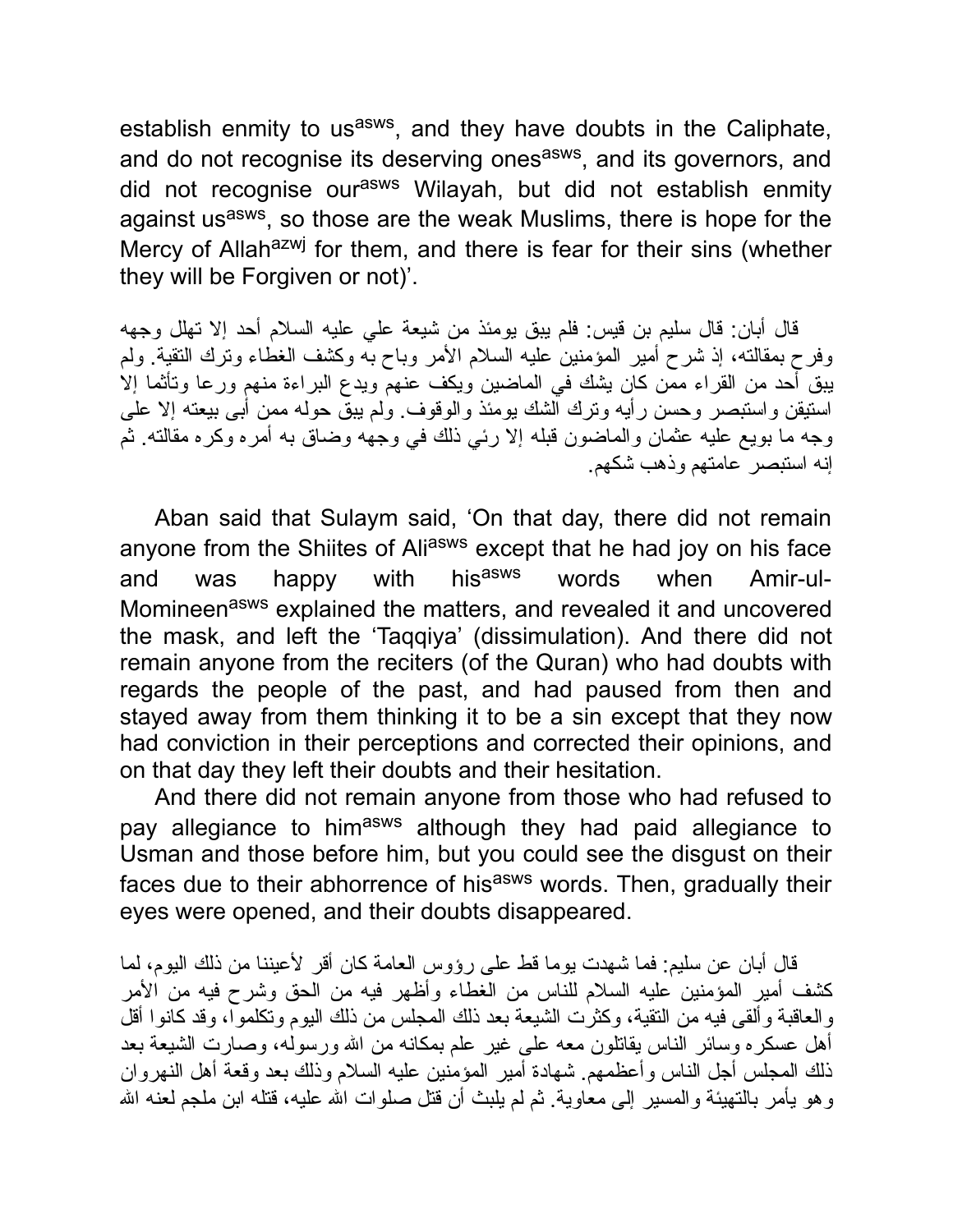غیلة وفتكا، وقد كان سیفه مسموما قد سمه قبل ذلك. وصلى االله على سیدنا أمیر المؤمنین وسلم تسلیما.

Aban said that Sulaym said, 'I had never witnessed a day which was more pleasing to our eyes, on the chiefs of the people, than that day, when Amir-ul-Momineen<sup>asws</sup> uncovered from the people, the cover and exposed the truth and explained in it the matters and the outcome of having left the 'Taqqiya' (dissimulation). After that, the Shiites became more numerous in their gatherings from that day onwards and used to speak freely, and they used to be very few in hisasws army and among the rest of the people, who would object himasws due to lack of their knowledge about hisasws position from Allah<sup>azwj</sup> and His<sup>azwj</sup> Messenger<sup>saww</sup>.

After that, the Shiites became to be more respectable and of elevated status. Then, it was not long before he<sup>asws</sup> was assissinated. Ibn Muljim, may Allah<sup>azwj</sup> Curse him, martyed himasws in cold blood with a deadly strike of his poisoned sword which he had applied posion to beforehand. And Peace of Allah<sup>azwj</sup> be upon Amir-ul-Momineen<sup>asws</sup>, and Greetings'.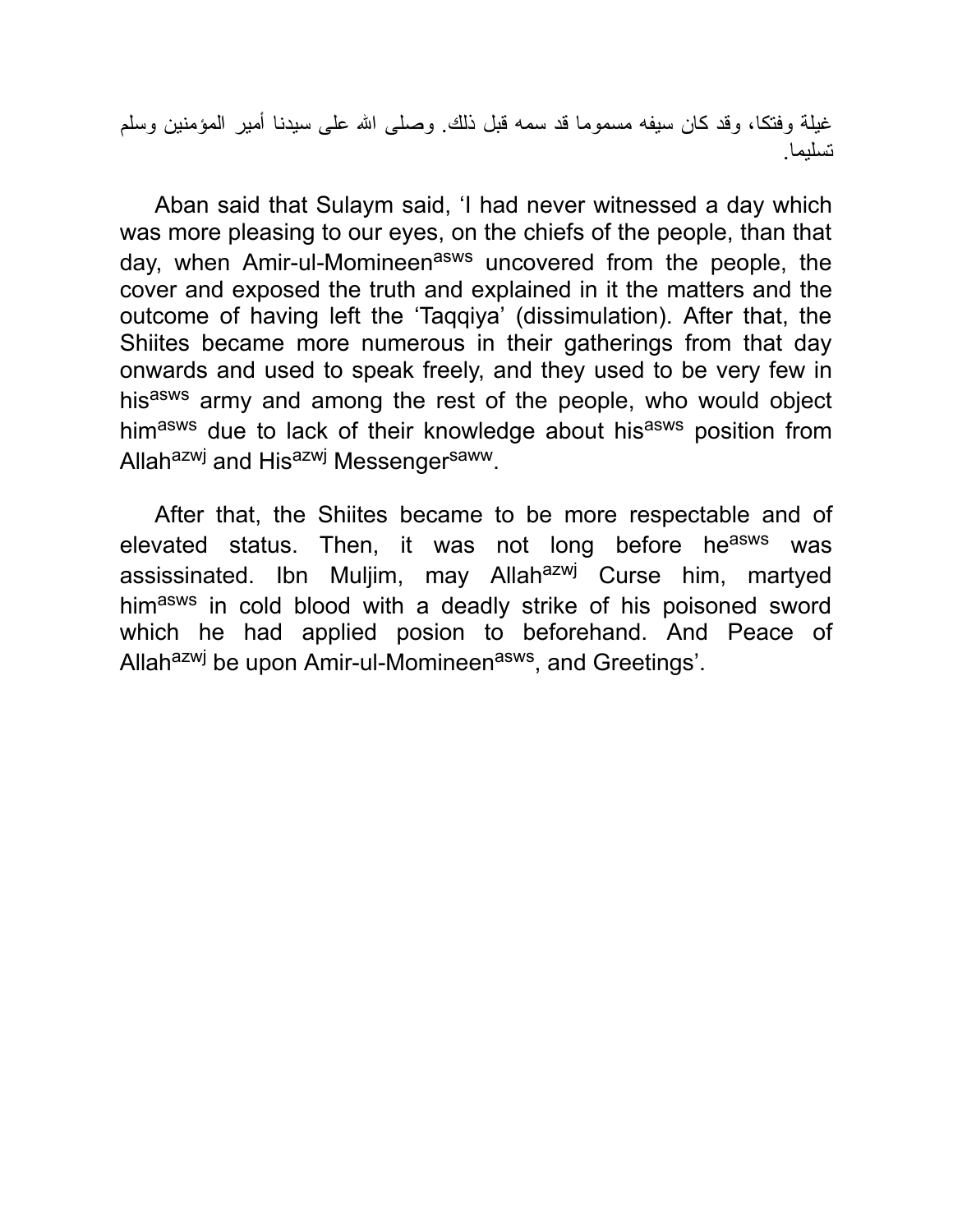## **HADITH 13**

**(13) بیت المال في عصر عمر**

## **THE PUBLIC TREASURY DURING THE ERA OF UMAR**

عن أبان، قال سلیم: كتب أبو المختار بن أبي الصعق إلى عمر بن الخطاب هذه الأبیات: ألا أبلغ أمیر المؤمنین رسالة \* فأنت أمین االله في المال والأمر وأنت أمین االله فینا ومن یكن \* أمینا لرب الناس یسلم له صدري فلا تدعن أهل الرساتیق والقرى \* یخونون مال االله في الأدم الحمر وأرسل إلى النعمان وابن معقل \* وأرسل إلى حزم وأرسل إلى بشر وأرسل إلى الحجاج واعلم حسابه \* وذاك الذي في السوق مولى بني بدر ولا تنسین التابعین كلیهما \* وصهر بني غزوان في القوم ذا وفر وما عاصم فیها بصفر عیابه \* ولا ابن غلاب من رماة بني نصر واستل ذاك المال دون ابن محر ز  $^{\star}$  وقد كان منه في الر ساتیق ذا وقر ًفأر سل إلیهم یصدقو ك ویخبر و ا $^{\star}$ 

Aban said that Sulaym said, 'Abu Al-Mukhtar Bin Abu Al-Sa'aq wrote these verses to Umar Bin Al-Khataab: - 'May this letter reach Amir-ul-Momineen (Umar). 'You are the trustee of Allah<sup>azwj</sup> in the wealth and the affairs, and you are the trustee of Allah<sup>azwj</sup> with regards to us, and the ones to come. For the trustee of the Lord<sup>azwj</sup> of the people, my chest bows down to him. Do not leave the inhabitants of the towns and the villages who have betrayed the wealth of Allah<sup>azwj</sup> regarding food and the animals, and send a message to Al-No'man and Ibn Ma'aqal. And send a message to Hazam, and a message to Bishr, and a message to Al-Hajaaj and get to know their accounting. And that is also for the one who is in the market, Mawla the son of Badr, and do not forget all of their followers. And Sahr the son of Ghazwaan, who is affluent in the community, nor Aasim whose bag is not empty, nor Ibn Ghalaab the archer of the clan of Nasr, and the wealth which has accumulated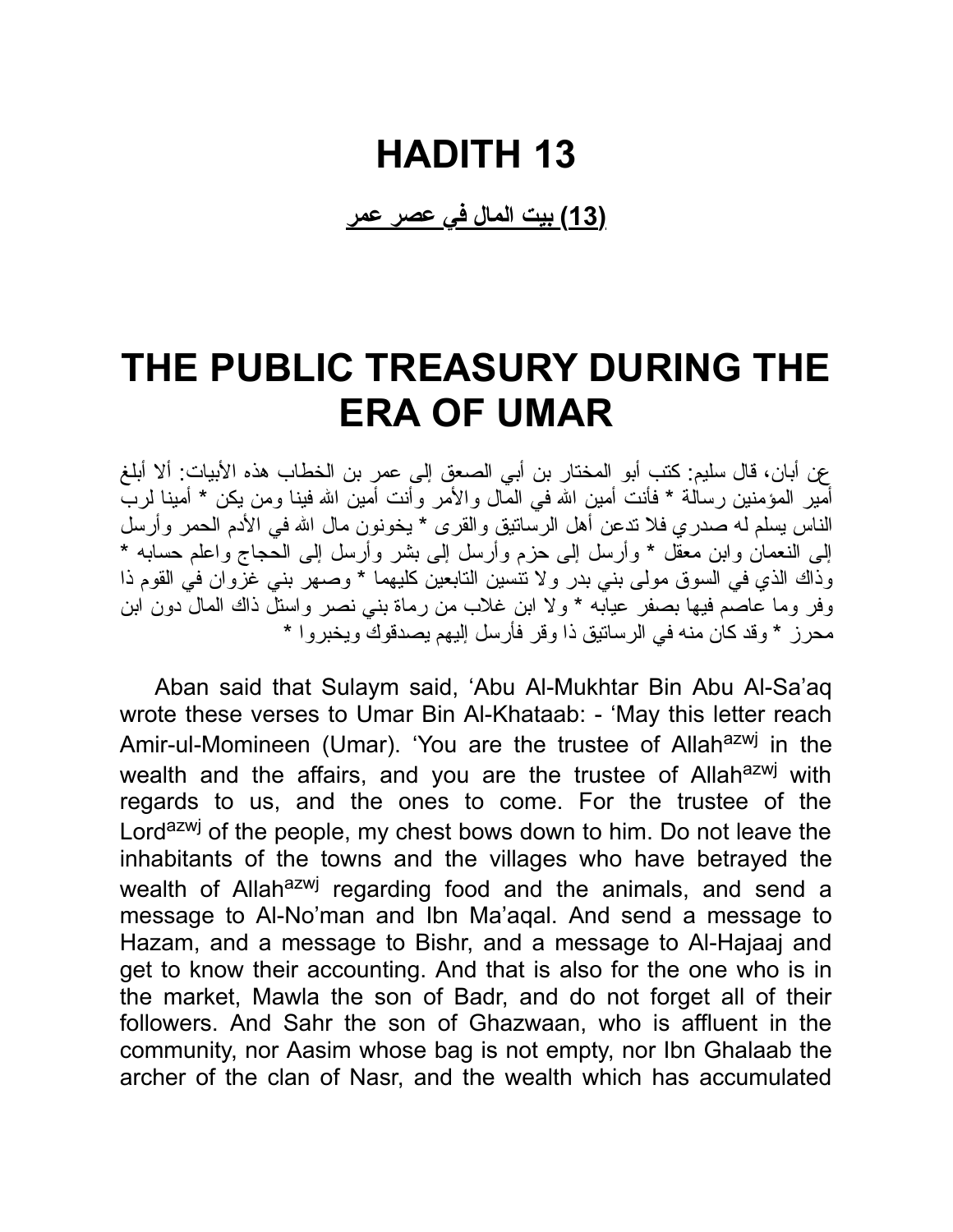with Ibn Mahraz, and he used to be affluent in the town. So, send a message to them to tell you the truth.

أحادیث هذا المال من كان ذا فكر وقاسمهم أهلي فداؤك إنهم \* سیرضون إن قاسمتهم منك بالشطر ولا تدعوني للشهادة إنني \* أغیب ولكني أرى عجب الدهر أرى الخیل كالجدران والبیض كالدمى \* وخطیة في عدة النمل والقطر ومن ریطة مطویة في قرابها \* ومن طي أبراد مضاعفة صفر إذ التاجر الداري جاء بفأرة \* من المسك راحت في مفارقهم تجري ننوب إذا نابوا ونغزو إذا غزوا \* فإن لهم مالا ولیس لنا وفر

This is the talk about the wealth from the one who is worried about that, and distribute it among my relatives and they will sacrifice themselves for you. They will be pleased to get a share of the distribution from you, but do not call upon me as a witness for I am hidden, but I see strange things of the times. I see horses like hosts (numerous), and the whiteness like my blood, and errors like the number of ants and the drops of rain, and the folded sheets and what is kept near it, and the merchants who have kept double, and the Musk (perfume), the aroma of which flows into the head if you smell, invades others if you let it flow. So the wealth is for them, and it's provision is not for us'

فقال ابن غلاب المصري: ألا أبلغ أبا المختار إني أتیته \* ولم أك ذا قربى لدیه ولا صهر وما كان عندي من تراث ورثته \* ولا صدقات من سبي ولا غدر ولكن دراك الركض في كل غارة \* وصبري إذا ما الموت كان ورا السمر بسابغة یغشى اللبان فصولها\* أكفكفها عني بأبیض ذي وفر حكم عمر بمصادرة نصف أموال عماله

Ibn Ghalaab Al-Misry said, 'May it reach Abu Al-Mukhtar that I approached him, and I was not a relative of his nor through in-laws, and there was no inheritance in my posession, nor any charity from the captives nor any treachery, but I participated in every raid. And my patience in the death when it was behind the spears, and the shields which were covering the chests to stop the spears from reaching it. I held back and will be happy with the Judgement of Umar if he were to confiscate half the wealth of his workers'.

قال سلیم: فأغرم عمر بن الخطاب تلك السنة جمیع عماله أنصاف أموالهم لشعر أبي المختار ولم یغرم قنفذ العدوي شیئا - وقد كان من عماله - ورد علیه ما أخذ منه وهو عشرون ألف درهم